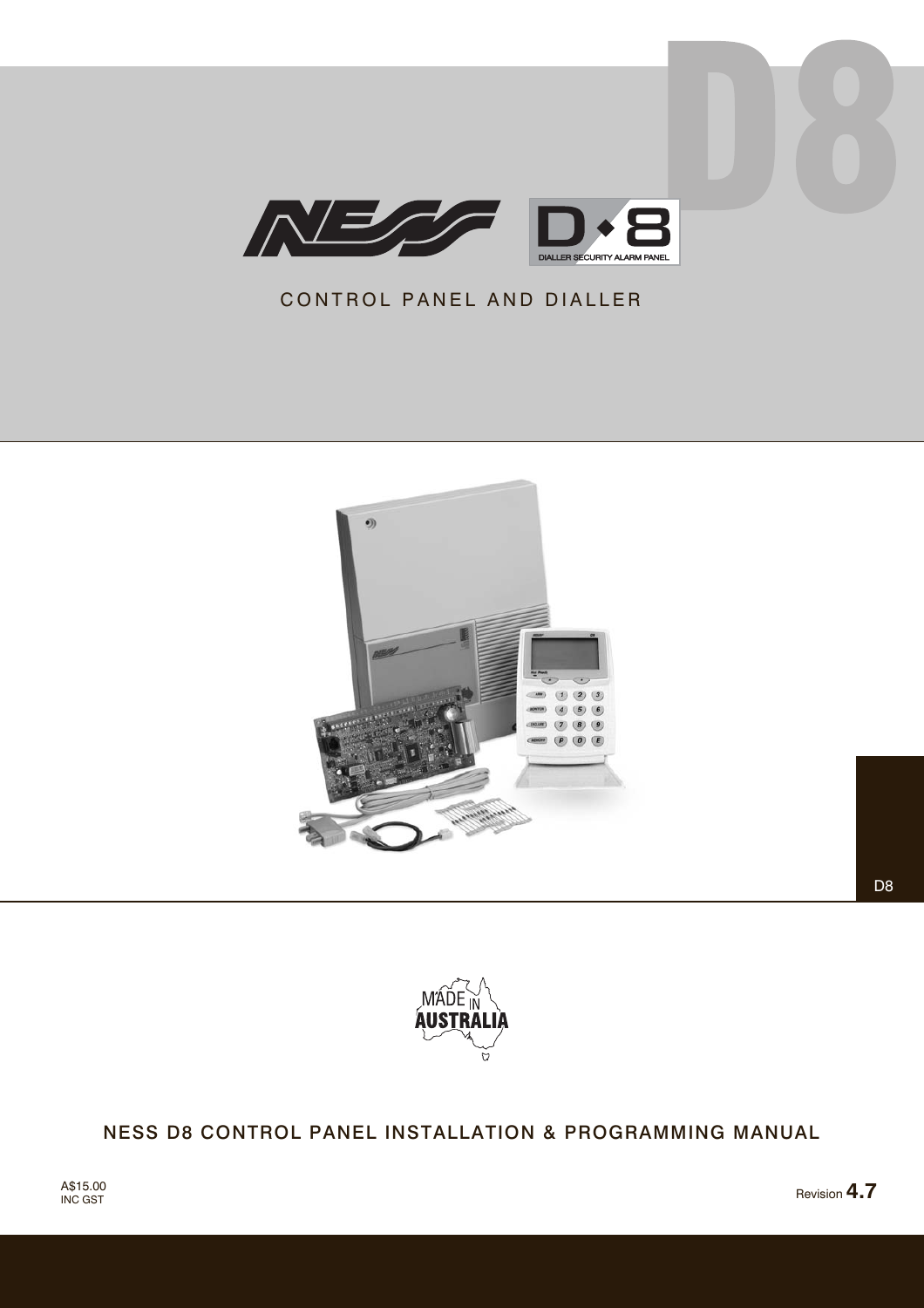



### **WWW.NESS.COM.AU**

*"Australia's largest designer and manufacturer of high quality security products"*



HEAD OFFICE: Ness Security Products Pty Ltd ABN 28 069 984 372 4 / 167 Prospect Hwy Seven Hills NSW 2147 Australia Ph +61 2 8825 9222 Fax +61 2 9674 2520 ness@ness.com.au

SYDNEY: Ph 02 8825 9222 Fax 02 9674 2520 sales@ness.com.au

MELBOURNE: Ph 03 9878 1022 Fax 03 9878 4257 nessmelb@ness.com.au

BRISBANE: Ph 07 3343 7744 Fax 07 3849 4883 nessbris@oznetcom.com.au

PERTH: Ph 08 9328 2511 Fax 08 9227 7073 nessper@iinet.net.au

ADELAIDE (AQUAVIA CONTROLS) Ph 08 8277 7255 Fax 08 8276-3028 aquavia@cobweb.com.au

NEW ZEALAND (NFS) Ph +64 9 573 0401 Fax +64 9 573 0402 nfs@nfs.co.nz

HONG KONG: Ph +852 2721 8097 Fax +852 2721 7465 nessasia@ness.com.hk



**D8 V4.7 INSTALLER MANUAL** Revision 4.7 June 2003

Document Part Number: 890–265 For product: 100–191 D8 LED Control Panel (V4.7) 100–688 D8 LCD Control Panel (V4.7)

© 2003 Ness Security Products Pty Ltd ABN 28 069 984 372 D8 V4 installer rev4.7 pmo040603

Specifications may change without notice.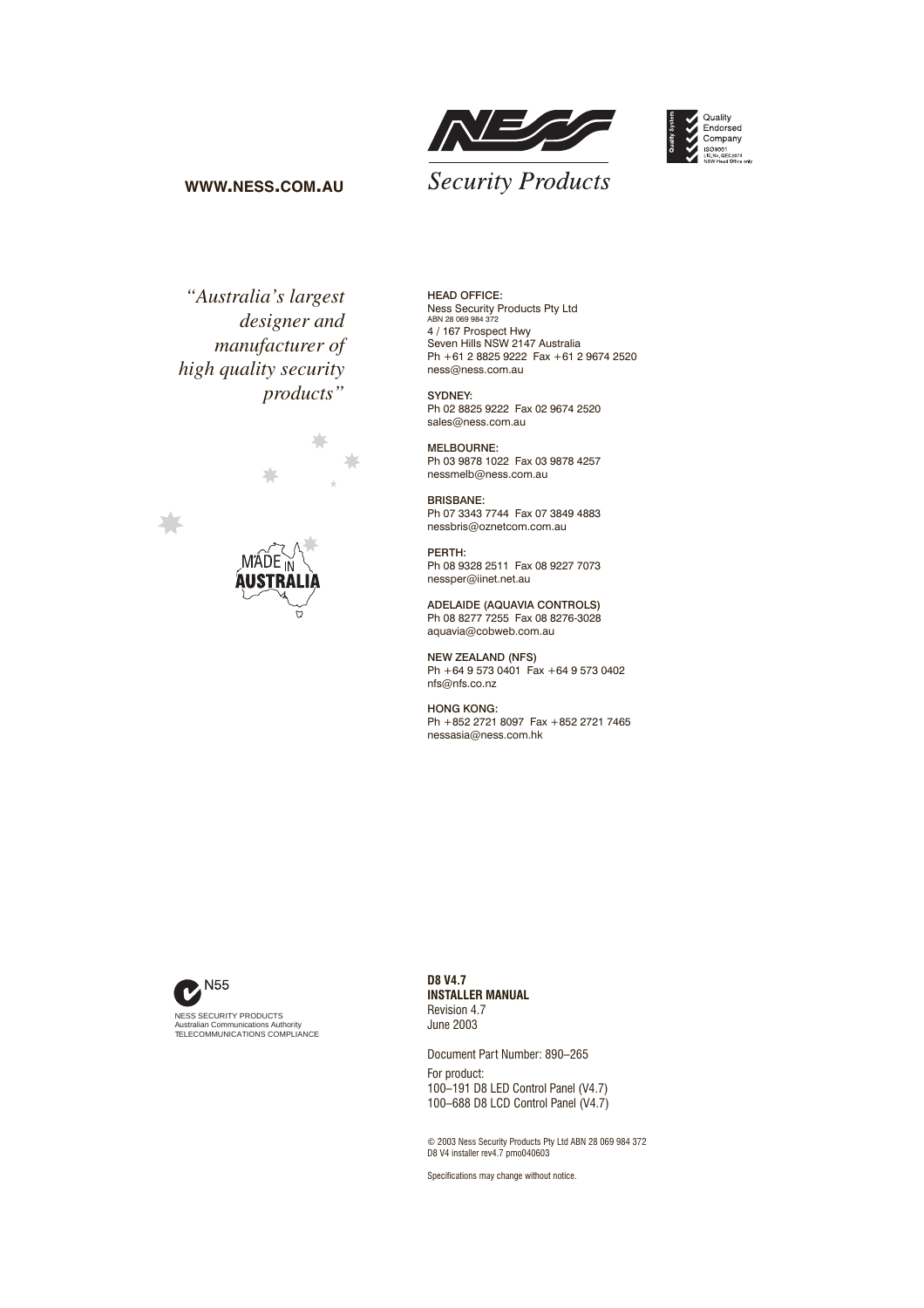# **CONTENTS**

| Ness D8 features, specifications, packing list 4 |  |
|--------------------------------------------------|--|
|                                                  |  |

**CONNECTION DIAGRAM.......................................... 6**

### **OPERATION SUMMARY** .......................................... **11**

### **HOW TO PROGRAM**

### **PROGRAMMING OPTIONS**

### **TEMPORARY DAY ZONES**

| (New Feature, D8 v4.6 onwards)           |  |
|------------------------------------------|--|
|                                          |  |
|                                          |  |
| Temporary Day Zones operation summary 11 |  |

| MONITOR MODE OUTPUT MAPPING 28 |  |
|--------------------------------|--|
|                                |  |
|                                |  |
|                                |  |
|                                |  |
|                                |  |
|                                |  |
|                                |  |

### **DIALLER OPTIONS**

| Contact ID Reporting Codes  44 |  |
|--------------------------------|--|
|                                |  |
|                                |  |
|                                |  |
|                                |  |
|                                |  |
|                                |  |
|                                |  |
|                                |  |
|                                |  |
|                                |  |
|                                |  |
|                                |  |
|                                |  |
|                                |  |
|                                |  |
|                                |  |
|                                |  |
|                                |  |
|                                |  |
|                                |  |
|                                |  |
|                                |  |

### **FACTORY DEFAULTS**

### **RADIO OPTIONS**

### **REMOTE OPERATION**

| <b>PROGRAMMING OPTIONS SUMMARY 62 63</b> |  |  |
|------------------------------------------|--|--|

| PROGRAMMING OPTIONS SUMMARY  62.63 |  |
|------------------------------------|--|
|                                    |  |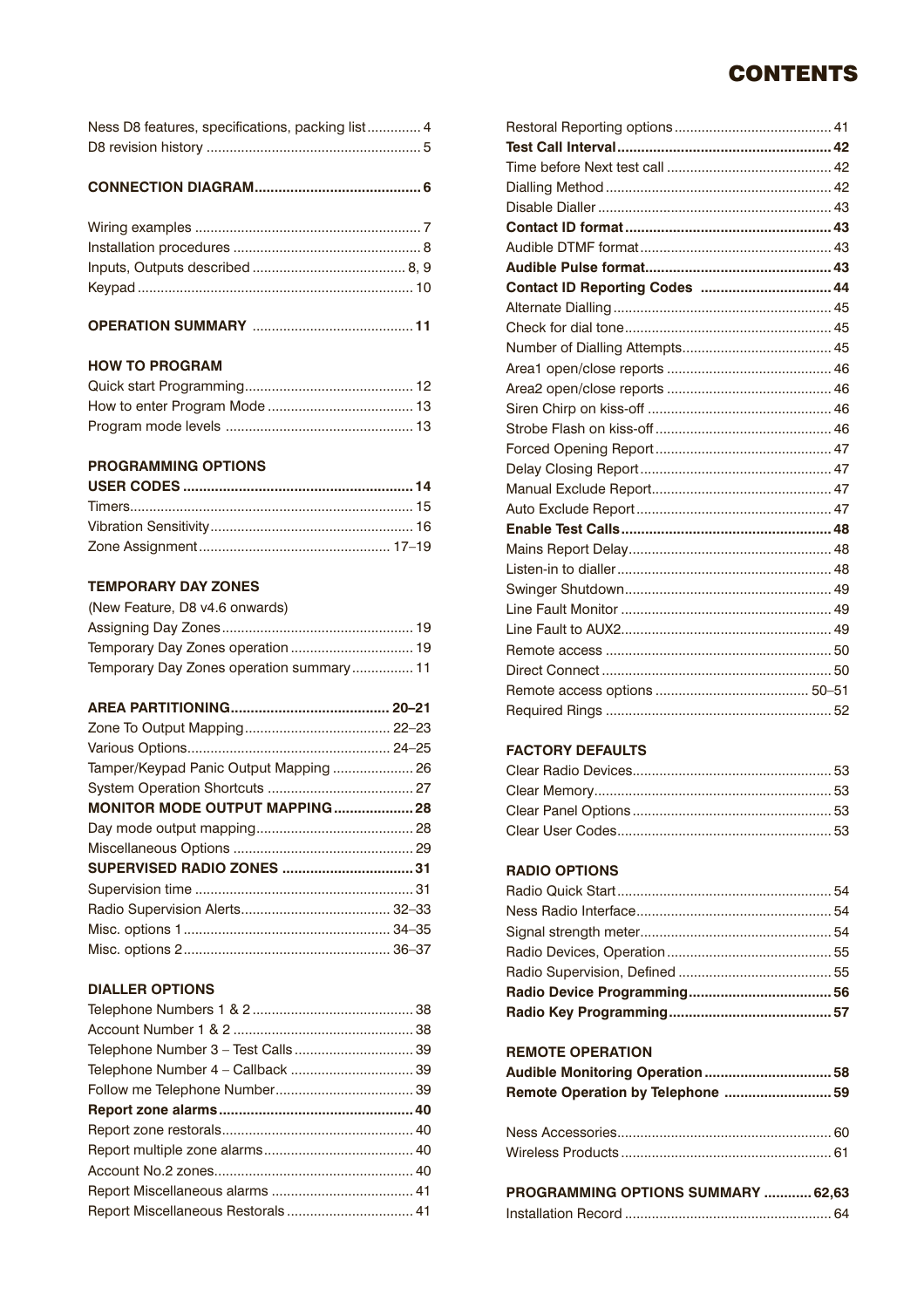### NESS D8 CONTROL PANEL

### FEATURES

- 8 Fully programmable zones
- Any combination of hardwire or radio zones
- Full radio supervision
- Contact ID Dialler Format
- Ultra-Modern and Impact resistant Housing
- Ness Audible Dialler Format
- "Follow Me" Audible Dialler Option
- Separate 24 Hour Tamper input
- Single or Double Trigger Zones
- Remote LED or LCD Keypads (Max 3)
- Fully programmable via the system Keypad – Eliminates the need for expensive programmers or Proms.
- Inbuilt Vibration Sensor Analyser
- All programming data is permanently stored in a non-volatile EEprom memory
- Windows based Up\Down load Software allows remote programming and event status
- True Dynamic Battery Test every time the Panel is armed / disarmed and every hour
- Area Partitionable (2 Areas). Any Zone can be programmed to any area, as well as common areas
- Comes complete with an AC plug pack and supports a 12V 7Ah battery to maintain systems security under all power supply conditions
- Monitor Mode (Home Mode)
- Outputs are separately fused with Automatic Reset Fuses
- Day Mode and Door Chime feature.
- 30 Event Memory
- Supports 8 Radio Devices (Radio PIRs, Radio Reeds etc)
- Supports 14 Radio Keys
- All inputs and outputs are heavily protected against lightning and high voltage supply transients. An earth terminal is provided for extra protection
- 15 User Codes
- 'Arm only' codes can be programmed
- Programmable Inputs to activate selectable Outputs
- Designed utilising the latest SMD **Technology**
- Forced Arming Feature
- Simple to Program and Use.



100–191 Ness D8 LED Control Panel 100–688 Ness D8 LCD Control Panel

#### PACKING LIST

- 1 D8 main board
- 1 D8 housing
- 1 Ness LED keypad (100-192) or... Ness LCD keypad (100-667)
- 1 17VAC plug pack
- 1 12V 7Ah battery (optional)
- 1 Dialler telephone lead
- 1 User manual
- 1 Installer manual
- 9 2.2K End Of Line resistors
- 1 Lead assembly for Battery<br>1 Lead assembly for Internal
- Lead assembly for Internal Tamper
- 1 Tamper bracket
- 1 Zone list label
- 2 Housing cover screws 2 Circuit board standoff
- 

### SPECIFICATIONS

|                                      | Box construction  3mm Polycarbonate (equiv. 1.2mm mild steel)                                         |
|--------------------------------------|-------------------------------------------------------------------------------------------------------|
|                                      |                                                                                                       |
|                                      | Plug Pack  240V AC, output 17V AC@1.4A                                                                |
| Power Supply 13.8V DC @ 800mA        |                                                                                                       |
| Quiescent Current 80mA with 1 Keypad |                                                                                                       |
| Operating Voltage  9.5V-14V DC       |                                                                                                       |
|                                      | Rechargeable Battery  12 volt 7.0 Amp/hour, lead acid                                                 |
|                                      | Battery Charging current  350mA maximum, current limited                                              |
|                                      | Dynamic Battery Test  Every hour and on arming 10.75V with a 5 amp load                               |
|                                      |                                                                                                       |
|                                      | 500mA resettable / 12 volt auxiliary outputs                                                          |
|                                      | 200 mA resettable / strobe output                                                                     |
|                                      |                                                                                                       |
|                                      | 2 x 24hr Tamper inputs                                                                                |
| End of line resistor  2200 Ohm       |                                                                                                       |
| Remote Keypad input  Proprietary     |                                                                                                       |
| Maximum Keypads  3                   |                                                                                                       |
|                                      | J2 Header Multi-pin connector for the Ness Radio Interface (100-200)                                  |
| <b>OUTPUTS</b>                       |                                                                                                       |
|                                      | Maximum 3 x 8 Ohm horn speakers                                                                       |
|                                      |                                                                                                       |
|                                      |                                                                                                       |
|                                      | Equipment power output  13.8V DC output for powering detectors and other equipment.<br>Maximum 500mA. |
|                                      | J3 Header Multi-pin connector provides the outputs AUX1, AUX2, ARM1,<br>ARM2, 12V DC.                 |
|                                      |                                                                                                       |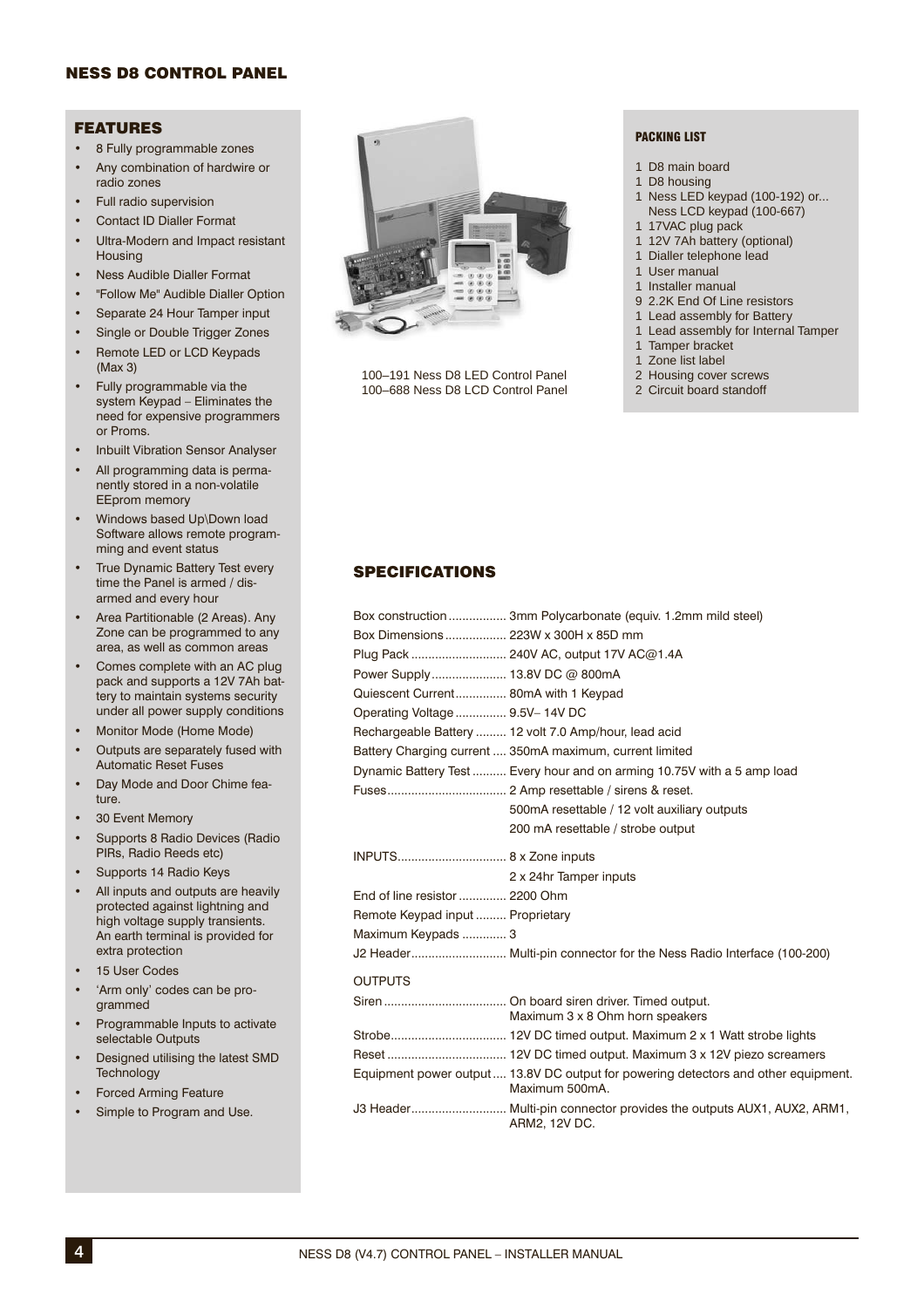# NESS D8 REVISION HISTORY

### D8 VERSION 4.7 (Aug 2003)

BUSY dial tone detection removed.

Allow remote operation with P86E 1E (Dialler Disable ON).

Up/download can still take place if Client Account Number (P72E, P73E) is left at default value of 0000.

DTMF tone transmission OFF time reduced to match other NESS diallers.

Improved central station tone detection.

Pulse output time reduced to 2.5 seconds for AUX1, AUX2 when triggered by Radio Panic and Aux key.

Line Fail to Aux2 delay time reduced to 1 minute.

#### V4.6 (Released in D16 only Jan 2003)

New Feature - Temporary Day Zones. Enable or Disable Day Zones from operating mode. Page 19.

Dialler Client Codes for transmission to a central station can be entered in HEX. Page 39.

Mains fail alarm can be disabled Page 37.

Test report clock can be programmed to use the internal oscillator for timing. Page 49.

Zones can be selected not to flash the Memory icon. Page 52.

RK4 Radio Key AUX button can be mapped to the D8 Aux2 output. Page 37.

#### CHANGES TO EXISTING PROGRAM OPTIONS

P63E 6E. Day Mode to Strobe becomes Day Mode to AUX2 if P64E 2E is on.

P64E 2E, Brief Day Alarm is now defaulted OFF.

#### NEW PROGRAM OPTIONS

P69E 6E Disable mains fail alarm. P69E 7E RK4 Radio Key AUX button toggles Aux2 output. P69E 8E RK4 Radio Key AUX button pulses Aux2 output. P89E 7E Internal clock timing. P94E Select zones for no memory warning.

NEW FUNCTIONS.

**P+E** enters Temporary Day Zone Selection Mode. Accessed from normal operating mode.

**[Zone No.]+E** selects Temporary Day Zones when in Temporary Day Zone Selection Mode.

**0+E** Enables or disables Day Mode. Accessed from normal operating mode.

**E** Exits Temporary Day Zone Selection Mode.

#### D8 VERSION 4.5 (July 2002)

MONITOR ARMING BY RADIO KEY. Pressing the ON button twice can now be used to enter MONITOR mode. This addition was done to allow MONITOR mode arming using a RADIO keypad.

TEST CALL TIMING. When sending Test Calls, the time between dialling attempts is increased to 60 minutes for the 2nd round of dialling.

Arming from MONITOR Mode. Arm Only codes can arm the panel directly from Monitor Mode. (Normal user codes can arm only from the disarmed state.)

STROBE TIMEOUT. Strobe output will time out after 72 hours. This stops continuous strobe operation when the alarmed premises are vacant for long periods.

S/W VERSION. The software version of the panel is displayed in Program mode by entering P99999999E (eight 9's).

### D8 VERSION 4 (Nov 2001)

#### RADIO

RADIO SUPERVISION. Radio supervision can be used with NESS radio detectors that transmit periodic supervision signals.

Options added to either Toggle or Pulse Aux1 with the Radio Panic key.

Option to have quieter siren chirps when arming/disarming with key switch or radio keys.

#### ARMING

ARM ONLY CODES. User codes and radio Keys can now be made to ARM ONLY.

Option for siren warning burst when arming with radio key and a zone is unsealed.

Warning beeps timing extended by changing to Entry Delay 2 timer.

Monitor mode outputs are now selectable for both the 2 second monitor mode and full monitor mode.

The outputs for Area 1 and Area 2 can now be made to pulse on for 2 seconds. This makes them useful as Smoke Detector Reset outputs by adding an external relay.

#### DIALLER

Aux 2 output option for telephone line fail.

Dialler sends a CANCEL report if there has been an alarm in full monitor mode.

Dialler Listen-In has been added via the Siren output.

The Miscellaneous Alarm reporting options have been increased to include reports such as Mains Fail, Battery Fail, radio tamper reports and others now selectable).

Mains and Battery fail reports can be sent if required when using the Audible format.

Closing reports can be delayed until end of exit time.

Manual and Auto Exclude reports can be disabled.

#### UP/DOWNLOAD

CallBack in Normal Mode and User Program mode is now optional to allow up/download without having a fixed callback telephone number.

The Up/Download Software is completely new and compatible with Windows 9x/2K/XP.

#### HARDWARE

An option to select 3k3 EOL resistors for Zones. Default is 2k2.

A Tamper lead assembly is provided to connect internal tamper switch to the Tamp header.

#### **MISCELLANEOUS**

Only include mains fail in alarm memory when the previous event is not mains fail.

Fire Siren sound can be selected for 24hr zones. Handy for Smoke Detectors.

Day mode does not latch zone alarms. The warnings are either for 2secs or while the Day zone is unsealed.

Zone Exclude with User Code Entry only accepts zones (1-8) that are in the AREAS that the User Code can arm.

In User Program Mode a Siren Test can be started by entering 77777777E (8 sevens) and Dialler Test Report can be initiated by entering 66666666 ( 8 sixes).

Quiet siren sound option in Monitor mode, instead of the full volume siren sound.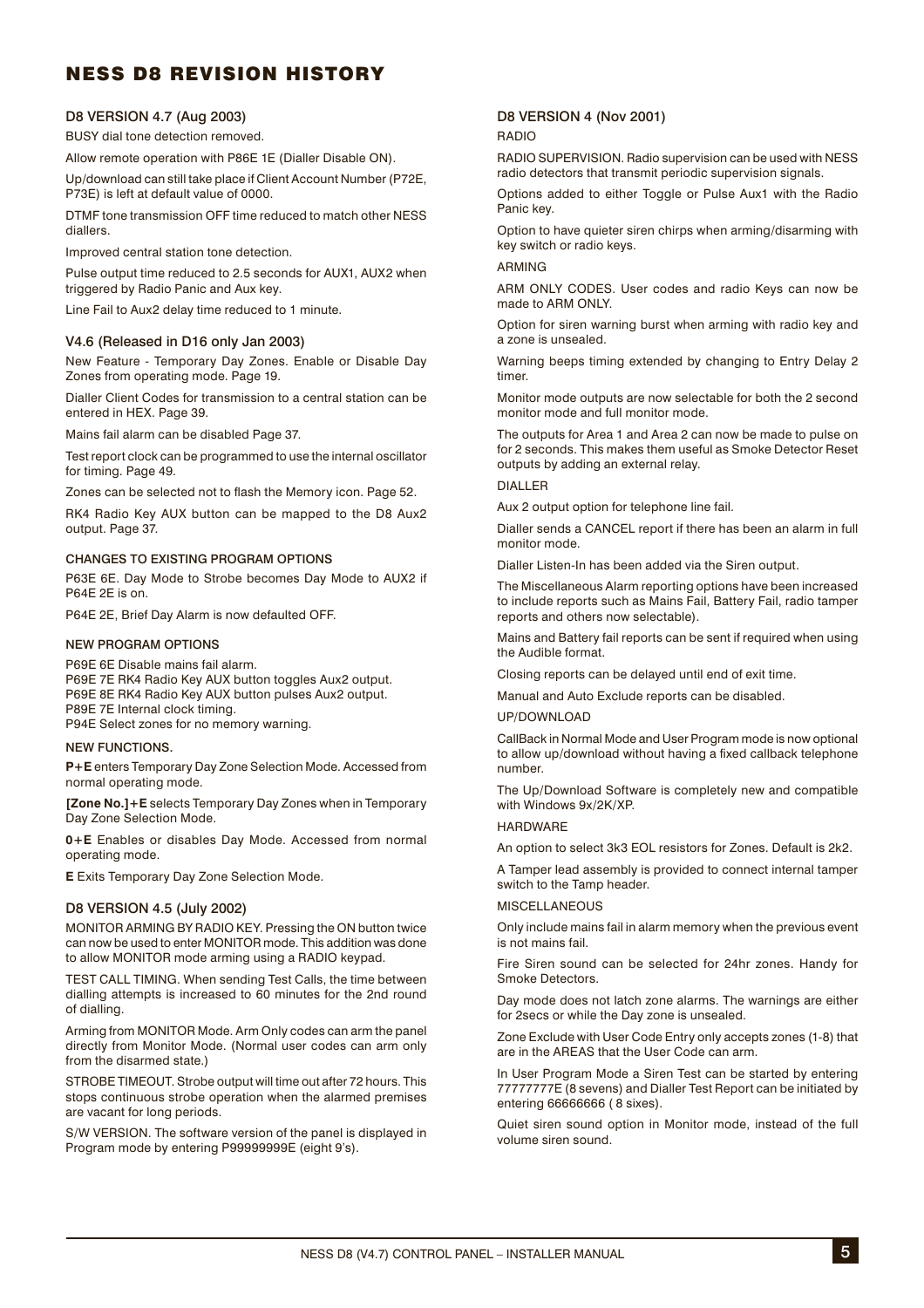# NESS D8 CONNECTION DIAGRAM







© 2003 Ness Security Products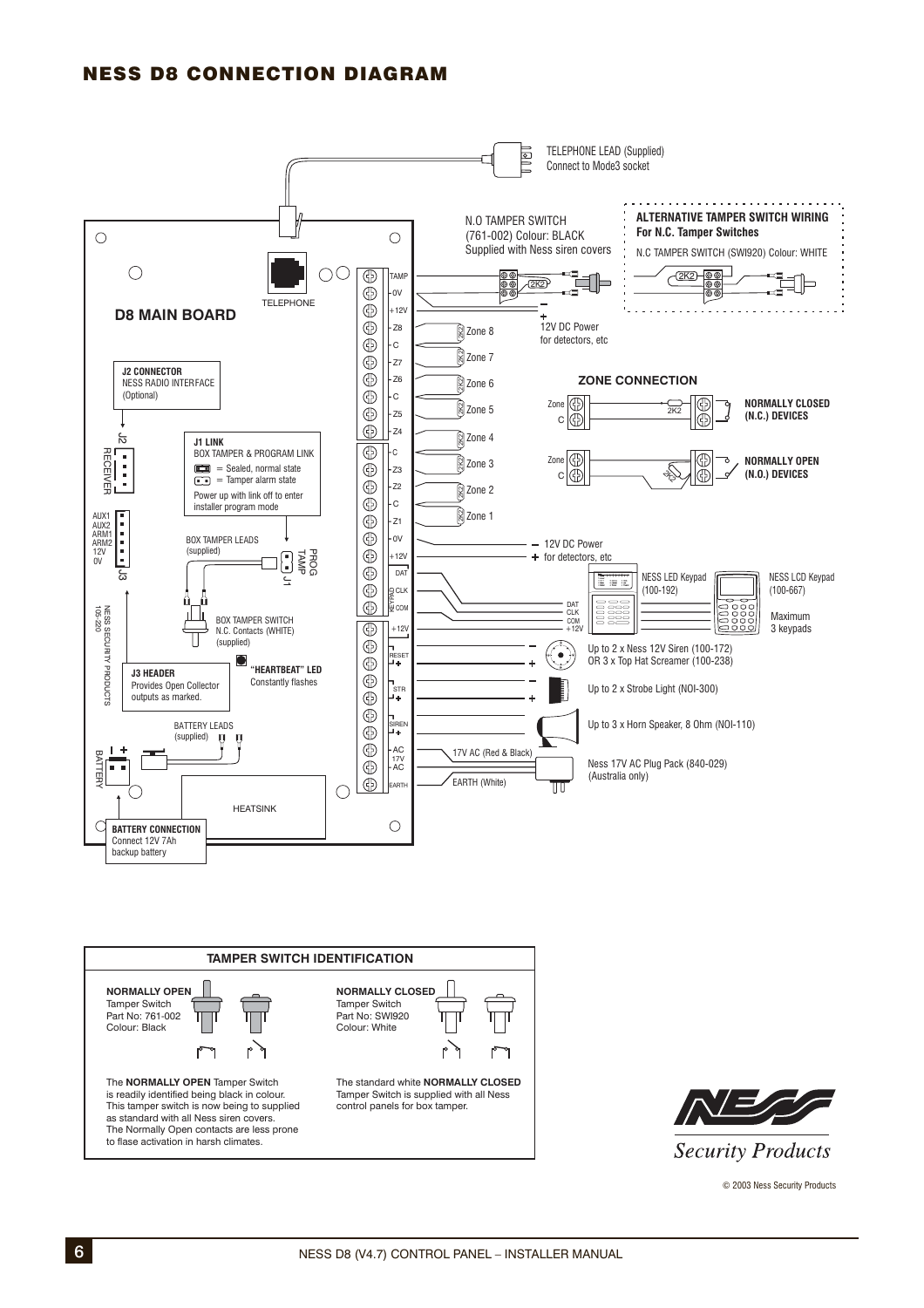## NESS D8 CONNECTION EXAMPLES

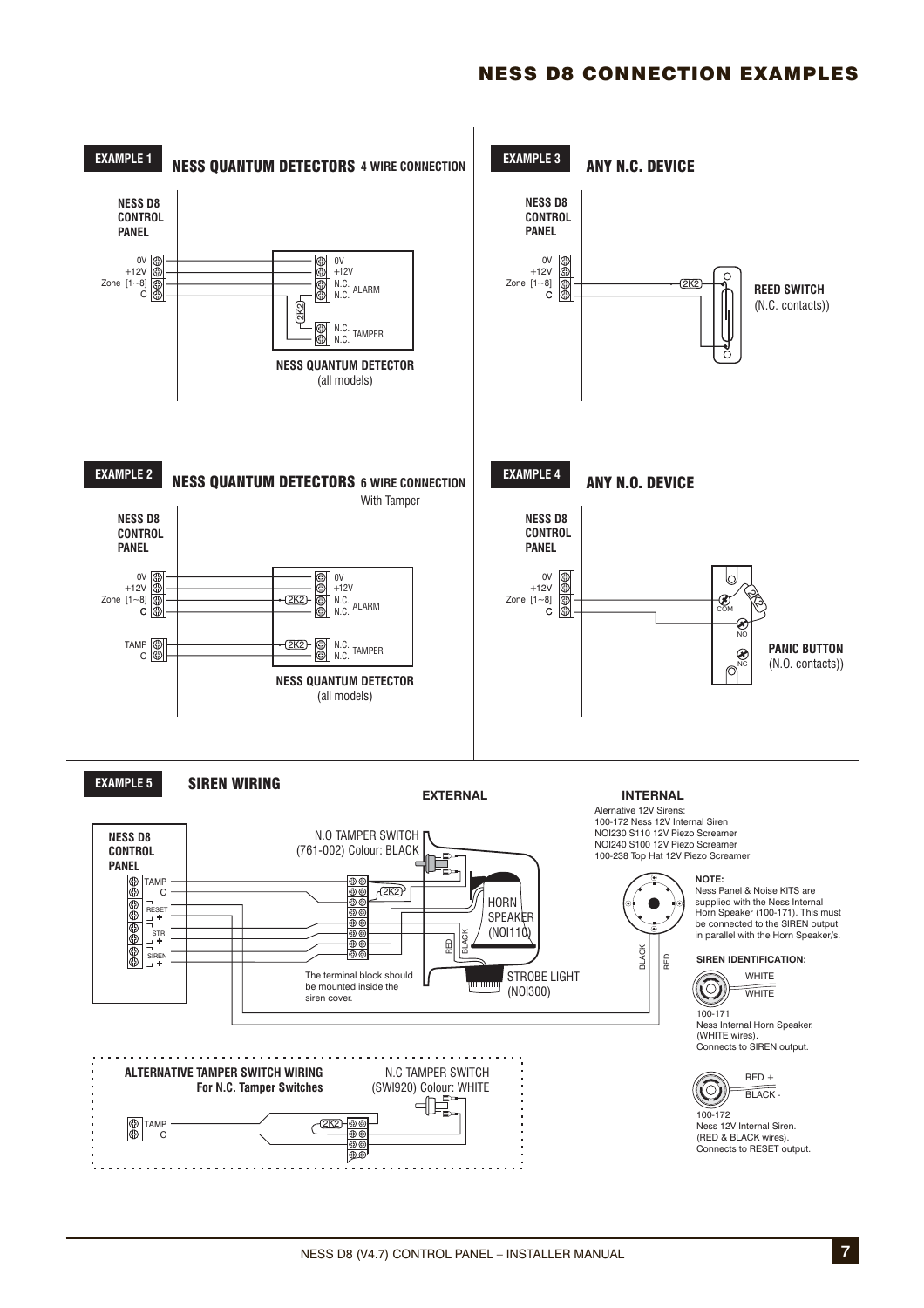# INSTALLATION

The location of the main panel housing should be in an area that is within the protected area of the premises. A linen closet or cupboard are good examples as these are generally located in the centre of the Premises.

Positioning of the movement detectors should be considered as the incorrect position may cause unwanted alarms.

- 1. Unclip the lid by pushing in the directions of the arrows 1 and 2 as shown below.
- 2. Remove the Battery from the base.
- 3. Mount the rear panel housing to a secure location.
- 4. Insert the PCB stand-offs in the Panel and then plug the circuit board onto the stand-offs.
- 5. Wire to the circuit board terminal blocks, as per the wiring instructions shown in this installation manual.
- 6. Replace the Battery.
- 7. Insert the panel tamper bracket as shown at left.
- 8. Program the control panel as required



HOW TO REMOVE THE LID



INSTALLING PCB STANDOFFS & TAMPER BRACKET

# INPUTS

#### MONITORED ZONES

The Ness D8 has 10 separate monitored inputs.

- 8 x Fully programmable Zone inputs
- 2 x 24 hour Tamper input

#### ZONE INPUTS

Each zone input must be terminated with a 2K2 (2200 ohm) resistor as supplied. All inputs must be sealed with an EOL resistor even if unused.

For wiring details of Keypads, Keyswitches, Panic Buttons and Warning devices, see the wiring diagrams in the wiring section of this manual.

#### TAMP – Tamper Input

The TAMP input must also be sealed with a 2K2 end of line resistor. This input is always a 24hr input.

#### AC INPUT TERMINALS

These terminals are for the connection of the Ness plugpack. The Ness D8 requires an AC transformer rating of 1.4 Amps @ 17 V AC minimum. (Ness Part No. POW215)

#### **BATTERY**

These terminals are for the connection of a sealed lead-acid rechargeable 12Volt battery. Charge current is limited to 350mA. The charge voltage is factory preset at 13.8 V and does not need changing. Note: A 12 Volt sealed lead acid rechargeable battery must be connected for correct panel operation. Observe correct Polarity when connecting the battery.

(Ness Part Number BAT210 12V 7Ah battery)

### EARTH

For maximum protection against damage caused by lightning strikes, connect a good earth to this terminal. Alternatively use the Earth lead from the plug pack.

#### PROG/TAMP – Program Link & Internal Tamper Input

The PROG/TAMP link appears on the two pin J1 header.

The PROG/TAMP link has two purposes:

- 1. **To enter Installer Program Mode on initial power up**. Power-up with the PROG link OFF. The PROG link (or Box Tamper lead) must be ON in operating mode.
- 2. **Box Tamper.** When used with the Internal Tamper Lead (supplied), PROG/TAMP serves as the 24hr tamper input for the panel's internal tamper switch.

 Replace the PROG Link with the Box Tamper Lead. Connect the Internal Tamper Lead spade terminals directly to the terminals of the internal tamper switch (supplied). An end-of-line resistor is NOT required on this input.

 When PROG/TAMP is used for Internal Tamper, powering up with the panel's cover open will enter Installer Program Mode.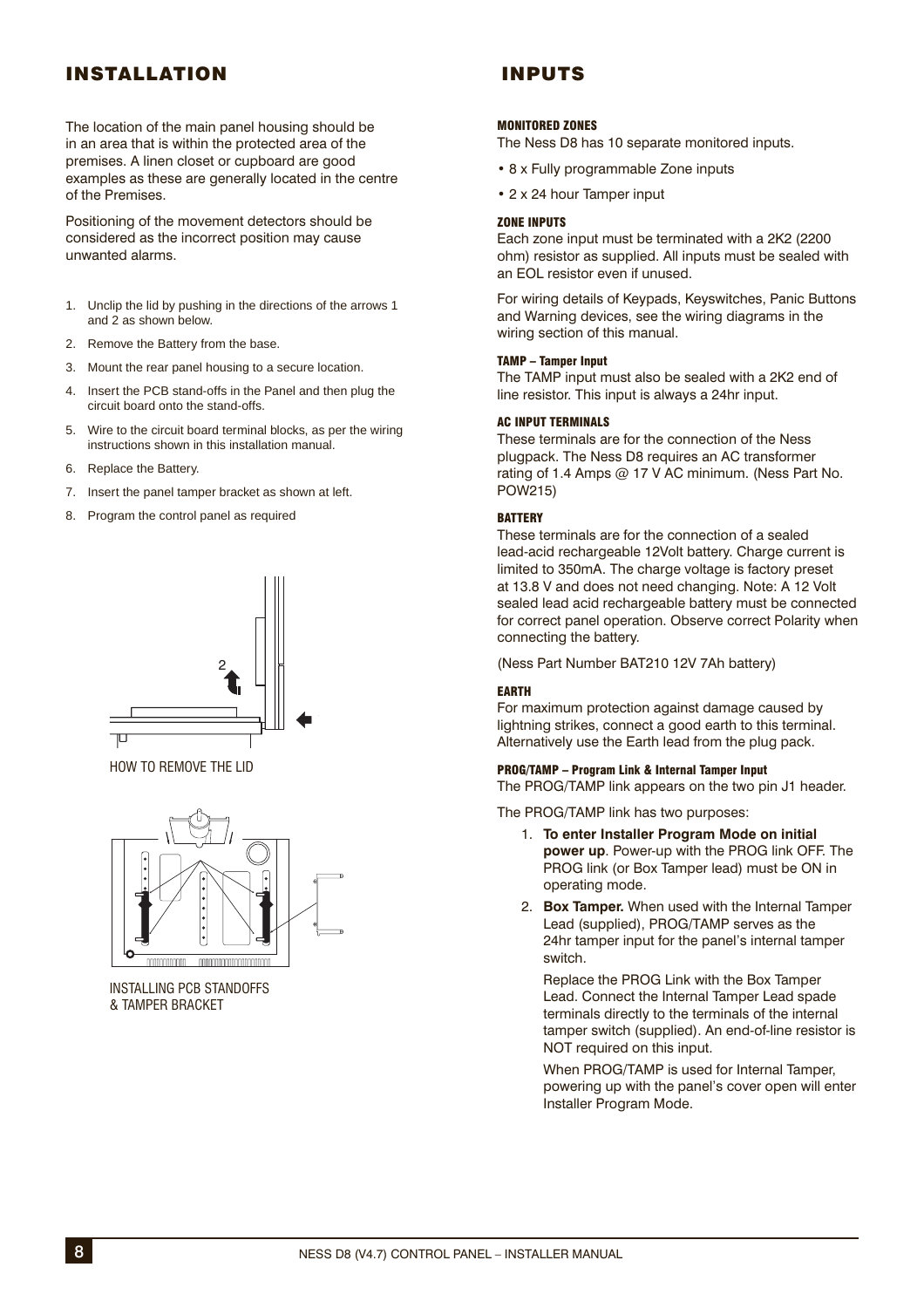### **AUX OUTPUTS**

The D8 and D16 Aux1 and Aux2 outputs can now be driven by a number of different conditions and alarms.

The following is a summary of the Aux1 and Aux2 program options and conditions.

#### AUX1 CAN BE TRIGGERED BY:

• Any zone alarm if programmed by option P58E. The output remains on until the panel is reset/disarmed.

• A Radio Supervision alarm if option P66E 5E is on. The output remains on until the panel is reset/disarmed.

• Remotely by telephone.

• A Ness RK3 or RK4 Radio Key PANIC button if options P68E 3E or 4E are on.

(if 3E is on, the output Toggles, if 4E is on, the output Pulses. If both 3E & 4E are on, the output will Pulse).

• A Ness RK4 Radio Key AUX button if options P68E 3E or 4E and 7E are on.

#### AUX2 CAN BE TRIGGERED BY:

• Any zone alarm if programmed by option P59E. The output remains on until the panel is reset/disarmed.

• A Radio Supervision alarm if option P66E 6E is on. The output remains on until the panel is reset/disarmed.

• Remotely by telephone.

• A Ness RK4 Radio Key AUX button if option P69E 7E or 8E are on.

(if 7E is on, the output Toggles, if 8E is on, the output Pulses. If both 7E & 8E are on, the output will not work).

**NOTE:** Aux1 and Aux2 will both be turned off by a Pulse on *any* other output, (including siren/strobe).

For example, if either Aux output is toggled on, the output will be turned off by the Radio Key arm/disarm strobe flash.

This makes it necessary to disable all 'pulsing' outputs if toggled Aux outputs are to work correctly.

#### 12 VOLT OUTPUT:

A regulated 13.8 VDC output is available to power detectors and other equipment. This output is available from two sets of terminals marked +12V and 0V. The output is protected by an Automatic Reset fuse.

A maximum load of 500mA may be connected to these terminals.

#### SIREN:

The on-board siren driver will drive a maximum of  $3 \times 8$  ohm horn speakers (Ness Part No. NOI110 or 100-171 Internal Siren). The output will reset at the end of siren time (P29E) or whenever the panel is reset, whichever comes first. This output has an internal Resettable fuse.

#### STR - Strobe:

A latched 12VDC output for connecting strobe lights. As of D8 Version 4.5, this output will reset after 72 hours (3 days) or when the panel is disarmed. (D8 versions prior to V4.5 allow indefinite strobe operation, until the panel is reset).

A maximum of 2 x 1 Watt Strobes (Ness Part No. NOI300) can be connected to this output. The output is protected by an Automatic Reset fuse.

#### RESET:

A 12V DC output for connecting Ness sirens, piezo sirens or relays, etc. This output will reset at the end of siren time (P29E) or whenever the panel is reset, which ever comes first.

A maximum of 3 x 12V piezo Sirens (Ness Part No. NOI240, NOI 230, 100-238) or 2 X Ness Piezo (Part No 100-172) can be connected to this output. The output is protected by an Automatic Reset fuse.

#### J3 HEADER

**Aux1:** This output is an open collector (switch negative) which can supply a maximum of 100mA. Zone alarms may be selected to trigger this output by option P58E.

**Aux2:** This output is an open collector (switch negative) which can supply a maximum of 100mA. Zone alarms may be selected to trigger this output by option P59E.

**Arm1:** This output is an open collector (switch negative) which can supply a maximum of 100mA. This output is turned on when Area 1 is armed.

**Arm2:** This output is an open collector (switch negative) which can supply a maximum of 100mA. This output is turned on when Area 2 is armed.

**12V:** 12V DC ouput for accessories. Maximum current draw 100mA.

**0V:** 12V ground.

#### **J3 OPEN COLLECTOR OUTPUTS**

| AUX <sub>1</sub> |
|------------------|
| AUX <sub>2</sub> |
| ARM 1            |
| ARM <sub>2</sub> |
| 12V              |
| ٥V               |

#### OUTPUT FUSING

The 12V ouputs, Siren, Reset and Strobe outputs are protected by Automatic Reset electronic fuses. These outputs will automatically reset once the overload is removed.

#### BACKUP BATTERY

 A properly charged battery MUST be installed to ensure the Siren, Strobe and Reset outputs operate correctly.

#### SIREN LOAD

A maximum output of 2.0A continuous is available from the SIREN, and RESET outputs and 200mA from the STR output.

Recommended maximum power load:

- 3 x Horn speakers (SIREN output)
- 2 x Strobe lights (STR output)
- 2 x Ness Internal Sirens (100-172) (RESET output)

*Note: (This assumes no more than 500mA is being drawn from the 12V device output).*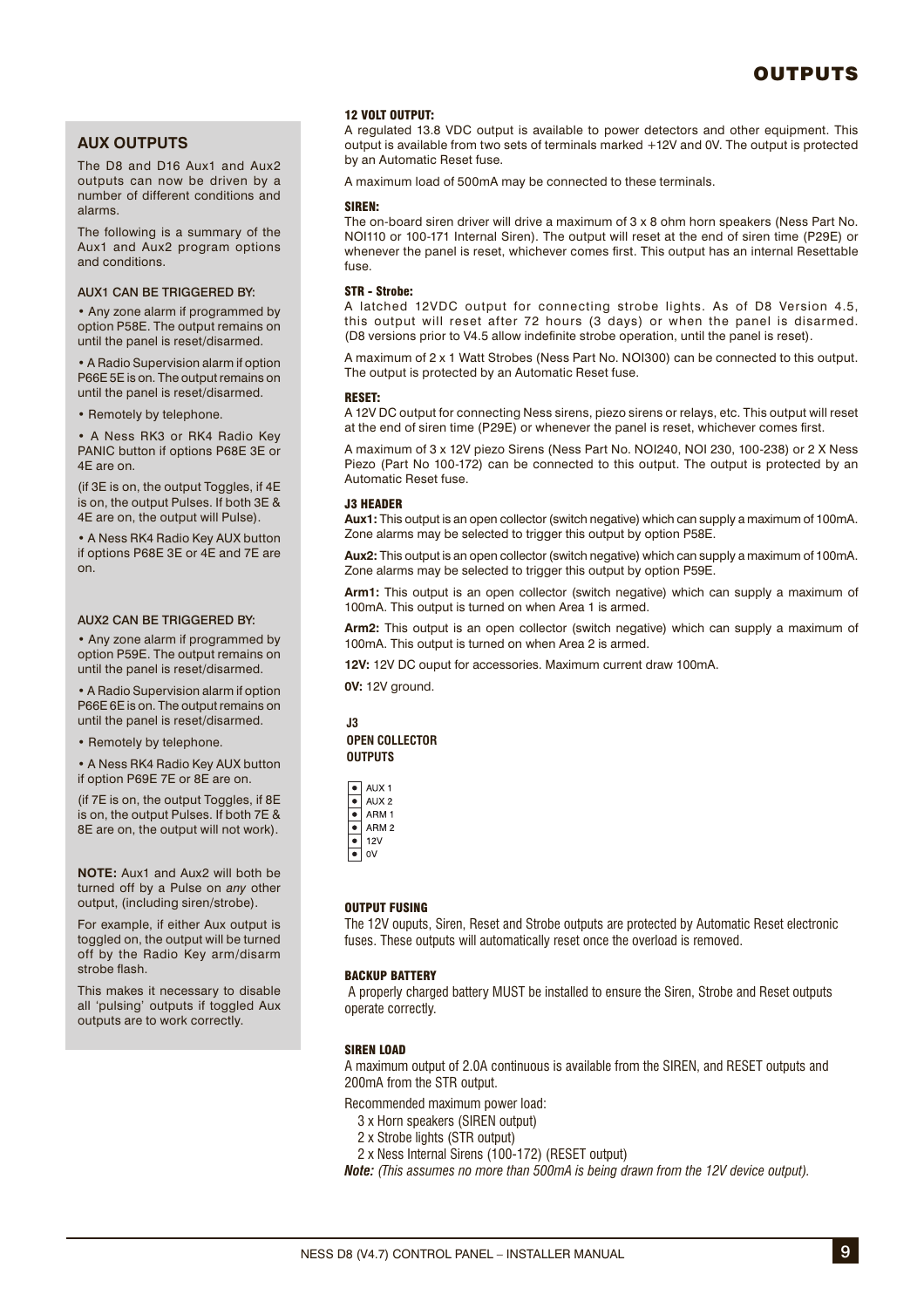# KEYPAD

### D8 KEYPADS

The Ness LED or LCD keypad provides important visual and audible indication of the system status and is the main interface for controlling the many powerful features of the D8 system.

### DISPLAY TEST (LCD KEYPAD ONLY)

To display all the keypad icons press and hold the  $\overline{E}$  button for at least 2 seconds. All the icons will be on whilst the  $\overline{E}$  button is held down.

Display Test can be activated at any time either in operating mode or any program mode.

### NUMBER OF KEYPADS (BOTH KEYPADS)

Up to **3 LED and/or LCD keypads**  can be connected to the D8.

### CABLE LENGTH (BOTH KEYPADS)

The maximum allowable **cable length** is 100m (total cable length to all keypads) .



#### KEYPAD INSTALLATION

- · Unclip the top half of the keypad housing by pushing the top clips down with a small screwdriver and pulling the housing forward.
- · Screw the base of the keypad housing to the wall using the 4 mounting holes provided.
- · Bring the 4 connecting wires to the terminal block on the PCB on the rear of the keypad housing.
- · Connect the wires to the screw terminals as per the wiring diagram shown in this manual.
- $\cdot$  Clip the top half onto the base by first engaging the bottom clips and swinging the top closed. Push hard to ensure the clips engage.
- · Attach the Zone list label on the inside of the lid.

#### NESS D8 LED KEYPAD (100-192)





*The "Not Ready" light is on when the panel is not ready to Arm. i.e, a zone is unsealed, there may still be movement in the premises or a door or window left open*

| <b>KEYPAD ICON</b>                | <b>KEYPAD ICON STATUS</b>                                                                                                                                                                                                                                                                                                                                                                                                                              |                  |                                                                          |  |  |  |
|-----------------------------------|--------------------------------------------------------------------------------------------------------------------------------------------------------------------------------------------------------------------------------------------------------------------------------------------------------------------------------------------------------------------------------------------------------------------------------------------------------|------------------|--------------------------------------------------------------------------|--|--|--|
| <b>DISPLAY</b>                    | $\bullet$ OFF<br>$\circ$ on<br>Zone is sealed<br>Zone is unsealed<br>Zone is unsealed, or Power fault<br>or System is Armed,<br>Ready to Arm<br>or phone line fault<br><b>Disarmed</b><br>Armed (AREA 1)<br>Disarmed<br>Armed (AREA 2)<br><b>Monitor Mode</b><br>Disarmed<br>Normal<br>Normal<br>Memory Mode selected<br>Normal<br>Normal<br>Normal<br>Normal<br>Receiving radio signal<br>Dialler is on line<br>Normal<br>Normal<br>User Program Mode | -O-FLASHING      |                                                                          |  |  |  |
| <b>ZONES 1-16</b>                 |                                                                                                                                                                                                                                                                                                                                                                                                                                                        |                  | Zone alarm                                                               |  |  |  |
| READY                             |                                                                                                                                                                                                                                                                                                                                                                                                                                                        |                  |                                                                          |  |  |  |
| $\boxed{0}$ <sub>1</sub><br>ARMED |                                                                                                                                                                                                                                                                                                                                                                                                                                                        |                  | <b>Monitor Mode</b><br>(LED Keypad only)                                 |  |  |  |
| $\sqrt{0}$ <sub>2</sub><br>ARM2   |                                                                                                                                                                                                                                                                                                                                                                                                                                                        |                  |                                                                          |  |  |  |
| $\overline{v}$<br><b>MONITOR</b>  |                                                                                                                                                                                                                                                                                                                                                                                                                                                        |                  |                                                                          |  |  |  |
| <b>MAINS</b>                      |                                                                                                                                                                                                                                                                                                                                                                                                                                                        |                  | Mains Power is off                                                       |  |  |  |
| Ŧ<br><b>BATTERY</b>               |                                                                                                                                                                                                                                                                                                                                                                                                                                                        |                  | The panel's backup<br>battery is low                                     |  |  |  |
| ALARM<br>MEMORY<br>M.             |                                                                                                                                                                                                                                                                                                                                                                                                                                                        |                  | New alarms in memory                                                     |  |  |  |
| <b>EXCLUDE</b>                    |                                                                                                                                                                                                                                                                                                                                                                                                                                                        |                  | Zones are excluded                                                       |  |  |  |
| Т<br><b>TAMPFR</b>                |                                                                                                                                                                                                                                                                                                                                                                                                                                                        |                  | Tamper alarm                                                             |  |  |  |
| g<br><b>RADIO</b>                 |                                                                                                                                                                                                                                                                                                                                                                                                                                                        |                  | Indicates that a Radio Key or<br>other radio device has a<br>low battery |  |  |  |
| LINE                              |                                                                                                                                                                                                                                                                                                                                                                                                                                                        |                  | Phone line fault or<br>failure to communicate                            |  |  |  |
| 靊<br>PROGRAM                      |                                                                                                                                                                                                                                                                                                                                                                                                                                                        |                  | Installer Program Mode                                                   |  |  |  |
| <b>Not Ready</b><br>⌒             | Ready to Arm                                                                                                                                                                                                                                                                                                                                                                                                                                           | Not ready to Arm |                                                                          |  |  |  |

#### MEMORY MODE - EVENTS INDICATED BY KEYPAD LIGHTS:

| LIGHT                                 | <b>MEMORY EVENT</b>                                                                         |
|---------------------------------------|---------------------------------------------------------------------------------------------|
|                                       |                                                                                             |
|                                       |                                                                                             |
|                                       |                                                                                             |
|                                       |                                                                                             |
|                                       |                                                                                             |
| BATTERY Low Battery                   |                                                                                             |
|                                       |                                                                                             |
|                                       |                                                                                             |
|                                       |                                                                                             |
| RADIO, EXCLUDE  Radio Key Panic alarm |                                                                                             |
|                                       | RADIO, BATTERY, ZONE  Radio Device battery low, (Device number is indicated by zone lights) |
|                                       | RADIO, BATTERY, ARM  Radio Key battery low, (Radio Key number is NOT indicated)             |
|                                       | RADIO, TAMPER, ZONE  Radio Device tamper alarm (Device number is indicated by zone lights)  |
|                                       | RADIO, MONITOR, ZONE  Radio Supervision fail (Device number is indicated by zone lights)    |

### NESS D816 LCD KEYPAD (100-667)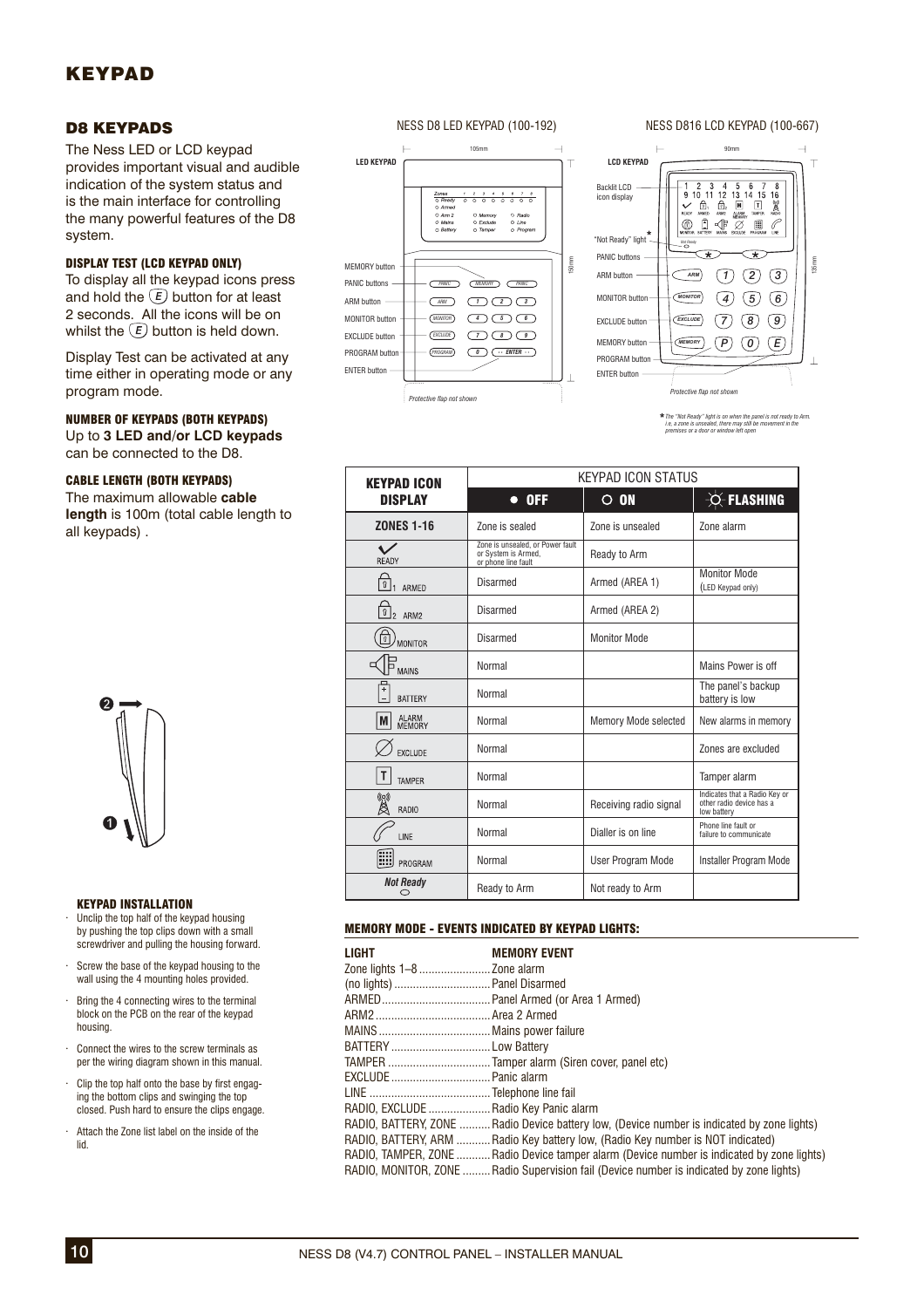# OPERATION SUMMARY

|                                                                                                                                                                                 |                                                                                                                                                                                                                                                                                                              | ە) (ئە                                                                                                                                        |
|---------------------------------------------------------------------------------------------------------------------------------------------------------------------------------|--------------------------------------------------------------------------------------------------------------------------------------------------------------------------------------------------------------------------------------------------------------------------------------------------------------|-----------------------------------------------------------------------------------------------------------------------------------------------|
| <b>OPERATION</b>                                                                                                                                                                | 음향이<br><u>음양이</u><br><b>KEYPAD</b>                                                                                                                                                                                                                                                                           | $\odot$<br><b>RADIO KEY</b><br>$\bigcirc$                                                                                                     |
| <b>ARM</b><br>The panel must be in<br>a Disarmed state first.*                                                                                                                  | (Arming Shortcut<br>[User Code] $\left(\overline{E}\right)$<br>ARM<br>E<br>ARM)<br>or $\subset$<br>must be ON, P62E 5E)                                                                                                                                                                                      |                                                                                                                                               |
| <b>DISARM</b><br>To Disarm and/or reset<br>alarms.                                                                                                                              | [User Code] $\left(\overline{E}\right)$                                                                                                                                                                                                                                                                      |                                                                                                                                               |
| <b>MONITOR MODE</b><br>The panel must be in<br>a Disarmed state first.                                                                                                          | (Monitor Shortcut<br>Ε<br>(MONITOR)<br>must be ON, P62E 3E)<br>[User Code] $\left(\overline{E}\right)$<br>OI (MONITOR)                                                                                                                                                                                       | ⊛<br>(دەھ)<br>⊕<br><sub>or</sub><br>◯<br>Press OFF button twice within 4 seconds<br>or ON button twice within 4 seconds<br>P69E 5E must be ON |
| <b>PANIC</b>                                                                                                                                                                    | <b>Both keys together</b><br>$\star$<br>$\star$ )<br>(Keypad Panic Shortcut<br>must be ON, P62E 4E)<br>or $\bigcirc$ [User Code] $\bigcirc$<br>$\widehat{E}$<br>$or \subset \star$                                                                                                                           | ی کی<br>Press and hold for 4 seconds<br>(P68E 3E & 4E must be OFF)<br>Hold                                                                    |
| <b>KEYPAD DURESS</b><br>Keypad Duress is factory<br>set for silent reporting                                                                                                    | [5, 6, 8 or 9] [User Code] $\left(\overline{E}\right)$<br>To Disarm and report a Duress Alarm, add any of the digits 5, 6, 8 or 9 before the User Code<br>when Disarming. P75E1E must be enabled                                                                                                             |                                                                                                                                               |
| <b>EXCLUDING ZONES</b><br>EXCLUDE + ENTER can only<br>be used when the panel is<br>disarmed.<br>$EXCLUDE + CODE + ENTER$<br>can be used when the panel<br>is armed or disarmed. | (Exclude Shortcut<br>$\boxed{E}$<br>(EXCLUDE)<br>or $\left(\overline{\text{EXECUTE}}\right)$ [User Code] $\left(\overline{E}\right)$<br>must be ON, P62E 2E)<br>[Zone No.] $(E)$<br>[Zone No.] $\big(\widehat{E}\big)$<br>Enter the zone numbers to be Excluded<br>To exit Exclude mode<br>$\left( E\right)$ |                                                                                                                                               |
| <b>VIEW MEMORY</b><br>View Memory can only be<br>used when the panel is<br>disarmed.                                                                                            | (Memory Shortcut<br>$\boxed{E}$<br><b>MEMORY</b><br>[User Code] $\left(\overline{E}\right)$<br>OI (MEMORY)<br>must be ON, P62E 1E)<br>(MEMORY) repeatedly to display the last 30 events<br>Press<br>E)<br>To exit Memory mode                                                                                |                                                                                                                                               |

\* NOTE ON ARMING: Nor mal user codes can arm the panel only if it is fully disarmed first. User codes that are programmed to be Arm Only codes can arm the panel from Monitor mode or from the disarmed state.

| <b>TEMPORARY DAY</b><br><b>ZONES</b><br>The panel must be in<br>a Disarmed state first.*<br>P64E 2E must be on for<br>enable the use of<br>Temporary Day Zones. | $(\, \bm{P}) \, + \, (\, \bm{E}) \,$ Enters Temporary Day Zone selection mode.<br>[Zone No.] + $(E)$<br>Select zone/s to be Temporary Day Zones.<br>Saves changes and exits Temporary Day Zone selection mode.<br>E.<br>( $\boldsymbol{0}$ ) $+$ ( $\boldsymbol{E}$ ) Enables/disables Temporary Day mode. |
|-----------------------------------------------------------------------------------------------------------------------------------------------------------------|------------------------------------------------------------------------------------------------------------------------------------------------------------------------------------------------------------------------------------------------------------------------------------------------------------|
|                                                                                                                                                                 |                                                                                                                                                                                                                                                                                                            |

Note: On the Ness LED keypad, the 'E' button is labelled 'ENTER' and the 'P' button is labelled 'PROGRAM'.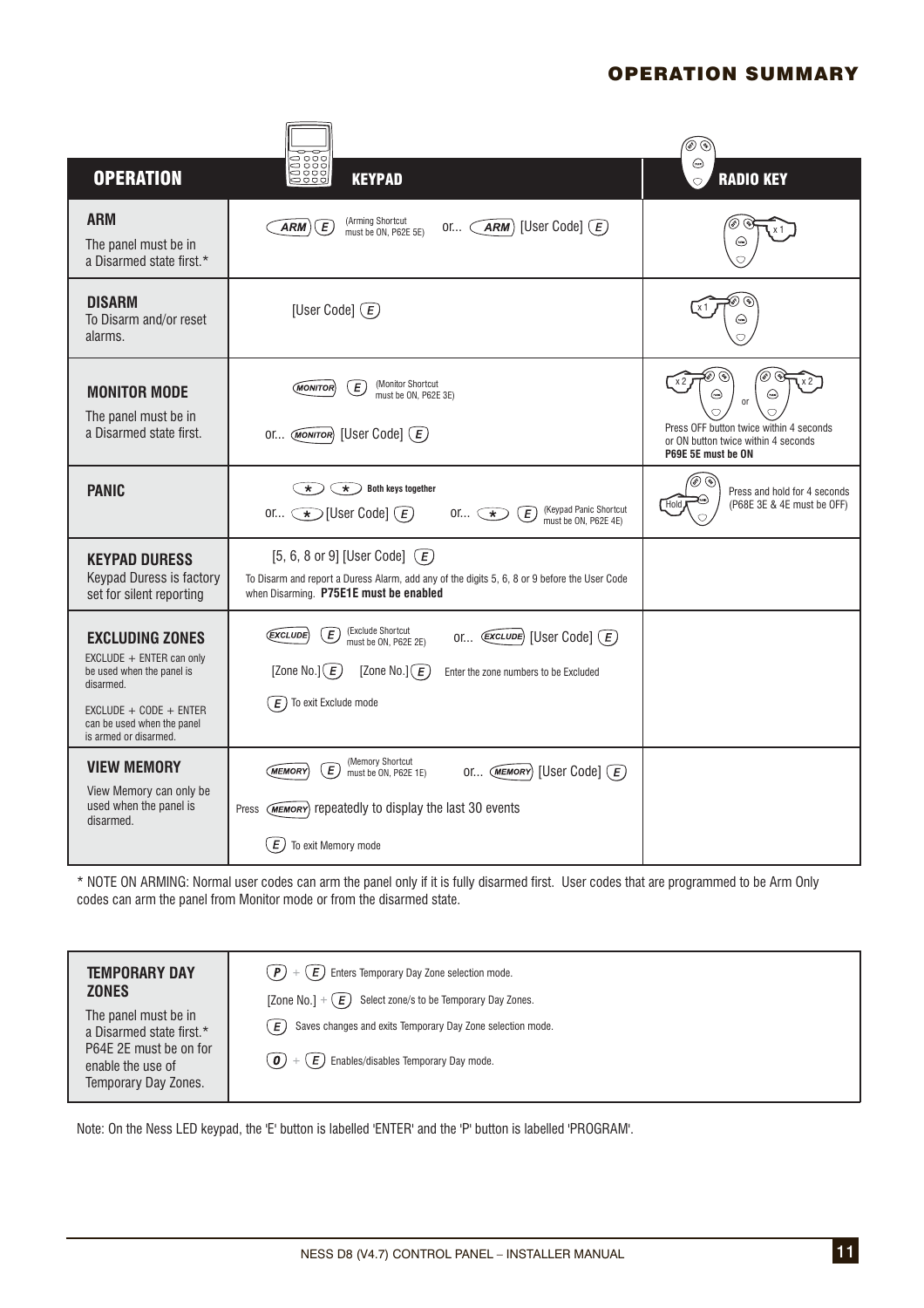QUICK START 1 LOCAL SYSTEM

until programmed.

QUICK START 2 **AUDIBLE MONITORING** Quick Start 2 shows you how to change User Code 1 (the Master Code), enable Audible Monitoring and program 1 telephone number. This will enable the dialler to report alarms to any telephone including mobile phones.

Code).

Quick Start 1 shows you how to change User Code 1 (the Master

By default, the dialler is disabled

# QUICK START PROGRAMMING

Use one of these programming summaries for fast setup of your D8 as a Local, Audible Monitored or Central Station Monitored system.

The control panel will be ready for use immediately.

#### QUICK START 1 - step by step

| <b>STEP</b> | <b>KEY STROKES</b> | <b>DESCRIPTION</b>                 | <b>COMMENT</b>                                                              |
|-------------|--------------------|------------------------------------|-----------------------------------------------------------------------------|
|             | DOQIE*             | Enter User Program Mode            | Program Light is ON                                                         |
| 2           | P(D(T)(E)          | Selects the option for User Code 1 | The existing code is displayed by the<br>keypad lights, followed by 3 beeps |
| 3           | )(E)               | Enter the new User Code            | Can be 3 to 6 digits long                                                   |
| 4           | (E)                | Enter the new User Code again      | The new code is displayed by the<br>keypad lights, followed by 3 beeps      |
| 5           | P(E)               | To exit Program Mode               | Program light turns OFF                                                     |

#### QUICK START 2 - step by step

| <b>STEP</b>    | <b>KEY STROKES</b>                              | <b>DESCRIPTION</b>                    | <b>COMMENT</b>                                                              |
|----------------|-------------------------------------------------|---------------------------------------|-----------------------------------------------------------------------------|
|                | DOQOD*                                          | Enter User Program Mode               | Program Light is ON                                                         |
| $\overline{2}$ | ®®®®®®®™                                        | Enter Installer Program Mode          | Program Light is FLASHING                                                   |
| 3              | P)(I)(I)(E)                                     | Selects the option for User Code 1    | The existing code is displayed by the<br>keypad lights, followed by 3 beeps |
| 4              | )(E)                                            | Enter the new User Code               | Can be 3 to 6 digits long                                                   |
| 5              | )(E)                                            | Enter the new User Code again         | The new code is displayed by the<br>keypad lights, followed by 3 beeps      |
| 6              | D®®©@©                                          | At P86E, turns ON option 4            | Audible Monitoring enabled                                                  |
| 7              | DOOE)                                           | Selects the option for Telephone No.1 |                                                                             |
| 8              | $\cdots$ Up to 15 digits $\cdots$ $\bigcap (E)$ | Enter the telephone number            | Can be up to 15 digits long                                                 |
| 9              | (P)(E)                                          | To exit Program Mode                  | Program light turns OFF                                                     |

See page 58 for further information on the operation of Audible Monitoring.

### QUICK START 3 CENTRAL STATION MONITORING

Quick Start 3 shows you how to change User Code 1 (the Master Code), enable Central Station Monitoring and program one telephone number. This will enable the dialler to report alarms to a Central Station.

### QUICK START 3 - step by step

|                | $\alpha$ order of the contract of $\alpha$ order |                                       |                                                                             |
|----------------|--------------------------------------------------|---------------------------------------|-----------------------------------------------------------------------------|
| <b>STEP</b>    | <b>KEY STROKES</b>                               | <b>DESCRIPTION</b>                    | <b>COMMENT</b>                                                              |
|                | DOQIE*                                           | Enter User Program Mode               | Program Light is ON                                                         |
| $\overline{2}$ | ®®®®®®®™                                         | Enter Installer Program Mode          | Program Light is FLASHING                                                   |
| 3              | PODE                                             | Selects the option for User Code 1    | The existing code is displayed by the<br>keypad lights, followed by 3 beeps |
| 4              | )(E)                                             | Enter the new User Code               | Can be 3 to 6 digits long                                                   |
| 5              | (E)                                              | Enter the new User Code again         | The new code is displayed by the<br>keypad lights, followed by 3 beeps      |
| 6              | @®®©Q©'                                          | At P86E, turns ON option 2            | Central station Monitoring enabled                                          |
| 7              | P(7)(0)E)                                        | Selects the option for Telephone No.1 | Existing Ph No (if any) displayed                                           |
| 8              | ----- Up to 15 digits ----- $\bigcirc$ $(E)$ 2   | Enter the Telephone Number            | Can be up to 15 digits long                                                 |
| 9              | POQE)                                            | Enter the Account Number              | Must be 4 digits                                                            |
| 10             | (P)(E)                                           | To exit Program Mode                  | Program light turns OFF                                                     |

<sup>1</sup> Option P86E 2E is ON by factory default. This option only needs to be turned ON if previously programmed OFF.

 $2$  The Central Station's receiver telephone number - supplied by the Central Station

<sup>3</sup> Account Number to identify the premises - supplied by the Central Station

\* Factory default Master Code is: 123

\* Factory default Installer Code is: 000000

\*\* User codes must not start with 0.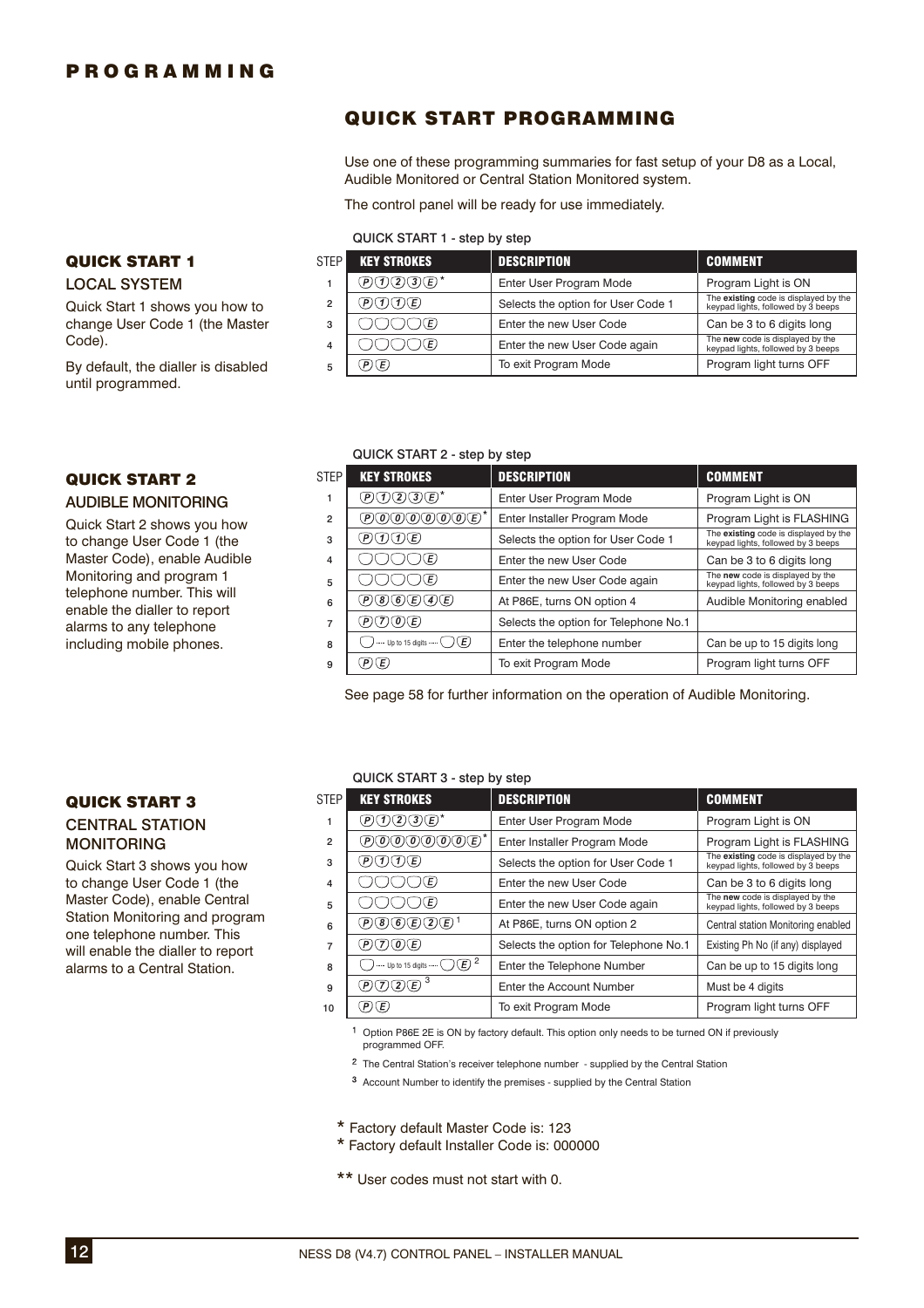### FACTORY DEFAULT

MASTER CODE: 123 INSTALLER CODE: 000000

### INSTALLER PROGRAM MODE

Installer Program Mode allows access to ALL program options.

Note: The panel will remain in Installer Program Mode indefinitely.

### USER PROGRAM MODE

User Program Mode allows the owner to program:

- All User Codes
- Entry Exit Times
- Follow Me Telephone number

Note: The panel will automatically drop out of User Program Mode to Operating Mode if no keypad buttons are pressed for 4 minutes.





### PROGRAM MODE LEVELS



### HOW TO ENTER PROGRAM MODE

### **EXP** FROM POWER UP

1. Power-up with the PROG link OFF. (The PROG link (or Box Tamper lead) must be ON in Operating Mode).

# **B**USING KEYPAD

The panel must be Disarmed.

- 1. Press  $\overline{P}$  [MASTER CODE]  $\overline{E}$  The keypad will respond with 3 beeps This is User Program Mode (PROGRAM light is ON).
- 2. Press  $\overline{P}$  [INSTALLER CODE]  $\overline{E}$  The keypad will respond with 3 beeps This is Installer Program Mode (PROGRAM light is FLASHING).

### HOW TO EXIT PROGRAM MODE

1 Press  $\overline{P}$  then  $\overline{E}$ 

This is Operating Mode (PROGRAM light is OFF).

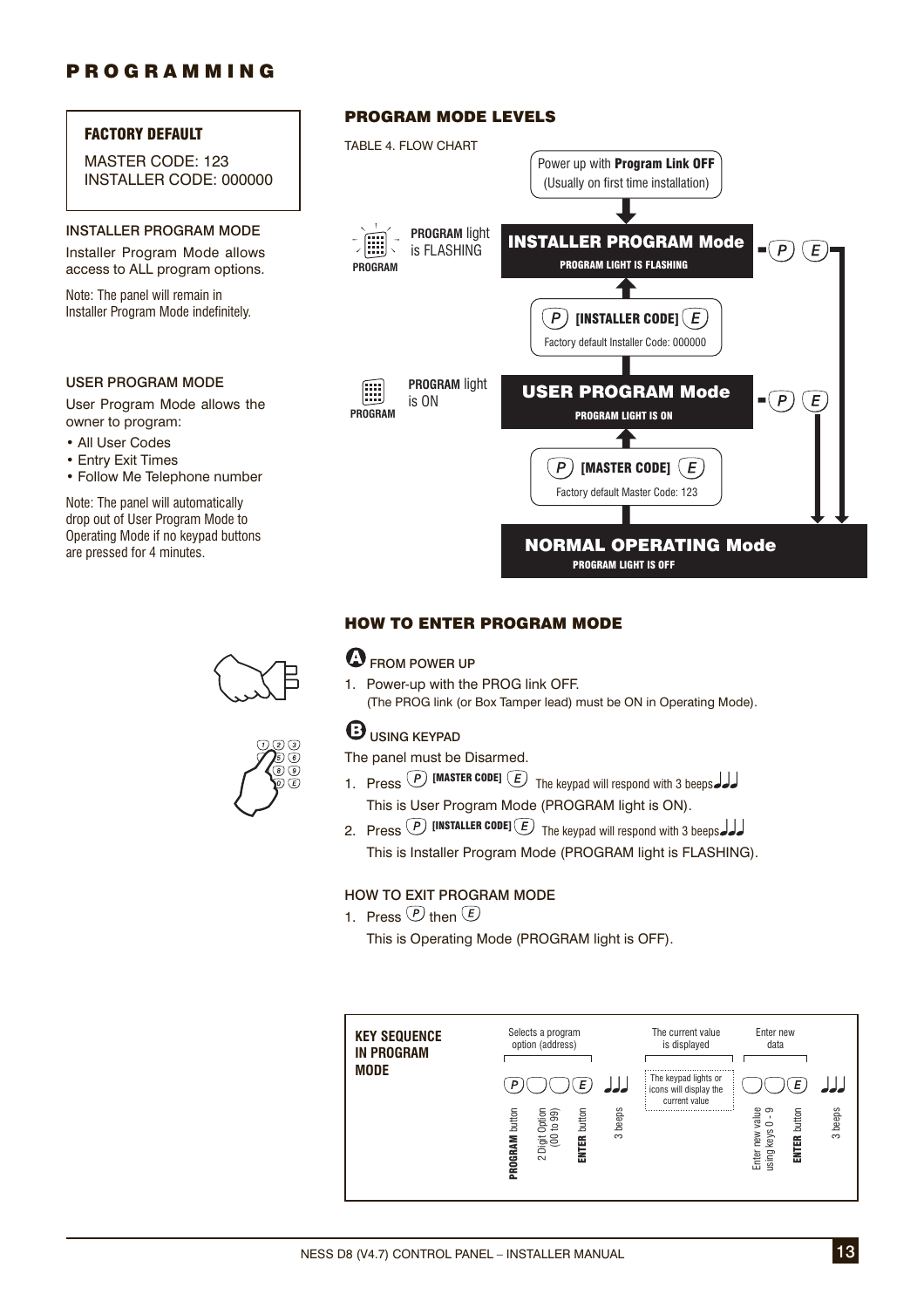### **P11E – P25E**

PROGRAM MODE LEVEL: User, Installer, Remote by PC

### FACTORY DEFAULT:

User Code 1: 123 Installer Code: 000000 All other codes: [blank]

#### NOTES:

- User Codes can be 3 to 6 digits in length.
- Codes beginning with 0 (zero) can be programmed but they *will not* operate the panel - this is an alternative method for disabling user codes. The MEMORY E function is recommended for deleting user codes.
- All codes must be unique to each other. Codes are rejected if already used. Some codes that are similar to existing codes may also be rejected.
- User Codes 2–15 can be programmed to be ARM ONLY codes.
- When programming a code you must enter it twice for verification.
- To clear all codes (except the Installer Code), enter P98E in Installer Program mode. See Page 53.
- Open/Close reports are identified by user number when the control panel is base station monitored.

#### INSTALLER CODE NOTES:

 The function of the Installer Code is to gain access to Installer Program Mode.

 See Page 13, How To Enter Program Mode.

 See page 53, Programming The Installer Code.





**Radio Key programming, Page 57**

### P01E – P10E RADIO PROGRAMMING See pages 56,57

### USER CODES

User codes are the 3 to 6 digit codes used to operate the panel by keypad.

User Codes 1-15: Used to arm/disarm the panel. These codes can also be programmed as Arm Only codes. User Code 1 is also the Master Code which is used to access Client Program mode.

### PROGRAMMING SEQUENCE:

**P [11-25] E** *existing code is displayed* **[ENTER NEW CODE] E [ENTER NEW CODE AGAIN] E** new code is displayed

**EXAMPLE:** To program the Master Code



### TO DELETE A CODE:

To delete a User Code, enter the MEMORY key in place of the code.

**EXAMPLE:** To delete User Code 2: P12E MEMORY E

### ARM ONLY CODES

User Codes 2–15 can optionally be programmed as Arm Only Codes, which can Arm but cannot Disarm the panel. (Used for cleaners, temporary staff, etc).

Another feature of Arm Only codes is they can arm the panel directly from Monitor Mode. (Normal user codes can arm the panel only if it is fully disarmed first.)

**EXAMPLE:** To program User Code 2 to be 1234 and an Arm Only code: P12E ARM E 1234E 1234E

When the code is viewed in program mode, the ARMED icon is displayed before the digits of the code.

### ARM ONLY CODE DISABLE

To deselect the Arm Only feature for a particular user code, simply enter the option for that code and press ARM E without re-entering a new code. This retains the existing code and toggles off the Arm Only feature.

#### CODE TABLE

| <b>CODE</b>           | <b>OPTION No</b>  | <b>DESCRIPTION</b>    | <b>FACTORY</b><br><b>DEFAULT</b> | <b>ENABLE AS A</b><br><b>RADIO CODE</b> |
|-----------------------|-------------------|-----------------------|----------------------------------|-----------------------------------------|
| User Code 1           | <b>P11E</b>       | Master Code           | 123                              | (Keypad Code only)                      |
| User Code 2           | <b>P12E</b>       |                       |                                  | 2E                                      |
| User Code 3           | <b>P13E</b>       |                       |                                  | 3E                                      |
| User Code 4           | <b>P14E</b>       |                       |                                  | 4E<br>P09E                              |
| User Code 5           | <b>P15E</b>       |                       |                                  | 5E                                      |
| User Code 6           | <b>P16E</b>       |                       |                                  | 6E                                      |
| User Code 7           | <b>P17E</b>       |                       |                                  | 7E                                      |
| User Code 8           | P <sub>18</sub> E |                       |                                  | 8E                                      |
| User Code 9           | P <sub>19E</sub>  |                       |                                  | 1E                                      |
| User Code 10          | <b>P20E</b>       |                       |                                  | 2E                                      |
| User Code 11          | <b>P21E</b>       |                       |                                  | 3E                                      |
| User Code 12          | <b>P22E</b>       |                       |                                  | P10F<br>4E                              |
| User Code 13          | <b>P23E</b>       |                       |                                  | 5E                                      |
| User Code 14          | <b>P24E</b>       |                       |                                  | 6E                                      |
| User Code 15          | <b>P25E</b>       |                       |                                  | 7E                                      |
| <b>Installer Code</b> | P99E              | <b>Installer Code</b> | 000000                           |                                         |

14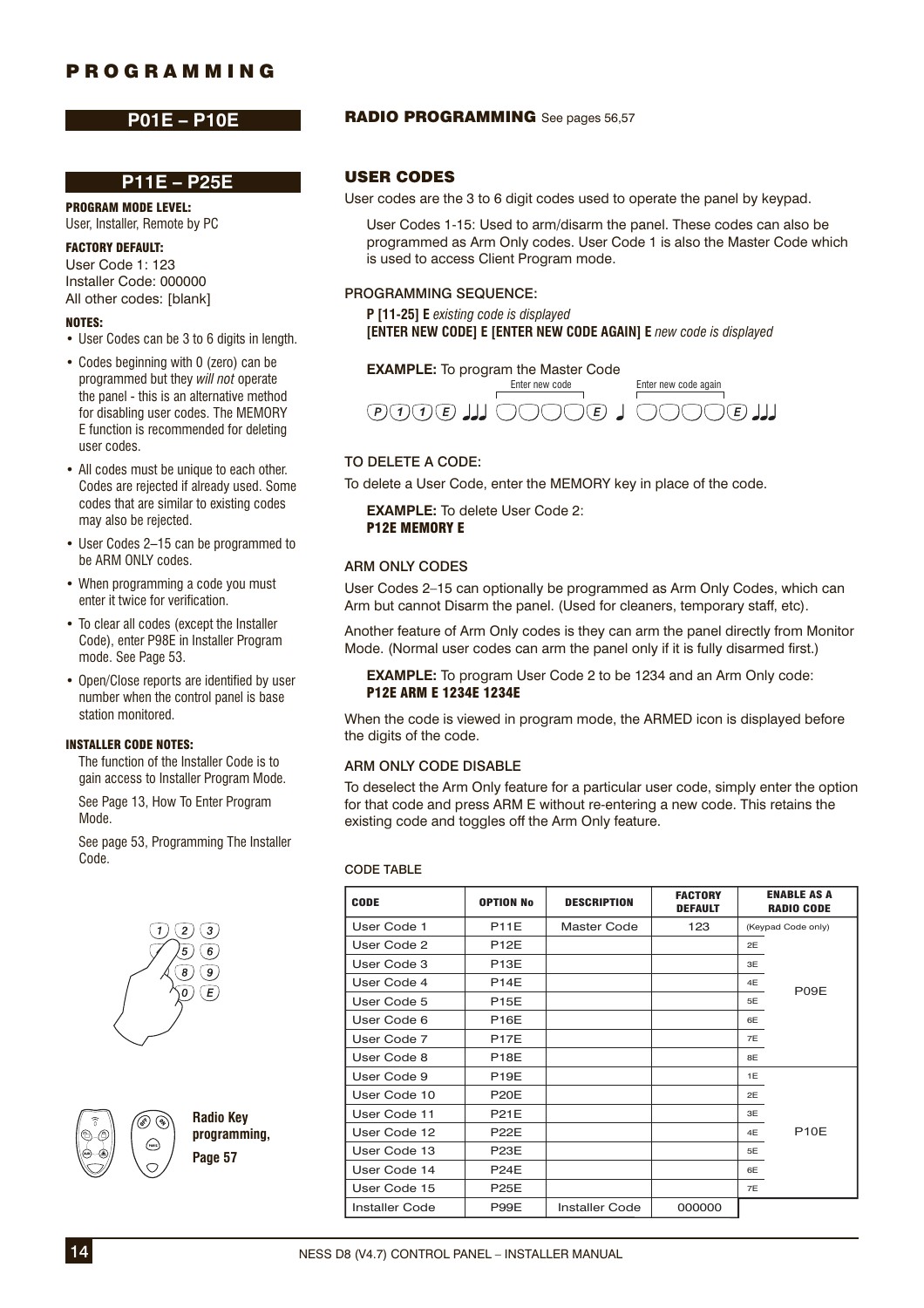| <b>OPTION No</b> | <b>DESCRIPTION</b> | <b>DEFAULT</b> | <b>NOTE</b>        |
|------------------|--------------------|----------------|--------------------|
| <b>P26E</b>      | Entry Delay Time 1 | 20             | Seconds            |
| <b>P27E</b>      | Entry Delay Time 2 | 6              | $x10 = 60$ seconds |
| <b>P28E</b>      | Exit Delay Time    | 60             | Seconds            |
| <b>P29E</b>      | Siren Reset Time   | 5              | Minutes            |

### **P26E**

### PROGRAM MODE LEVEL:

User, Installer, Remote by PC

FACTORY DEFAULT:

# 20 seconds

#### NOTES:

• Programmable from 1 – 99 seconds

#### **P27E**

PROGRAM MODE LEVEL:

User, Installer, Remote by PC

#### FACTORY DEFAULT: 60 seconds

NOTES:

• Programmable from 10 – 990 seconds

### ENTRY DELAY TIME1

The Entry Delay Time 1 is the time given to Disarm the Panel after a Entry Delay 1 zone is unsecured.

The Entry Delay Time1 setting is from 1 to 99 seconds.

#### PROGRAMMING SEQUENCE:

P26E *existing time is displayed* [ENTER NEW TIME] E *new time is displayed*

**EXAMPLE:** To program Entry Delay Time1 to be 30 seconds: P26E 30E

### ENTRY DELAY TIME2

The Entry Delay Time2 is the time given to Disarm the panel after an Entry Delay2 zone is unsecured.

The Entry Delay Time2 setting is from 10 to 990 seconds (1 – 99).

Note: The Entry Delay Time2 is set in 10 second increments so that a value setting of 6 means a 60 seconds delay.

#### PROGRAMMING SEQUENCE:

P27E *existing time is displayed* [ENTER NEW TIME] E *new time is displayed*

**EXAMPLE:** To program Entry Delay Time2 to be 600 seconds: P27E 60E

### EXIT DELAY TIME

The Exit Delay Time is the time given to secure and depart the premises after the Panel is Armed. All zones (except 24hr zones) are inactive during the Exit Delay time.

The Exit Delay Time setting is from 1 to 99 seconds.

### PROGRAMMING SEQUENCE:

P28E *existing time is displayed* [ENTER NEW TIME] E *new time is displayed*

**EXAMPLE:** To program Exit Delay to be 85 seconds: P28E 85E

### SIREN RESET TIME

The Siren Reset Time sets the duration of the Siren and Reset outputs.

The Siren Reset Time setting is from 1 to 99 minutes.

### PROGRAMMING SEQUENCE:

P29E *existing time is displayed* [ENTER NEW TIME] E *new time is displayed*

**EXAMPLE:** To program Siren Time to be 4 minutes: P29E 4E

### **P28E**

#### PROGRAM MODE LEVEL: User, Installer, Remote by PC

FACTORY DEFAULT: 60 seconds

#### NOTES:

- Programmable from 1 99 seconds
- RELATED OPTIONS: **P62E 8E** Exit Time x10

#### **P29E**

#### PROGRAM MODE LEVEL: Installer, Remote by PC

#### FACTORY DEFAULT:

5 minutes

### NOTES:

- Programmable from 1 99 minutes
- Siren times of longer than 5 minutes are contrary to noise pollution regulations in most areas.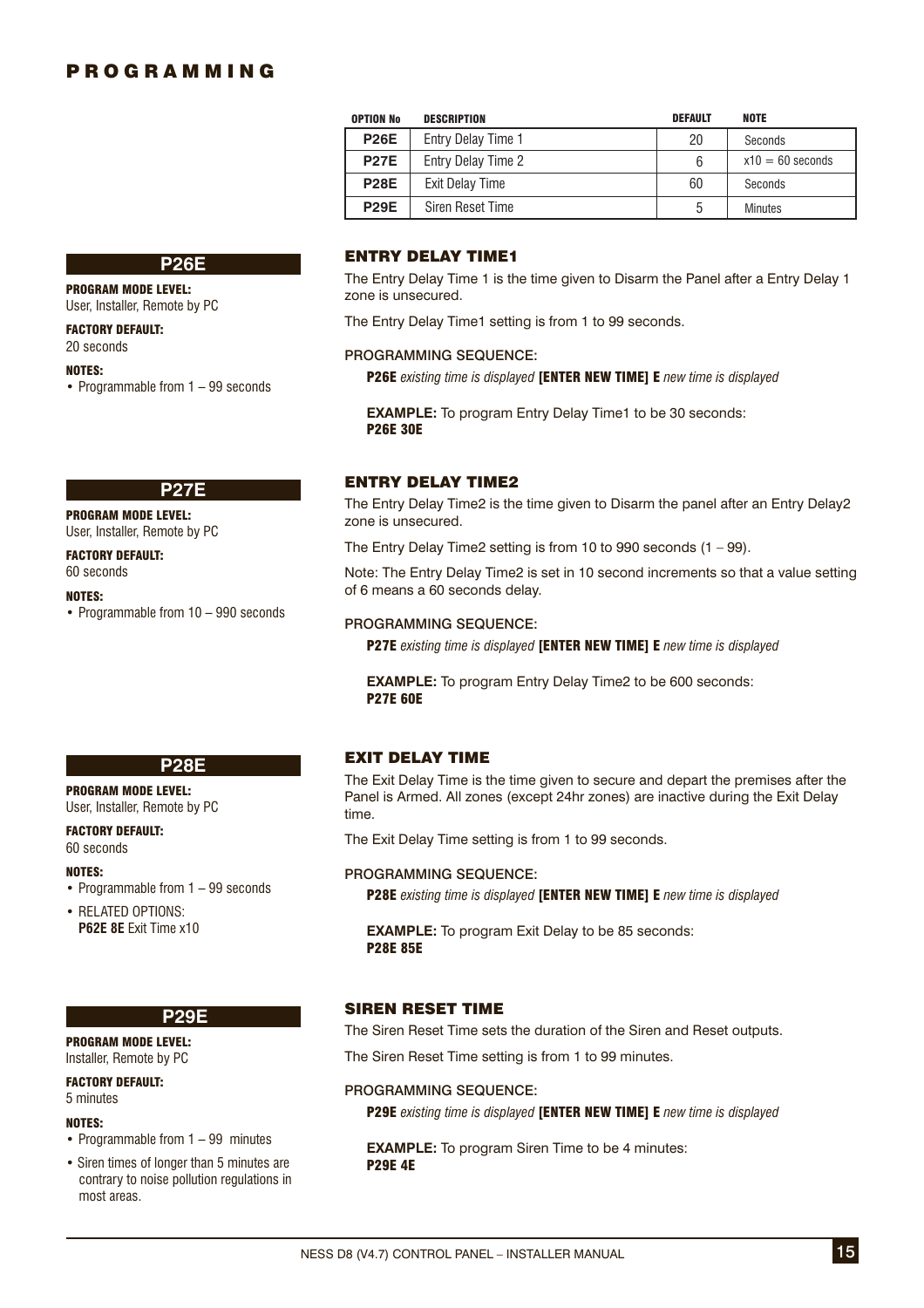# **P30E – P38E**

PROGRAM MODE LEVEL: Installer, Remote by PC

FACTORY DEFAULT: Normal sensitivity.

P30E, all zones  $=$  ON

### NOTES:

- Sensitivity can be individually programmed for each zone.
- Zones are allocated to one sensitivity level at any one time. Turning a zone ON in a sensitivity level, turns the zone OFF in any other sensitivity level.
- To revert zone sensitivity back to Normal. Turn the required zone/s ON at Option 30.
- Avoid using P31 and P38 sensitivity – they are provided as a guide to the upper and lower limits.

### • **USING NESSENSORS.**

**Nessensors are sensitive to high frequen**cies and insensitive to low frequencies. **Therefore it is not necessary to apply** much force to the protected structure, rather a very rapid succession of blows.

The sensitivity has been correctly ad*iusted when a single blow applied with* **a soft ob ject (e.g. by hand) does not**  cause an alarm whereas a rapid series of blows (using a metal object such as a **screw driv er blade) will cause an alarm.**

VIBRATION SENSITIVITY

Each zone has individually adjustable sensitivity for connection of Nessensor Vibration Sensors.

Zone sensitivity is adjusted by toggling zones ON in options P30E to P38E.

P30E, Normal Sensitivity– vibration analyser disabled. This is used for normal alarm devices. Zone response time, 200ms.

P31–38E are the options for the 8 levels of vibration sensitivities. P31E is the most sensitive setting.

### PROGRAMMING SEQUENCE:

P [30–38] E *zones are displayed* [Zone No] E

**EXAMPLE:** To program zones 2 and 3 to be Medium Sensitivity: P34E 2E 3E *the keypad display will show zone lights 2 & 3 to be ON*





**Factory Default Setting for P30E.** All zones selected ON = Normal sensitivity.

**Example P34E:** Zones 2 & 3 are Medium sensitivity.

#### VIBRATION SENSITIVITY

|                  |                    | <b>Zones</b>                          |   |   |   |   |   |   |
|------------------|--------------------|---------------------------------------|---|---|---|---|---|---|
| <b>OPTION No</b> | <b>SENSITIVITY</b> | 2                                     | 3 | 4 | 5 | 6 | 7 | 8 |
| <b>P30E</b>      | <b>Normal</b>      | ON   ON   ON   ON   ON   ON   ON   ON |   |   |   |   |   |   |
| <b>P31E</b>      | High               |                                       |   |   |   |   |   |   |
| P32E             |                    |                                       |   |   |   |   |   |   |
| P33E             |                    |                                       |   |   |   |   |   |   |
| P34E             |                    |                                       |   |   |   |   |   |   |
| <b>P35E</b>      |                    |                                       |   |   |   |   |   |   |
| <b>P36E</b>      |                    |                                       |   |   |   |   |   |   |
| <b>P37E</b>      |                    |                                       |   |   |   |   |   |   |
| <b>P38E</b>      | Low                |                                       |   |   |   |   |   |   |

 $ON =$  Factory default setting



DO NOT USE P31 AND P38 SENSITIVITY - THEY ARE PROVIDED AS A GUIDE TO THE UPPER AND LOWER LIMITS.

#### **Ness NESSENSOR Vibration sensor Part No. VIB100**

In addition to zone sensitivity adjustment, the overall sensitivity of the Nesssensor can be adjusted by rotating the body of the Nesssensor within its bracket.

**The bracket must always be mounted horizontally and the arrow must point up for any required setting.**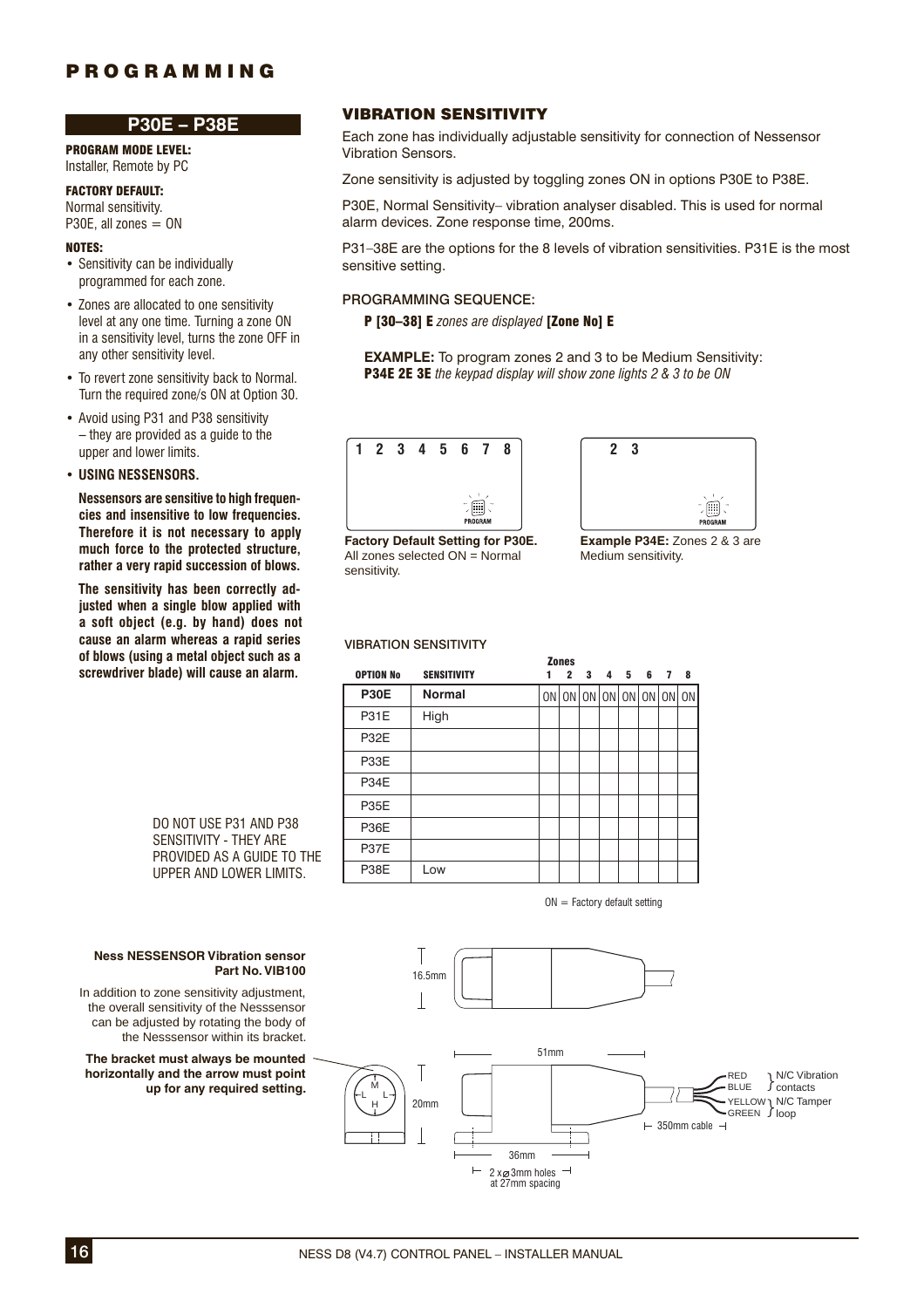**DEL** 

 $a$ ll

#### ZONE ASSIGNMENT

|                                    |                  |                      |                | <b>Zones</b>   |                |                |                |                |    |           |
|------------------------------------|------------------|----------------------|----------------|----------------|----------------|----------------|----------------|----------------|----|-----------|
|                                    | <b>OPTION No</b> | <b>DESCRIPTION</b>   |                | 2              | 3              | 4              | 5              | 6              | 7  | 8         |
|                                    | P39E             | Double Trigger zones |                |                |                |                |                |                |    |           |
|                                    | <b>P40E</b>      | Instant zones        |                |                | 0N             | 0 <sub>N</sub> | 0 <sub>N</sub> | ON I           | 0N | <b>ON</b> |
| AY GROUP.                          | <b>P41E</b>      | Entry Delay 1 zones  | 0 <sub>N</sub> |                |                |                |                |                |    |           |
| Only one option<br>llowed per zone | <b>P42E</b>      | Handover zones       |                | 0 <sub>N</sub> |                |                |                |                |    |           |
|                                    | P43E             | Entry Delay 2 zones  |                |                |                |                |                |                |    |           |
|                                    | <b>P44E</b>      | Lockout zones        | 0N             | 0 <sub>N</sub> | 0 <sub>N</sub> | 0 <sub>N</sub> | 0 <sub>N</sub> | 0 <sub>N</sub> | 0N | <b>ON</b> |
|                                    | <b>P45E</b>      | Area 1 zones         | 0N             | 0N             | 0N             | 0 <sub>N</sub> | 0 <sub>N</sub> | 0 <sub>N</sub> | 0N | <b>ON</b> |
|                                    | <b>P46E</b>      | Area 2 zones         |                |                |                |                |                |                |    |           |
|                                    | <b>P51E</b>      | Monitor zones        |                |                |                |                |                |                |    |           |
|                                    | <b>P52E</b>      | 24Hr zones           |                |                |                |                |                |                |    |           |
|                                    | <b>P53E</b>      | Day zones            |                |                |                |                |                |                |    |           |
|                                    |                  |                      |                |                |                |                |                |                |    |           |

 $ON =$  Factory default setting

#### **P39E**

PROGRAM MODE LEVEL:

Installer, Remote by PC

### FACTORY DEFAULT:

all OFF: No Double Trigger zones

#### NOTES:

- Double Trigger is useful for preventing unwanted alarms from zones in harsh environments such as sheds and garages.
- **0E** will turn all selections OFF **MEMORY E** will turn all selections ON

### **P40E**

#### PROGRAM MODE LEVEL:

Installer, Remote by PC

#### FACTORY DEFAULT:

3E–8E ON: Zones 3~8 are Instant

#### NOTES:

• When a zone is selected for this type, it is automatically deselected from any other zone type in the DELAY GROUP

### **P41E**

### PROGRAM MODE LEVEL:

#### Installer, Remote by PC

#### FACTORY DEFAULT:

1E ON: Zone 1 has Entry Delay1

#### NOTES:

- The keypad sonalert will beep during Entry Delay as a reminder to disarm the panel. Entry beeps can be disabled by program option P60E 1E.
- When a zone is selected for this type, it is automatically deselected from any other zone type in the DELAY GROUP

### DOUBLE TRIGGER ZONES

Zones programmed to Double Trigger will recognise an alarm condition if:

- The zone has been triggered twice within a 4 minute period.
- If any 2 zones (both programmed for double trigger), each trigger once.
- The zone is left unsealed for longer than 15 seconds.

### PROGRAMMING SEQUENCE:

P39E [Zone No]E *toggles the options ON and OFF*

P39E [Zone No]E OFF: The zone is not a Double Trigger zone P39E [Zone No]E ON: The zone is a Double Trigger zone

### INSTANT ZONES

Instant Zones operate only in the Armed state. When Armed at the expiry of exit time, Instant Zones will activate assigned outputs immediately when triggered.

#### P40E [Zone No]E *turns the options ON*

P40E [Zone No]E ON: The zone is an Instant Zone To deselect the option, select a different zone type in the DELAY GROUP.

### ENTRY DELAY1 ZONES

Entry Delay1 zones operate only in the Armed state. When Armed, at the expiry of exit time these zones will activate the Entry Delay Timer1 (P26E) when they are triggered. If the panel is not disarmed before the expiry of the Entry Delay Timer1, the alarm outputs will be activated.

#### P41E [Zone No]E *turns the options ON*

P41E [Zone No]E ON: The zone is an Entry Delay1 zone To deselect the option, select a different zone type in the DELAY GROUP.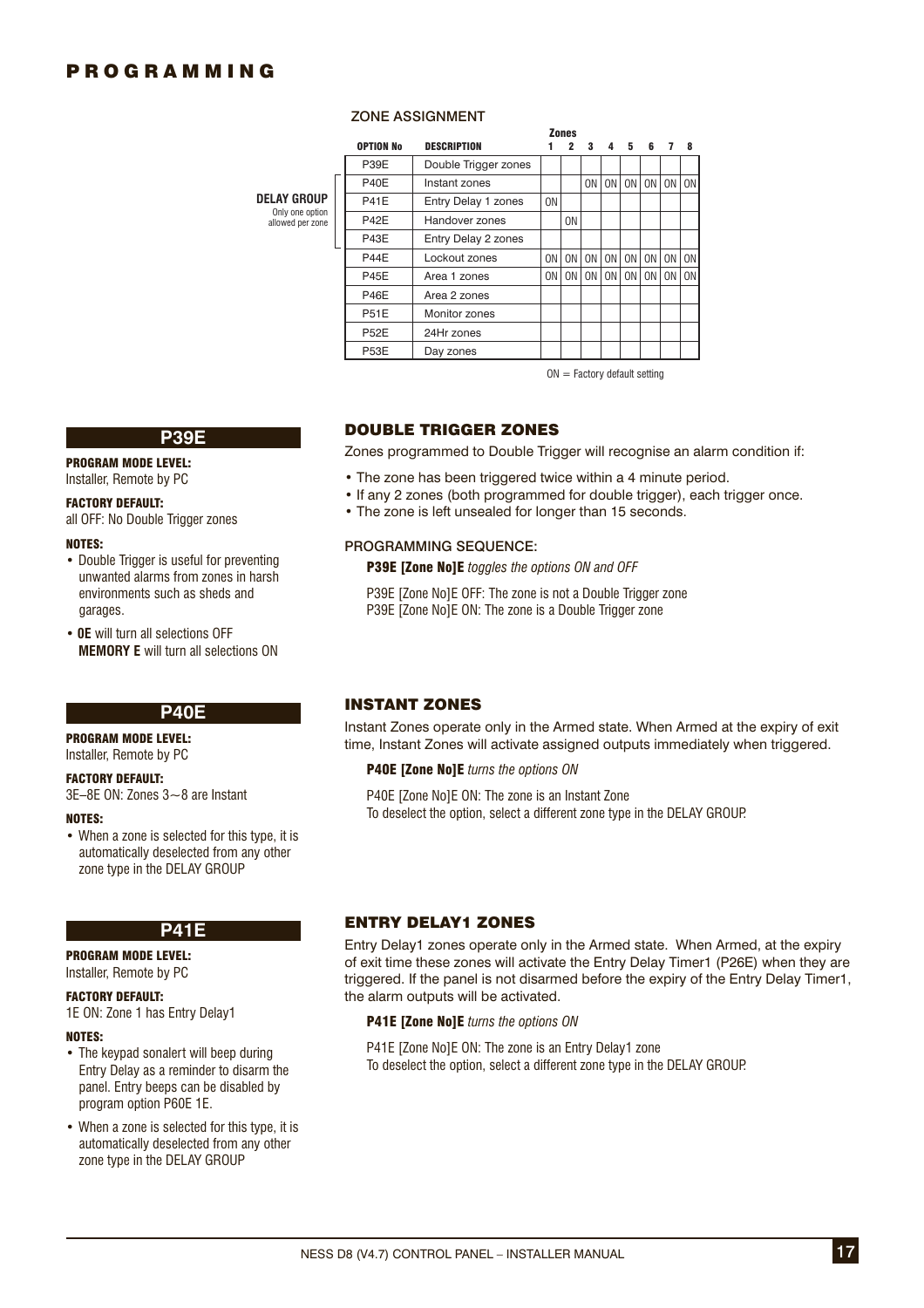### **P42E**

PROGRAM MODE LEVEL: Installer, Remote by PC

#### FACTORY DEFAULT:

2E ON: Zone 2 is a Handover zone

### NOTES:

• When a zone is selected for this type, it is automatically deselected from any other zone type in the DELAY GROUP

### **P43E**

PROGRAM MODE LEVEL:

#### Installer, Remote by PC

FACTORY DEFAULT:

all OFF: No zones have Entry Delay2

#### NOTES:

• When a zone is selected for this type, it is automatically deselected from any other zone type in the DELAY GROUP

#### **P44E**

PROGRAM MODE LEVEL: Installer, Remote by PC

FACTORY DEFAULT:

all ON: All zones are Lockout zones

#### NOTES:

- The SIREN output always locks out
- **0E** will turn all selections OFF **MEMORY E** will turn all selections ON
- RELATED OPTIONS: **P60E 4E** Tamper Reset Lockout

### **P45E, P46E**

### **P47E – P50E**

## **P51E**

PROGRAM MODE LEVEL: Installer, Remote by PC

#### FACTORY DEFAULT:

all OFF: No Monitor zones

### NOTES:

• RELATED OPTIONS: **P63E** Monitor Mode output mapping **P64E 1E** 2 second Monitor Mode alarm **P64E 3E** Monitor zones have Entry Delay2

### HANDOVER ZONES

Handover zones are delayed only if entry is made through an Entry Delay zone first. If a Handover zone is triggered first, the zone behaves as an instant zone. Normally, the "point of entry" zone should be Delay zone, with any other zones in the entry path programmed as Handover zones.

### PROGRAMMING SEQUENCE:

P42E [Zone No]E *turns the options ON*

P42E [Zone No]E ON: The zone is a Handover zone To deselect the option, select a different zone type in the DELAY GROUP.

### ENTRY DELAY2 ZONES

When an Entry Delay2 zone is triggered, it has entry delay as set by the Entry Delay Time2 (P27E).

#### PROGRAMMING SEQUENCE:

**P43E [Zone NolE** turns the options ON

P43E [Zone No]E ON: The zone is an Entry Delay2 zone To deselect the option, select a different zone type in the DELAY GROUP.

### RESET LOCKOUT ZONES

All 8 zones and tamper input can be programmed to Lockout, i.e. cause the RESET OUTPUT to sound only once whilst the panel is armed.

The RESET OUTPUT is then locked out for that alarmed zone until entering a valid code has reset the panel.

#### PROGRAMMING SEQUENCE:

P44E [Zone No]E *toggles the options ON and OFF*

P44E [Zone No]E OFF: The zone is not a Lockout zone P44E [Zone No]E ON: The zone is a Lockout zone

### AREA PARTITIONING

See page 20

### ASSIGNING USER CODES TO AREAS

See page 21

### MONITOR ZONES

Monitor zones allow you to Arm selected zones while others are ignored. Typically used for perimeter zones such as windows and doors while you are at home. Example: Upstairs zones are Disarmed while downstairs zones are Armed in Monitor mode

#### PROGRAMMING SEQUENCE:

P51E [Zone No]E *toggles the options ON and OFF*

P51E [Zone No]E OFF: The zone is not a Monitor zone P51E [Zone No]E ON: The zone is a Monitor zone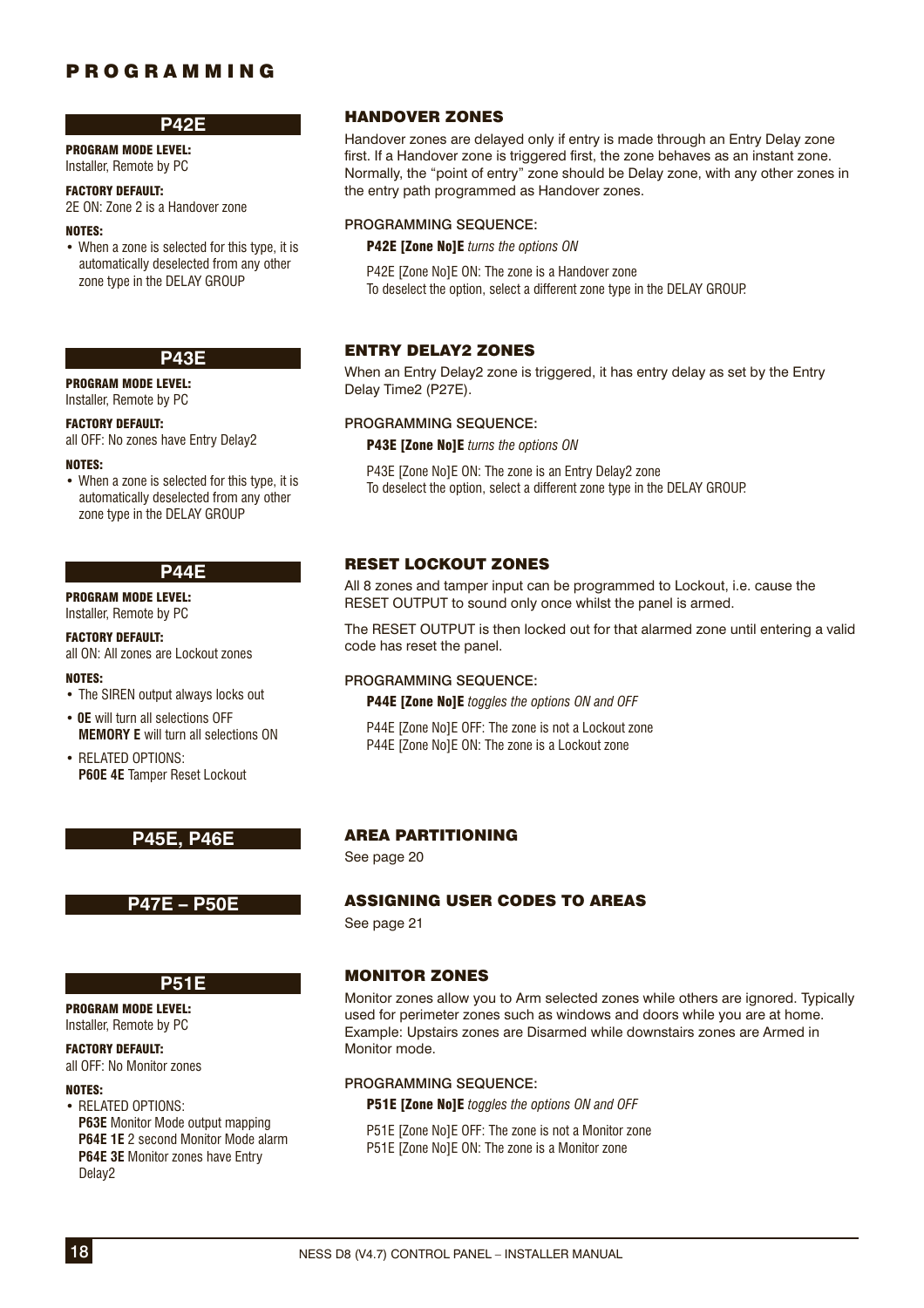#### **P52E**

PROGRAM MODE LEVEL: Installer, Remote by PC

#### FACTORY DEFAULT:

all OFF: No 24hr zones

#### NOTES:

- The Tamper input is always a 24hr zone
- For silent 24hr zones, deselect the zone/s from options P54E-P57E (Reset, Strobe, Sonalert & Siren)
- To change a 24hr zone to any other zone type, the zone must also be re-assigned to an AREA (P45E or P46E).

**P53E**

PROGRAM MODE LEVEL: Installer, Remote by PC

### FACTORY DEFAULT:

all OFF: No Day zones

#### NOTES:

- RELATED OPTIONS: **P63E 5E-8E** Day zone output mapping **P64E 2E** Brief Day Mode alarm
- TYPICAL USES: Instant alert when a delivery door is opened, doorway alert for a shop.

### TEMPORARY DAY ZONES

D8 Version (v4.6 onwards) introduces the 'Temporary Day Zone' feature which allows easy and flexible Day Zone selection and operation.

While remaining in normal operating mode, the user can add and remove 'Temporary Day Zones' and enable/disable day zone operation using simple key strokes.

#### TO ENABLE TEMPORARY DAY ZONES

To enable Temporary Day Zone selection and operation, the Brief Day Alarm feature (installer option P64E 2E) must be ON. If P64E 2E is OFF, the Temporary Day Zone feature will be unavailable but Permanent Day Zones will still operate and will sound the programmed output while the zone is unsealed.

P64E 2E is OFF by default.

**USER COMMANDS (In normal Operating** Mode).

+ Selection Mode. Enter **P** followed by **E** when in operating mode to enter Temporary Day Zone selection mode.

### 24hr ZONES

24hr Zones operate at all times regardless of the mode of panel operation, i.e. Armed, Disarmed or Monitor. When alarmed, these zones will activate assigned outputs immediately. To reset those alarms a valid user code must be entered.

Selecting a zone as 24hr will override any other zone type setting such as Instant, Delayed or Handover. 24hr zones are independent of Area operation. All other zone types must be assigned to at least one Area to become active.

#### PROGRAMMING SEQUENCE:

P52E [Zone No]E *toggles the options ON and OFF*

P52E [Zone No]E OFF: The zone is not a 24hr zone P52E [Zone No]E ON: The zone is a 24hr zone

### DAY ZONES

Day Zones operate when the panel is fully disarmed, i.e. when Area 1, Area 2 and Monitor are all off. When alarmed, these zones will activate the assigned outputs instantly.

The outputs mapped to the Day Zone will turn on while the zone is unsealed. Turn P64E 2E on, to limit Day Zone alarms to 2 seconds.

#### PROGRAMMING SEQUENCE:

P53E [Zone No]E *toggles the options ON and OFF*

P53E [Zone No]E OFF: The zone is not a Day zone P53E [Zone No]E ON: The zone is a Day zone

**[Zone No.]** +  $(E)$  Zone Selection. To select or deselect zones to be Temporary Day Zones. The selected zones are indicated by the corresponding zone number.

Permanent Day Zones, (set by installer option P53E), are not displayed in selection mode. Permanent Day Zones can be selected as Temporary Day Zones but this has no effect as those zones are already day zones.

 $(E)$  Saves changes and returns to normal operating mode.

 $\left(0\right)$  Enables and Disables Day Mode. This enables/disables both Temporary and Permanent Day Zones.

When Day Mode is enabled, any unsealed day zone will sound the programmed output for 2 seconds. When Day Mode is disabled, an unsealed day zone will simply be indicated on the keypad as an unsealed zone. (Note: The keypad does not indicate if Day Mode is enabled or disabled).

#### AUX 2 OPTION

When the Temporary Day Zone feature is enabled, the installer option P63E 6E selects Aux 2 output instead of the strobe output. This allows a remote warning device such as a buzzer to be connected for day zone warning. This may be needed if an additional audible day zone warning is needed, although the keypad sonalert, (P63E 7E), is more than adequate in most cases.

#### RELATED OPTIONS

**P64E 2E**, Brief Day Alarm. Turn this option on to enable Temporary Day Zones. Factory  $default = OFF.$ 

**P63E 5E**, Day Mode to Reset output.

**P63E 6E**, Day Mode to Strobe output.

If P64E 2E is ON, then this option sends day alarms to the AUX 2 output.

**P63E 7E**, Day Mode to Sonalert.

**P63E 8E.** Day Mode to Siren output.

**P53E**, Permanent Day Zone selection.

**T**emporary Day Zone selections will be lost if the panel is powered down or reset, but are not affected by arming/disarming or entering program mode.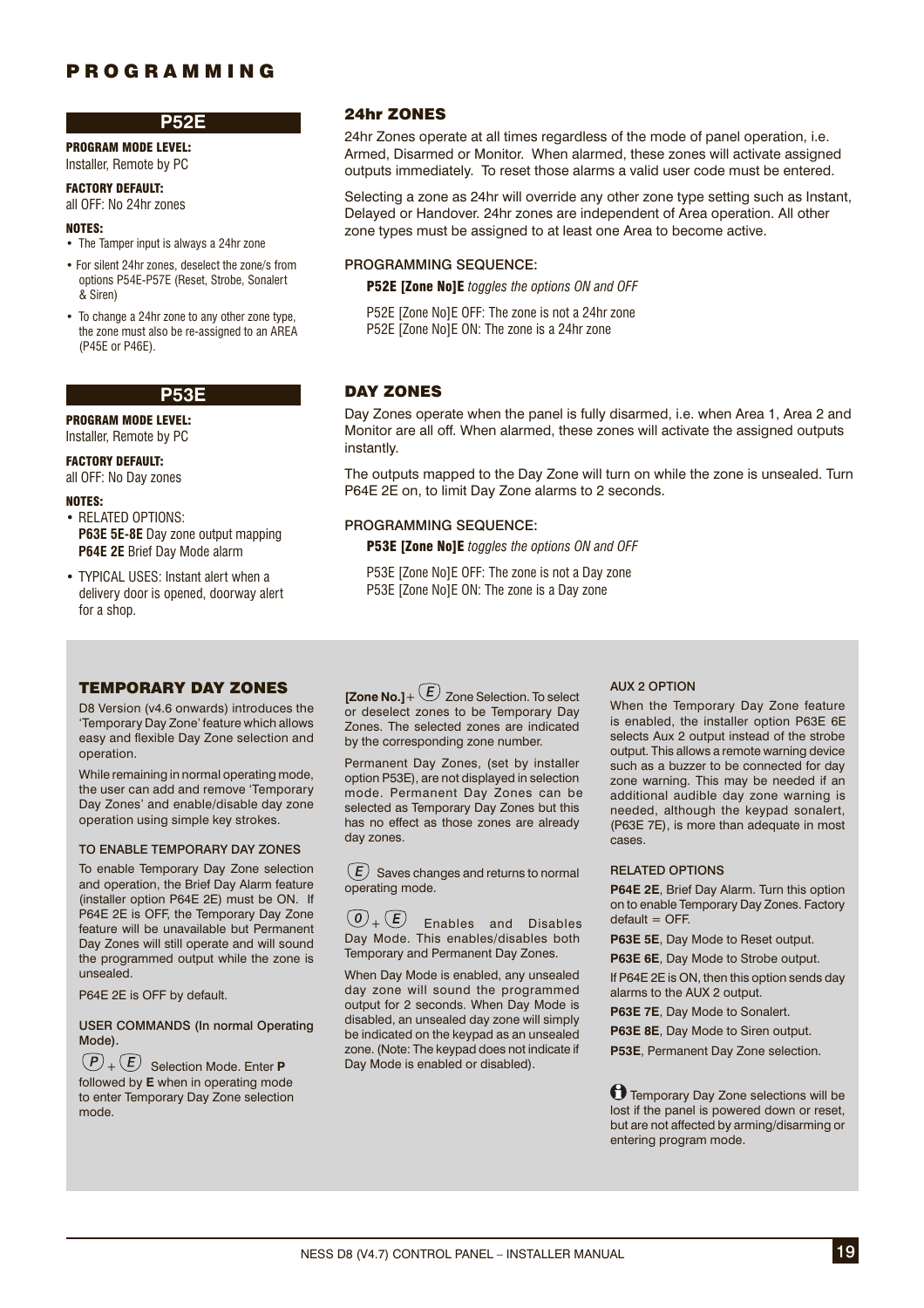### AREA PARTITIONING

### **DEFINITION**

Area Partitioning allows the 8 zones to be split into two partitions; Area1 and Area2.

The panel then effectively operates as two separate systems sharing only the siren outputs and dialler.

#### USER CODE ASSIGNMENT

A User Code assigned to an Area can Arm and Disarm only that Area. User Codes assigned to both Areas will operate both Areas simultaneously.

### COMMON AREA ZONES

Zones assigned to both Areas are armed only when Area1 and Area2 are both armed. This allows the Common Area zone/s to be shared by both Areas.

For example, Office A and Office B operate as separate areas but the entrance foyer used by both offices is assigned to *both* areas meaning it will automatically Arm when both Areas have Armed. The Common Area then automatically disarms when either Area1 or Area2 Disarms.

### **OPERATION**

Arming and Disarming is carried out as normal from a single keypad or separate keypads installed in both areas or by Radio Key.

Area operation only applies to zones when they are in the armed state. This means that Day, 24hr and Monitor zones are independent of the area operations.

Note: Area partitioning is in addition to Monitor Mode. Any zone may be allocated to any area.

|                  |              | <b>Zones</b> |         |  |     |                            |
|------------------|--------------|--------------|---------|--|-----|----------------------------|
| <b>OPTION No</b> | DESCRIPTION  |              | 2 3 4 5 |  | 678 |                            |
| <b>P45E</b>      | Area 1 zones |              |         |  |     | ON ON ON ON ON ON ON ON ON |
| <b>P46E</b>      | Area 2 zones |              |         |  |     |                            |

 $ON =$  Factory default setting

### **P45E, P46E**

### PROGRAM MODE LEVEL:

Installer, Remote by PC

### FACTORY DEFAULT:

No zones assigned to Area 2.

#### NOTES:

- For options P45E and P46E, [Zone No] E toggles the selection ON and OFF.
- Zones assigned to BOTH areas become Common zones.
- If no Area operation is required, assign all zones to Area 1. (This is also the factory default).

### ASSIGNING ZONES TO AREAS

Assign (or remove) zones that will operate when Area 2 is armed.

#### PROGRAMMING SEQUENCE:

P45E [Zone No]E *toggles the options ON and OFF for Area1* P45E [Zone No]E OFF: The zone is not in Area1 P45E [Zone No]E ON: The zone is in Area1

P46E [Zone No]E *toggles the options ON and OFF for Area2* P46E [Zone No]E OFF: The zone is not in Area2 P46E [Zone No]E ON: The zone is in Area2

#### **EXAMPLE:**

To program zones  $1 \sim 4$  for Area 1 and zones 1,  $5 \sim 8$  for Area 2. In this example, we have assigned zone 1 to both areas, so it becomes a Common Zone.

P45E use the **[Zone No] E** sequence to turn ON only zones 1~4. P46E use the **[Zone No] E** sequence to turn ON zone 1 and zones 5~8.

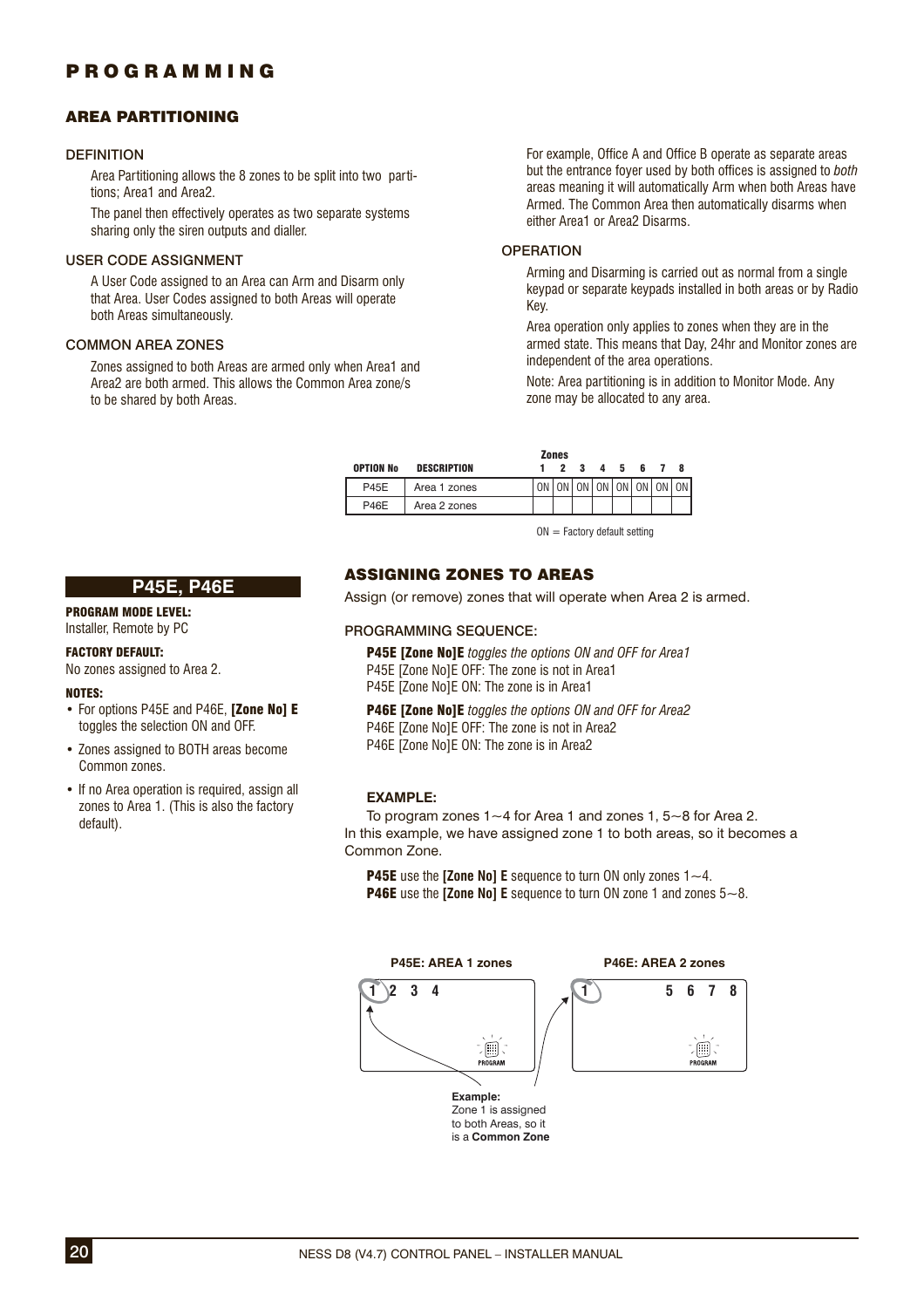



|             | DESCRIPTION        |    | ఊ  | ᄲ  | ₩,   | ង្ហ | ង     |      | 씖  | <b>OPTION No</b> | <b>DESCRIPTION</b>  |
|-------------|--------------------|----|----|----|------|-----|-------|------|----|------------------|---------------------|
| <b>P47E</b> | Codes 1-8 to AREA1 | ON | 0N | 0N | ON I |     | ON ON | ON I | 0N | <b>P48E</b>      | Codes 9-15 to AREA1 |
| <b>P49E</b> | Codes 1-8 to AREA2 | 0N |    |    |      |     |       |      |    | <b>P50E</b>      | Codes 9-15 to AREA2 |

| <b>TION No</b> | <b>DESCRIPTION</b> |           |  | E & # # # # # #         |  |    | <b>OPTION No</b> | <b>DESCRIPTION</b>  |       | E & # # # # # |  |       |  |
|----------------|--------------------|-----------|--|-------------------------|--|----|------------------|---------------------|-------|---------------|--|-------|--|
| <b>P47E</b>    | Codes 1-8 to AREA1 | ON I      |  | ON ON ON ON ON ON ON ON |  | ON | <b>P48E</b>      | Codes 9-15 to AREA1 | ON ON | ON ON ON I    |  | ON ON |  |
| P49E           | Codes 1-8 to AREA2 | <b>ON</b> |  |                         |  |    | <b>P50E</b>      | Codes 9-15 to AREA2 |       |               |  |       |  |

 $ON = Factorv$  default setting.

### **P47E, P48E**

### DESCRIPTION:

Area 1 User Codes

PROGRAM MODE LEVEL: Installer, Remote by PC

FACTORY DEFAULT: All User Codes assigned to Area 1

### **P49E, P50E**

DESCRIPTION: Area 2 User Codes

### PROGRAM MODE LEVEL:

Installer, Remote by PC

### FACTORY DEFAULT:

User Code 1 (Master Code) assigned to Area 2.

#### NOTES:

- User Codes can be assigned to either a single Area or to both Areas.
- If a User Code is assigned to NO Areas, the code is effectively disabled and will not operate the panel.
- To make a User Code arm or disarm just one Area, assign that code only to the required Area.
- Assigning User Codes to Areas has no effect unless zones are also assigned to Areas.
- For this option [Zone No] E toggles the selection ON and OFF.

### ASSIGNING USER CODES TO AREAS

Assign (or remove) User Codes to Areas.

#### PROGRAMMING SEQUENCE:

P47E 1E–8E *toggles the options ON and OFF* Assigns User Codes 1–8 to **AREA1**

P48E 1E–7E *toggles the options ON and OFF* Assigns User Codes 9–15 to **AREA1**

P49E 1E–8E *toggles the options ON and OFF* Assigns User Codes 1–8 to **AREA2**

P50E 1E–7E *toggles the options ON and OFF* Assigns User Codes 9–15 to **AREA2**

### **EXAMPLE:**

To assign User Codes 1–8 to AREA1 and User Codes 9–15 to AREA2. P47E turn ON lights 1-8 P48E turn OFF lights 1-7 P49E turn OFF lights 1-8 **P50E** turn ON lights 1-7



User codes 9–15 are assigned to AREA 2.

**P49E** User Codes 1-8

 $\overline{\mathbb{D}}$ 



**P50E** User Codes 9-15

 $\overline{\mathbb{D}}$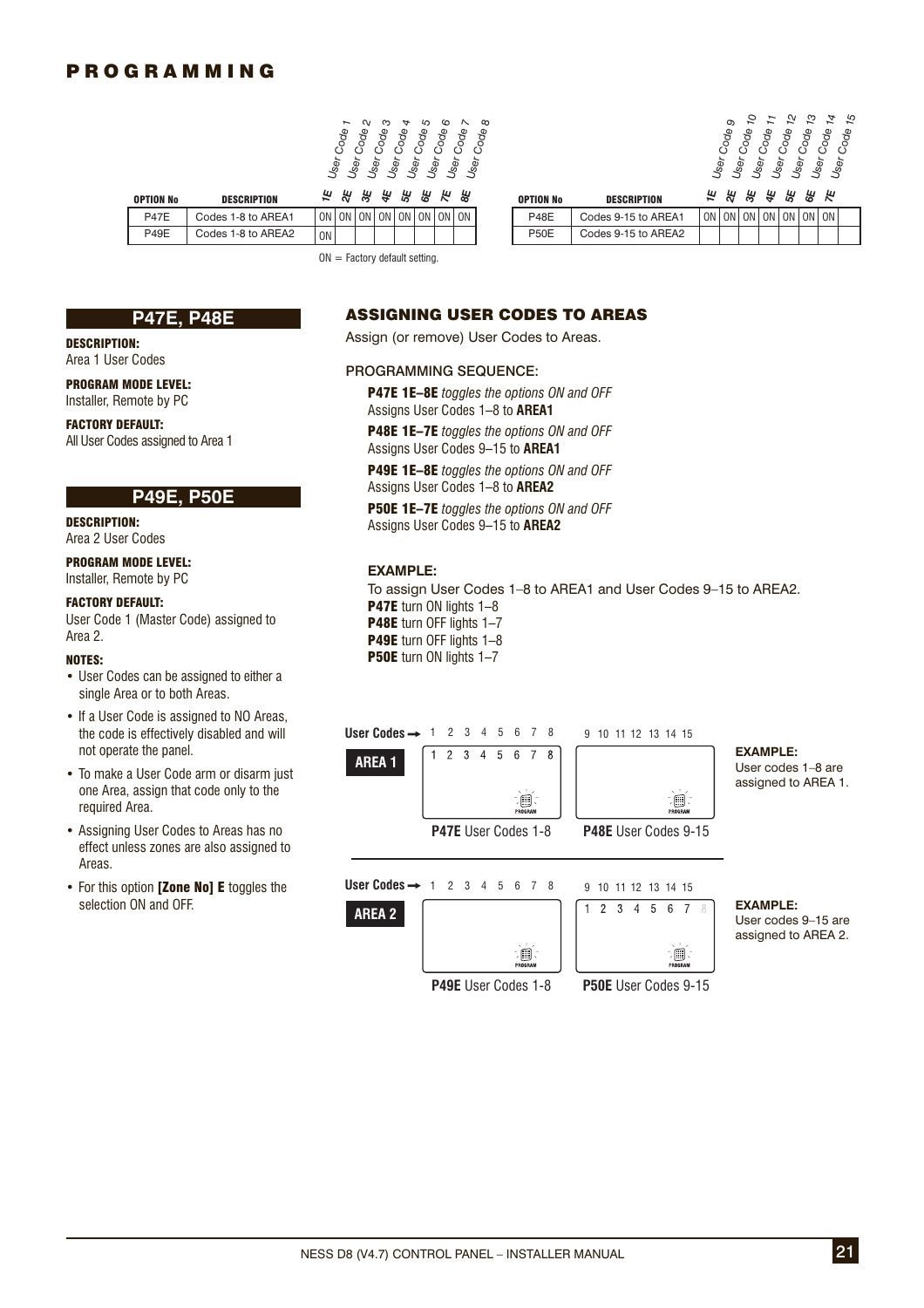### ZONE TO OUTPUT MAPPING

When a zone alarms, it can turn on any or all of the following 6 outputs: Sonalert, Strobe, Siren, Reset, AUX1, AUX2.

The programming is selected with options P54E – P59E. Simply set the zone number to the output to select it. The zone LED will indicate if the zone is selected.

The Tamper Input and the Keypad Panic can be programmed to turn on the Reset, Strobe, Sonalert and Siren by using option P61E.

#### ZONE TO OUTPUTS MAPPING

|                  |                        |    | <b>Zones</b> |    |    |    |                |    |                |
|------------------|------------------------|----|--------------|----|----|----|----------------|----|----------------|
| <b>OPTION No</b> | <b>DESCRIPTION</b>     |    | 2            | 3  | 4  | 5  | 6              |    | 8              |
| <b>P54E</b>      | Reset zones            | 0N | 0N           | 0N | 0N | 0N | 0 <sub>N</sub> |    | 0 <sub>N</sub> |
| <b>P55E</b>      | Strobe zones           | 0N | 0N           | 0N | 0N | 0N | 0N             |    | 0 <sub>N</sub> |
| <b>P56E</b>      | Sonalert zones         | 0N | 0N           | 0N | 0N | 0N | 0N             |    | 0 <sub>N</sub> |
| <b>P57E</b>      | Siren zones            | 0N | 0N           | 0N | 0N | 0N | 0N             | 0N | 0 <sub>N</sub> |
| <b>P58E</b>      | Aux1 zones             |    |              |    |    |    |                |    |                |
| <b>P59E</b>      | Aux <sub>2</sub> zones |    |              |    |    |    |                |    |                |

 $ON =$  Factory default setting

### RESET OUTPUT ZONES

Selects the zones to trigger the Reset output.

#### PROGRAMMING SEQUENCE:

P54E [Zone No]E *toggles the options ON and OFF*

P54E [Zone No]E OFF: The zone will not trigger the Reset output P54E [Zone No]E ON: The zone will trigger the Reset output

### STROBE OUTPUT ZONES

Selects the zones to trigger the Strobe output.

### PROGRAMMING SEQUENCE:

P55E [Zone No]E *toggles the options ON and OFF*

P55E [Zone No]E OFF: The zone will not trigger the Strobe output P55E [Zone No]E ON: The zone will trigger the Strobe output

#### KEYPAD SONALERT ZONES

Selects the zones to trigger the Keypad Sonalert (beeper).

#### PROGRAMMING SEQUENCE:

P56E [Zone No]E *toggles the options ON and OFF*

P56E [Zone No]E OFF: The zone will not trigger the Keypad Sonalert P56E [Zone No]E ON: The zone will trigger the Keypad Sonalert

**NOTE: Zone To Output Mapping ap plies to zones when the panel is in the Armed or 24hr state. For MONITOR and DAY mode Output Mapping – see Option P63E 1E–8E, page 28**

**P51~P53E,** page 19

#### **P54E**

#### PROGRAM MODE LEVEL:

Installer, Remote by PC

FACTORY DEFAULT: all ON: All zones trigger Reset output

#### NOTES:

• **0E** will turn all selections OFF **MEMORY E** will turn all selections ON

#### **P55E**

PROGRAM MODE LEVEL: Installer, Remote by PC

#### FACTORY DEFAULT:

all ON: All zones trigger Strobe output

NOTES:

• **0E** will turn all selections OFF **MEMORY E** will turn all selections ON

### **P56E**

#### PROGRAM MODE LEVEL: Installer, Remote by PC

### FACTORY DEFAULT:

all ON: All zones trigger Keypad Sonalert

### NOTES:

• **0E** will turn all selections OFF **MEMORY E** will turn all selections ON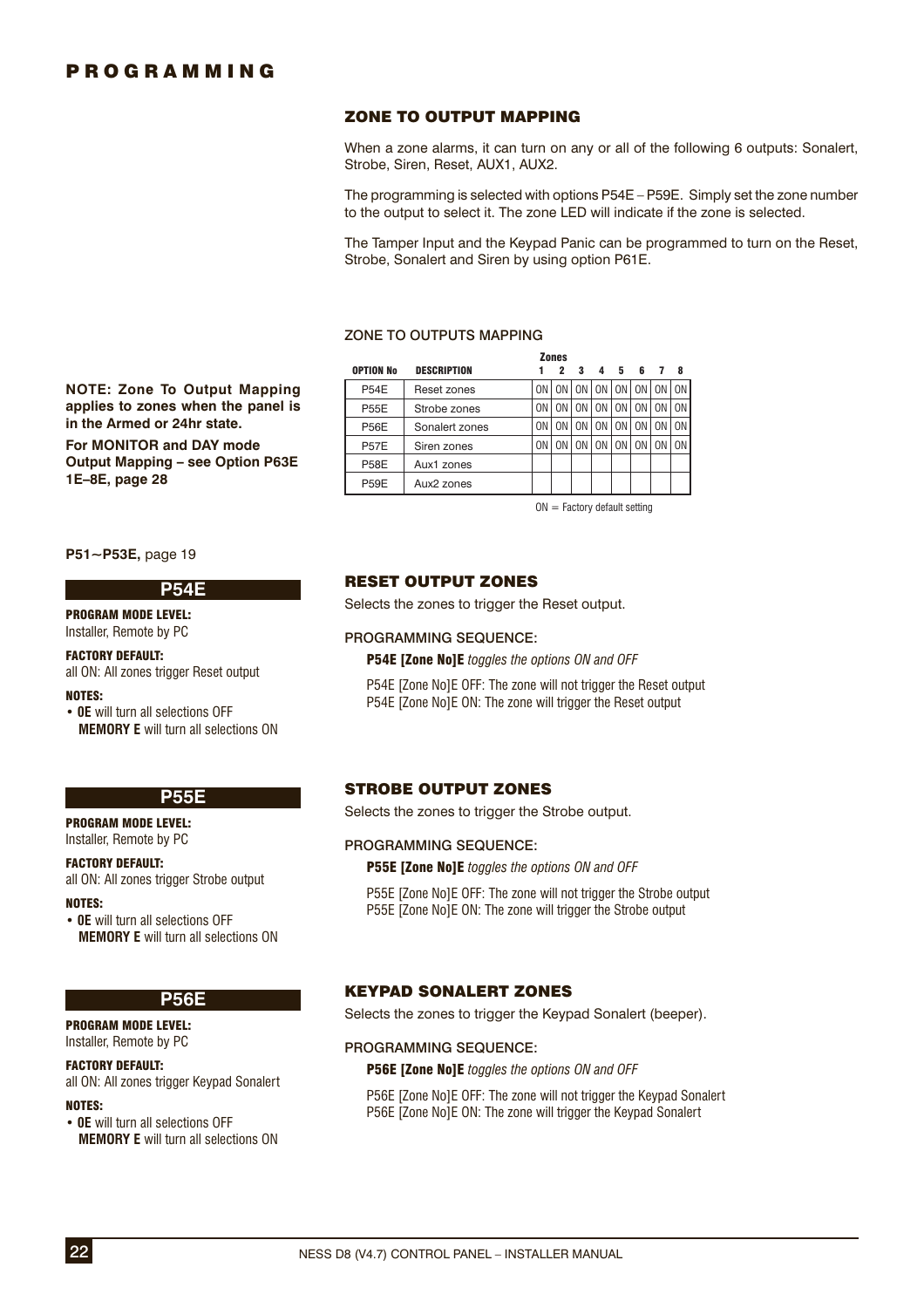### **P57E**

PROGRAM MODE LEVEL: Installer, Remote by PC

# FACTORY DEFAULT:

all ON: All zones trigger Siren output NOTES:

• **0E** will turn all selections OFF **MEMORY E** will turn all selections ON

### **P58E**

PROGRAM MODE LEVEL: Installer, Remote by PC

#### FACTORY DEFAULT:

all OFF: No zones trigger AUX1

### NOTES:

• **0E** will turn all selections OFF **MEMORY E** will turn all selections ON

### **P59E**

PROGRAM MODE LEVEL: Installer, Remote by PC

#### FACTORY DEFAULT:

all OFF: No zones trigger AUX2

#### NOTES:

• **0E** will turn all selections OFF **MEMORY E** will turn all selections ON

### SIREN OUTPUT ZONES

Selects the zones to trigger the Siren output.

#### PROGRAMMING SEQUENCE:

P57E [Zone No]E *toggles the options ON and OFF*

P57E [Zone No]E OFF: The zone will not trigger the Siren output P57E [Zone No]E ON: The zone will trigger the Siren output

### AUX1 OUTPUT ZONES

Selects the zones to trigger the AUX1 output. AUX1 output is Pin1 on the J3 header on the main board.

Once turned on by a zone alarm, the output will remain on until the panel is reset/ disarmed.

### PROGRAMMING SEQUENCE:

P58E [Zone No]E *toggles the options ON and OFF*

P58E [Zone No]E OFF: The zone will not trigger the AUX1 output P58E [Zone No]E ON: The zone will trigger the AUX1 output

### AUX2 OUTPUT ZONES

Selects the zones to trigger the AUX2 output. AUX2 output is Pin2 on the J3 header on the main board.

Once turned on by a zone alarm, the output will remain on until the panel is reset/ disarmed.

### PROGRAMMING SEQUENCE:

P59E [Zone No]E *toggles the options ON and OFF*

P59E [Zone No]E OFF: The zone will not trigger the AUX2 output P59E [Zone No]E ON: The zone will trigger the AUX2 output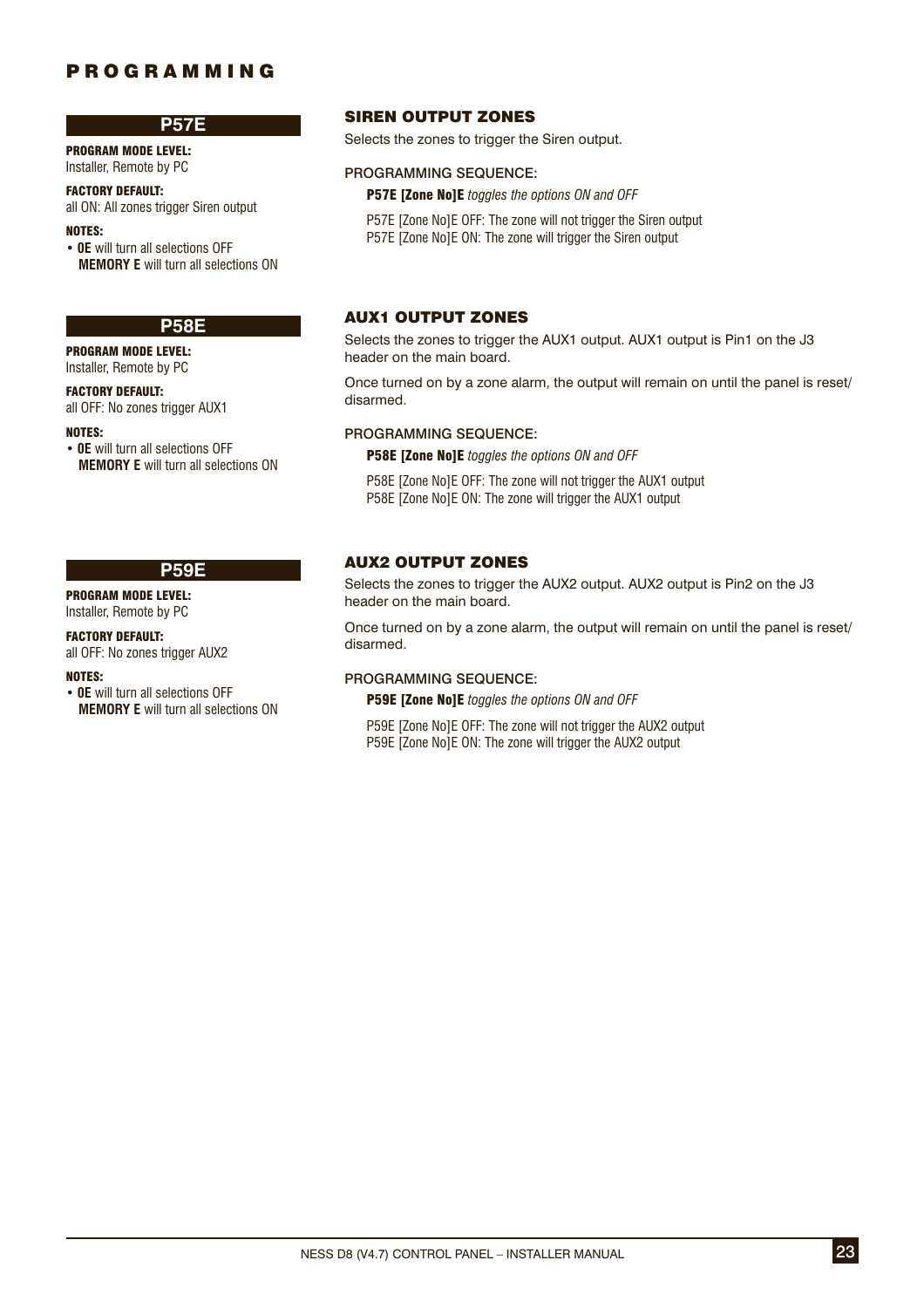| OPTION No   | <b>DESCRIPTION</b> | Entry beeps | Keysw Monitor/Disarm | Keysw/Arm/Disarm | Tamper siren locko <sub>ut</sub> | Duress to Reset output<br>Auo Exclude zones<br><b>1E 2E 3E 4E 5E 6E 7E 8E</b> | Auto KP display off | Delay AREA1-2 outputs |  |
|-------------|--------------------|-------------|----------------------|------------------|----------------------------------|-------------------------------------------------------------------------------|---------------------|-----------------------|--|
| <b>P60E</b> | Various options    | <b>ON</b>   |                      | <b>ON</b>        |                                  | <b>ON</b>                                                                     |                     |                       |  |
|             |                    |             |                      |                  |                                  |                                                                               |                     |                       |  |

 $ON =$  Factory default setting.

#### **P60E 1E**

PROGRAM MODE LEVEL: Installer, Remote by PC

FACTORY DEFAULT: Entry Beeps ON

NOTES:

### **P60E 2E, 3E**

PROGRAM MODE LEVEL: Installer, Remote by PC

#### FACTORY DEFAULT:

No keyswitch enabled

### NOTES:

- The keyswitch always Arms Area1 only.
- The keyswitch always Disarms Area1 *and* Area2.
- Momentary short circuit across resistor to toggle panel modes.
- Open circuit resistor to trigger keyswitch panic.
- Multiple keyswitches can be used. Wire in parallel.

### ENTRY BEEPS

The sonalert will beep during Entry Delay.

#### PROGRAMMING SEQUENCE:

P60E 1E *toggles the option ON and OFF* P60E 1E OFF: Entry Beeps OFF P60E 1E ON: Entry Beeps ON

### KEYSWITCH OPERATION

An externally fitted, normally open momentary Keyswitch can be used to Arm, Disarm or change the D8 to Monitor mode.

The keyswitch is wired to zone 8 (zone 8 is then no longer available as a normal alarm input, but IS still available for use as a Radio Zone).



### PROGRAMMING SEQUENCE:

P60E 2E or 3E *toggles the option ON and OFF*

P60E 2E & 3E OFF: No keyswitch operation. Zone 8 is a normal alarm input.

- P60E 2E ON: Keyswitch cycles between Monitor and Disarm.
- P60E 3E ON: Keyswitch cycles between Arm and Disarm.
- P60E 2E & 3E ON: Keyswitch cycles between Arm, Monitor and Disarm.

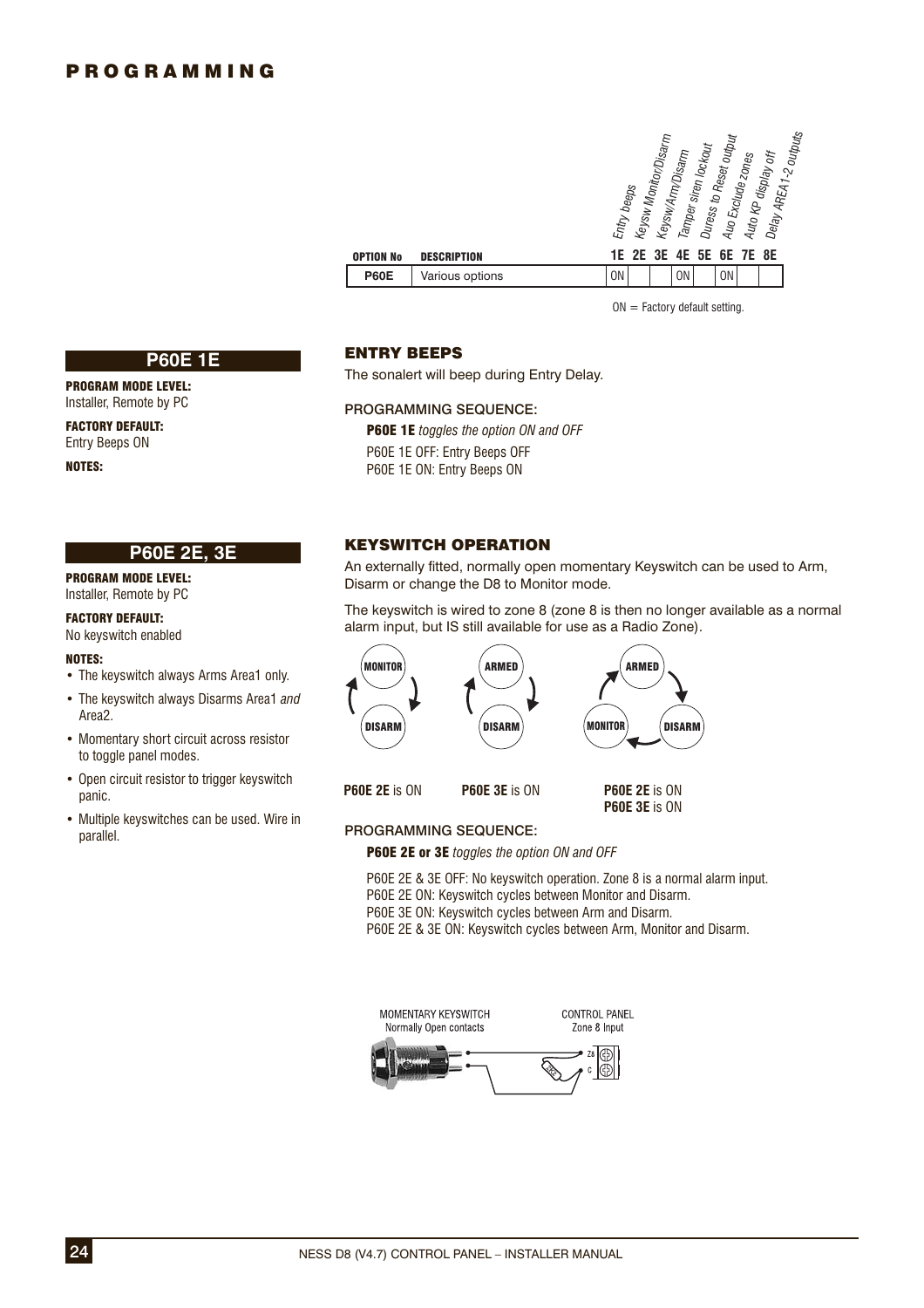### **P60E 4E**

PROGRAM MODE LEVEL: Installer, Remote by PC

FACTORY DEFAULT: ON: Tamper Reset Lockout enabled

NOTES: RELATED OPTIONS: **P44E** Lockout zones

### **P60E 5E**

PROGRAM MODE LEVEL: Installer, Remote by PC

FACTORY DEFAULT: OFF: No Reset output on Duress alarm

NOTES:

• RELATED OPTIONS: **P75E 1E** Enable reporting of Duress

#### **P60E 6E**

PROGRAM MODE LEVEL: Installer, Remote by PC

### FACTORY DEFAULT:

ON: Auto Exclude enabled

### NOTES:

• RELATED OPTIONS: **P62E 7E** Siren burst on Auto Exclude



# PROGRAM MODE LEVEL:

Installer, Remote by PC

## FACTORY DEFAULT:

OFF: Display is always ON

#### NOTES:

• On the LCD keypad, the display and display backlighting will turn off but the keys backlighting will remain on. The keypad flap can be closed to reduce stray light from the keys.

### **P60E 8E**

PROGRAM MODE LEVEL: Installer, Remote by PC

FACTORY DEFAULT: OFF: ARM1 & ARM2 outputs are instant

NOTES:

### TAMPER ALARM LOCKOUT

This option programs the Tamper input to Lockout, i.e. cause the Siren & Reset outputs to sound only once whilst the panel is armed.

#### PROGRAMMING SEQUENCE:

P60E 4E *toggles the option ON and OFF*

P60E 4E OFF: Tamper Reset Lockout disabled P60E 4E ON: Tamper Reset Lockout enabled

### DURESS TO RESET OUTPUT

Keypad Duress is normally a silent alarm. This option makes the Duress alarm trigger the Reset output. To Disarm with Duress, add any of the digits 5,6,8 or 9 in front of the user code when Disarming.

### PROGRAMMING SEQUENCE:

P60E 5E *toggles the option ON and OFF*

P60E 5E OFF: No Reset output on Duress alarm P60E 5E ON: Duress alarm triggers Reset output

### AUTO EXCLUDE ZONES

If a zone is unsealed at the end of Exit Time the panel can either Exclude (ignore) that zone or immediately alarm.

The panel will give a 2 second Siren burst at the end of Exit Time to indicate that the panel is armed with a zone/s Auto Excluded. The 2 sec Siren burst can be disabled by option P62E 7E.

### PROGRAMMING SEQUENCE:

P60E 6E *toggles the option ON and OFF*

P60E 6E OFF: Auto Exclude disabled (instant alarm if unsealed at end of Exit Time) P60E 6E ON: Auto Exclude enabled (zone is excluded if unsealed at end of Exit Time)

### DISABLE THE DISPLAY

The LED indicators on the keypad can be programmed to blank after 4 minutes of no keypad use. Any action that causes a beep will restore the display (Use the  $\epsilon$ ) button preferably).

#### PROGRAMMING SEQUENCE:

P60E 7E *toggles the option ON and OFF*

P60E 7E OFF: Display is always on P60E 7E ON: Display will blank after 4 minutes

### DELAY ARM1 & ARM2 OUTPUTS

The output ARM1 turns on when Area 1 is armed. The output ARM2 turns on when Area 2 is armed. These outputs can be programmed to turn on instantly or at the end of Exit Time

ARM1 & ARM2 output s are Pins 3 & 4 on the J3 header on the main board.

#### PROGRAMMING SEQUENCE:

P60E 8E *toggles the option ON and OFF*

P60E 8E OFF: ARM1 & ARM2 outputs turn on instantly P60E 8E ON: ARM1 & ARM2 outputs turn on at end of Exit Time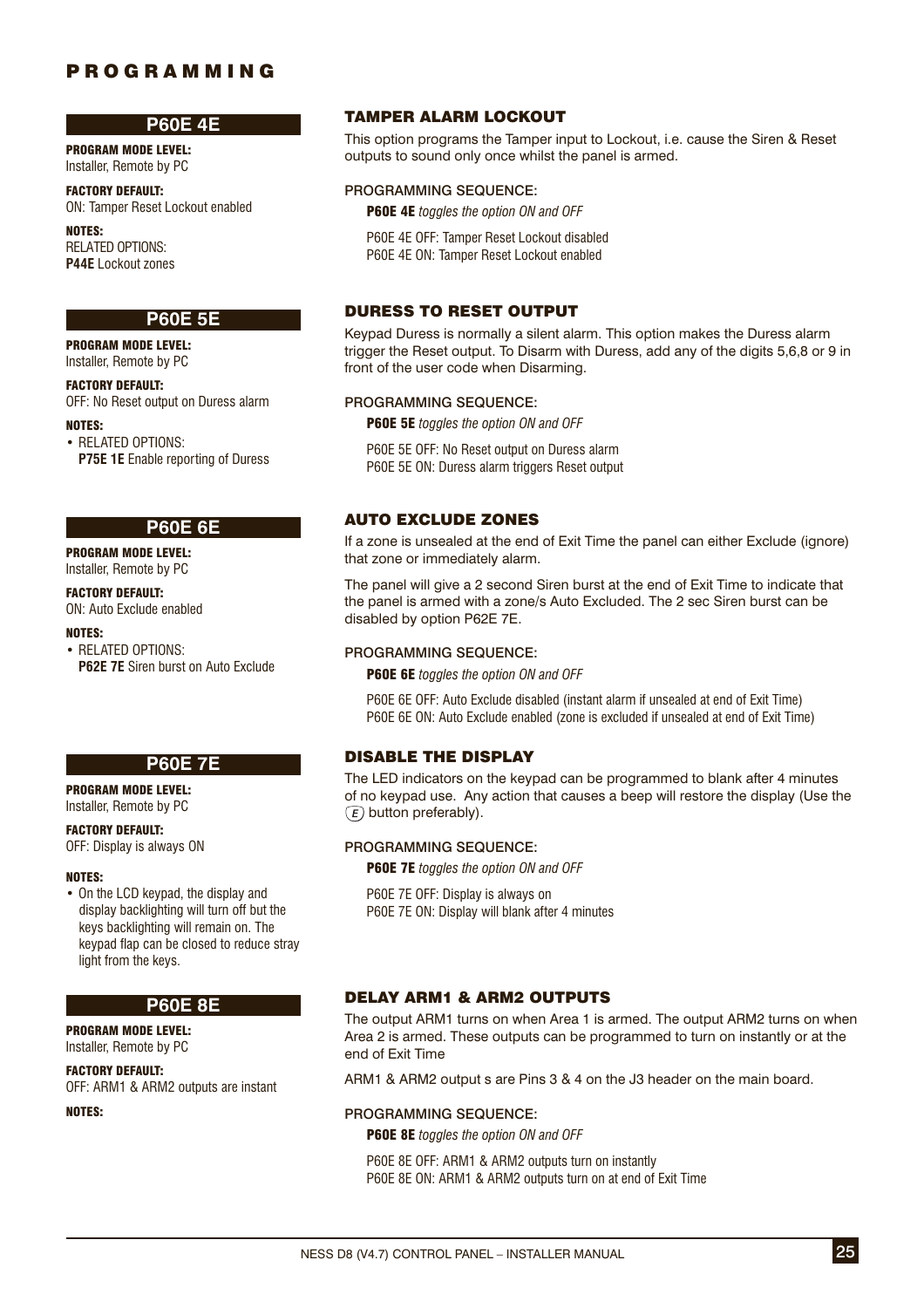| OPTION No   | <b>DESCRIPTION</b>            | Strobe output<br>Reset output<br>KP Panic to Siren output<br>Strobe output<br>Tamper to Reset output<br>Siren output<br>Sonalert<br>Tamper to Sonalert<br>KP Panic to<br>KP Panic to<br>KP Panic to .<br>Tamper <sub>to</sub><br>Tamper <sub>to</sub><br>6E 7E 8E<br>5E<br>3E<br>1F 2F<br>4E |
|-------------|-------------------------------|----------------------------------------------------------------------------------------------------------------------------------------------------------------------------------------------------------------------------------------------------------------------------------------------|
| <b>P61E</b> | Tamper & Panic alarms mapping | <b>ON</b><br>0 <sub>N</sub><br>ΟN<br>ΟN                                                                                                                                                                                                                                                      |
|             |                               |                                                                                                                                                                                                                                                                                              |

 $ON = Factory$  default setting.

### **P61E 1E–4E**

# PROGRAM MODE LEVEL:

Installer, Remote by PC

### FACTORY DEFAULT:

1E–4E, ON: Tamper alarm triggers all outputs

#### NOTES:

• A Tamper Alarm can be caused by the TAMP input or by removing the the J1 link.

# **P61E 5E–8E**

PROGRAM MODE LEVEL: Installer, Remote by PC

### FACTORY DEFAULT:

5E–8E, ON: Panic alarm triggers all outputs

### NOTES:

• A Keypad Panic Alarm can be caused by the PANIC keys on the keypad (\* E or \*\* together, depending on Option P64E6E).

### TAMPER ALARM / OUTPUT MAPPING

This option selects which outputs will trigger when a Tamper Alarm occurs.

### PROGRAMMING SEQUENCE:

- P61E 1E–4E *toggles the options ON and OFF*
- P61E 1E: Tamper Alarm to Reset output
- P61E 2E: Tamper Alarm to Strobe output
- P61E 3E: Tamper Alarm to Keypad Sonalert output
- P61E 4E: Tamper Alarm to Siren output

### KEYPAD PANIC ALARM / OUTPUT MAPPING

This option selects which outputs will trigger when a Keypad Panic alarm occurs.

### PROGRAMMING SEQUENCE:

- P61E 5E–8E *toggles the options ON and OFF*
- P61E 5E: Keypad Panic Alarm to Reset output
- P61E 6E: Keypad Panic Alarm to Strobe output
- P61E 7E: Keypad Panic Alarm to Keypad Sonalert output
- P61E 8E: Keypad Panic Alarm to Siren output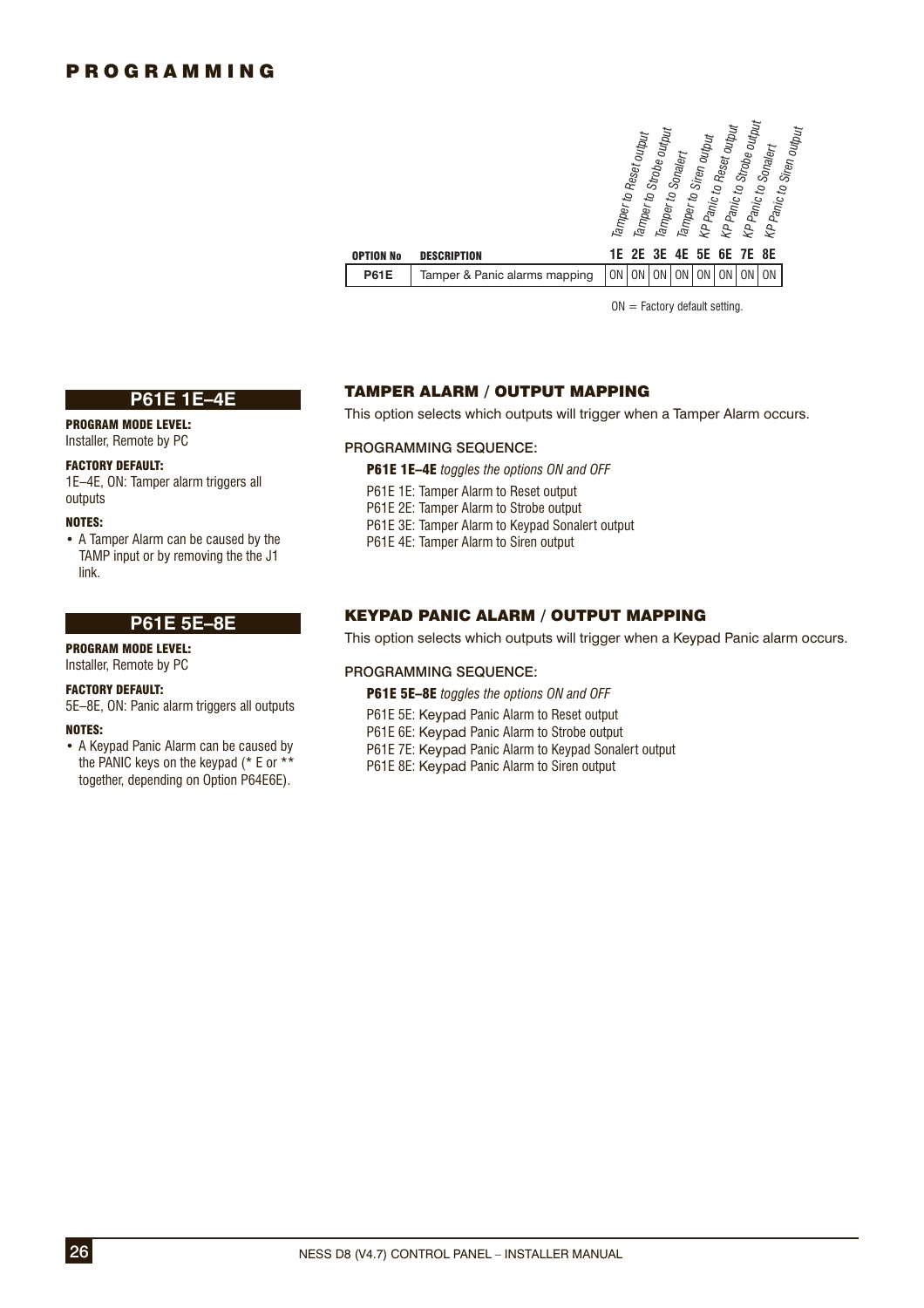| <b>OPTION No</b> | <b>DESCRIPTION</b>        |    | Shortcut Memory Display<br><b>Shortcut</b><br>1E 2E 3E | Zone Exclude<br>Shortcut | Monitor Mode<br><b>Shortcut</b><br>4E | Keypad Panic<br><b>Shortcut</b><br>5E | Areat Aming | Shortcut Area2 Arming<br>6E 7E 8E | 2 sec Siren Auto Exclude<br>Exit Time x10 |  |
|------------------|---------------------------|----|--------------------------------------------------------|--------------------------|---------------------------------------|---------------------------------------|-------------|-----------------------------------|-------------------------------------------|--|
| <b>P62E</b>      | Operation Shortcuts, etc. | 0N | 0 <sub>N</sub>                                         | <b>ON</b>                |                                       | <b>ON</b>                             |             | 0 <sub>N</sub>                    |                                           |  |

 $ON =$  Factory default setting.

### **P62E 1E–6E**

PROGRAM MODE LEVEL: Installer, Remote by PC

### FACTORY DEFAULT:

- 1E, ON: Memory Display shortcut enabled
- 2E, ON: Zone Exclude shortcut enabled
- 3E, ON: Monitor Mode shortcut enabled
- 4E, OFF: Keypad Panic disabled
- 5E, ON: Area1 Arming shortcut enabled
- 6E, OFF: Area2 Arming shortcut disabled

#### NOTES:

- A Tamper Alarm can be caused by the TAMP input or the J1 link.
- Allocate a User Code to Area2 before programming Area2 shortcut arming. If Area 2 is shortcut armed then it will always remain armed. This will bar entry into program mode until Area 2 is disarmed.

**P62E 7E**

ON: Siren burst on Auto Exclude enabled

**P60E 6E** Auto Exclude zones

### SYSTEM OPERATION SHORTCUTS

Some keypad operations can be programmed to operate with or without a User Code.

### PROGRAMMING SEQUENCE:

P62E 1E–6E *toggles the options ON and OFF*

P62E 1E Memory Display shortcut P62E 2E Zone Exclude shortcut P62E 3E Monitor Mode shortcut P62E 4E Keypad Panic shortcut P62E 5E Area1 Arming shortcut P62E 6E Area2 Arming shortcut

### **OPERATING EXAMPLES:**

Arming without shortcut:  $\widehat{(ARM)}$  [User Code]  $\widehat{(E)}$ Arming with shortcut:  $\left(\overline{ARM}\right)\left(\overline{E}\right)$ 

Keypad Panic without shortcut:  $\circledast$  [User Code]  $\circledast$ Keypad Panic with shortcut:  $\overline{\left( \ast \right)}$   $\overline{E}$ 

### SIREN BURST ON AUTO EXCLUDE

This option allows the disabling of the 2 second siren burst at end of Exit Time which indicates a zone/s has been Auto Excluded.

### PROGRAMMING SEQUENCE:

P62E 7E *toggles the option ON and OFF*

P62E 7E OFF: Siren burst on Auto Exclude disabled P62E 7E ON: Siren burst on Auto Exclude enabled

#### **P62E 8E**

PROGRAM MODE LEVEL: Installer, Remote by PC

PROGRAM MODE LEVEL: Installer, Remote by PC FACTORY DEFAULT:

• RELATED OPTIONS:

### FACTORY DEFAULT:

OFF: Exit Time x10 disabled

#### NOTES:

NOTES:

• RELATED OPTIONS: **P28E** Exit Time

### EXIT TIME X10

This option multiplies the normal exit time by a factor of 10.

#### PROGRAMMING SEQUENCE:

P62E 8E *toggles the option ON and OFF* P62E 8E OFF: Exit Time is the time set by P28E P62E 8E ON: Exit Time is multiplied by 10

**EXAMPLE:** If P28E  $= 22$  seconds then if P62E 8E is ON, the exit time is  $22 \times 10 = 220$  seconds.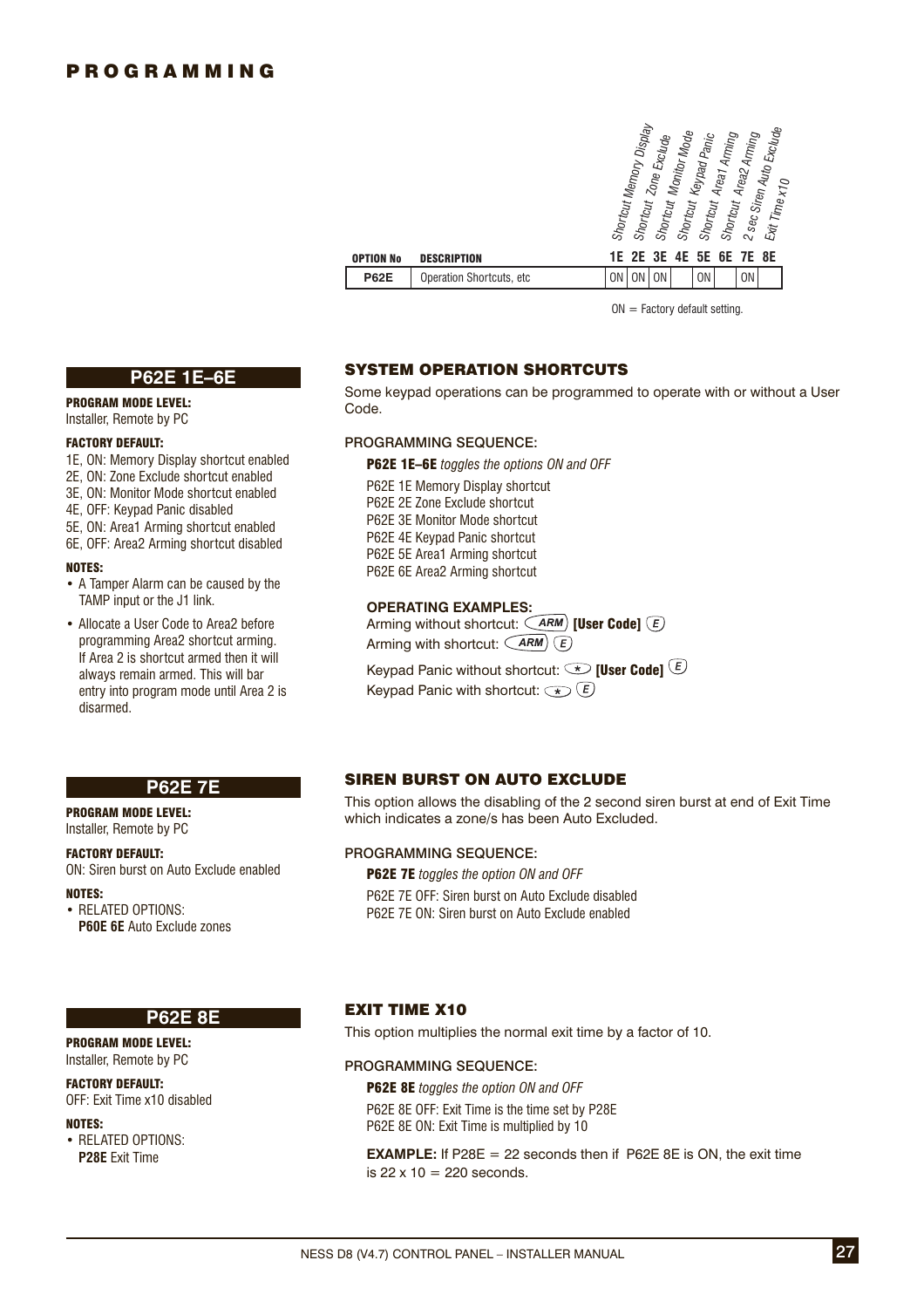| <b>OPTION No</b> | <b>DESCRIPTION</b>                | Day Mode to Sonalert output<br>Day Mode to Strobe output<br>Monitor to Sonalert output<br>Day Mode to Reset output<br>Day Mode to Siren outnut<br>Monitor to Strobe output<br>Monitor to Reset output<br>Monitor to Siren output<br>6E 7E 8E<br>1E 2E 3E 4E<br>5E |
|------------------|-----------------------------------|-------------------------------------------------------------------------------------------------------------------------------------------------------------------------------------------------------------------------------------------------------------------|
| <b>P63E</b>      | Monitor & Day mode output mapping | <b>ON</b><br><b>ON</b>                                                                                                                                                                                                                                            |
|                  |                                   |                                                                                                                                                                                                                                                                   |

 $ON =$  Factory default setting.

### MONITOR MODE OUTPUT MAPPING

This option selects which outputs are triggered by alarms in Monitor Mode.

### PROGRAMMING SEQUENCE:

P63E 1E–4E *toggles the options ON and OFF*

- P63E 1E: Monitor Mode to Reset output
- P63E 2E: Monitor Mode to Strobe output
- P63E 3E: Monitor Mode to Keypad Sonalert output
- P63E 4E: Monitor Mode to Siren output

### DAY MODE OUTPUT MAPPING

This option selects which outputs are triggered by alarms in Day Mode.

### PROGRAMMING SEQUENCE:

P63E 5E-8E *toggles the options ON and OFF* P63E 5E: Day Mode to Reset output P63E 6E: Day Mode to Strobe output, (If Brief Day Alarm is enabled, (P64E 2E), then this option sends day alarms to the AUX2 output). P63E 7E: Day Mode to Keypad Sonalert output P63E 8E: Day Mode to Siren output

**For ZONE TO OUTPUT MAPPING (Armed & 24hr states) – see Options P54E – P59E, page 22**

### **P63E 1E–4E**

PROGRAM MODE LEVEL: Installer, Remote by PC

FACTORY DEFAULT: 1E–4E OFF: No Monitor Mode outputs

#### NOTES:

• RELATED OPTIONS: **P64E 1E** 2second Monitor alarm

## **P63E 5E–8E**

PROGRAM MODE LEVEL: Installer, Remote by PC

FACTORY DEFAULT: 5E, 6E ON 7E, 8E OFF

### NOTES:

• RELATED OPTIONS: **P64E 2E** 2second Day alarm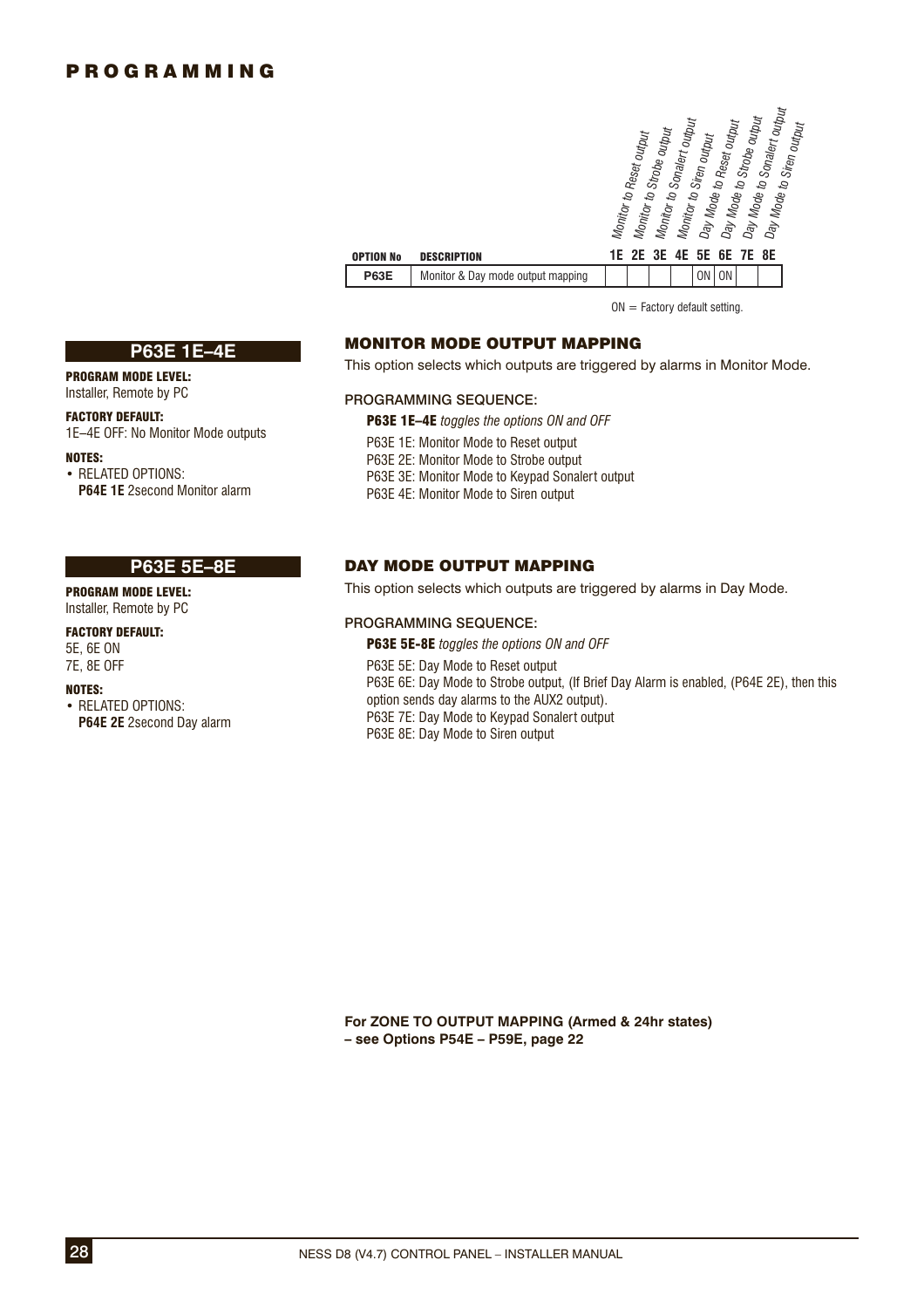| OPTION No   | <b>DESCRIPTION</b>    | 1E. | 2 second Monitor Alarm<br>2E | <sup>2</sup> second Day Alarm | Monitor zones Entry2<br>3E 4E | Radio Key chirp & flash<br>5E | 50Hz mains frequency<br>6E | Double key Keypad Panic<br>Keypad Fire Alarm<br>7E 8E | Keypad Medical Alarm |  |
|-------------|-----------------------|-----|------------------------------|-------------------------------|-------------------------------|-------------------------------|----------------------------|-------------------------------------------------------|----------------------|--|
| <b>P64E</b> | Miscellaneous options |     | <b>ON</b>                    | <b>ON</b>                     |                               | 0N                            | <b>ON</b>                  |                                                       |                      |  |

 $ON = Factory$  default setting.

#### **P64E 1E**

PROGRAM MODE LEVEL: Installer, Remote by PC

### FACTORY DEFAULT:

OFF: Brief Monitor Alarm disabled

#### NOTES:

• RELATED OPTIONS: **P51E** Set Monitor zones **P63E 1E–4E** Monitor Mode output mapping

### **P64E 2E**

PROGRAM MODE LEVEL: Installer, Remote by PC

### FACTORY DEFAULT: OFF: Brief Day Alarm disabled

#### NOTES:

• RELATED OPTIONS: **P53E** Assign Day zones **P63E 5E–8E** Day Mode output mapping

### **P64E 3E**

PROGRAM MODE LEVEL: Installer, Remote by PC

#### FACTORY DEFAULT:

ON: Monitor zones all have Entry Delay 2

#### NOTES:

• RELATED OPTIONS: **P27E** Entry Delay Time 2 **P51E** Assign Monitor zones **P63E 1E–4E** Monitor Mode output mapping

### **P64E 4E**

PROGRAM MODE LEVEL: Installer, Remote by PC

FACTORY DEFAULT: OFF: No siren chirps

#### NOTES:

• RELATED OPTIONS: **P68E 8E** Quiet Chirps

### BRIEF MONITOR MODE ALARM

Alarms in Monitor Mode can either activate the programmed outputs for Siren Time duration (P29E) or they can activate the outputs for 2 seconds only.

#### PROGRAMMING SEQUENCE:

P64E 1E *toggles the option ON and OFF*

P64E 1E OFF: Monitor Mode outputs have normal time as set by P29E P64E 1E ON: Monitor Mode outputs are ON for 2 seconds only

### BRIEF DAY ALARM

Alarms in Day Mode will activate the programmed outputs while the zone is unsealed or they can activate the outputs for 2 seconds only.

#### **This option also enables the TEMPORARY DAY ZONE feature. See page 19.**

### PROGRAMMING SEQUENCE:

P64E 2E *toggles the option ON and OFF*

P64E 2E OFF: Brief Day Alarm disabled. Day alarm outputs are ON while the zone is unsealed P64E 2E ON: Brief Day Alarm Enabled. Day alarm outputs are ON for 2 seconds only

### MONITOR ZONES ENTRY DELAY 2

Monitor zones can either have the delay types set by options P40E–P43E or they can all be assigned to have Entry Delay 2. This allows all Monitor zones to be programmed with the same entry delay time.

#### PROGRAMMING SEQUENCE:

P64E 3E *toggles the option ON and OFF*

P64E 3E OFF: Monitor zones behave as programmed by P40E–P43E P64E 3E ON: Monitor zones all have Entry Delay 2

### ARM/DISARM CHIRPS

If this option is selected the Siren output will "Chirp" when the panel is Armed and Disarmed with the Keyswitch input or Radio Keys. This option applies to siren chirps - the strobe output always flashes when arming/disarming by keyswitch or radio key.

The panel will make 1 Chirp on Arming, and 3 Chirps on Disarming.

#### PROGRAMMING SEQUENCE:

P64E 4E *toggles the option ON and OFF* P64E 4E OFF: No Arm/Disarm siren chirps P64E 4E ON: Siren & Strobe outputs will chirp on arm/disarm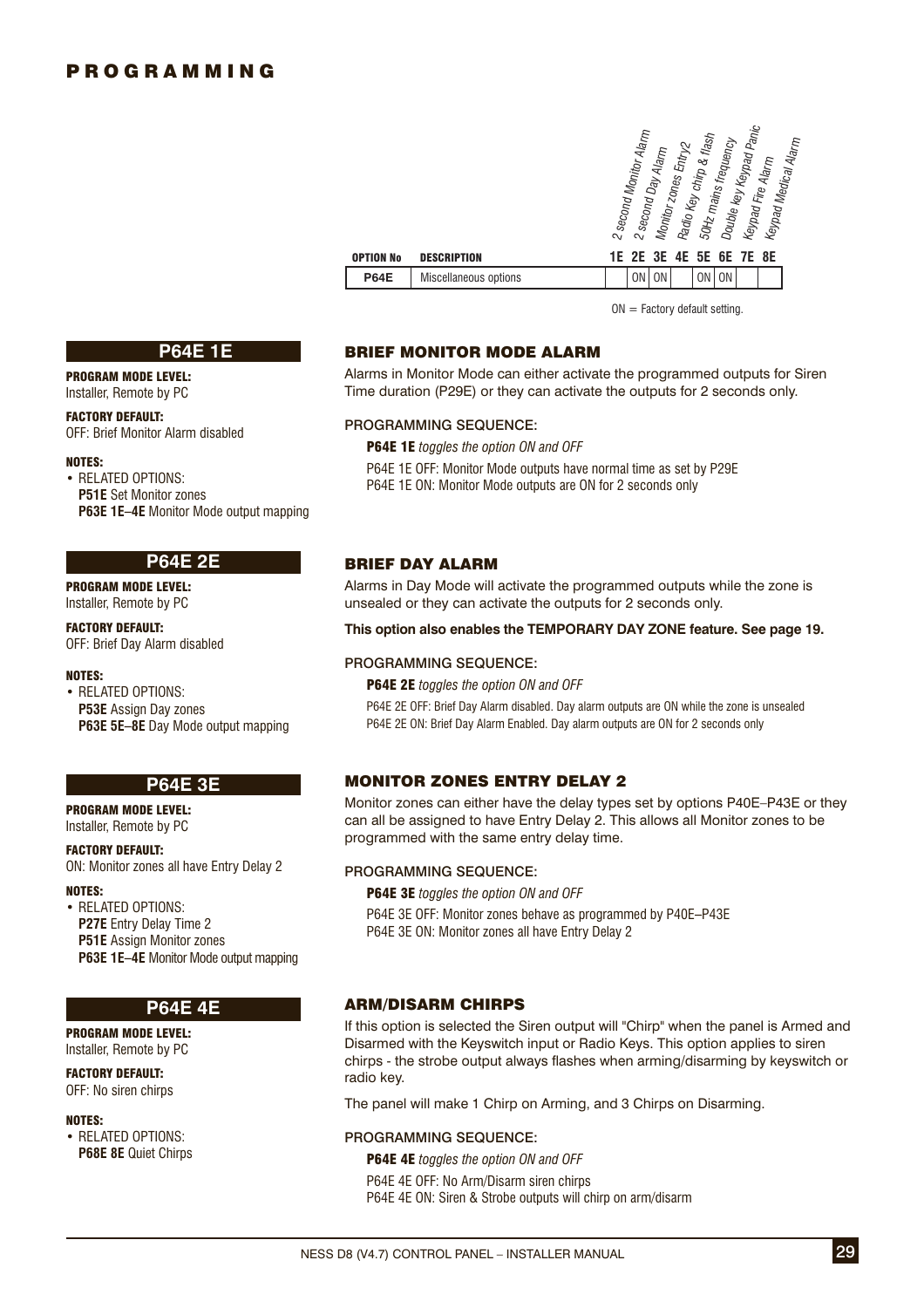### **P64E 5E**

**P64E 6E**

ON: Double key Keypad Panic enabled

**P62E 4E** Shortcut Keypad Panic • The Ness LCD keypad has two buttons

PROGRAM MODE LEVEL: Installer, Remote by PC

FACTORY DEFAULT: ON: 50Hz mains frequency

PROGRAM MODE LEVEL: Installer, Remote by PC FACTORY DEFAULT:

• RELATED OPTIONS:

lahelled **(\*)** 

NOTES:

NOTES:

### 50Hz MAINS FREQUENCY

Selects either 50Hz or 60Hz mains power frequency operation. Leave the factory default for use in Australia and New Zealand. Users in North America should select 60Hz mains frequency.

Required for the accurate timing of dialler test reports (if programmed). It has no effect on local or other dialler operations.

### PROGRAMMING SEQUENCE:

P64E 5E *toggles the option ON and OFF* P64E 5E OFF: 60Hz mains frequency P64E 5E ON: 50Hz mains frequency

### DOUBLE KEY KEYPAD PANIC

This option allows the Keypad Panic alarm to be triggered by pressing both  $\textcircled{\texttt{t}}$ Panic buttons together.

NOTE:  $\triangle$  [User Code]  $\Box$  always triggers Keypad Panic

### PROGRAMMING SEQUENCE:

P64E 6E *toggles the option ON and OFF* P64E 6E OFF: No double key Keypad Panic P64E 6E ON: Double key Keypad Panic enabled

### **P64E 7E**

PROGRAM MODE LEVEL: Installer, Remote by PC

#### FACTORY DEFAULT:

OFF: No Keypad Fire Alarm

#### NOTES:

• RELATED OPTIONS: **P68E 6E** Fire Siren sound **P75E 4E** Report Fire Alarms

#### **P64E 8E**

PROGRAM MODE LEVEL: Installer, Remote by PC

#### FACTORY DEFAULT:

OFF: No Keypad Medical Alarm

#### NOTES:

• RELATED OPTIONS:  **P75E 2E** Report Medical Alarms

### KEYPAD FIRE ALARM

This option enables the Keypad Fire Alarm. Pressing  $\Im$  and then  $\overline{\mathfrak{C}}$  triggers the siren using the "Fire Alarm" siren sound.

If P75E 4E is enabled, the fire alarm is reported by dialler to the central station.

#### PROGRAMMING SEQUENCE:

P64E 7E *toggles the option ON and OFF* P64E 7E OFF: No Keypad Fire Alarm P64E 7E ON: Keypad Fire Alarm enabled

#### KEYPAD MEDICAL ALARM

This option enables the Keypad Medical Alarm. Pressing  $\mathcal D$  and then  $\mathcal E$ activates the dialler and reports a Medical Alarm.

If P75E 2E must be enabled for the Medical alarm to be reported.

#### PROGRAMMING SEQUENCE:

P64E 8E *toggles the option ON and OFF*

P64E 8E OFF: No Keypad Medical Alarm P64E 8E ON: Keypad Medical Alarm enabled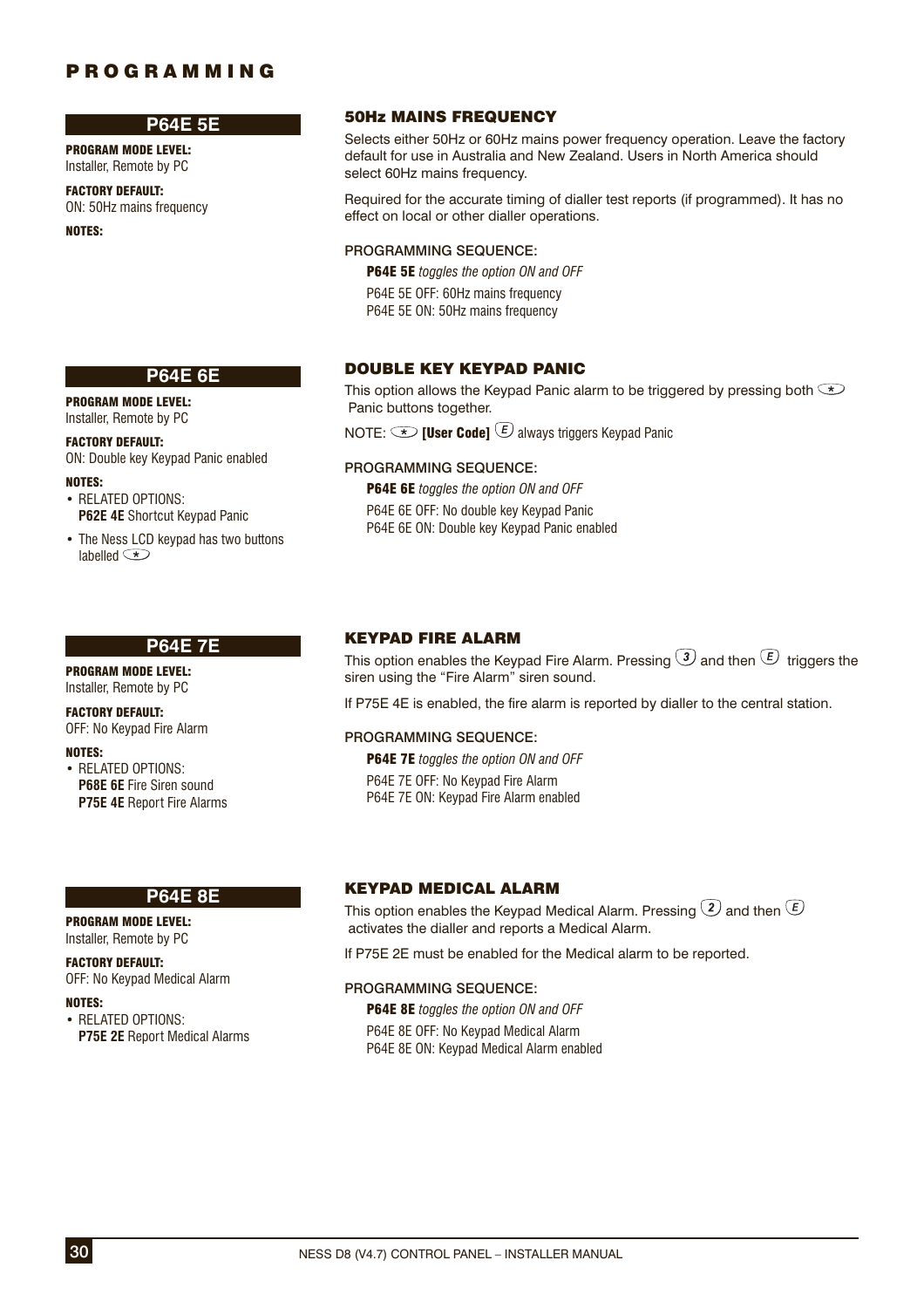|             |                        | <b>Zones</b>                   |  |             |  |
|-------------|------------------------|--------------------------------|--|-------------|--|
| OPTION No   | DESCRIPTION            |                                |  | 2 3 4 5 6 7 |  |
| <b>P65E</b> | Supervised Radio zones |                                |  |             |  |
|             |                        | $ON = Factory$ default setting |  |             |  |

**P65E**

#### PROGRAM MODE LEVEL: Installer, Remote by PC

FACTORY DEFAULT:

# all OFF: No Radio Supervision zones

NOTES:

- **0E** will turn all selections OFF **MEMORY E** will turn all selections ON
- RELATED OPTIONS:  **P66E 1E–6E** Radio Supervision Alerts **P67E** Radio Supervision Time **P01E–P08E** Programming Radio Devices

### **P66E 1E–8E**

### **P67E**

PROGRAM MODE LEVEL: Installer, Remote by PC

## FACTORY DEFAULT:

24hrs

### NOTES:

- A setting of less than 3 hours is not recommended.
- The Supervision timer is reset on exit from Installer Program Mode, on Arm or Disarm and on reception of the Supervision signal from the particular Radio PIR.
- The Supervision signal from each Supervised Radio PIR is individually timed.
- RELATED OPTIONS:  **P65E** Radio Supervision Zones  **P66E 1E–6E** Radio Supervision Alerts  **P66E 7E–8E** Supervision Time Speed-up

**See Page 56 for Radio Device programming**

### SUPERVISED RADIO ZONES

This option assigns zones that will operate as Radio Supervised types.

Supervised signals failure is reported (as per the P66E output options) when no signal is received from a Radio Supervision Zone for the Supervision Time P67E.

Radio Supervision for any zone is not enabled unless a Radio PIR is assigned to the zone, (P01E–P08E).

### PROGRAMMING SEQUENCE:

P65E [Zone No]E *toggles the options ON and OFF* P65E [Zone No]E OFF: The zone is not a Supervised Radio zone P65E [Zone No]E ON: The zone is a Supervised Radio zone

### RADIO SUPERVISION ALERTS, SUPERVISION TIME SPEEDUP See pages 32–33

### SUPERVISION TIME

The SUPERVISION TIME is the time allowed between radio transmissions received by the D8 from any Supervised Ness Radio PIR (100–663).

The SUPERVISION TIME setting is from 01 to 24 hours.

### PROGRAMMING SEQUENCE:

P67E *existing time is displayed* [ENTER NEW TIME] E *new time is displayed*

**EXAMPLE:** To program SUPERVISION TIME to be 4 hours: P67E 04E

### RADIO SUPERVISION

The purpose of Radio Supervision is to verify the correct operation of Ness Radio PIRs. The Supervision signal from the Radio PIR tells the panel that the device has not been removed from radio range and is in working order.

Non-SUPERVISION Radio PIRs can also be programmed and used with the D8 SUPERVISION TIMERS.

A non-SUPERVISION enabled Radio PIR will transmit signals to the D8 only when it has detected an event. Obviously, there is no guaranteed signal period.

In either case, when the allowed time limit is exceeded then a WARNING is first given (if programmed by P66E 3E), and then after 1 minute, the programmed RADIO SUPERVISION ALERTS are generated by the D8.

NOTE: Manually Excluding a Supervised Zone will also disable Radio Supervision for that zone.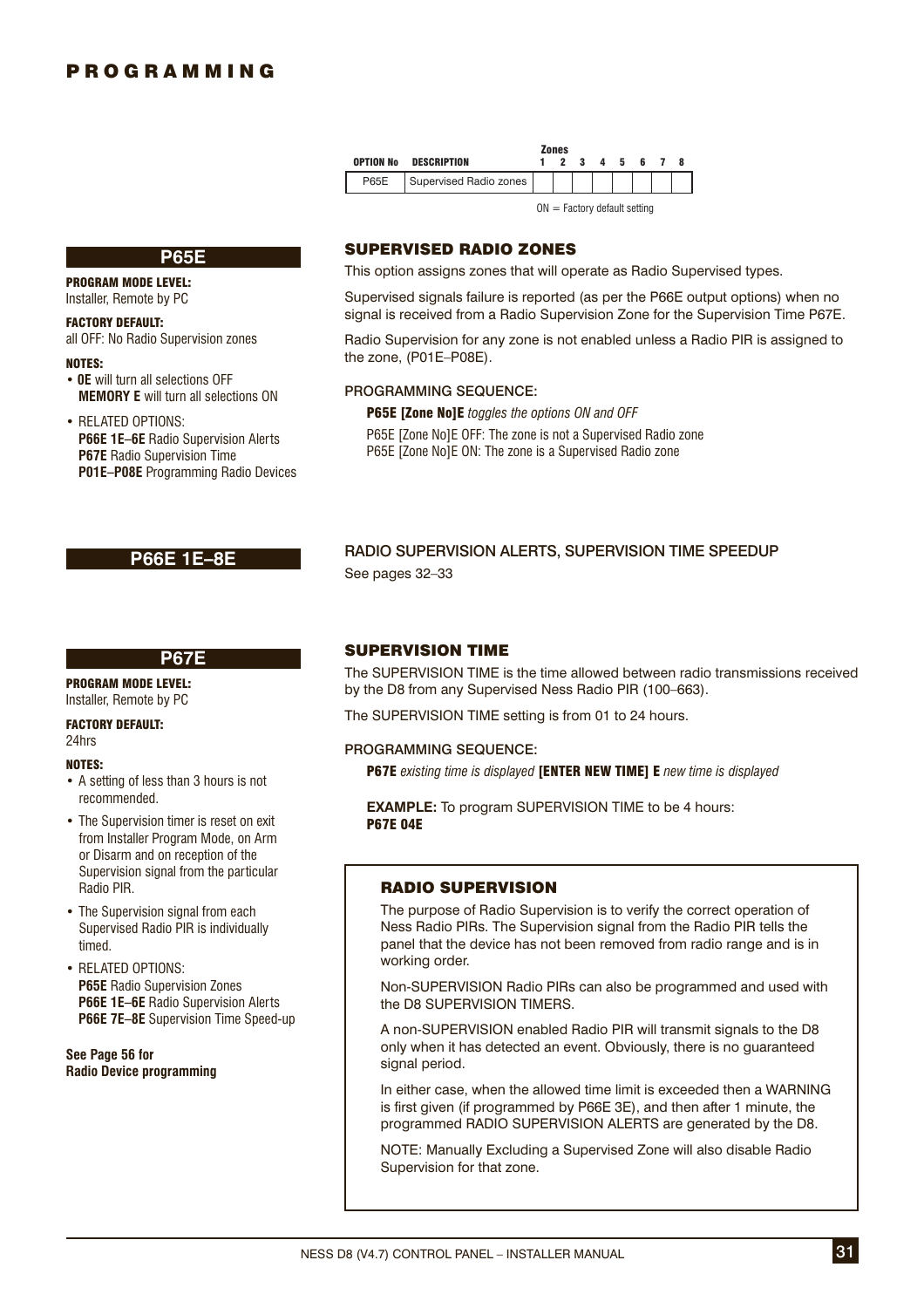| <b>OPTION No</b> | <b>DESCRIPTION</b>       | Supervision SONALERT output<br>Supervision STROBE output<br>Supervision RESET output<br>Supervision SIREN output<br>Supervision speedup x10<br>Supervision AUX2 output<br>Supervision AUX1 output<br>Supervision speedup x6<br>1E 2E 3E 4E 5E 6E 7E 8E |
|------------------|--------------------------|--------------------------------------------------------------------------------------------------------------------------------------------------------------------------------------------------------------------------------------------------------|
| <b>P66E</b>      | Radio Supervision Alerts |                                                                                                                                                                                                                                                        |

 $ON =$  Factory default setting.

### **P66E 1E**

PROGRAM MODE LEVEL: Installer, Remote by PC

#### FACTORY DEFAULT:

OFF: Supervision Reset output disabled

NOTES:

• RELATED OPTIONS:  **P65E** Supervised Radio Zones

### **P66E 2E**

PROGRAM MODE LEVEL: Installer, Remote by PC

### FACTORY DEFAULT:

OFF: Supervision Strobe output disabled

### NOTES:

• RELATED OPTIONS:  **P65E** Supervised Radio Zones

### **P66E 3E**

### PROGRAM MODE LEVEL:

Installer, Remote by PC

### FACTORY DEFAULT:

OFF: Supervision Keypad Sonalert disabled

#### NOTES:

• When this option is turned ON, it delays the operation of all other selected Supervision outputs by one minute.

• RELATED OPTIONS:  **P65E** Supervised Radio Zones

### RADIO SUPERVISION ALERTS – RESET OUTPUT

Setting this option turns the Reset output ON when a SUPERVISED RADIO alert occurs. The Reset output will remain ON for the duration of the ALARM TIME (Set by Option P29E).

#### PROGRAMMING SEQUENCE:

P66E 1E *toggles the option ON and OFF*

- P66E 1E OFF: Supervision Reset output disabled
- P66E 1E ON: Supervision Reset output enabled

### RADIO SUPERVISION ALERTS – STROBE OUTPUT

Setting this option turns the Strobe output ON when a SUPERVISED RADIO alert occurs. The Strobe output will remain ON until the panel is disarmed.

### PROGRAMMING SEQUENCE:

P66E 2E *toggles the option ON and OFF*

P66E 2E OFF: Supervision Strobe output disabled P66E 2E ON: Supervision Strobe output enabled

### RADIO SUPERVISION ALERTS - KEYPAD SONALERT & DELAY ALL **SUPERVISION OUTPUTS**

Setting this option turns the Keypad Sonalert ON when a SUPERVISED RADIO alert occurs. The Keypad Sonalert remains ON until *any* keypad key is pressed.

Also, turning this option ON makes all Supervision outputs delayed by one minute.

#### PROGRAMMING SEQUENCE:

P66E 3E *toggles the option ON and OFF*

P66E 3E OFF: Supervision Keypad Sonalert disabled AND all Supervision outputs trigger instantly P66E 3E ON: Supervision Keypad Sonalert enabled

AND all Supervision outputs are delayed by 1 minute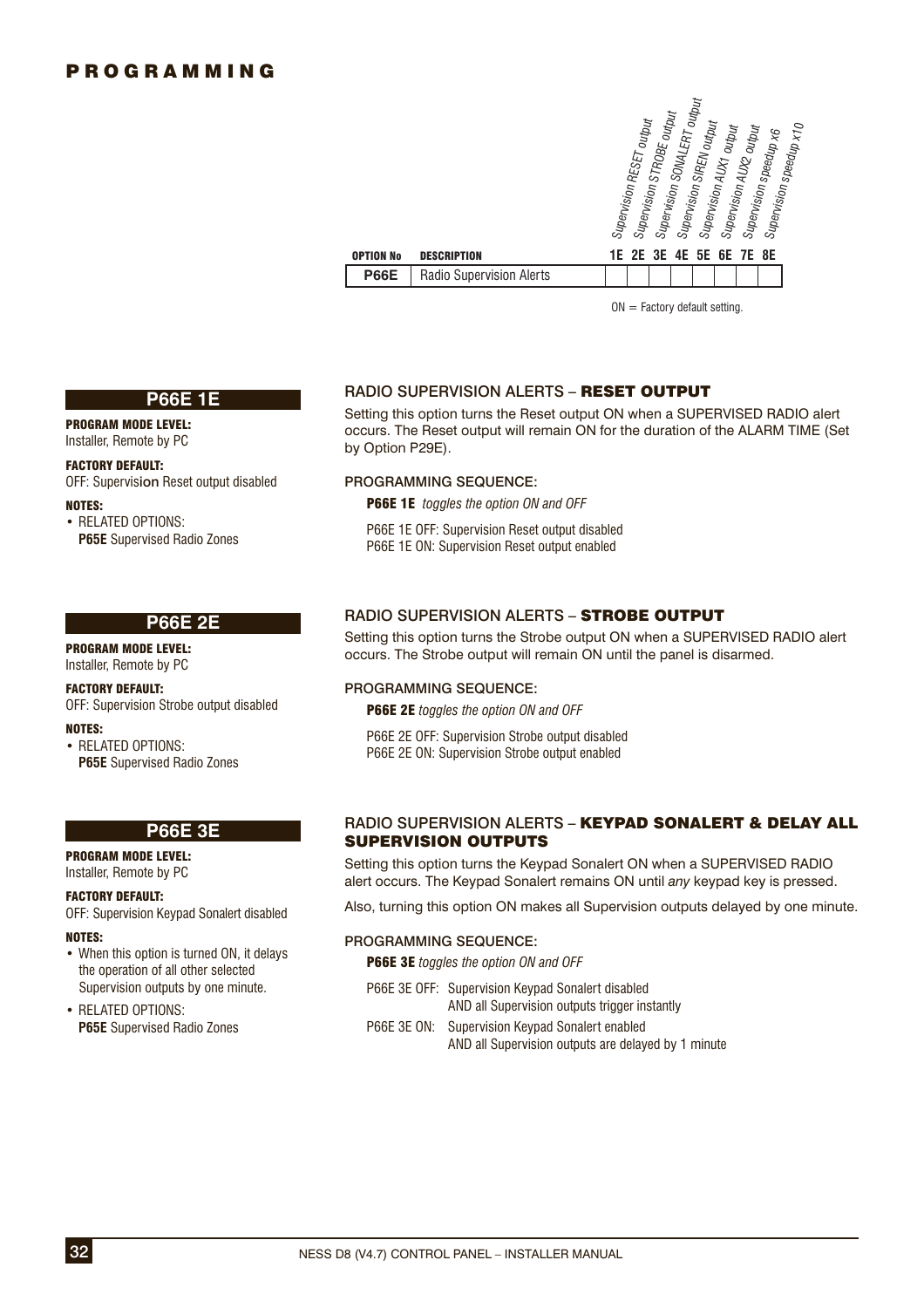### **P66E 4E**

PROGRAM MODE LEVEL: Installer, Remote by PC

### FACTORY DEFAULT:

OFF: Supervision Siren output disabled

### NOTES:

• RELATED OPTIONS:  **P65E** Supervised Radio Zones

### **P66E 5E**

PROGRAM MODE LEVEL: Installer, Remote by PC

### FACTORY DEFAULT:

OFF: Supervision AUX1 output disabled

#### NOTES:

- AUX1 output is Pin1 on the J3 header on the main board
- RELATED OPTIONS: **P65E**

### **P66E 6E**

PROGRAM MODE LEVEL: Installer, Remote by PC

### FACTORY DEFAULT:

OFF: Supervision AUX2 output disabled

#### NOTES:

- AUX2 output is Pin2 on the J3 header on the main board
- RELATED OPTIONS: **P65E**

### **P66E 7E**

# PROGRAM MODE LEVEL:

Installer, Remote by PC

# FACTORY DEFAULT:

OFF: Supervision Time normal

### NOTES:

• RELATED OPTIONS:  **P67E** Supervision Time **P66E 8E** Supervision Time speedup x10

### **P66E 8E**

PROGRAM MODE LEVEL: Installer, Remote by PC

### FACTORY DEFAULT:

OFF: Supervision Time normal

### NOTES:

- RELATED OPTIONS: **P67E** Supervision Time **P66E 7E** Supervision Time speedup x6
- P66E 7E & 8E are normally only used

### RADIO SUPERVISION ALERTS – SIREN OUTPUT

Setting this option turns the Siren output ON when a SUPERVISED RADIO alert occurs. The Siren output will remain ON for the duration of the ALARM TIME (Set by Option P29E).

### PROGRAMMING SEQUENCE:

P66E 4E *toggles the option ON and OFF*

P66E 4E OFF: Supervision Siren output disabled P66E 4E ON: Supervision Siren output enabled

### RADIO SUPERVISION ALERTS – AUX1 OUTPUT

Setting this option turns the AUX1 output ON when a SUPERVISED RADIO alert occurs.

### PROGRAMMING SEQUENCE:

P66E 5E *toggles the option ON and OFF*

P66E 5E OFF: Supervision AUX1 output disabled P66E 5E ON: Supervision AUX1 output enabled

### RADIO SUPERVISION ALERTS - AUX2 OUTPUT

Setting this option turns the AUX2 output ON when a SUPERVISED RADIO alert occurs.

### PROGRAMMING SEQUENCE:

P66E 6E *toggles the option ON and OFF*

P66E 6E OFF: Supervision AUX2 output disabled P66E 6E ON: Supervision AUX2 output enabled

### SUPERVISION TIME SPEEDUP X6

Setting this option speeds up the Supervision Time by 6. For instance if P67E is set to 1 hour (60 minutes), then this option will reduce it to 10 minutes. (i.e., 60 divided by 6).

### PROGRAMMING SEQUENCE:

P66E 7E *toggles the option ON and OFF*

P66E 7E OFF: Supervision Time normal as set by P67E P66E 7E ON: Supervision Time speedup x6

### SUPERVISION TIME SPEEDUP X10

Setting this option speeds up the Supervision Time by 10. For instance if P67E is set to 1 hour (60 minutes), then this option will reduce it to 6 minutes. (i.e., 60 divided by 10).

#### PROGRAMMING SEQUENCE:

P66E 8E *toggles the option ON and OFF*

P66E 8E OFF: Supervision Time normal as set by P67E P66E 8E ON: Supervision Time speedup x10

for Supervision testing purposes <br>NOTE: If both P66E 7E and 8E are both ON then the Supervision time is sped up by 60. For instance if P67E is set to 1 hour (60 minutes), then this option will reduce it to 1 minute. (i.e., 60 divided by 60).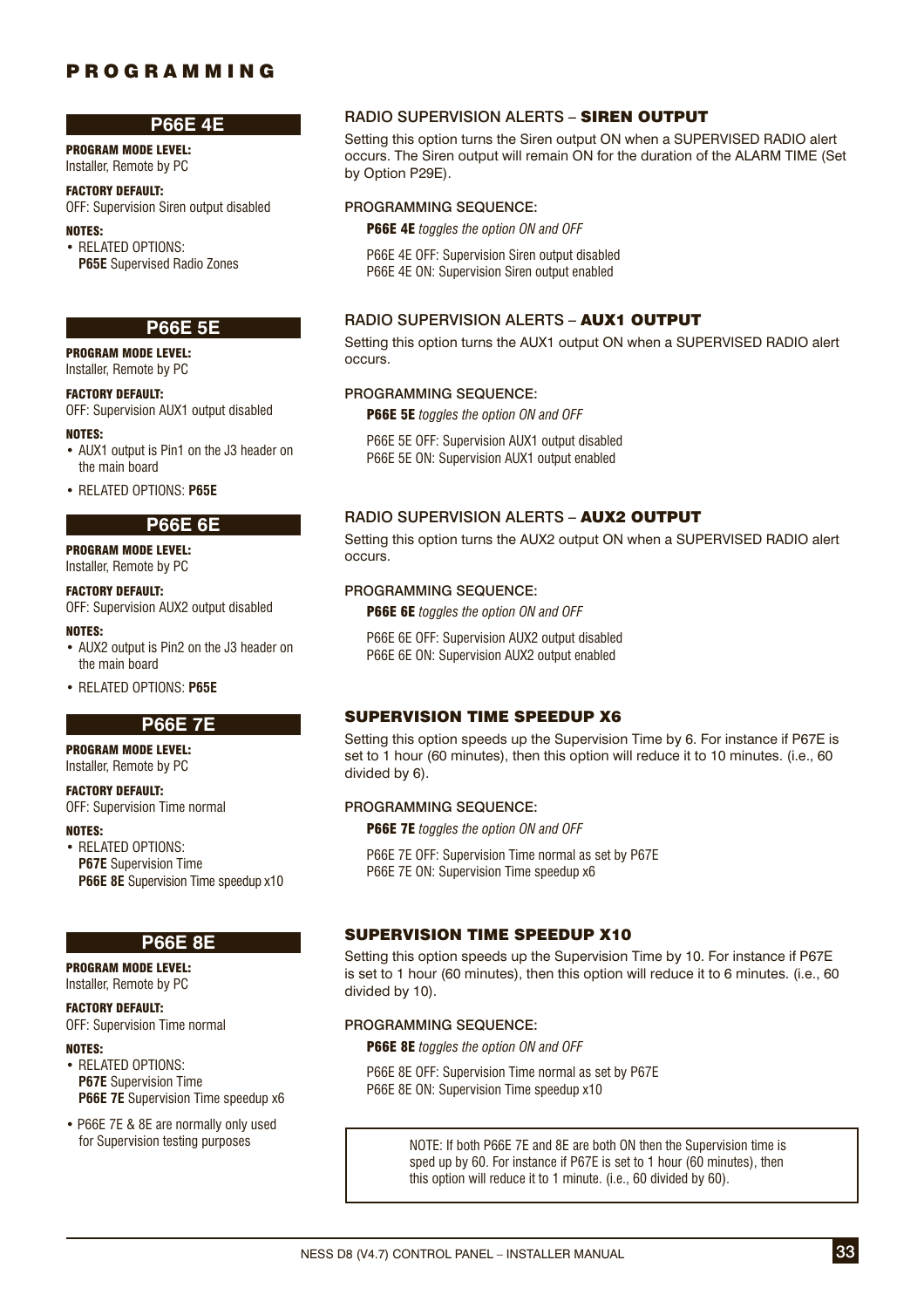| <b>TION No</b> | <b>DESCRIPTION</b>    | Radio Key Arning unsealed warning<br>4th button Radio Key for AUX <sub>1</sub><br>Radio Key Panic toggles AUX <sub>1</sub><br>Radio Key Panic pulses AUX <sub>1</sub><br>Quiet chirps on Arm/Disarm<br>24hr zone fire siren sound<br>3K3 zone resistors<br><b>1E 2E 3E 4E 5E 6E 7E 8E</b> |
|----------------|-----------------------|-------------------------------------------------------------------------------------------------------------------------------------------------------------------------------------------------------------------------------------------------------------------------------------------|
| <b>P68E</b>    | Miscellaneous options |                                                                                                                                                                                                                                                                                           |
|                |                       |                                                                                                                                                                                                                                                                                           |

 $ON = Factory$  default setting.

**P67E** SUPERVISION TIME, page 31

OPTIO

#### **P68E 2E**

PROGRAM MODE LEVEL: Installer, Remote by PC

### FACTORY DEFAULT:

OFF: No 3K3 zone resistors

#### NOTES:

- The 3K3 zone resistor option is useful when installing the panel in a site prewired with 3K3 resistors
- If Zone 8 is converted to a keyswitch input then a 2K2 monitoring resistor is always used

### **P68E 3E, 4E, 7E**

### PROGRAM MODE LEVEL:

Installer, Remote by PC

#### FACTORY DEFAULT:

P68E 3E & 4E OFF: Radio Keys do not trigger Aux1 P68E 7E OFF: Radio Key AUX button does not trigger Aux1

#### NOTES:

- This option is useful for triggering external devices using Radio Key's Panic button. E.g., lighting, garage doors
- Warning! The Radio Key Panic function is disabled when the Panic button is set to trigger Aux1.



3K3 ZONE RESISTORS

Setting this option ON changes the Zones 1 – 8 monitoring resistor from 2K2 to 3K3. (External Tamper input always uses a 2K2 resistor).

#### PROGRAMMING SEQUENCE:

P68E 2E *toggles the option ON and OFF*

P68E 2E OFF: 3K3 zone resistors disabled P68E 2E ON: 3K3 zone resistors enabled

### RADIO KEY TRIGGERS AUX1

**P68E 3E & 4E** change the action of the Radio Key Panic button. If either option is ON, RK3 or RK4 Radio Key Panic will Toggle or Pulse the Aux1 output as per the table below.

Toggle Mode: Each press on Panic toggles the state of Aux1 (on/off). Pulse Mode: Each press on Panic pulses Aux1, (momentary on for 2.5 sec).

**P68E 7E.** If RK4 Radio keys are used, P68E 7E enables the RK4 AUX button instead of the Panic button to trigger the Aux1 output. The Panic button then reverts to its normal Panic function.

P68E 7E off: Panic button triggers Aux1 (P68E 3E or 4E must be on). P68E 7E on: AUX button triggers Aux1 (P68E 3E or 4E must be on).

#### PROGRAMMING SEQUENCE:

P68E 3E or 4E or 7E *toggles each option ON and OFF*

#### **Table: RADIO KEY TO AUX1**

|                | <b>P68E</b> |             |                                               |
|----------------|-------------|-------------|-----------------------------------------------|
| 3E             | 4E          | 7E          |                                               |
| 0FF            | 0FF         | (ON or OFF) | AUX1 disabled for use by PANIC or AUX buttons |
| 0 <sub>N</sub> | 0FF         | 0FF         | Radio Key PANIC button Toggles AUX1           |
| 0FF            | 0N          | 0FF         | Radio Key PANIC button Pulses AUX1            |
| 0 <sub>N</sub> | 0N          | 0FF         | Radio Key PANIC button Pulses AUX1            |
| 0N             | 0FF         | 0N          | Radio Key AUX button Toggles AUX1             |
| 0FF            | 0N          | 0N          | Radio Key AUX button Pulses AUX1              |
| 0N             | 0N          | 0N          | Radio Key AUX button Pulses AUX1              |

Note: Aux1 can be disabled for use by a Radio Key, but other panel options can be programmed to trigger the output.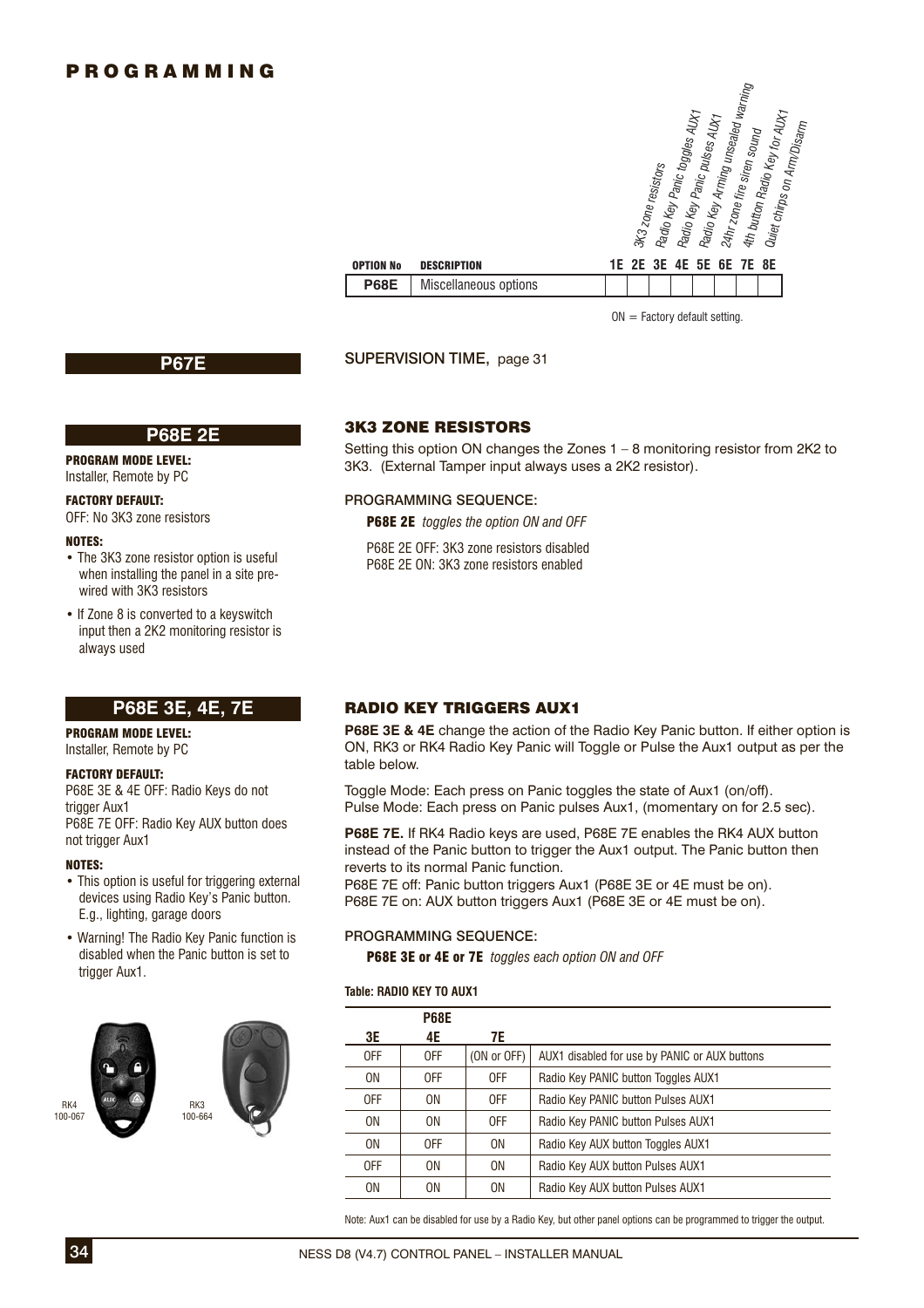### **P68E 5E**

PROGRAM MODE LEVEL: Installer, Remote by PC

### FACTORY DEFAULT:

OFF: Radio Key siren warning disabled

NOTES: •

### **P68E 6E**

PROGRAM MODE LEVEL: Installer, Remote by PC

FACTORY DEFAULT: OFF: No 24hr Fire siren sound

#### NOTES:

• The keypad key sequence for FIRE (3 E) always outputs the FIRE siren sound

#### **P68E 8E**

PROGRAM MODE LEVEL:

# Installer, Remote by PC

FACTORY DEFAULT: OFF: Quiet Chirps disabled

#### NOTES:

• RELATED OPTIONS: **P64E 4E** Arm/Disarm Chirps

### RADIO KEY ARMING, UNSEALED ZONE WARNING

Setting this option ON allows a 2 second SIREN warning if there is an unsealed zone in an Area Armed by a Radio Key.

#### PROGRAMMING SEQUENCE:

P68E 5E *toggles the option ON and OFF*

P68E 5E OFF: Radio Key arming, siren warning disabled P68E 5E ON: Radio Key arming, siren warning enabled

### 24HR ZONE FIRE SIREN SOUND

This option changes the siren sound when a 24hr zone is triggered.

#### PROGRAMMING SEQUENCE:

P68E 6E *toggles the option ON and OFF*

P68E 6E OFF: Fire siren sound disabled P68E 6E ON: Fire siren sound enabled

**P68E 7E** See page 34

### QUIET CHIRPS ON ARM/DISARM

This quietens the siren chirps that are made whenever keyswitch or radio key Arming or Disarming is used.

(Arm/Disarm Chirps must be enabled at P64E 4E).

#### PROGRAMMING SEQUENCE:

P68E 8E *toggles the option ON and OFF*

P68E 8E OFF: Quiet Chirps disabled P68E 8E ON: Quiet Chirps enabled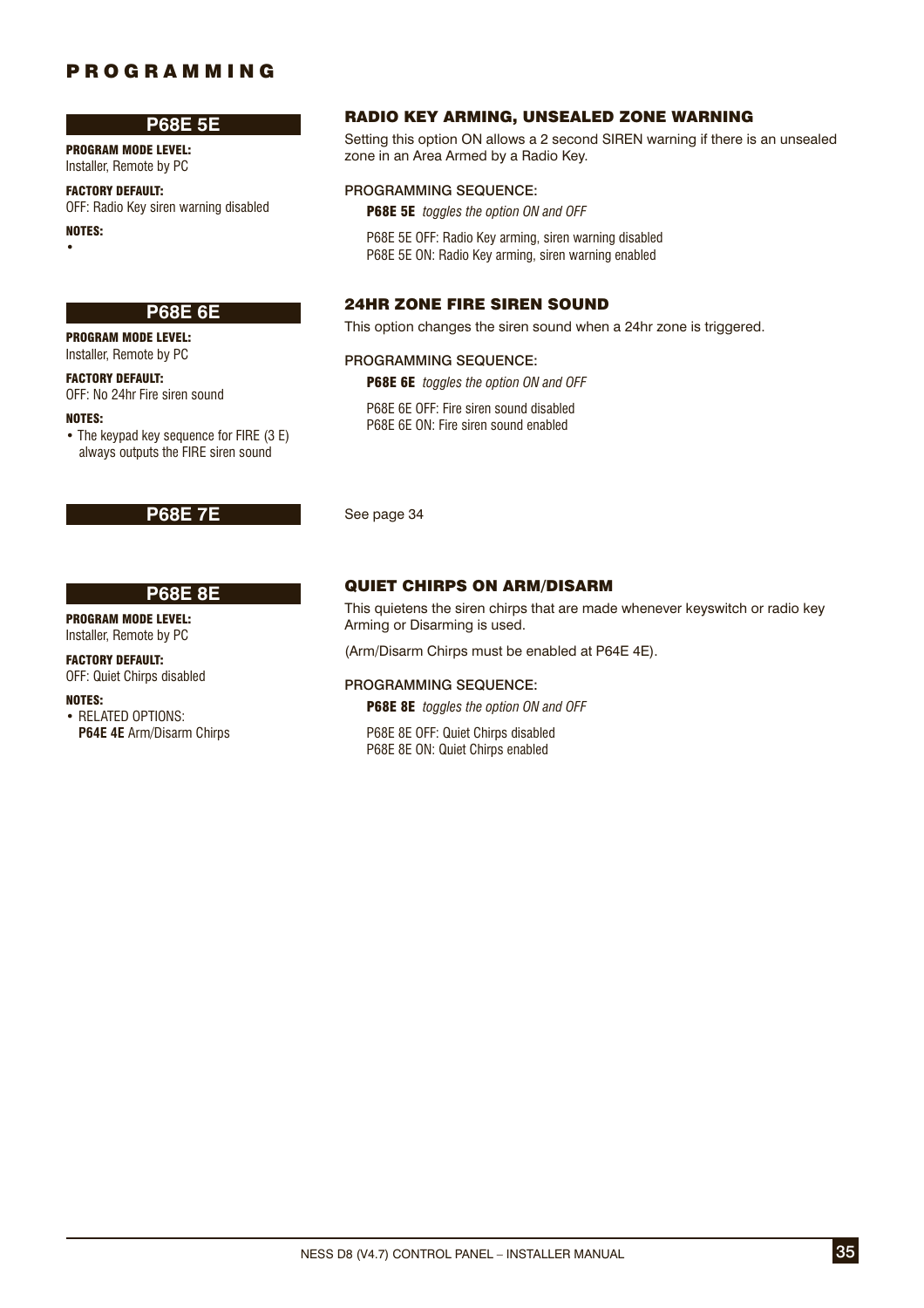

 $ON =$  Factory default setting.

### ARM1 PULSE OUTPUT

This option selects the ARM1 output to pulse on for 2 seconds whenever arming or disarming of Area1. (The ARM1 output normally toggles when arming/ disarming).

Note also that when Arming with the P60E 8E option selected that the pulse will occur at the end of Exit Time.

### PROGRAMMING SEQUENCE:

P69E 1E *toggles the option ON and OFF*

P69E 1E OFF: ARM1 output toggles P69E 1E ON: ARM1 output pulses

### ARM2 PULSE OUTPUT

This option selects the ARM2 output to pulse on for 2 seconds whenever Arming or Disarming of Area2.

(The ARM2 output normally toggles when arming/disarming).

Note also that when arming with the P60E 8E option selected that the pulse will occur at the end of Exit Time.

#### PROGRAMMING SEQUENCE:

P69E 2E *toggles the option ON and OFF*

P69F 2F OFF: ARM2 output toggles P69E 2E ON: ARM2 output pulses

### QUIET MONITOR SIREN

This option selects the 'Quiet Siren' sound in Monitor Mode. The Quiet Siren sound is a continuous "beep beep beep" sound rather than the normal siren sound.

#### PROGRAMMING SEQUENCE:

P69E 3E *toggles the option ON and OFF*

P69E 3E OFF: Normal siren sound in Monitor Mode P69E 3E ON: Quiet Siren sound in Monitor Mode

### 6 BEEPS ON ARMING

Normally the keypad/s onboard SONALERT gives 3 beeps when the D16 is Armed. Turning this option ON will give 6 keypad beeps when Arming.

#### PROGRAMMING SEQUENCE:

P69E 4E *toggles the option ON and OFF*

P69E 4E OFF: Keypad gives 3 beeps on Arming P69E 4E ON: Keypad gives 6 beeps on Arming

### **P69E 1E**

PROGRAM MODE LEVEL: Installer, Remote by PC

#### FACTORY DEFAULT:

OFF: ARM1 output toggles

#### NOTES:

• This is useful as a Smoke Detector reset output with an optional external relay.

• RELATED OPTIONS: **P60E 8E** Delay ARM1/ARM2 outputs

### **P69E 2E**

PROGRAM MODE LEVEL: Installer, Remote by PC

#### FACTORY DEFAULT:

OFF: ARM2 output toggles

#### NOTES:

• This is useful as a Smoke Detector reset output with an optional external relay.

• RELATED OPTIONS: **P60E 8E** Delay ARM1/ARM2 outputs

### **P69E 3E**

PROGRAM MODE LEVEL: Installer, Remote by PC

#### FACTORY DEFAULT:

OFF: Normal siren sound in Monitor Mode

#### NOTES:

• This does not affect the RESET output

## **P69E 4E**

PROGRAM MODE LEVEL: Installer, Remote by PC

#### FACTORY DEFAULT:

OFF: Keypad gives 3 beeps on Arming

#### NOTES:

• The keypad beeps on Arm/Disarm when Arming/Disarming by keypad, keyswitch or by Radio Key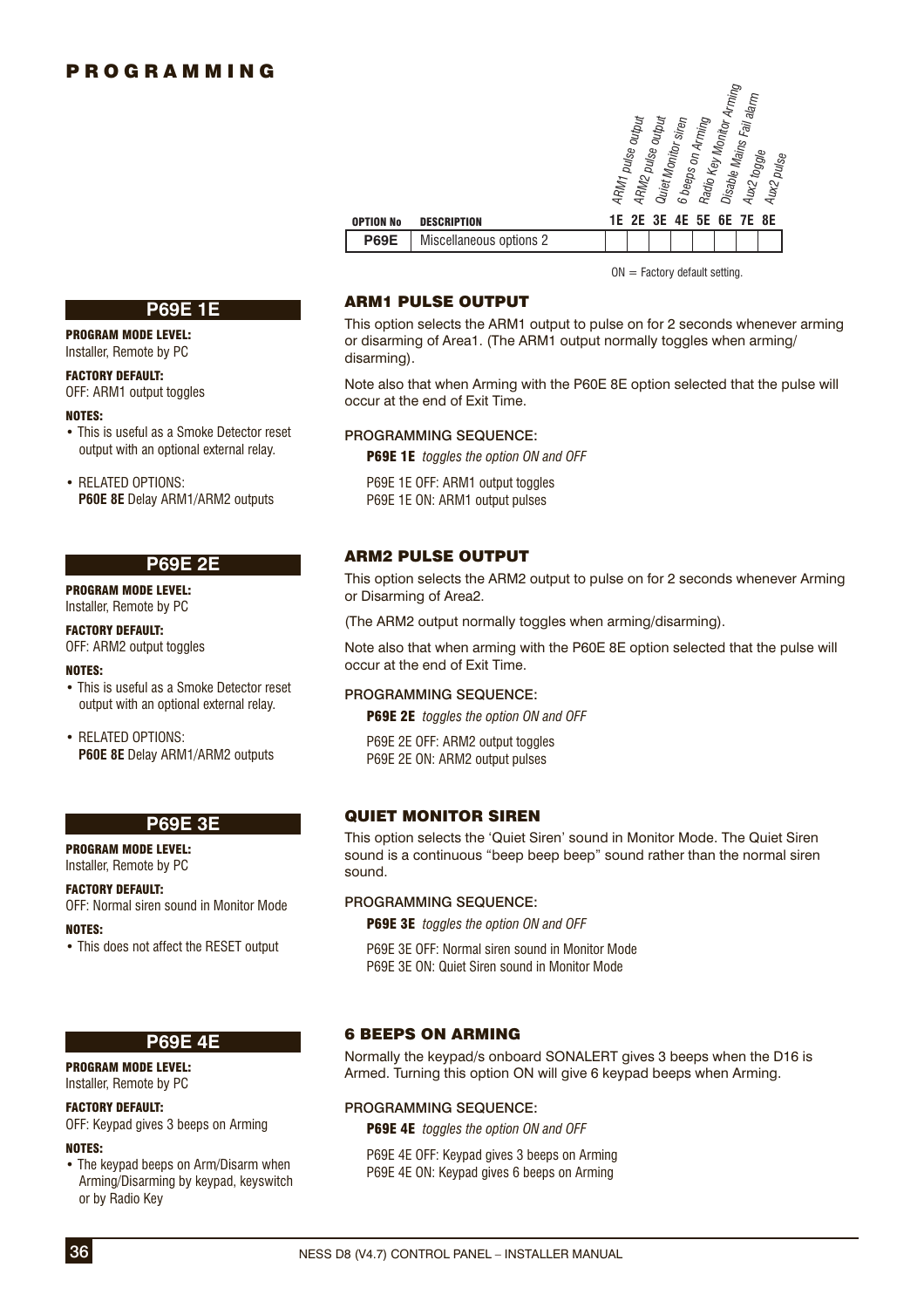### **P69E 5E**

PROGRAM MODE LEVEL: Installer, Remote by PC

#### FACTORY DEFAULT:

OFF: Radio Keys cannot Arm Monitor Mode

#### NOTES:

• Radio Key Monitor Arming will work only if one or more zones have been programmed as Monitor Zones (P51E).

• When using a Radio Keypad to Monitor arm, ensure that the ARM ONLY option is OFF for the USER CODE on the panel. Otherwise further MONITOR E keypresses on the Radio keypad could AREA arm the panel.

### **P69E 6E**

PROGRAM MODE LEVEL:

Installer, Remote by PC

### FACTORY DEFAULT:

OFF: Mains Fail alarm normal

#### NOTES:

 This does not affect Dialler mains fail reporting or saving to the History memory or operation of the Mains Fail output on the Output Expander.

#### **P69E 8E**

PROGRAM MODE LEVEL:

Installer, Remote by PC FACTORY DEFAULT:

7E & 8E OFF

#### NOTES:

 See page 9 for further notes on the use of the AUX outputs.

 Also see P68E 3E, 4E, 7E (Radio Keys to Aux1 output)



### RADIO KEY MONITOR ARMING

Setting this option on allows MONITOR Mode arming by Radio Key.

### PROGRAMMING SEQUENCE:

P69E 5E *toggles the option ON and OFF*

P69E 5E OFF: Radio Key Monitor Mode Arming disabled P69E 5E ON: Radio Key Monitor Mode Arming enabled

### OPERATION:

Panel version 4 - Press the Radio Key OFF button twice within 4 seconds.

Panel version 4.5 and later - Press the Radio Key OFF button twice within 4 seconds. or.... - Press the Radio Key ON button twice within 5 seconds.

### DISABLE MAINS FAIL ALARM

When set ON, a Mains Fail alarm is: 1. Not displayed on the keypad, 2. Does not give warning beeps, 3. Is not saved to MEMORY and the MEMORY display does not flash.

### PROGRAMMING SEQUENCE:

P69E 6E *toggles the option ON and OFF*

P69E 6E OFF: Mains Fail alarm operates normally P69E 6E ON: Mains Fail alarm is disabled

### **P69E 7E RK4 RADIO KEY TOGGLES AUX2 OUTPUT**

### RK4 RADIO KEY PULSES AUX2 OUTPUT

These two options select the RK4 radio key AUX button to the AUX2 output.

### PROGRAMMING SEQUENCE:

P69E 7E & 8E *toggles the option ON and OFF*

P69E 7E when selected on, toggles the panel's AUX 2 output when the AUX button is pressed on the Ness RK4 Radio Key.

P69E 8E when selected on, pulses the panel's AUX 2 output when the AUX button is pressed on the Ness RK4 Radio Key.

### **Table: RADIO KEY TO AUX2**

|                                                                | <b>P69E</b>    |     |
|----------------------------------------------------------------|----------------|-----|
|                                                                | <b>7E</b>      | 8E  |
| AUX2 disabled                                                  | ΩN             | ΩN  |
| <b>AUX Toggles AUX2</b>                                        | 0 <sub>N</sub> | 0FF |
| <b>AUX Pulses AUX2</b>                                         | 0FF            | ΩN  |
| AUX2 disabled                                                  | <b>OFF</b>     | 0FF |
| Note 1: If both 7E & 8E are on, then the output<br>is disabled |                |     |

Note 2: AUX2 can be disabled for use by a radio key, but other panel options can be programmed to trigger the output.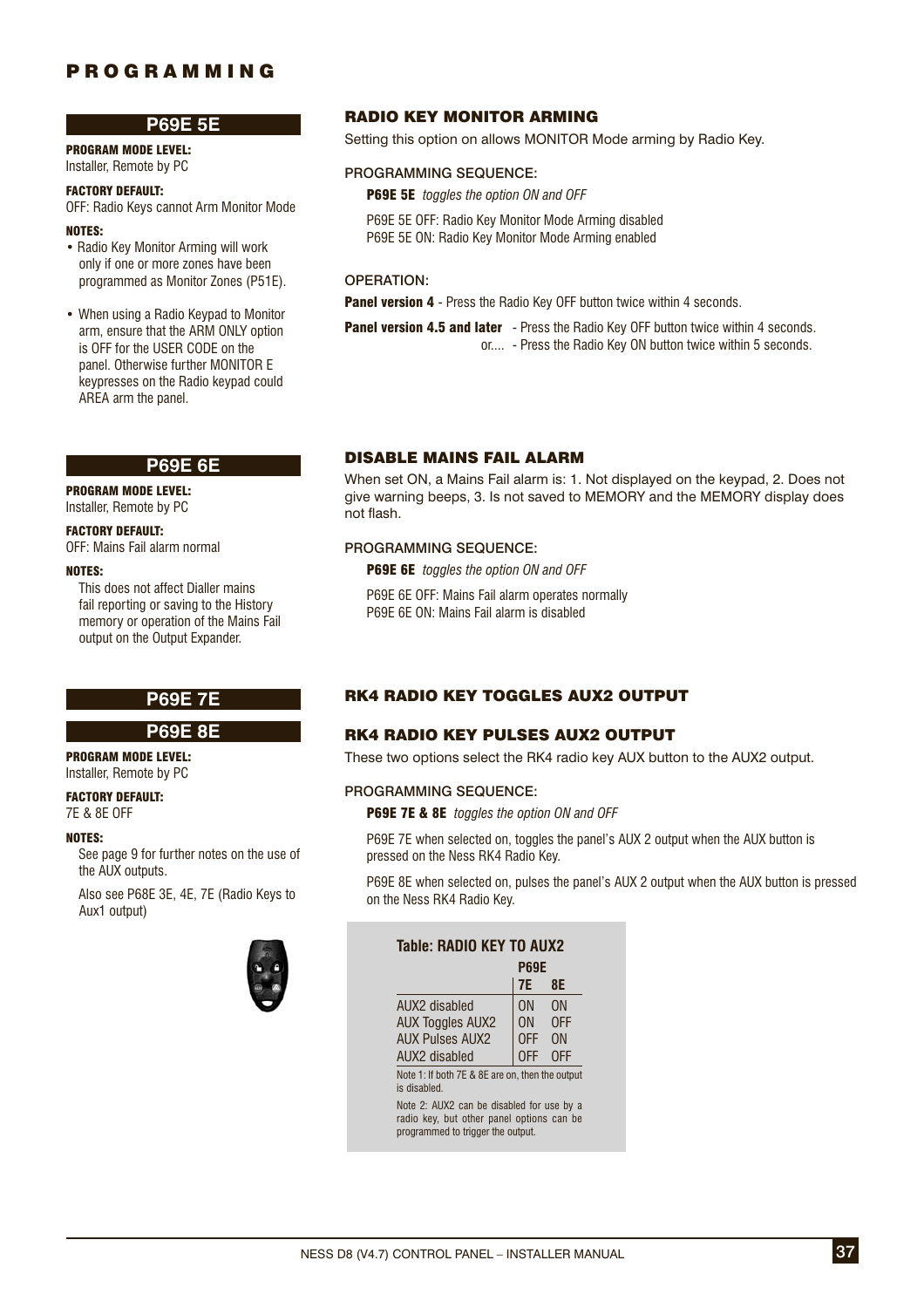| <b>OPTION No</b>  | <b>DESCRIPTION</b>                                | <b>FACTORY DEFAULT</b> |
|-------------------|---------------------------------------------------|------------------------|
| P70E              | Telephone Number 1 - Primary                      | none                   |
| <b>P71E</b>       | Telephone Number 2 - Secondary                    | none                   |
| <b>P80E</b>       | Telephone Number 3 - Test Calls                   | none                   |
| <b>P81E</b>       | Telephone Number 4 - Callback for Up/download     | none                   |
| P <sub>0</sub> OE | Follow Me Telephone Number - For Audible Dialling | none                   |
|                   |                                                   |                        |
| <b>OPTION No</b>  | <b>DESCRIPTION</b>                                | <b>FACTORY DEFAULT</b> |

| <b>OPTION No</b> | DESCRIPTION      | <b>FACTORY DEFAULT</b> |
|------------------|------------------|------------------------|
| P72F             | Account Number 1 | 0000                   |
| P73E             | Account Number 2 | 0000                   |

#### **P70E, P71E**

PROGRAM MODE LEVEL: Installer, Remote by PC

#### FACTORY DEFAULT:

No telephone numbers

#### NOTES:

- If telephone number 2 is disabled, all calls are made on telephone number 1 and the setting of P87E 1E has no effect.
- If telephone number 3 is disabled, all test calls are made on telephone number 1&2
- Any keypress will stop the telephone number display sequence
- RELATED OPTIONS: **P87E 1E** Alternate Primary/Secondary telephone numbers

**P86E 1E** Disable dialler (still allows remote up/download if programmed)

### **P72E, P73E**

PROGRAM MODE LEVEL: Installer, Remote by PC

#### FACTORY DEFAULT:

P72E Account No.1: 0000 P73E Account No.2: 0000

#### NOTES:

• RELATED OPTIONS: **P79E** Account No.2 zones

**Also see page 39, Hex Client Codes**

### TELEPHONE NUMBERS 1 & 2

The D8 can dial up to 2 phone numbers when an event is to be transmitted to a remote location. Telephone numbers may be up to 15 digits long.

#### PROGRAMMING SEQUENCE:

P70E *existing telephone number is displayed* [ENTER NEW TELEPHONE No] E *new telephone number is displayed*

**EXAMPLE:** To program Telephone No.1 to be 03 1234 1234: P70E0312341234E

#### SPECIAL FUNCTIONS FOR ALL TELEPHONE NUMBERS

#### TO CLEAR A TELEPHONE NUMBER

To clear a telephone number, enter the MEMORY key in place of the telephone number. Example, to clear a Telephone Number 1 press: P70E MEMORY E

### SPECIAL CHARACTERS (Applies to all telephone Numbers)

Pauses,  $*$  (star) or  $#$  (hash) (VF digits) can be included in the dialling sequence by using the keys in the table below.

| <b>SPECIAL CHARACTER</b> | <b>KEY ENTRY</b>   | <b>DISPLAYED ON LCD DISPLAY</b> |
|--------------------------|--------------------|---------------------------------|
| PAUSE (1.6sec)           | ARM Key            | 12                              |
| * (Star)                 | <b>MONITOR Key</b> | 10                              |
| $#$ (Hash)               | <b>EXCLUDE Key</b> | 11                              |
|                          |                    |                                 |

### ACCOUNT NUMBER 1 & 2

Account numbers for identifying the panel to the Central Station. Area 1 Open/ Close reports will report on Account No.1 and Area 2 Open/Close reports will report on Account No.2.

Zone Alarms can be assigned to report on either Account Number as set by Option P79E.

All miscellaneous events (eg. Tampers, Mains Fail) will report on Account No. 1.

#### PROGRAMMING SEQUENCE:

P72E (or P73E) *existing account number is displayed* [ENTER NEW ACCOUNT No] E *new account number is displayed*

**EXAMPLE:** To program Account No.1 to be 1239: P72E1239E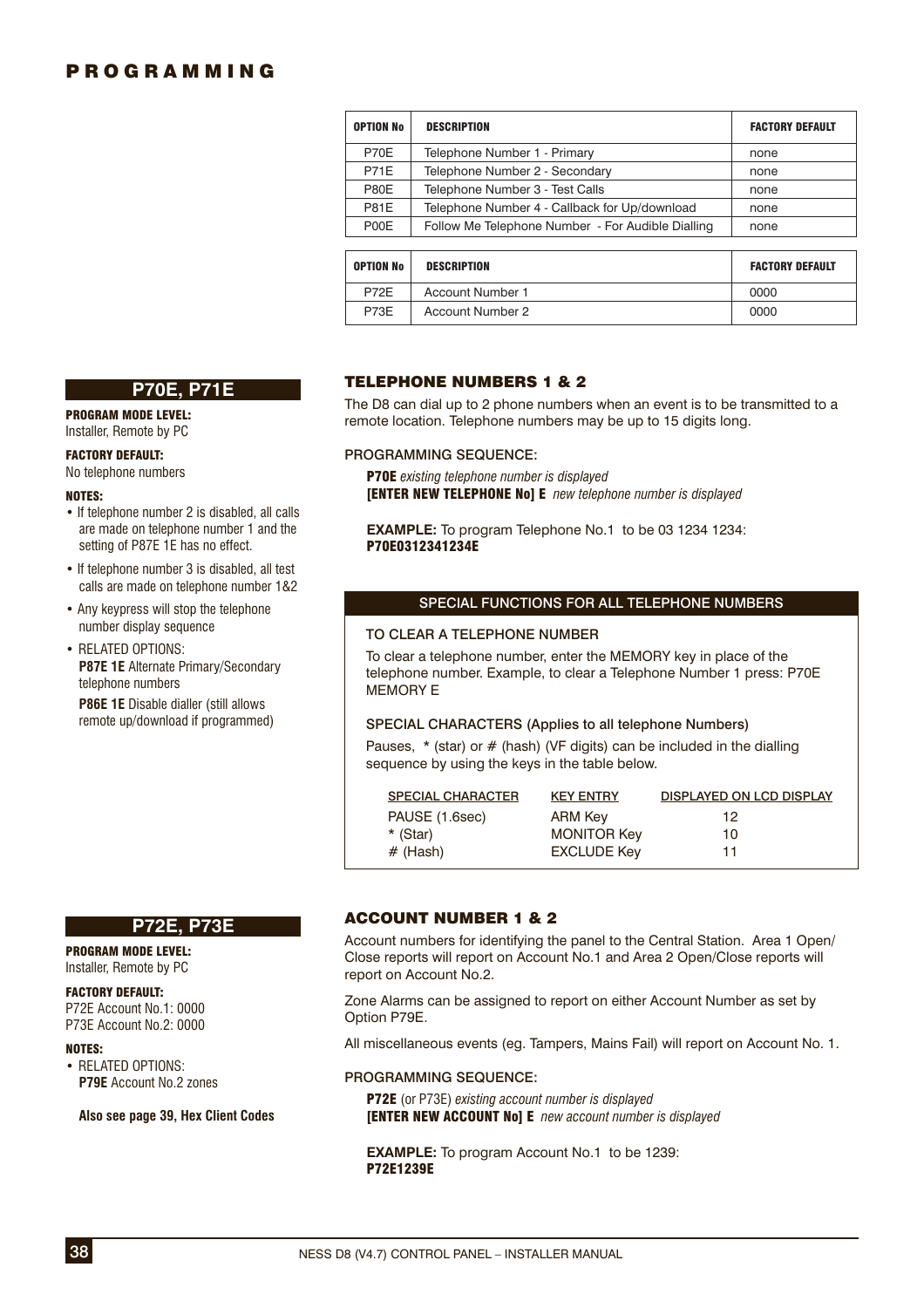#### HEX CLIENT CODE NOTES:

Note 1: If using the Ness LED keypad for programming, the Hex digits will not be displayed but are still programmed.

Note 2: Hex digit A is not allowed.

Note 3: Entering Hex digits by keypad applies to D16 V4.6 and later. Previous D16 versions by using NessComms Up/download software V4.62 or later.

### HEX CLIENT CODES

Dialler client codes can now be entered in Hexadecimal. Use the following keys to enter the hex digits B, C, D, E or F.

| <b>HEX DIGIT</b> | <b>KEY ENTRY</b>   | <b>DISPLAYED ON LCD DISPLAY</b> |
|------------------|--------------------|---------------------------------|
| в                | * Kev              | 11                              |
|                  | <b>ARM Kev</b>     | 12 <sup>2</sup>                 |
|                  | <b>MONITOR Key</b> | 13                              |
| F                | <b>EXCLUDE Key</b> | 14                              |
|                  | <b>MEMORY</b> key  | 15                              |

#### **P80E**

PROGRAM MODE LEVEL: Installer, Remote by PC

FACTORY DEFAULT: No telephone numbers

#### NOTES:

• RELATED OPTIONS: **P89E 1E** Enable test calls **P83E** Test call interval **P84E** Test call start delay

### **P81E**

PROGRAM MODE LEVEL: Installer, Remote by PC

FACTORY DEFAULT: No telephone numbers

#### NOTES:

• RELATED OPTIONS: **P90E 8E** Enable Callback

# **P00E**

PROGRAM MODE LEVEL: User, Installer, Remote by PC

#### FACTORY DEFAULT:

No telephone numbers

#### NOTES:

• If the Follow Me telephone number is disabled, all audible format calls are made on telephone numbers 1 & 2.

### • RELATED OPTIONS:

**P86E 3E** Audible DTMF format

**P86E 4E** Audible Pulse format

**P86E 5E** Contact ID + Audible DTMF **P86E 6E** Contact ID + Audible Pulse

### PROGRAMMING SEQUENCE:

P00E *existing telephone number is displayed* [ENTER NEW TELEPHONE No] E *new telephone number is displayed*

# TELEPHONE NUMBER 3 - TEST CALLS

Phone Number 3 is used to send Test Calls. If it is not programmed then Test Calls are sent using Telephone No 1 & 2.

### PROGRAMMING SEQUENCE:

P80E *existing telephone number is displayed* [ENTER NEW TELEPHONE No] E *new telephone number is displayed*

**EXAMPLE:** To program Telephone No.3 to be 03 2468 1234: P80E0324681234E

### TELEPHONE NUMBER 4 - CALLBACK

Phone Number 4 is used for upload/download.

Prevents unauthorised up/download - the panel will dial the callback telephone number to commence an up/download session.

Up/download without callback is allowed by turning off option P90E 8E.

#### PROGRAMMING SEQUENCE:

P81E *existing telephone number is displayed* [ENTER NEW TELEPHONE No] E *new Telephone No.4 is displayed*

### FOLLOW ME TELEPHONE NUMBER

The Follow Me telephone number is only used in Audible Dialling mode. (If P86E 3E, 4E, 5E or 6E are on).

The Follow Me telephone number can be programmed in User Program Mode. If the Follow Me number is programmed, then the primary & secondary numbers are ignored.

#### IF P86E 3E or 4E ARE ENABLED (AUDIBLE MONITORING)

If the Follow Me number is programmed, the primary & secondary numbers are ianored.

#### IF P86E 5E or 6E ARE ENABLED (CONTACT ID + AUDIBLE)

The telephone numbers programmed at P70E & P71E will be used to send the mesage to the central station. The message is also repeated in audible format to the telephone number (if any) programmed at P00E.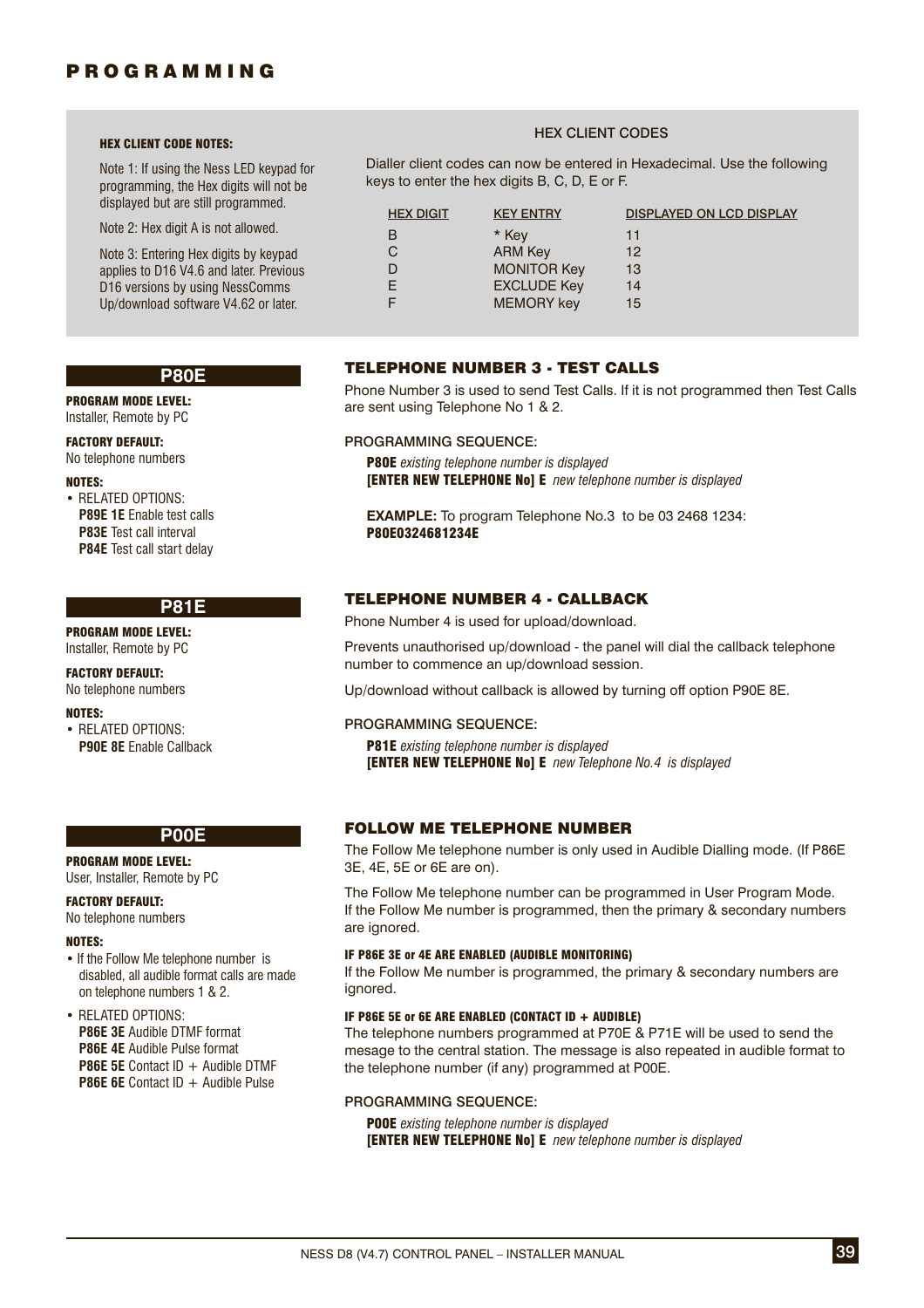|                  |                       | <b>Zones</b> |    |           |   |       |             |
|------------------|-----------------------|--------------|----|-----------|---|-------|-------------|
| <b>OPTION No</b> | <b>DESCRIPTION</b>    | 2            | -3 | Δ         | 5 | 6     |             |
| <b>P74E</b>      | Report zone alarms    |              |    | <b>ON</b> |   |       | ON ON ON ON |
| <b>P76E</b>      | Report zone restorals |              |    |           |   | ON ON |             |
| <b>P78E</b>      | Multiple zone alarms  |              |    |           |   |       |             |
| P79E             | Account No.2 zones    |              |    |           |   |       |             |
|                  |                       |              |    |           |   |       |             |

 $ON =$  Factory default setting

### **P74E**

PROGRAM MODE LEVEL:

#### Installer, Remote by PC

FACTORY DEFAULT:

All zones report Alarms

#### NOTES:

• **0E** will turn all selections OFF **MEMORY E** will turn all selections ON

#### **P76E**

PROGRAM MODE LEVEL: Installer, Remote by PC

### FACTORY DEFAULT:

All zones report Restorals

#### NOTES:

• **0E** will turn all selections OFF **MEMORY E** will turn all selections ON

• RELATED OPTIONS:

**P82E 1E** Send Restoral immediately

**P82E 2E** Send Restoral after siren time

**P82E 3E** Send Restoral on Disarm & seal

**P82E 4E** Send Restoral on Disarm always

### **P78E**

PROGRAM MODE LEVEL: Installer, Remote by PC

#### FACTORY DEFAULT:

No zones report Multiple Alarms

#### NOTES:

- Only zones that have previously sent an Alarm will send a Restoral
- **0E** will turn all selections OFF **MEMORY E** will turn all selections ON

• RELATED OPTIONS: **P89E 4E** Swinger shutdown

#### **P79E**

PROGRAM MODE LEVEL: Installer, Remote by PC

FACTORY DEFAULT: All zones report Restorals

NOTES:

### REPORT ZONE ALARMS

This option selects which zone inputs will send Alarm reports to the Central Station.

#### PROGRAMMING SEQUENCE:

P74E [Zone No]E *toggles the option ON and OFF*

P74E 1E–8E OFF: Alarm reporting disabled for that zone

P74E 1E–8E ON: Alarm reporting enabled for that zone

### REPORT ZONE RESTORALS

This option selects which zone inputs will send Restoral reports to the Central Station. Only zones that have previously sent an Alarm will send a Restoral.

#### PROGRAMMING SEQUENCE:

P76E [Zone No]E *toggles the option ON and OFF*

P76E 1E–8E OFF: Restoral reporting disabled for that zone P76E 1E–8E ON: Restoral reporting enabled for that zone

### REPORT MULTIPLE ZONE ALARMS

Zones selected for Multiple Zone Alarms will report each time the zone alarms and without a restore being sent. The number of reports is a maximum of 15. The number of alarms sent for each Multiple Zone Alarm can be reduced to 3 by using the swinger shutdown option P89E 4E.

Zones not selected report only once, until reset by an opening or a valid code.

#### PROGRAMMING SEQUENCE:

P78E [Zone No]E *toggles the option ON and OFF*

P78E 1E–8E OFF: Multiple Zone Alarms disabled for that zone P78E 1E–8E ON: Multiple Zone Alarms enabled for that zone

### ACCOUNT NO.2 ZONES

Zones selected to be Account No.2 zones will report their Alarms, Restorals and Excludes on Client code 2.

#### PROGRAMMING SEQUENCE:

P79E [Zone No]E *toggles the option ON and OFF* P79E 1E–8E OFF: Multiple Zone Alarms disabled for that zone

P79E 1E–8E ON: Multiple Zone Alarms enabled for that zone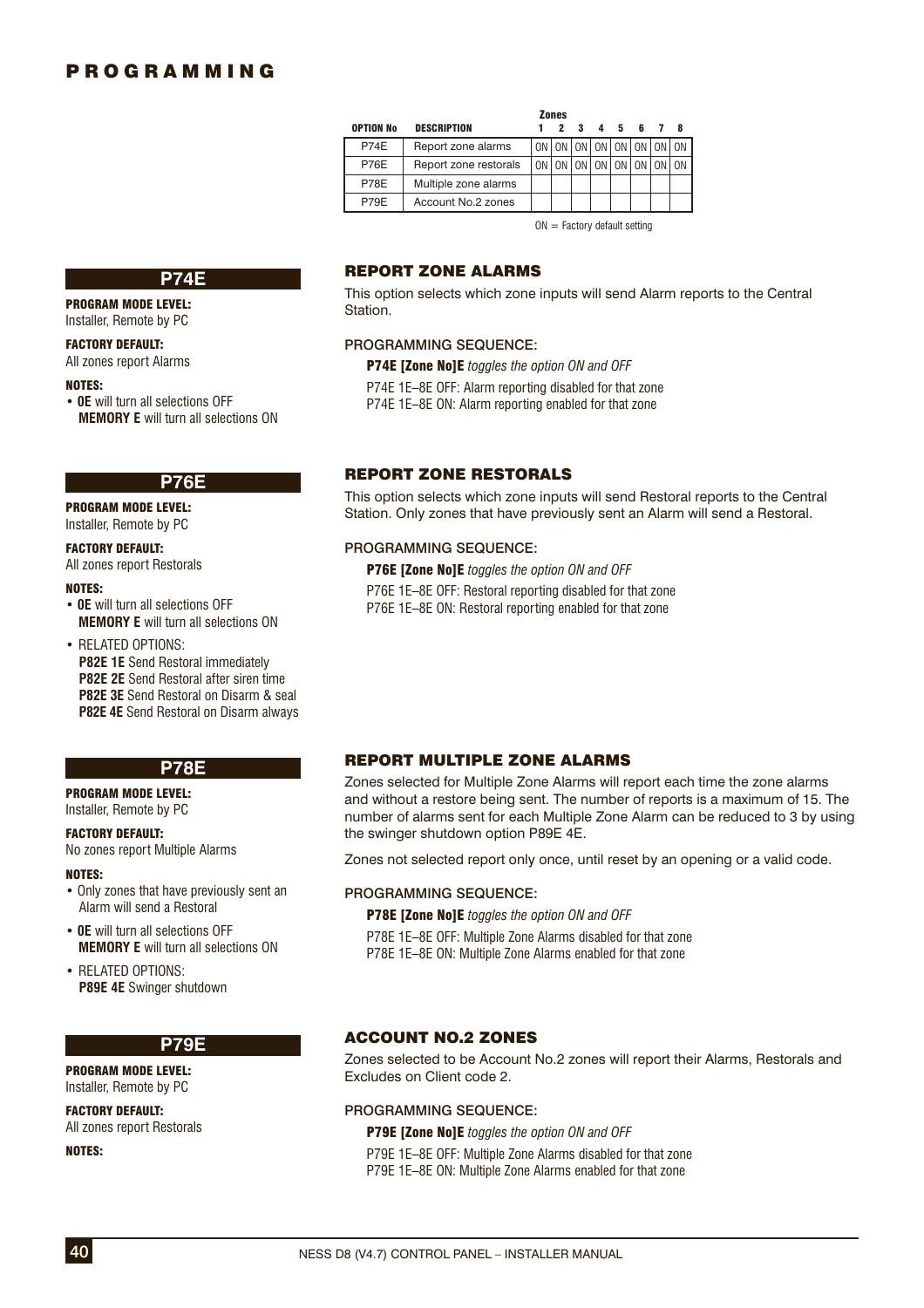



 $ON =$  Factory default setting.



OPTION No DESCRIPTION

#### REPORT MISCELLANEOUS ALARMS PROGRAM MODE LEVEL:

Installer, Remote by PC

FACTORY DEFAULT:

### see table

#### NOTES:

• **0E** will turn all selections OFF **MEMORY E** will turn all selections ON

#### REPORT MISCELLANEOUS RESTORALS PROGRAM MODE LEVEL: Installer, Remote by PC

#### FACTORY DEFAULT: see table

### NOTES:

- Mains Fail and Low Battery Restorals are sent when the power has been restored
- **0E** will turn all selections OFF **MEMORY E** will turn all selections ON

### REPORT MISCELLANEOUS ALARMS REPORT MISCELLANEOUS RESTORALS

These options select which Miscellaneous alarms will trigger the dialler to send Alarm reports and Restoral reports to the Central Station.

Alarms (if enabled) are sent on activation. Restorals (if enabled) are sent on Opening. Mains Fail and Low Battery Restorals are sent when the power has been restored.

### PROGRAMMING SEQUENCE:

### PxxE 1E–8E

| $\cdots$ an outboarding of $\cdots$<br>E will turn all selections ON                                                    | <b>FRUGRAMMING SEQUENCE.</b><br>PxxE 1E-8E | <b>MISCELLANEOUS ALARMS:</b>                           |                                                            |                                                                                                                                                       |  |
|-------------------------------------------------------------------------------------------------------------------------|--------------------------------------------|--------------------------------------------------------|------------------------------------------------------------|-------------------------------------------------------------------------------------------------------------------------------------------------------|--|
| <b>P77E, P93E</b><br><b>ISCELLANEOUS RESTORALS</b><br>IODE LEVEL:<br>note by PC<br><b>FAULT:</b>                        | toggles the option ON and OFF              | ALARM<br><b>P75E</b><br><b>RESTORAL</b><br><b>P77E</b> | 1E<br><b>2E</b><br>3E<br>4E<br><b>5E</b><br>6E<br>7E<br>8E | 1. Duress<br>2. Medical<br>3. Keypad & K/Switch Panic<br>4. Fire<br>5. Panel Tamper<br>6. External Tamper<br>7. Keypad Tamper<br>8. Exit Install Mode |  |
| and Low Battery Restorals are<br>n the power has been restored<br>n all selections OFF<br>E will turn all coloctions ON |                                            | <b>ALARM</b><br><b>P92E</b><br>RESTORAL<br><b>P93E</b> | 1E<br><b>2E</b><br>3E<br>4E<br><b>5E</b><br>6E             | 9. Radio Tamper<br>10. Radio Panic (by User)<br>11. Radio Low Battery (by Device)<br>12. Supervision Fail<br>13. Panel Low Battery<br>14. Mains Fail  |  |



 $ON = Factorv$  default setting.

### RESTORAL REPORTING OPTIONS

This option selects when the dialler sends zone Restoral reports. Only one of the following options may be selected.

Restoral reporting options also apply to 24hr zones.

#### PROGRAMMING SEQUENCE:

P82E 1E–4E *toggles the option ON and OFF*

- P82E 1E: Send Restoral immediately
- P82E 2E: Send Restoral after siren time
- P82E 3E: Send Restoral on Disarm & seal
- P82E 4E: Send Restoral on Disarm always

### **P82E 1E–4E**

#### PROGRAM MODE LEVEL: Installer, Remote by PC

### FACTORY DEFAULT:

4E, ON: Always send Restoral on Disarm

### NOTES:

• RELATED OPTIONS: **P76E** Report zone restorals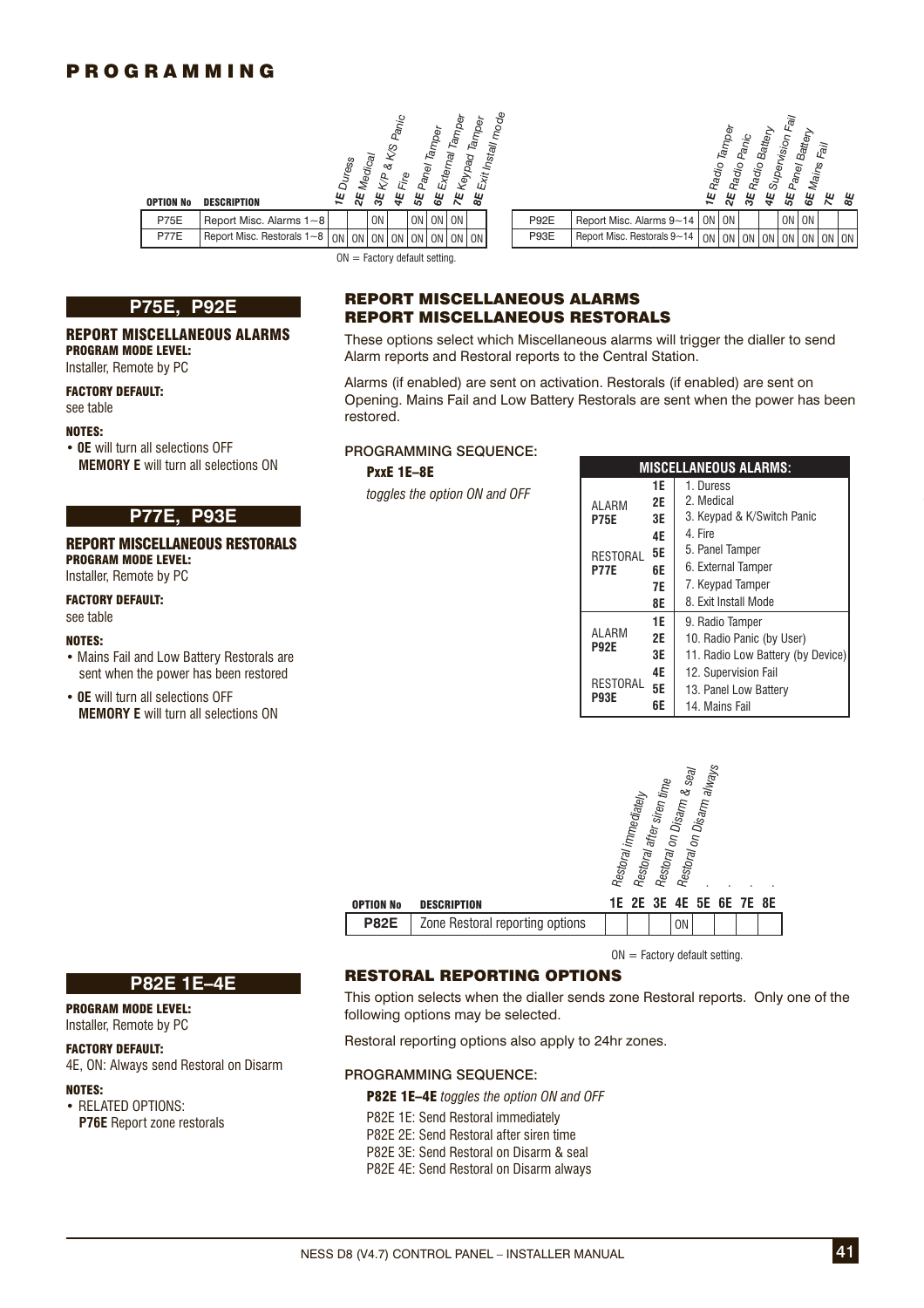|--|

PROGRAM MODE LEVEL:

Installer, Remote by PC

FACTORY DEFAULT:  $84$  (=168hrs =7 days)

#### NOTES:

- Enter a value from 1 to 99
- RELATED OPTIONS: **P89E 1E** Enable Test Calls **P84E** Time Before Next Test Call

### **P84E**

PROGRAM MODE LEVEL:

# Installer, Remote by PC

FACTORY DEFAULT:  $6 (=12$ hrs)

#### NOTES:

- Enter a value from 1 to 99
- If Test Calls are to start immediately, then the value is set to 0.
- The Time Before Next Test Call is constantly updated. When viewed, the current value will be displayed (not the initially entered value).
- RELATED OPTIONS: **P89E 1E** Enable Test Calls **P83E** Test Call interval

### TEST CALL INTERVAL

Test Call Interval

Time Before Next Test Call

**P83E P84E**

Test calls to the Central Station can be sent at intervals between 2 and 198 hours in 2 hour increments.

 $84$ 6  $x2 = 168$ hrs (7 days)  $x2 = 12$ hrs

Programmable from 2 to 198 Hours. Enter a value between 1 and 99. (This is automatically multiplied by 2).

OPTION No DESCRIPTION DEFAULT NOTE

Test Calls must be enabled by option P89E 1E.

#### PROGRAMMING SEQUENCE:

P83E *existing Test Call Interval time is displayed* [ENTER NEW TIME] E *new Test Call Interval time is displayed*

**EXAMPLE:** To program daily test calls: P83E12E

### TIME BEFORE NEXT TEST CALL

This option sets the time before the next Test Call and is used to set the preferred time for Test Calls. Programmable from 2 to 198 Hours. Enter a value between 1 and 99. (This is automatically multiplied by 2).

#### EXAMPLES:

A/ New Installation: Set the time before the first test call. E.g., If you are programming the panel at 5pm and you want test calls to be sent at 1am. Enter P84E 4E  $(4 \times 2 = 8$ hrs. Therefore 5pm + 8hrs = 1am).

**B/ Existing Installation:** To reset the time that test calls are sent. E.g., Our example panel is sending test calls at 1am and you want to change it to 2am. If you are programming the panel at 6pm, enter P84E 4E  $(4 \times 2 = 8$ hrs. Therefore  $6pm + 8$ hrs = 2am).

#### PROGRAMMING SEQUENCE:

P84E *existing Time Before Next Test Call is displayed* (See note 3) [ENTER NEW TIME] E *new Time Before Next Test Call is displayed*

| <b>OPTION No</b><br><b>DESCRIPTION</b> | .<br>Dialling alway<br>dialling always<br>Auto dialling method<br>PULSE<br><b>DTMF</b><br>1E 2E 3E 4E 5E 6E 7E 8E |
|----------------------------------------|-------------------------------------------------------------------------------------------------------------------|
| <b>Dialling Method</b><br><b>P85E</b>  | ΟN                                                                                                                |

 $ON =$  Factory default setting.

 $\frac{8}{5}$ 

### **P85E 1E–3E**

#### PROGRAM MODE LEVEL: Installer, Remote by PC

FACTORY DEFAULT: 1E, ON: Auto Dialling Method

### NOTES:

• Only one option is allowed to be ON

### DIALLING METHOD

The dial format is determined by the detected Dial Tone. By default, if no dial tone is detected after looping the line then the dialler will attempt to dial regardless alternating between PULSE (Decadic) first and then DTMF dialling.

#### PROGRAMMING SEQUENCE:

P85E 1E–3E *turns the option ON* P85E 1E: Auto Dialling (PULSE or DTMF) P85E 2E: Pulse Dialling always P85E 3E: DTMF Dialling always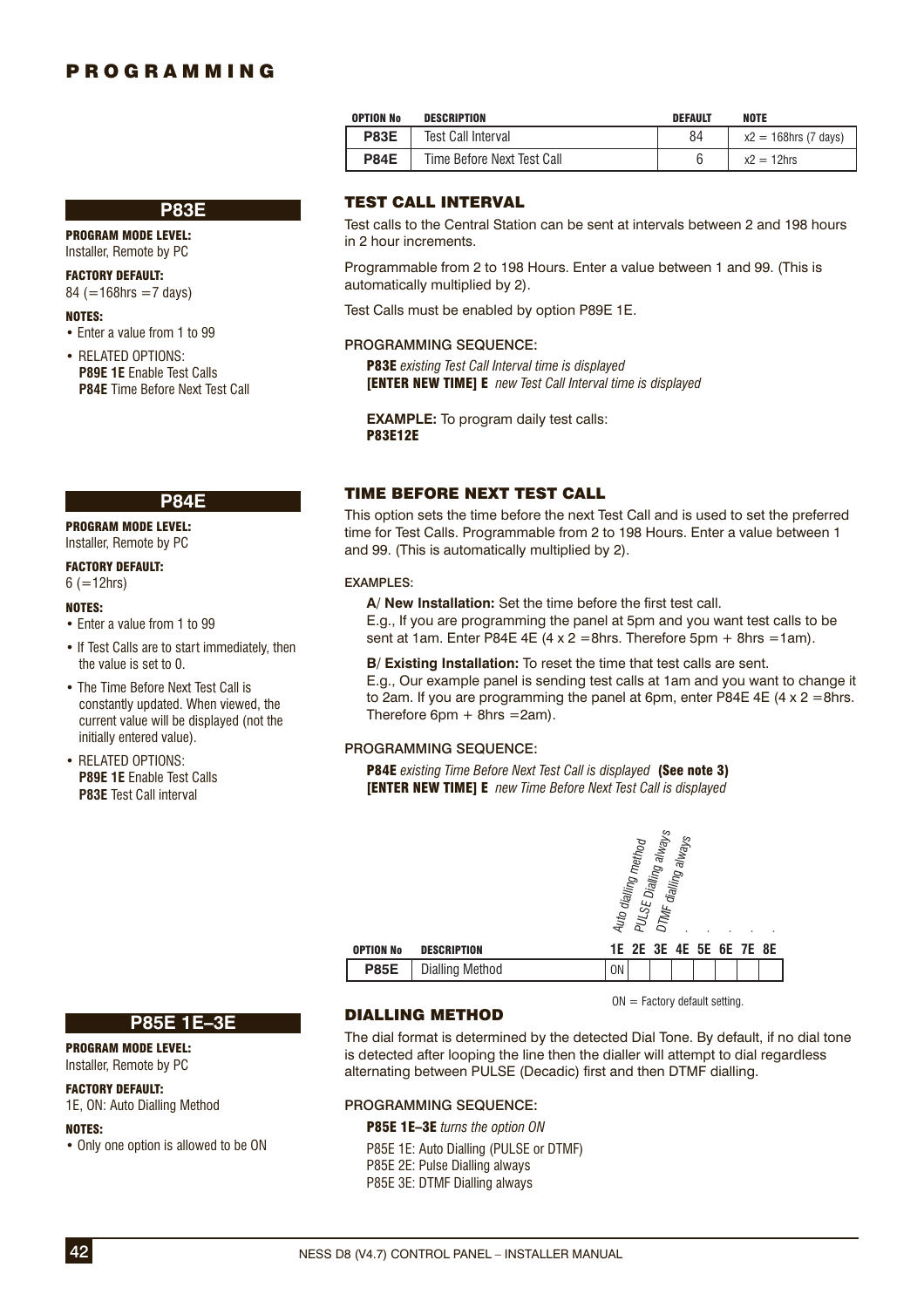|                  |                          | + Audible PULSE<br>Audible DTMF<br>Audible PULSE format<br>Audible DTMF format<br>Contact ID format<br>Disable dialler<br>$\overline{\phantom{a}}$<br>Contact ID<br>Contact ID |
|------------------|--------------------------|--------------------------------------------------------------------------------------------------------------------------------------------------------------------------------|
| <b>OPTION No</b> | <b>DESCRIPTION</b>       | 1E 2E 3E 4E 5E 6E 7E 8E                                                                                                                                                        |
| <b>P86E</b>      | <b>Reporting Formats</b> | 0 <sub>N</sub>                                                                                                                                                                 |
|                  |                          |                                                                                                                                                                                |

 $ON =$  Factory default setting.

### **P86E 1E**

#### PROGRAM MODE LEVEL: Installer, Remote by PC

FACTORY DEFAULT: Off: dialler enabled

#### NOTES:

• This option is useful for temporary disabling of the dialler without affecting other dialler options.

• Only one option in the range P86E 1E–6E is allowed to be ON

### **P86E 2E**

PROGRAM MODE LEVEL: Installer, Remote by PC

FACTORY DEFAULT: ON: Contact ID format enabled

#### NOTES:

• Only one option in the range P86E 1E–6E is allowed to be ON

### **P86E 3E**

PROGRAM MODE LEVEL: Installer, Remote by PC

FACTORY DEFAULT: OFF

#### NOTES:

• Only one option in the range P86E 1E–6E is allowed to be ON

### **P86E 4E**

PROGRAM MODE LEVEL: Installer, Remote by PC

FACTORY DEFAULT: OFF

#### NOTES:

- Only one option in the range P86E 1E–6E is allowed to be ON
- This is the best option to select for Audible Monitoring.

### DISABLE DIALLER

This option disables the dialler even if telephone numbers and other dialler options are programmed.

Up/download or remote telephone access remain enabled.

#### PROGRAMMING SEQUENCE:

P86E 1E *turns the option ON*

P86E 1E ON: Dialler disabled

### CONTACT ID FORMAT

This option enables the reporting of alarms to a Central station via telephone numbers 1 & 2 using Contact ID format.

### PROGRAMMING SEQUENCE:

P86E 2E *turns the option ON*

P86E 2E ON: Contact ID format enabled

### AUDIBLE DTMF FORMAT

For Audible Monitoring to any telephone or mobile phone. The last digit of the Account number and the zone alarm are sent in Audible DTMF format.

The message is repeated for 45 seconds or until kissed-off by the receiving telephone.

### PROGRAMMING SEQUENCE:

P86E 3E *turns the option ON*

P86E 3E ON: Audible DTMF format enabled

### AUDIBLE PULSE FORMAT

For Audible Monitoring to any telephone or mobile phone. The last digit of the Account number and the zone alarm are sent in Audible PULSE format.

The message is repeated for 45 seconds or until kissed-off by the receiving telephone.

#### PROGRAMMING SEQUENCE:

P86E 4E *turns the option ON*

P86E 4E ON: Audible PULSE format enabled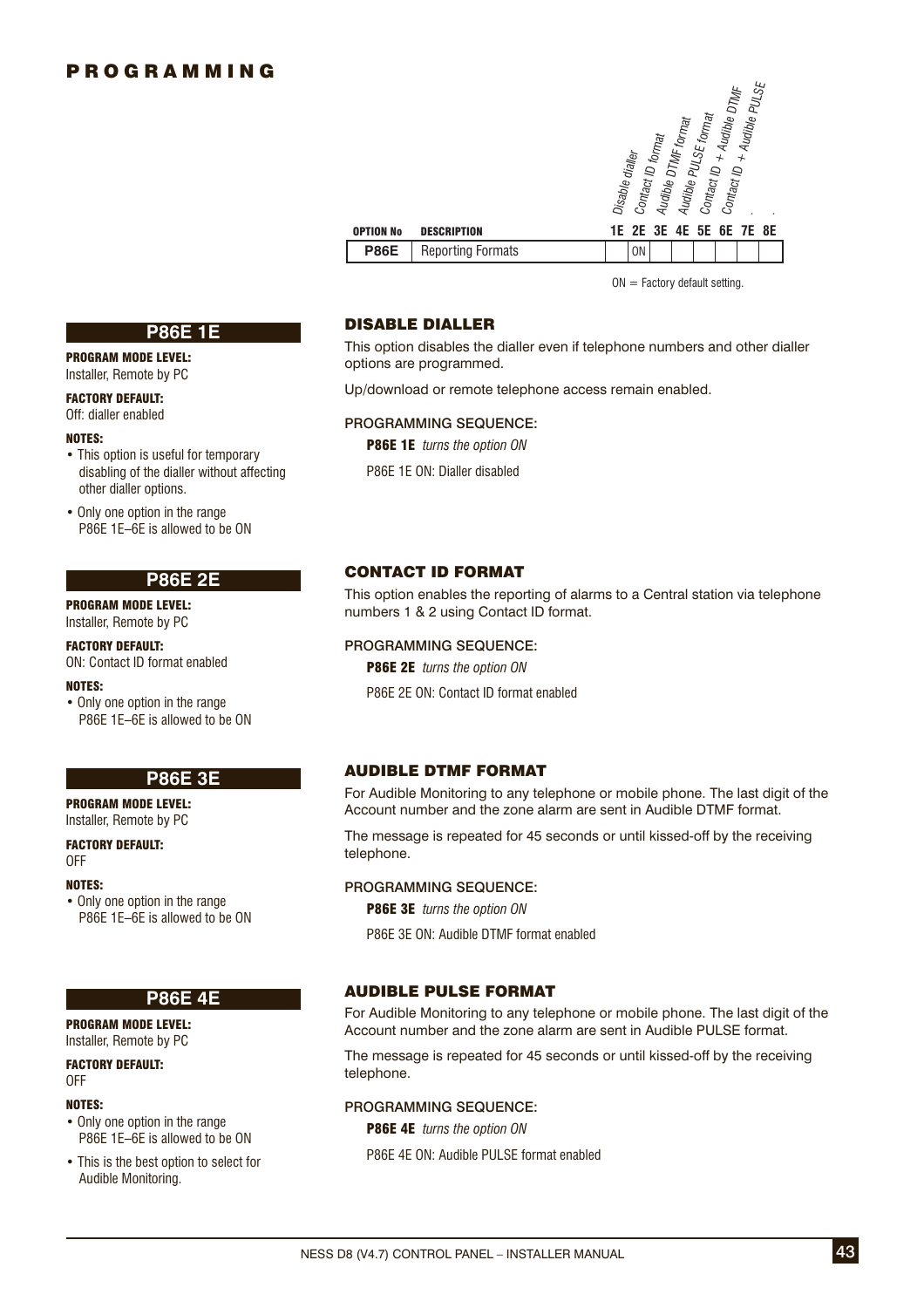### **P86E 5E**

PROGRAM MODE LEVEL: Installer, Remote by PC

FACTORY DEFAULT: OFF

#### NOTES:

• Only one option in the range P86E 1E–6E is allowed to be ON

# **P86E 6E**

PROGRAM MODE LEVEL: Installer, Remote by PC

#### FACTORY DEFAULT: OFF

#### NOTES:

• Only one option in the range P86E 1E–6E is allowed to be ON

### CONTACT ID + AUDIBLE DTMF FORMAT

For simultaneous Central Station and Audible Monitoring.

The alarm message will be sent to the Central Station on the Primary telephone number and then in audible DTMF format to the Follow Me telephone number.

#### PROGRAMMING SEQUENCE:

P86E 5E *turns the option ON*

P86E 5E ON: Contact ID  $+$  Audible DTMF format enabled

### CONTACT ID + AUDIBLE PULSE FORMAT

For simultaneous Central Station and Audible Monitoring.

The alarm message will be sent to the Central Station on the Primary telephone number and then in audible PULSE format to the Follow Me telephone number.

**REPORT NAME SSSS Q XYZ GG CCC SUFFIX**  Zone 1– Zone 8 Alarm ssss 18 q **130** aa 001–008 k

Duress ssss 18 1 **121** 01 030 k Keyswitch Panic ssss 18 1 **120** 01 031 k Keypad Panic ssss 18 1 **120** 01 032 k

Zone 1-8 Auto Exclude ssss 18 q **380** aa 001-008 k

### PROGRAMMING SEQUENCE:

P86E 6E *turns the option ON*

P86E 6E ON: Contact ID + Audible PULSE format enabled

#### The D8 reports alarms to the Central **CONTACT ID CODES TABLE** Station using Contact ID dialler format.

The message format is fixed as shown in the Contact ID Codes Table.

### **THE MESSAGE TAKES THE FORM OF:**

|            |                           | Radio Key Panic          | ssss 18 |   | 120 | 01 | 1dd     | k |
|------------|---------------------------|--------------------------|---------|---|-----|----|---------|---|
| SSSS       | <b>Account Number</b>     | <b>Medical Alarm</b>     | ssss 18 |   | 100 | 01 | 033     | k |
| Q          | Event qualifier           | <b>Fire</b>              | ssss 18 |   | 110 | 01 | 034     | k |
|            | I = New Event or Open     | Exit Install mode        | ssss 18 |   | 306 | 01 | 035     | k |
|            | 3=Restore or Close        | <b>External Tamper</b>   | ssss 18 | q | 137 | 01 | 040     | k |
| <b>XYZ</b> | Alarm type                | <b>Internal Tamper</b>   | ssss 18 | q | 137 | 01 | 041     | k |
| GG         | Group or Area designation | <b>Keypad Tamper</b>     | ssss 18 | q | 137 | 01 | 042     | k |
| <b>CCC</b> | Alarm number              | Radio Sensor Supervision | ssss 18 | q | 381 | 01 | 4zz     | k |
|            | $dd = User ID$ (1 to 15)  | Radio Sensor Tamper      | ssss 18 | q | 383 | 01 | 2zz     | k |
|            | $zz =$ Zone ID $(1 to 8)$ | Radio Sensor Low Battery | ssss 18 | q | 384 | 01 | 3zz     | k |
|            | $aa = 01$ Area 1          |                          |         |   |     |    |         |   |
|            | $aa = 02$ Area 2          | Mains Fail               | ssss 18 | q | 301 | 01 | 050     | k |
|            | $aa = 01$ Monitor area    | Panel Battery Fail       | ssss 18 | q | 309 | 01 | 051     | k |
|            |                           | <b>Open</b>              | ssss 18 |   | 402 | aa | 0dd     | k |
|            | $aa = 0024$ Hr Area       | Force Open (Cancel)      | ssss 18 |   | 406 | aa | 0dd     | k |
| Κ          | Checksum (0 to 0f hex)    | Close                    | ssss 18 | 3 | 402 | aa | 0dd     | k |
|            |                           | <b>Test Report</b>       | ssss 18 |   | 602 | 01 | 063     | k |
|            |                           | Zone 1-8 Manual Exclude  | ssss 18 | a | 573 | aa | 001-008 | k |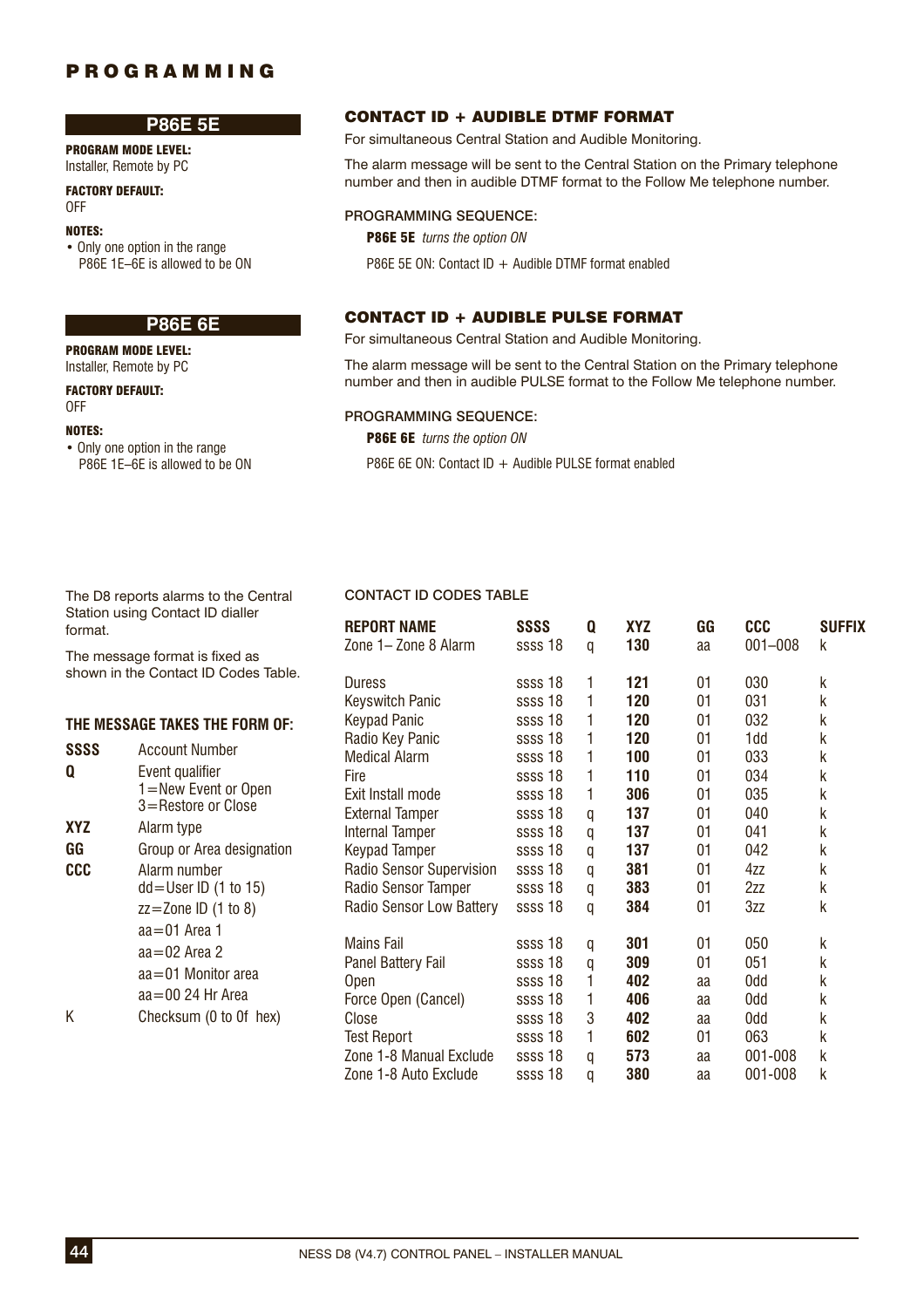**P87E 1E**

**P87E 4E** Number of Dialling attempts

**P87E 2E**

PROGRAM MODE LEVEL: Installer, Remote by PC FACTORY DEFAULT: OFF: Alternate Dial

RELATED OPTIONS:

PROGRAM MODE LEVEL: Installer, Remote by PC FACTORY DEFAULT: ON: Dial only with dial tone

NOTES:

|                  |                                       |  | Split dial Phone Nos. | Check for dial tone | 4 dialling     | attempts                |  |  |
|------------------|---------------------------------------|--|-----------------------|---------------------|----------------|-------------------------|--|--|
| <b>OPTION No</b> | <b>DESCRIPTION</b>                    |  |                       |                     |                | 1E 2E 3E 4E 5E 6E 7E 8E |  |  |
| <b>P87E</b>      | <b>Miscellaneous Dialling Options</b> |  | <b>ON</b>             |                     | 0 <sub>N</sub> |                         |  |  |

 $ON = Factory$  default setting.

### SPLIT DIAL PRIMARY/SECONDARY PHONE NUMBERS

This option selects the order in which Telephone numbers 1 & 2 are dialled.

#### PROGRAMMING SEQUENCE:

P87E 1E *toggles the option ON and OFF* P87E 1E OFF: **Alternate Dial** Dial Telephone No.1 on the first attempt. If no answer, dial Telephone No.2. Continue alternating until successful.

P87E 1E ON: **Split Dial** Dial Telephone No.1 for half of the call attempts. If unsuccessful, dial Telephone No.2 for the last half of call attempts.

### CHECK FOR DIAL TONE

The dialler normally dials only if a dial tone is detected. The dialler can be forced to dial without a dial tone. Allows use on PABXs with non-standard dial tones.

### PROGRAMMING SEQUENCE:

P87E 2E *toggles the option ON and OFF* P87E 2E OFF: Dial without dial tone P87E 2E ON: Dial only with dial tone

**P87E 4E** PROGRAM MODE LEVEL:

Installer, Remote by PC

### FACTORY DEFAULT:

ON: 4 dialling attempts

#### NOTES:

NOTES:

• Sets the total number of dialling attempts. E.g. If 4 dialling attempts is selected, this means 2 attempts per telephone number.

#### RELATED OPTIONS:

**P87E 1E** Alternate dialling

### NUMBER OF DIALLING ATTEMPTS

Sets the number of dialling attempts when sending reports.

OFF: sets a maximum 10 dial attempts before a 5 minute sleep and 10 more retries if unsuccessful.

ON: allows a maximum of 4 dial attempts before a 5 minute sleep and 4 more retries if unsuccessful.

If all attempts fail the dialler waits for the next trigger event. The previously unsuccessful report will be included in the new message.

When sending Test Calls, the time between dialling attempts increases to 60 minutes for the second round of dialling. If a Test Call is unsuccessful after the first round of calls are made, another call is made after 5 minutes. If this call fails then subsequent calls are made every hour (up to the maximum number of calls).

#### PROGRAMMING SEQUENCE:

P87E 4E *toggles the option ON and OFF*

P87E 4E OFF: Maximum 10 dialling attempts P87E 4E ON: Maximum 4 dialling attempts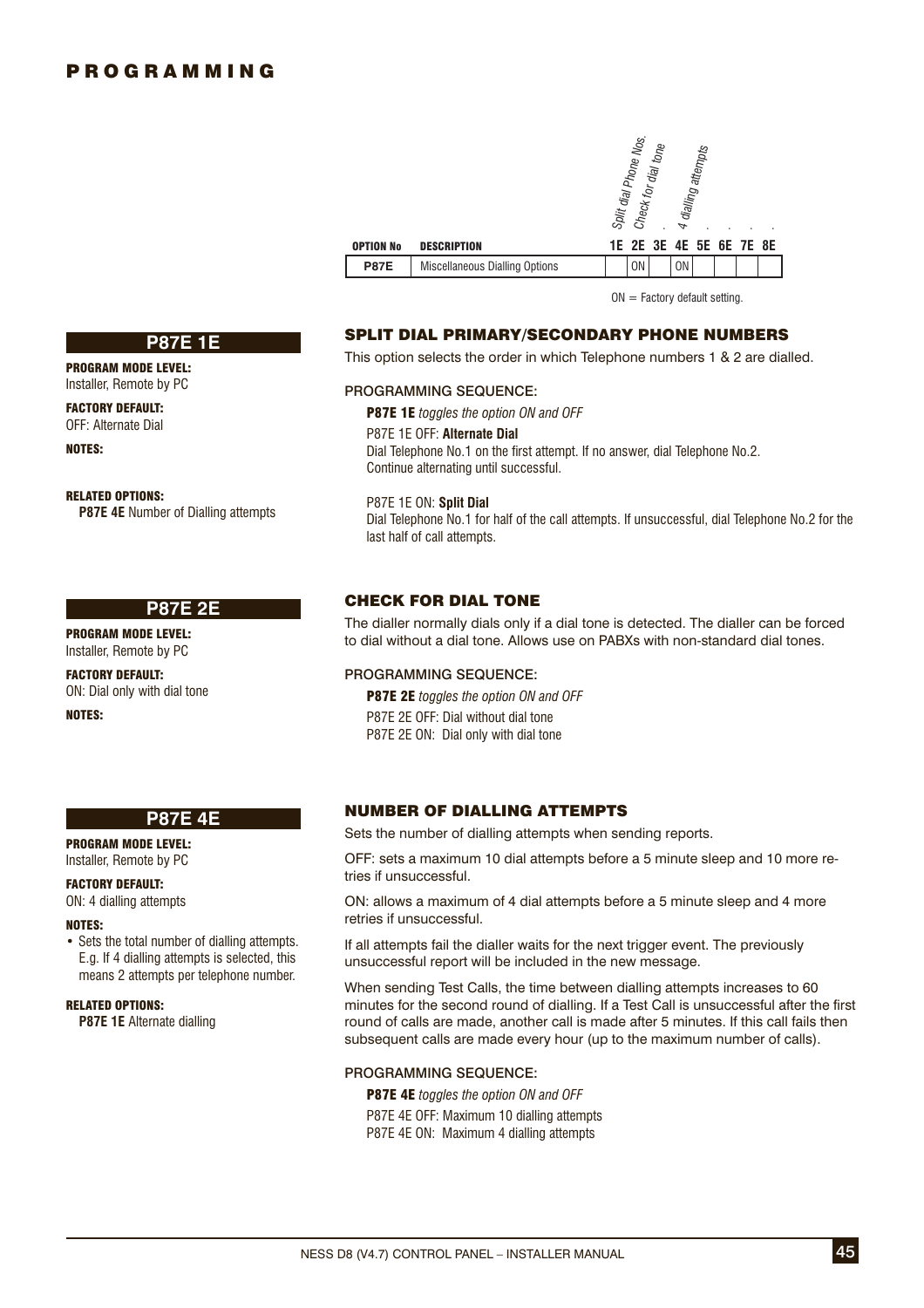| <b>OPTION No</b> | <b>DESCRIPTION</b>           | AREA1 Open/Close report<br>AREA2 Open/Close report<br>Flash Strobe on kiss-off<br>Chirp Siren on kiss-off<br>Manual Exclude report<br>Forced Opening report<br>Delay Closing report<br>Auto Exclude report<br>3E<br>4E<br>2E<br>5E 6E 7E 8E<br>1Е |
|------------------|------------------------------|---------------------------------------------------------------------------------------------------------------------------------------------------------------------------------------------------------------------------------------------------|
| <b>P88E</b>      | Open/Close reporting options | <b>ON</b><br><b>ON</b><br>0 <sub>N</sub>                                                                                                                                                                                                          |
|                  |                              |                                                                                                                                                                                                                                                   |

 $ON =$  Factory default setting.

### AREA1 OPEN/CLOSE REPORTS

Enables or disables sending of AREA1 Open/Close reports.

The User ID of the code used is included in the report. Keyswitch Arming and Shortcut Arming are identified as User 15.

#### PROGRAMMING SEQUENCE:

P88E 1E *toggles the option ON and OFF* P88E 1E OFF: No AREA1 Open/Close reports P88E 1E ON: AREA1 Open/Close reports enabled

### AREA2 OPEN/CLOSE REPORTS

Enables or disables sending of AREA2 Open/Close reports.

#### PROGRAMMING SEQUENCE:

P88E 2E *toggles the option ON and OFF* P88E 2E OFF: No AREA2 Open/Close reports P88E 2E ON: AREA2 Open/Close reports enabled

### SIREN CHIRP ON KISS-OFF

Selects a 2 Second Siren burst on a successful Closing report. This is used to give audible indication that the dialler has successfully sent the Arming report.

### PROGRAMMING SEQUENCE:

P88E 3E *toggles the option ON and OFF* P88E 3E OFF: No Siren Chirp on kiss-off P88E 3E ON: Siren Chirp on kiss-off enabled

#### STROBE FLASH ON KISS-OFF

Selects a 2 Second Strobe on a successful Closing report. This is used to give visual indication that the dialler has successfully sent the Arming report.

#### PROGRAMMING SEQUENCE:

P88E 4E *toggles the option ON and OFF* P88E 4E OFF: No Strobe Flash on kiss-off P88E 4E ON: Strobe Flash on kiss-off enabled

### **P88E 1E**

PROGRAM MODE LEVEL: Installer, Remote by PC

FACTORY DEFAULT: OFF: No AREA1 Open/Close reports

NOTES:

### **P88E 2E**

PROGRAM MODE LEVEL: Installer, Remote by PC

FACTORY DEFAULT: OFF: No AREA2 Open/Close

NOTES:

### **P88E 3E**

PROGRAM MODE LEVEL: Installer, Remote by PC

#### FACTORY DEFAULT:

OFF: No Siren Chirp on kiss-off

NOTES:

• RELATED OPTIONS: **P88E 4E** Flash Strobe on kiss-off

#### **P88E 4E**

PROGRAM MODE LEVEL: Installer, Remote by PC

#### FACTORY DEFAULT:

OFF: No Strobe Flash on kiss-off

#### NOTES:

• RELATED OPTIONS: **P88E 3E** Siren Chirp on kiss-off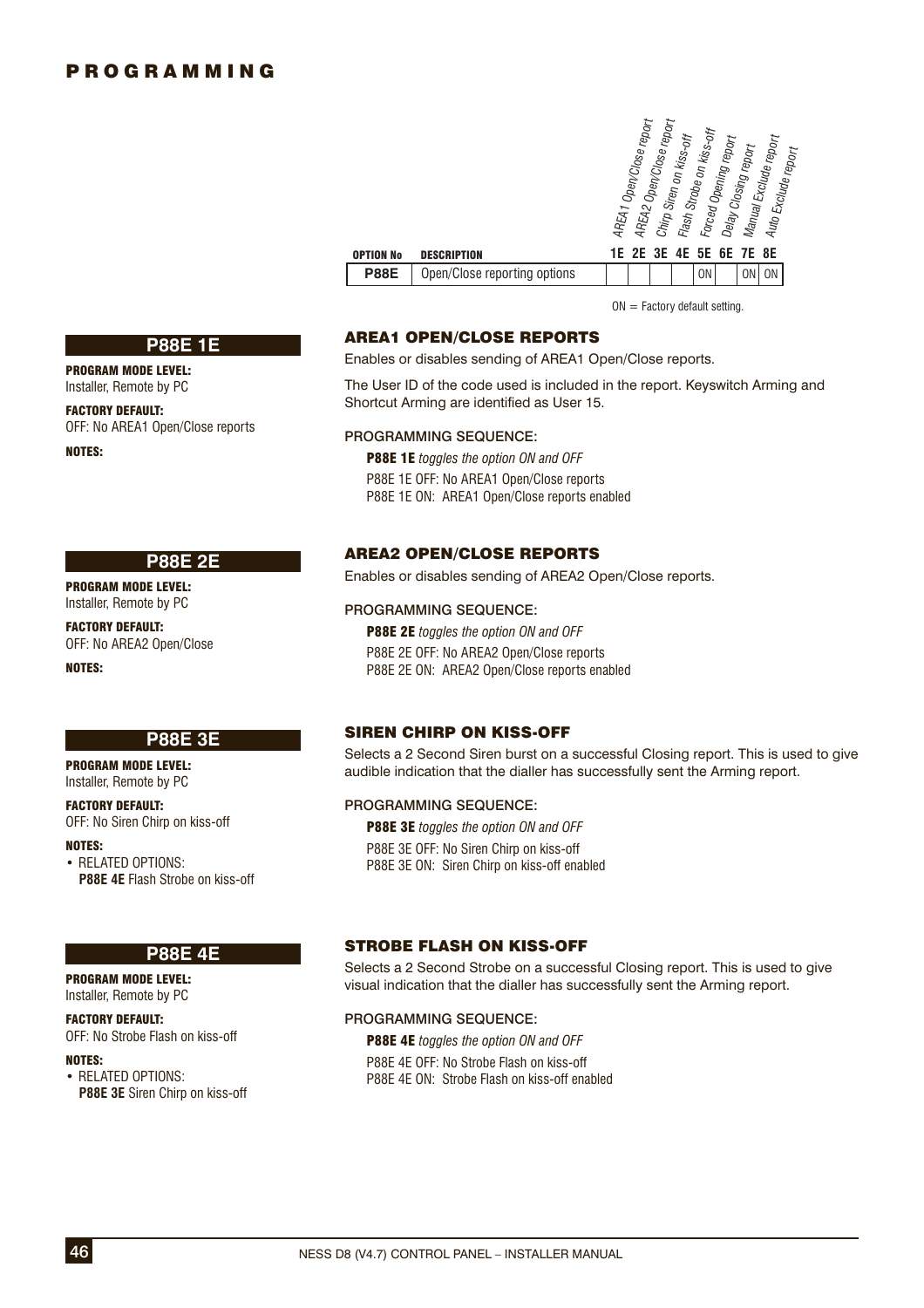### **P88E 5E**

PROGRAM MODE LEVEL: Installer, Remote by PC

#### FACTORY DEFAULT:

ON: Forced opening Reports enabled

### NOTES:

• This option is used to indicate to the Central Station that an alarm has been reset by a valid user.

 Usually used in cases where Open/Close reports are normally selected OFF.

### **P88E 6E**

PROGRAM MODE LEVEL:

Installer, Remote by PC

# FACTORY DEFAULT:

OFF: Closing Reports sent on Arming

NOTES:

• RELATED OPTIONS: **P88E 1E** AREA1 Open/Close reports **P88E 2E AREA2 Open/Close reports** 

### **P88E 7E**

PROGRAM MODE LEVEL: Installer, Remote by PC

#### FACTORY DEFAULT: ON: Manual Exclude Reports enabled

NOTES:

• RELATED OPTIONS: **P88E 8E** Auto Exclude Reports

### **P88E 8E**

PROGRAM MODE LEVEL: Installer, Remote by PC

FACTORY DEFAULT: ON: Auto Exclude Reports enabled

NOTES:

• RELATED OPTIONS: **P88E 7E** Manual Exclude Reports

### FORCED OPENING REPORT

If Forced Opening Report is selected ON – when an alarm has been reset by a valid User Code (or Radio Key), the dialler will send an Opening report along with a restoral report for the zone or miscellaneous input which caused the alarm.

### PROGRAMMING SEQUENCE:

P88E 5E *toggles the option ON and OFF* P88E 5E OFF: No Forced opening Reports P88E 5E ON: Forced opening Reports enabled

### DELAY CLOSING REPORT

If selected ON, Closing reports (if enabled) are sent at the end of Exit Time. Normally, Closing reports are sent immediately on Arming.

### PROGRAMMING SEQUENCE:

P88E 6E *toggles the option ON and OFF* P88E 6E OFF: Closing Reports sent on Arming P88E 6E ON: Closing Reports sent at end of Exit Time

### MANUAL EXCLUDE REPORT

Enables Manual Exclude Reports for Zones 1~8. Exclude Reports for 24hr zones are sent on exiting EXCLUDE mode.

### PROGRAMMING SEQUENCE:

P88E 7E *toggles the option ON and OFF* P88E 7E OFF: No Manual Exclude Reports P88E 7E ON: Manual Exclude Reports enabled

# AUTO EXCLUDE REPORT

Enables Auto Exclude Reports for Zones 1~8. Zones not sealed on Arming will be reported as Auto Excluded..

### PROGRAMMING SEQUENCE:

P88E 8E *toggles the option ON and OFF*

P88E 8E OFF: No Auto Exclude Reports P88E 8E ON: Auto Exclude Reports enabled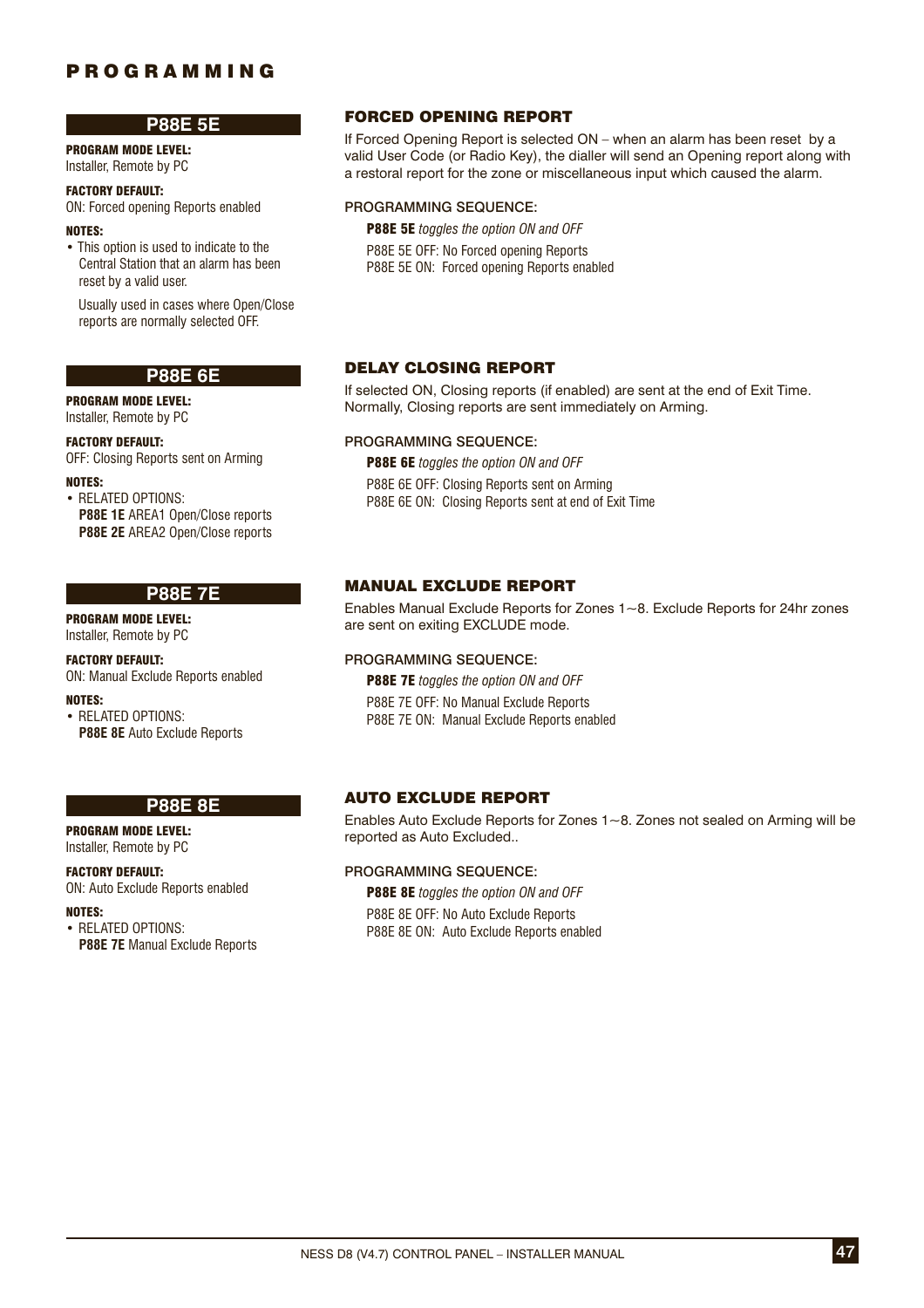|             |                                 | Enable Test Calls |    | Mains Report delay<br>Listen-in to dialler |    | Swinger shutdown<br>Line Fault Monitor | Line Fault to AUX2      | Internal Timing |  |
|-------------|---------------------------------|-------------------|----|--------------------------------------------|----|----------------------------------------|-------------------------|-----------------|--|
| OPTION No   | <b>DESCRIPTION</b>              |                   |    |                                            |    |                                        | 1E 2E 3E 4E 5E 6E 7E 8E |                 |  |
| <b>P89E</b> | Miscellaneous Reporting options | 0N                | 0N |                                            | 0N |                                        |                         |                 |  |

 $ON = Factory$  default setting.

### ENABLE TEST CALLS

This option enables the reporting of dialler test calls to the Central station.

#### PROGRAMMING SEQUENCE:

P89E 1E *toggles the option ON and OFF* P89E 1E OFF: No Test Calls P89E 1E ON: Test Calls enabled

### MAINS REPORT DELAY

This option allows Mains Fail reports to be delayed by one hour if the mains power has been off continuously for that time. Normally, the Mains Fail report is sent immediately the power fails.

### PROGRAMMING SEQUENCE:

P89E 2E *toggles the option ON and OFF* P89E 2E OFF: Mains Fail reports immediately P89E 2E ON: Mains Fail report is delayed by 1 hour

#### **P89E 3E**

PROGRAM MODE LEVEL: Installer, Remote by PC

FACTORY DEFAULT: OFF: No Listen–In

#### NOTES:

• For convenient and private Listen-In, temporarily connect a spare horn speaker to the Siren output.

#### LISTEN-IN TO DIALLER

This is a diagnostic feature for installers. Listen-In is turned on for a minimum of 4 minutes after exiting Program Mode.

During Listen-In, the dialler message and other telephone tones can be heard through the Siren output (at low volume) while the dialler is sending reports. The 4 minute period is restarted whenever any key on the keypad is pressed.

To turn Listen-In off, go back into Installer Program mode and toggle the option OFF.

### PROGRAMMING SEQUENCE:

P89E 3E *toggles the option ON and OFF* P89E 3E OFF: No Listen-In P89E 3E ON: Listen-In enabled

**P89E 1E**

PROGRAM MODE LEVEL: Installer, Remote by PC

FACTORY DEFAULT: ON: Test Calls enabled

#### NOTES:

• RELATED OPTIONS: **P83E** Test Call Interval **P84E** Time before next Test call **P87E 4E** Number Of Dialling Attempts

### **P89E 2E**

PROGRAM MODE LEVEL: Installer, Remote by PC

FACTORY DEFAULT: ON: Mains Fail report is delayed

NOTES: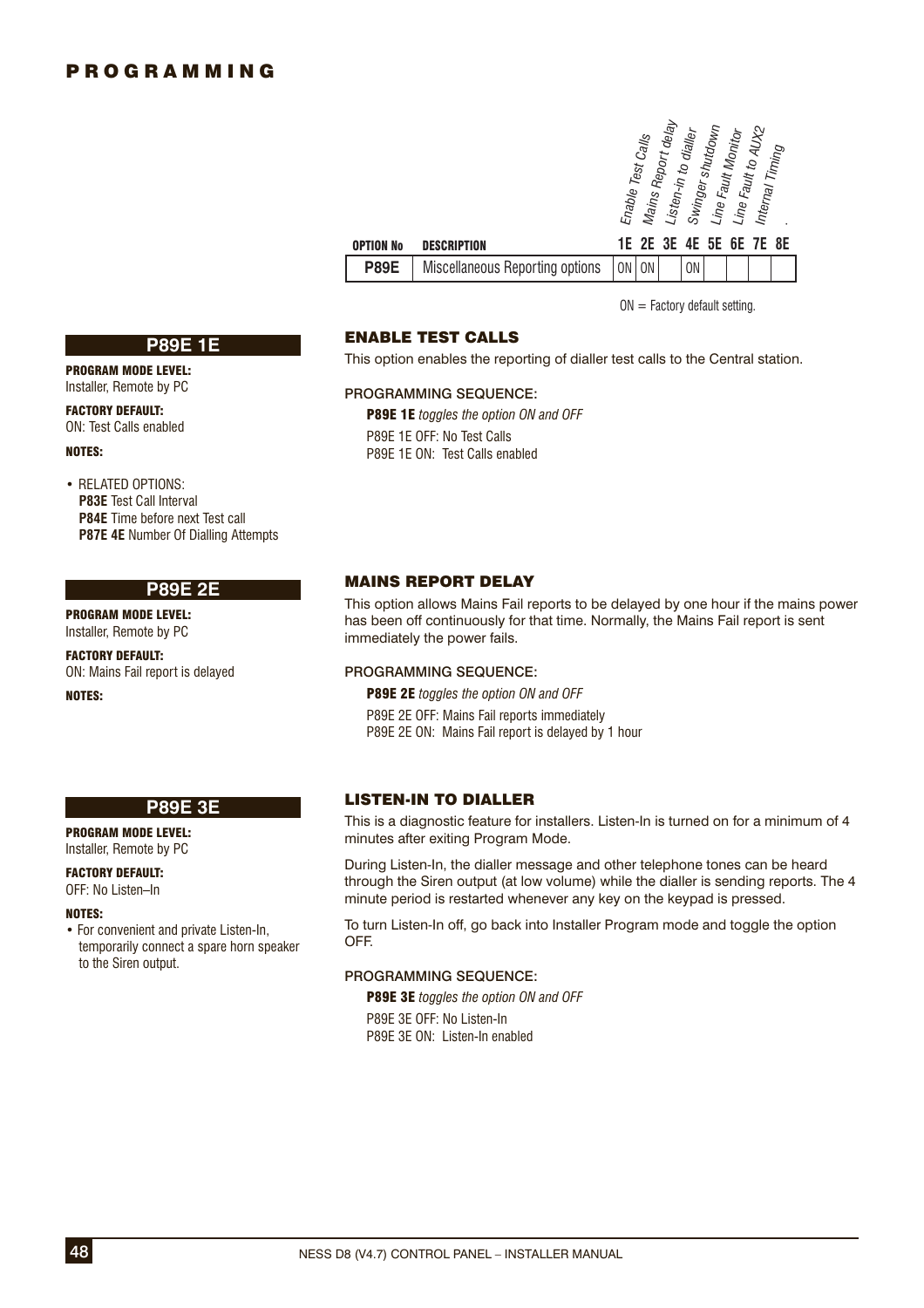### **P89E 4E**

PROGRAM MODE LEVEL: Installer, Remote by PC

### FACTORY DEFAULT:

ON: Swinger Shutdown enabled

### NOTES:

• This prevents unnecessary multiple alarms reported to the Central station in cases, for example, where a door is 'swinging' in the wind.

### **P89E 5E**

PROGRAM MODE LEVEL: Installer, Remote by PC

FACTORY DEFAULT: OFF: No Line Fault Monitor

NOTES:

• RELATED OPTIONS: **P89E 6E** Line Fault to AUX2

### **P89E 6E**

PROGRAM MODE LEVEL: Installer, Remote by PC

FACTORY DEFAULT: OFF: No Line Fault output

#### NOTES:

• RELATED OPTIONS: **P89E 5E** Line Fault Monitor

### **P89E 7E**

PROGRAM MODE LEVEL: Installer, Remote by PC

FACTORY DEFAULT: OFF: Clock uses mains frequency timing

NOTES:

### SWINGER SHUTDOWN

Limits the number of calls made by a zone alarm when Multiple Zone Alarms are enabled for that zone.

If enabled, multiple reports are limited to three per zone.

### PROGRAMMING SEQUENCE:

P89E 4E *toggles the option ON and OFF*

P89E 4E OFF: No Swinger Shutdown (unlimited multiple reports)

P89E 4E ON: Swinger Shutdown enabled (maximum 3 reports per zone)

### LINE FAULT MONITOR

When this option is enabled, the telephone line is regularly tested. If the telephone line is not found, the Line light will commence flashing.

### PROGRAMMING SEQUENCE:

P89E 5E *toggles the option ON and OFF* P89E 5E OFF: No Line Fault Monitor P89E 5E ON: Line Fault Monitor enabled

### LINE FAULT TO AUX2

When this option is enabled, a telephone line fault condition will turn ON the AUX2 output. Aux2 will turn OFF when the telephone line is restored.

The line fault condition must present for 1 minute before Aux2 output will turn on.

### PROGRAMMING SEQUENCE:

P89E 6E *toggles the option ON and OFF* P89E 6E OFF: No Line Fault output P89E 6E ON: Line Fault to AUX2 enabled

### INTERNAL TIMING

When set ON, the Test Report Timer uses the panel's onboard crystal oscillator instead of the external mains power supply frequency.

Use this option if the mains frequency is not stable over long periods. (Not necessary in Australia and New Zealand).

### PROGRAMMING SEQUENCE:

P89E 7E *toggles the option ON and OFF*

P89E 7E OFF: Clock uses mains frequency timing P89E 7E ON: Clock uses internal timing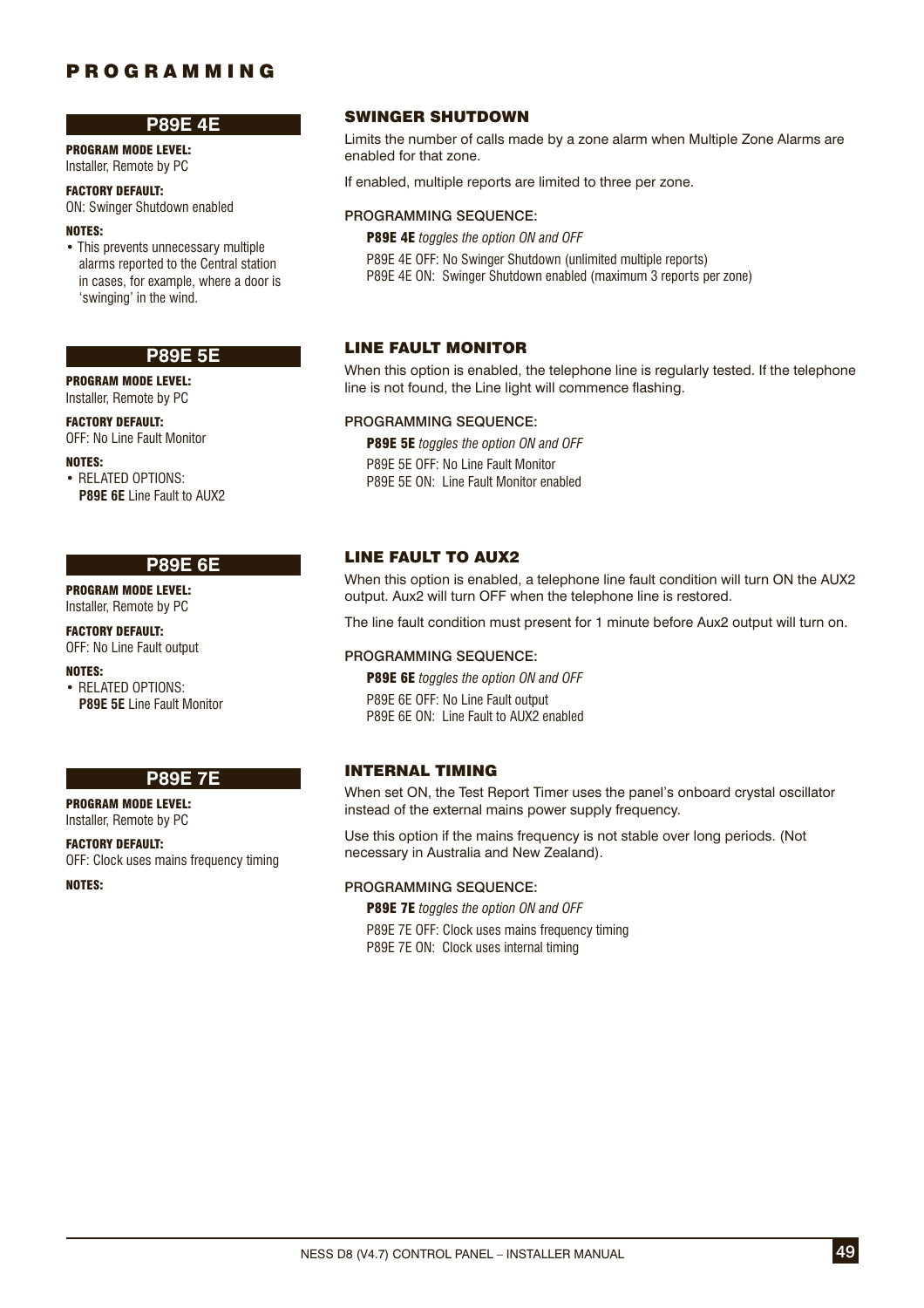|                         | Remote Status reporting<br>Remote Event reporting<br>Remote AUX control<br>Remote Disarming<br>Upload/Download<br>Remote Arming<br>Direct Connect<br>Callback mode |
|-------------------------|--------------------------------------------------------------------------------------------------------------------------------------------------------------------|
| <b>DESCRIPTION</b>      | 2E 3E 4E<br>5E 6E 7E 8E<br>1E.                                                                                                                                     |
| Upload/Download options |                                                                                                                                                                    |

 $ON = Factory$  default setting.

### REMOTE ACCESS

OPTION No **P90E** 

When selected On, this option allows the panel to be remotely upload/ downloaded by a remote computer or controlled by a remote telephone.

When the option is Off, the panel will not answer incoming telephone calls, preventing any type of remote access.

#### PROGRAMMING SEQUENCE:

P90E 1E *toggles the option ON and OFF* P90E 1E OFF: No Remote Access P90E 1E ON: Remote Access enabled

### DIRECT CONNECT

This allows a direct connection to be used between the D8 telephone output and an on site computer with modem using NessComms™ up/download software.

Direct Connect simulates a telephone line ring and makes the D8 connect immediately to the telephone line.

#### SEQUENCE:

- The panel must be in Installer Program mode.
- Dial the panel using NessComms™.
- While NessComms is ringing the panel, press P90E 2E.
- This forces the panel to pick up the line and comms can start.



### REMOTE ARMING

Allows the remote Arming of the control panel using a standard DTMF telephone (or mobile phone) from anywhere in the world.

### PROGRAMMING SEQUENCE:

P90E 3E *toggles the option ON and OFF* P90E 3E OFF: No Remote Arming P90E 3E ON: Remote Arming enabled

### **P90E 1E**

PROGRAM MODE LEVEL: Installer, Remote by PC

FACTORY DEFAULT: OFF: No Remote Access

#### NOTES:

• RELATED OPTIONS: **P91E** Required Rings

#### **P90E 2E**

PROGRAM MODE LEVEL: Installer, Remote by PC

FACTORY DEFAULT: OFF: No Direct Connect

#### NOTES:

• Remote Access must also be enabled

• RELATED OPTIONS: **P90E 1E** Enable Upload/Download

# **P90E 3E**

#### PROGRAM MODE LEVEL: Installer, Remote by PC

### FACTORY DEFAULT:

OFF: No Remote Arming

### NOTES:

- Remote Access must also be enabled
- RELATED OPTIONS: **P90E 1E** Enable Upload/Download
- See page 59 for details on Remote Operation by telephone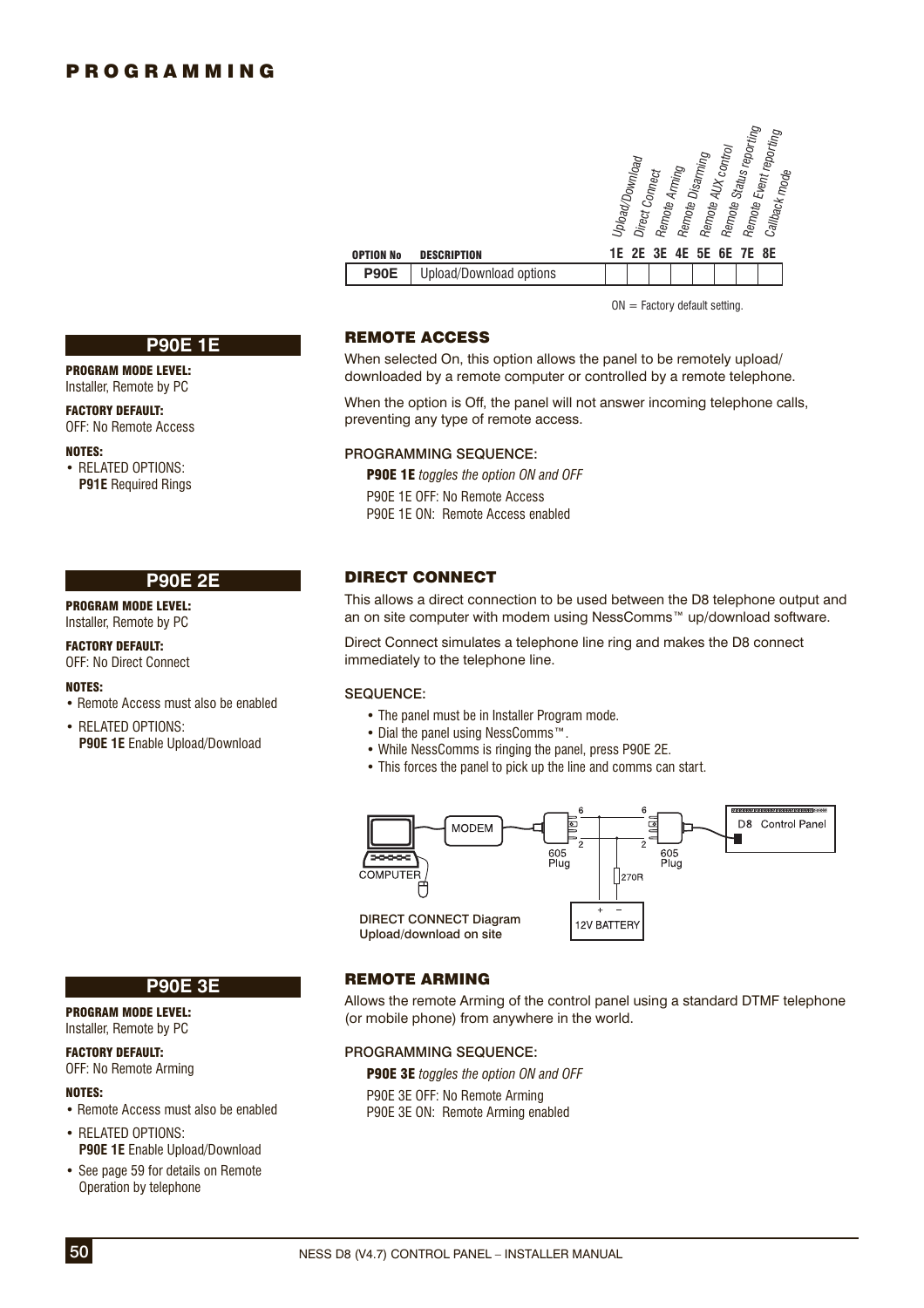### **P90E 4E**

PROGRAM MODE LEVEL: Installer, Remote by PC

FACTORY DEFAULT: OFF: No Remote Disarming

NOTES:

### **P90E 5E**

PROGRAM MODE LEVEL: Installer, Remote by PC

FACTORY DEFAULT: OFF: No Remote AUX control

NOTES:

### REMOTE DISARMING

Allows the remote Disarming of the control panel using a standard DTMF telephone (or mobile phone) from anywhere in the world.

### PROGRAMMING SEQUENCE:

P90E 4E *toggles the option ON and OFF*

P90E 4E OFF: No Remote Disarming P90E 4E ON: Remote Disarming enabled

### REMOTE AUX CONTROL

Enables the remote turn ON/OFF of the AUX1 & AUX2 outputs using a standard DTMF telephone (or mobile phone) from anywhere in the world.

### PROGRAMMING SEQUENCE:

P90E 5E *toggles the option ON and OFF* P90E 5E OFF: No Remote AUX control P90E 5E ON: Remote AUX control enabled

# REMOTE STATUS REPORTING

PROGRAM MODE LEVEL: Installer, Remote by PC

### FACTORY DEFAULT: OFF: No Remote Status Reporting

NOTES:

# **P90E 6E**

**P90E 7E**

PROGRAM MODE LEVEL: Installer, Remote by PC FACTORY DEFAULT:

OFF: No Remote Event Reporting

NOTES:

### REMOTE EVENT REPORTING

Enables Remote Status Reporting

P90E 6E *toggles the option ON and OFF* P90E 6E OFF: No Remote Status Reporting P90E 6E ON: Remote Status Reporting enabled

PROGRAMMING SEQUENCE:

Enables Remote Event Reporting

### PROGRAMMING SEQUENCE:

P90E 7E *toggles the option ON and OFF* P90E 7E OFF: No Remote Status Reporting P90E 7E ON: Remote Status Reporting enabled

# **P90E 8E**

PROGRAM MODE LEVEL: Installer, Remote by PC

FACTORY DEFAULT: OFF: No Callback

#### NOTES:

• RELATED OPTIONS: **P90E 1E** Enable Upload/Download **P81E** Telephone Number 4, Callback

### CALLBACK MODE

Enables two methods of connecting by computer for remote upload/download.

**NO CALLBACK** – Allows remote access by computer as long as the panel's Account Number (P72E) is known. The panel answers on the 2nd incoming call.

**WITH CALLBACK** – The panel will answer the 2nd call, verify the caller, hang up and then make the Callback using Telephone Number 4.

#### PROGRAMMING SEQUENCE:

P90E 8E *toggles the option ON and OFF* P90E 8E OFF: No Callback P90E 8E ON: Callback Mode enabled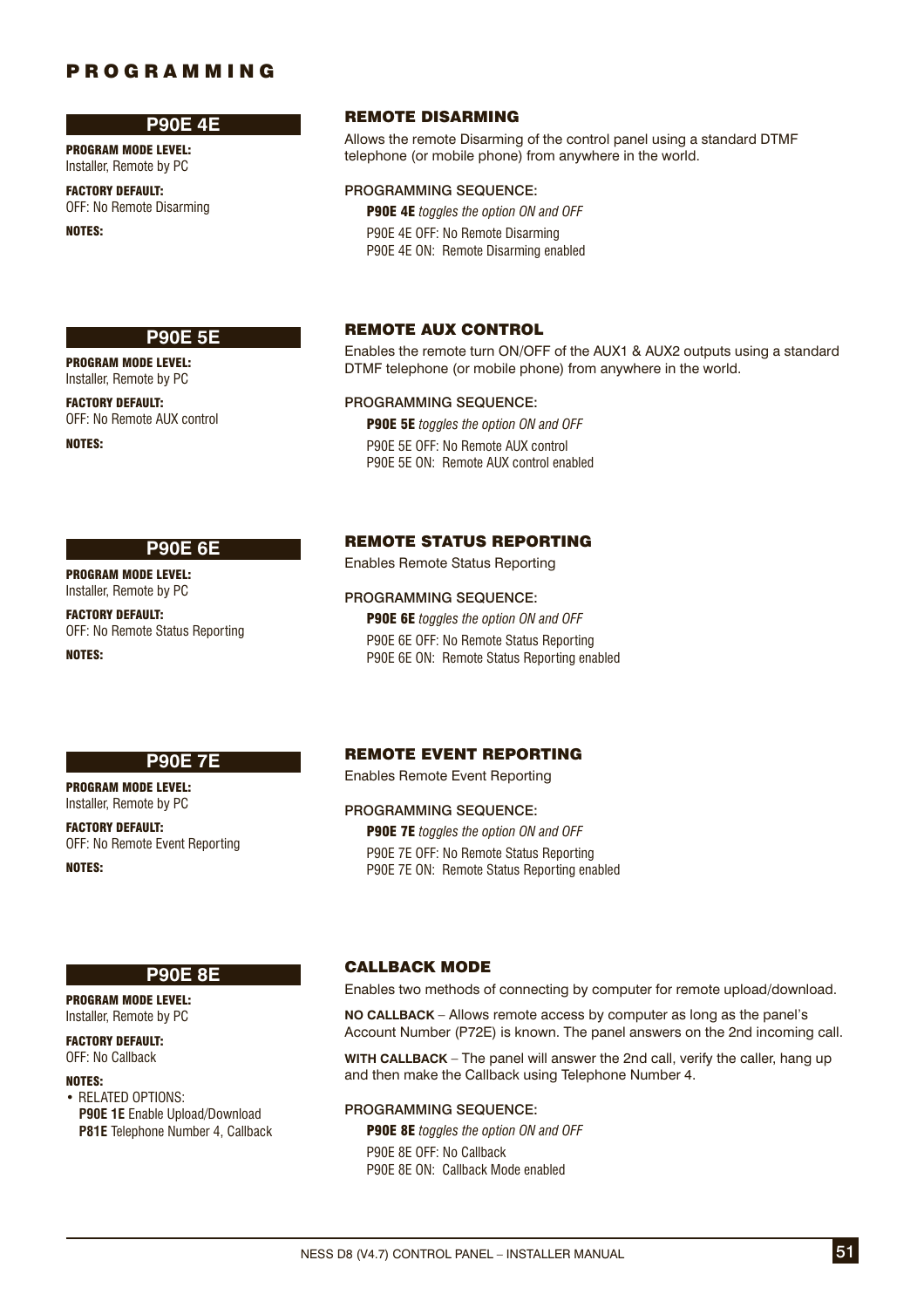| <b>OPTION No</b> | <b>DESCRIPTION</b>       | <b>DEFAULT</b> | <b>NOTE</b> |
|------------------|--------------------------|----------------|-------------|
| <b>P91E</b>      | Required Rings to answer |                |             |

#### **P91E**

PROGRAM MODE LEVEL: Installer, Remote by PC

#### FACTORY DEFAULT:

1

#### NOTES:

• RELATED OPTIONS: **P90E 1E to 8E** (Remote Access options)

**P94E**

### REQUIRED RINGS

Sets the number of double-rings before an incoming call is answered. This is used for Remote Access.

Programmable from 1 to 16 rings. Enter a value between 1 and 16.

#### PROGRAMMING SEQUENCE:

P91E *existing Required Rings value is displayed* [ENTER NEW VALUE] E *new Required Rings value is displayed*

|                  |                           | Zones |     |              |     |    |  |
|------------------|---------------------------|-------|-----|--------------|-----|----|--|
| <b>OPTION No</b> | <b>DESCRIPTION</b>        |       | - 3 | $\mathbf{a}$ | - 5 | 6. |  |
|                  | "No memory warning" zones |       |     |              |     |    |  |

### NO MEMORY WARNING ZONES

Select zones 1 to 8 that do not flash the Memory indicator on the keypad/s. The alarm still goes into memory and can be seen when reviewing.

#### PROGRAMMING SEQUENCE:

P94E 1E-8E *toggles the option ON and OFF*

P94E 1E-8E OFF: Memory Warning operates normally for that zone P94E 1E-8E ON: Memory Warning is disabled for that zone

## SPECIAL FUNCTIONS

### SEND DIALLER TEST REPORT

Send a Dialler Test Report to the telephone numer programmed at P70E. This test operates only in User program mode.

P66666666E *(eight 6's) Triggers dialler and sends test report to Central Station*

#### SIREN TEST

Turn the Siren, Reset and Strobe Outputs On. Pressing P E will stop the Siren Test (and also exits Program Mode).

This test operates in User and Installer program mode. P77777777E *(eight 7's) Triggers Siren, Reset, Strobe*

#### PANEL RESET

This function resets the microprocessor. The effect is the same as powering down and powering up again. Panel Reset operates in User and Installer program mode. P88888888E *(eight 8's) Panel Reset*

### PANEL SOFTWARE VERSION

This function displays the panel software version when in program mode. Displayed in decimal format by the zone LEDs. Example, version 4.5 is displayed by flashing 4 followed by 5. This test operates in User and Installer program mode.

P999999999E *(eight 9's) Displays software version*

PROGRAM MODE LEVEL: Installer, Remote by PC

### FACTORY DEFAULT:

### no zones selected

#### NOTES:

• **0E** will turn all selections OFF **MEMORY E** will turn all selections ON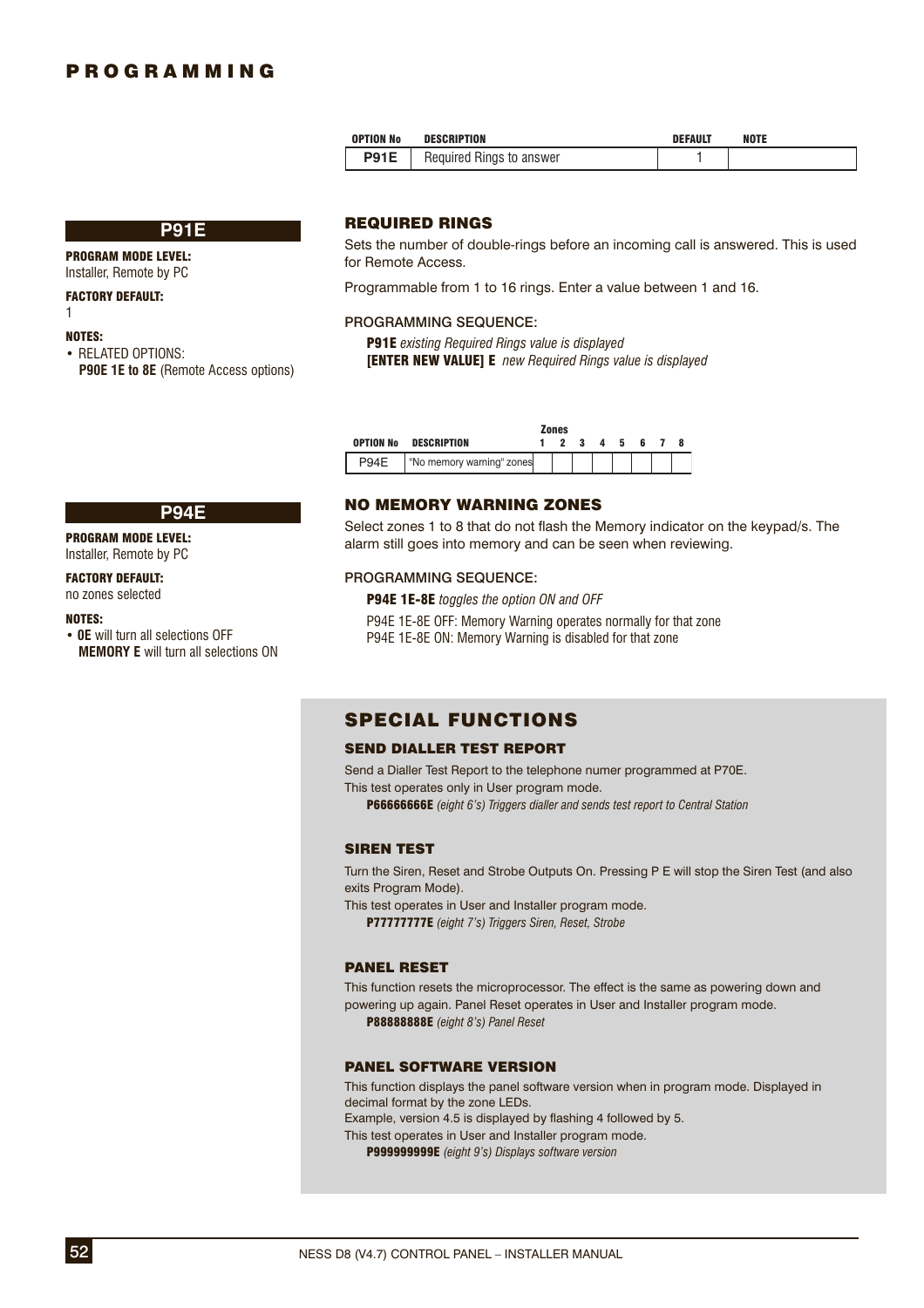These options allow selective restoring of various factory defaults. For example, you can default (clear) all the User Codes, without affecting any other programmed options.

### **P95E**

PROGRAM MODE LEVEL: Installer, Remote by PC

FACTORY DEFAULT: [not applicable]

#### **P96E**

PROGRAM MODE LEVEL: Installer, Remote by PC

FACTORY DEFAULT: [not applicable]

### **P97E**

PROGRAM MODE LEVEL: Installer, Remote by PC

FACTORY DEFAULT: [not applicable] NOTES:

### **P98E**

PROGRAM MODE LEVEL: Installer, Remote by PC

FACTORY DEFAULT: User Code 1: 123 All other codes: [blank]

NOTES:

• This option DOES NOT clear the Installer Code.

# **P99E**

PROGRAM MODE LEVEL: Installer, Remote by PC FACTORY DEFAULT: 000000

NOTES:

| <b>OPTION No</b> | <b>DESCRIPTION</b>              | <b>DEFAULT</b> | <b>NOTE</b> |
|------------------|---------------------------------|----------------|-------------|
| <b>P95E</b>      | <b>Clear Radio Devices</b>      | not applicable |             |
| <b>P96E</b>      | <b>Clear Memory</b>             | not applicable |             |
| <b>P97E</b>      | <b>Restore Factory Defaults</b> | not applicable |             |
| <b>P98E</b>      | <b>Clear User Codes</b>         | not applicable |             |
| <b>P99E</b>      | Program the Installer Code      | 000000         |             |

### CLEAR RADIO DEVICES

This option clears all Radio Device Codes. (Except Radio Keys assigned to Radio Codes). Options P01E – P08E are defaulted (eg, Radio PIRs assigned to zones 1–8)

#### PROGRAMMING SEOUENCE:

P95E *Clears Radio Device Codes*

### CLEAR MEMORY

Enter P96E when in Installer Program mode to clear all events in the Alarm memory display.

PROGRAMMING SEQUENCE: P96E *Clears Alarm Memory display*

#### CLEAR PANEL OPTIONS

This option restores 'panel' program options to their factory default values. Defaults the options P00E, P26E to P93E, P99E. (This includes all options except User Codes, Radio Codes & Radio Devices). PROGRAMMING SEQUENCE:

P97E *Restores Factory Defaults*

### CLEAR USER CODES

This option clears all User codes and Radio Codes (Radio Keys) and restores factory default codes.

P09E–P10E are defaulted (Radio Codes assignment) P11E – P25E are defaulted (User Codes 1–15)

### PROGRAMMING SEQUENCE:

P98E *Clears User Codes*

### PROGRAM THE INSTALLER CODE

Programs the installer code. This code can be 3 to 6 digits long. Factory default installer code is 000000.

#### PROGRAMMING SEQUENCE:

**P99E** [Enter new code]**E** [Enter new code again]**E** *(Unlike User Codes, the installer code is not displayed when programming)*

> For a complete list of factory default values, see the Programming Options Summary on pages 62, 63.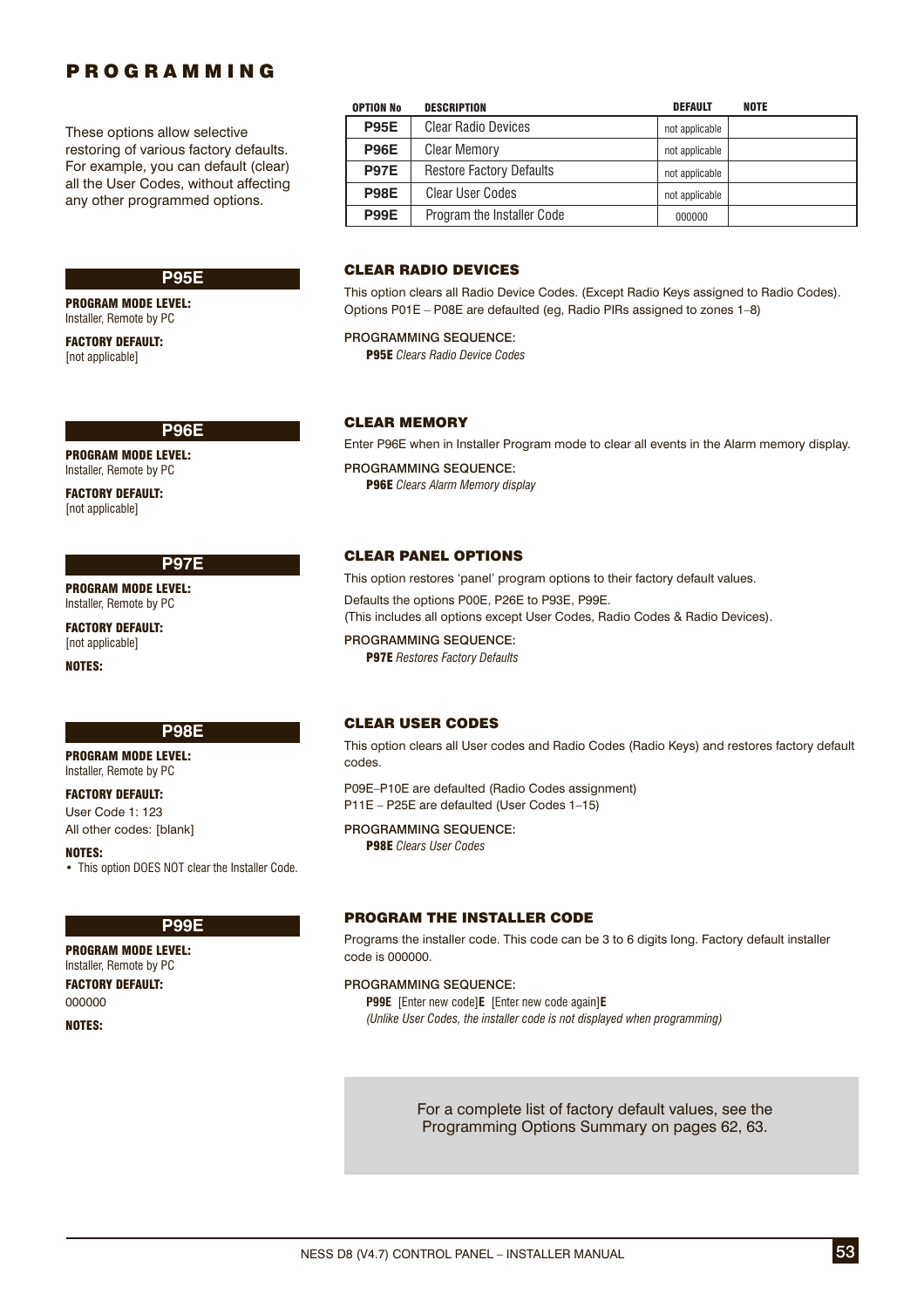### RADIO QUICK START

PROGRAMMING RADIO KEYS:

- **■** Select which User Codes 2-8 will be Radio Codes (P09E-P10E)
- Select the User Code (P12E–P25E)
- **8** Press 1E
	- The READY light will turn ON to indicate that the User Code is ready to accept the Radio Key
- $\Omega$  Press the OFF button on the Radio Key to be programmed If the Radio Key is accepted, the READY light will turn off and 3 beeps will sound

PROGRAMMING RADIO DEVICES (Radio PIRs etc):

- **●** Select a zone to which the Radio PIR will be assigned (P01E–P08E)
- **Pa** Press 1E

The READY light will turn ON to indicate that the zone is ready to accept the Radio Device.

**6** Trigger the Radio Device If the Radio Device is accepted, the READY light will turn off, the ARMED light will turn on and 3 beeps will sound.

### NESS RADIO INTERFACE

The Ness Radio Interface (100–200) is the optional radio receiver required to enable all radio functions. Connection to the control panel is via a 4 wire loom and plug supplied with the Ness Radio Interface.

If the Ness Radio Interface is correctly installed, the D8 keypad will flash the RADIO light ON when any radio signal is detected (from both programmed and non-programmed radio devices).



# NOTES:

enclosure.

NOTES:

• Signal strength of Radio Keys can be tested in USER PROGRAM Mode or INSTALLER PROGRAM Mode.

• For best performance, the antenna wire should be kept straight and not coiled,

shortened or extended.

• The Ness Radio Interface is normally installed inside the control panel box. • In cases where radio reception needs to be improved, the Radio Interface can be installed up to 50 metres away from the control panel. (Use 14/0.20 cable) • If the Radio Interface must be installed inside a metal enclosure, the antenna wire should protrude outside the

- Signal strength of all other Radio Devices is tested in INSTALLER PROGRAM Mode.
- PRESS **3E** to test the signal strength of the selected transmitter ONLY. (Other devices will be ignored).
- PRESS **4E** to test the signal strength of ANY Ness transmitter (including unprogrammed devices).



### SIGNAL STRENGTH

The Signal Strength test can be used to test the radio signal from any Ness radio device. The strength of the radio signal received is displayed on the zone lights 1~8 and beeped by the keypad.

The higher the number displayed (and beeped) the stronger the signal received.

### TEST SEQUENCE:

- **O** Enter the option for the radio device to be tested For Radio Keys: options P12E~P25E. For all other radio devices: options P01E~P08E
- <sup>2</sup> Press 3E
- **6** Trigger the radio device
	- One of zone lights  $1~-8$  will turn ON to indicate the signal strength from the transmitter
	- The Signal Strength display remains on until another command is entered
	- To clear the display and re-test the transmitter, simply press 3E again (or 4E to test any other transmitter)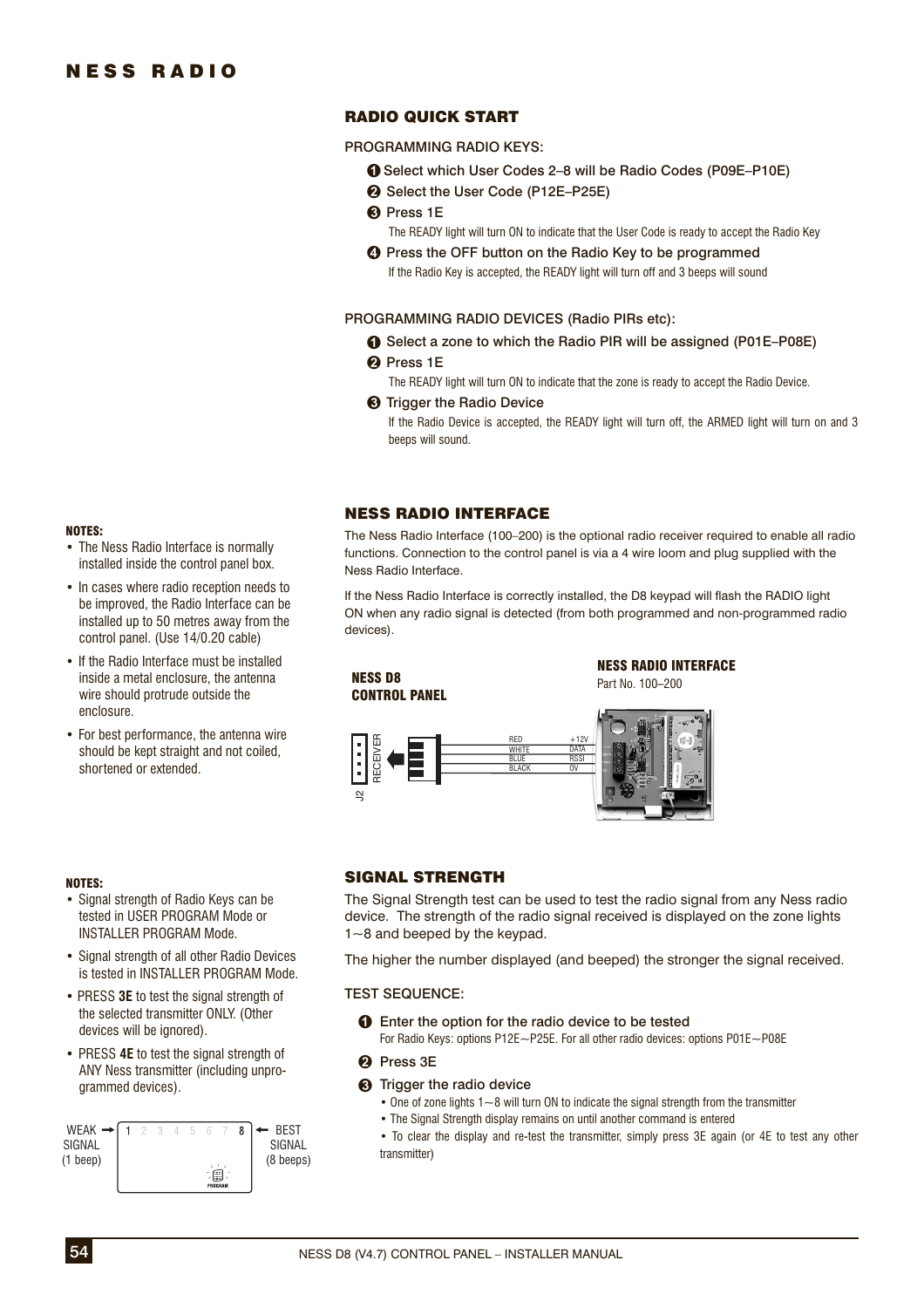# NESS RADIO

| NESS RADIO DEVICES $\ $ mass <u>have</u><br><b>Radio Events Table</b> | $-000$<br>$= 0.05$<br>$=0.00$<br>$-0.00$     | 0.                                                | ⊚⊚<br>$\ominus$<br>ίÓ,                             | $\ddot{\mathbf{e}}$                                | ے<br>. .<br>₩                                                   | ٠<br>۰                                                        | い                                                  |                                                        |
|-----------------------------------------------------------------------|----------------------------------------------|---------------------------------------------------|----------------------------------------------------|----------------------------------------------------|-----------------------------------------------------------------|---------------------------------------------------------------|----------------------------------------------------|--------------------------------------------------------|
| <b>SIGNAL</b><br><b>TYPE</b>                                          | <b>RKP</b><br><b>RADIO KEYPAD</b><br>100-001 | <b>RK1 RADIO KEY</b><br><b>PENDANT</b><br>100-665 | <b>RK3 RADIO KEY</b><br><b>3 BUTTON</b><br>100-664 | <b>RK4 RADIO KEY</b><br><b>4 BUTTON</b><br>100-067 | <b>R12 RADIO PIR</b><br><b>R15 RADIO PIR</b><br>100-691/100-663 | <b>RR1/RR2 RADIO</b><br><b>REED SWITCH</b><br>100-662/100-527 | <b>RPB RADIO</b><br><b>EMERG BUTTON</b><br>100-283 | <b>RSM RADIO</b><br><b>SMOKE DETECTOR I</b><br>100-203 |
| <b>ARM / DISARM</b>                                                   | 15 User IDs                                  |                                                   | ON/OFF buttons                                     | ON/OFF buttons                                     |                                                                 |                                                               |                                                    |                                                        |
| <b>ALARM</b>                                                          |                                              |                                                   |                                                    |                                                    | yes                                                             | yes                                                           |                                                    | yes                                                    |
| <b>RESTORAL</b>                                                       |                                              |                                                   |                                                    |                                                    |                                                                 | yes                                                           |                                                    |                                                        |
| <b>PANIC</b>                                                          | * [star buttons]                             | PANIC button                                      | <b>PANIC button</b>                                | PANIC button                                       |                                                                 |                                                               | PANIC button                                       |                                                        |
| <b>AUX</b>                                                            | yes                                          |                                                   |                                                    | yes                                                |                                                                 |                                                               |                                                    |                                                        |
| <b>LOW BATT</b>                                                       | yes                                          | yes                                               | yes                                                | yes                                                | yes                                                             | yes                                                           | yes                                                | yes                                                    |
| <b>TAMPER</b>                                                         |                                              |                                                   |                                                    |                                                    |                                                                 | yes                                                           |                                                    |                                                        |
| <b>SUPERVISION</b>                                                    | yes                                          |                                                   |                                                    |                                                    | yes                                                             | yes                                                           | yes                                                |                                                        |

#### RADIO DEVICES – OPERATION

**ALARM:** Any Ness Radio Device can operate on any zone 1–8 as programmed by P01E-P08E. The hardwired zones 1–8 continue to operate in parallel.

Radio Keys can also operate on radio zones 1–8 for special purposes, but they should normally be used as Radio Codes.

**KEYSWITCH INPUT:** A Radio Device programmed to Zone 8 will still work as an alarm even if the Zone 8 input operation has been changed to Keyswitch operation. The P60E 2E and 3E options only affect the Zone 8 terminal inputs.

**VIBRATION:** Radio device zone signals IGNORE the P30E–P38E vibration sensor settings.

**TAMPER REPORT:** Radio Device Tamper operation depends on the Armed State of the control panel.

**RADIO TAMPER:** causes the keypad to continuously beep and also to flash the RADIO, TAMPER and the ZONE (identifying the detector) lights. Pressing any key on the keypad or sending a TAMPER RESTORE will clear this warning.

**LOW BATTERY REPORT:** A low battery gives 10 beeps and flashes the RADIO & the BATTERY light. The ZONE light identifying the radio device is also ON. The flashing lights stop when any key on the keypad is pressed or a detector code with no low battery is received. Low Battery generates HISTORY and DIALLER reports ONCE only (until the low battery is fixed and a restore report is received).

**SUPERVISION:** If a zone has the P65E option ON and a radio code has been programmed for that zone, then the supervision is active. This means that the radio detector does not need to have its SUPER enabled (via header link) for the SUPERVISED timeout to occur. (Useful as an inactivity alarm). A zone supervision failure always flashes the identifying ZONE light and the RADIO light.

### RADIO SUPERVISION

The purpose of Radio Supervision is to verify the correct operation of Ness Radio PIRs. The Supervision signal from the Radio PIR tells the panel that the device has not been removed from radio range and is in working order.

Non-SUPERVISION Radio PIRs can also be programmed and used with the D8 SUPERVISION TIMERS.

A non-SUPERVISION enabled Radio PIR will transmit signals to the D8 only when it has detected an event. Obviously, there is no guaranteed signal period.

In either case, when the allowed time limit is exceeded then a WARNING is first given (if programmed by P66E 3E), and then after 1 minute, the programmed RADIO SUPERVISION ALERTS are generated by the D8.

NOTE: Manually Excluding a Supervised Zone will also disable Radio Supervision for that zone.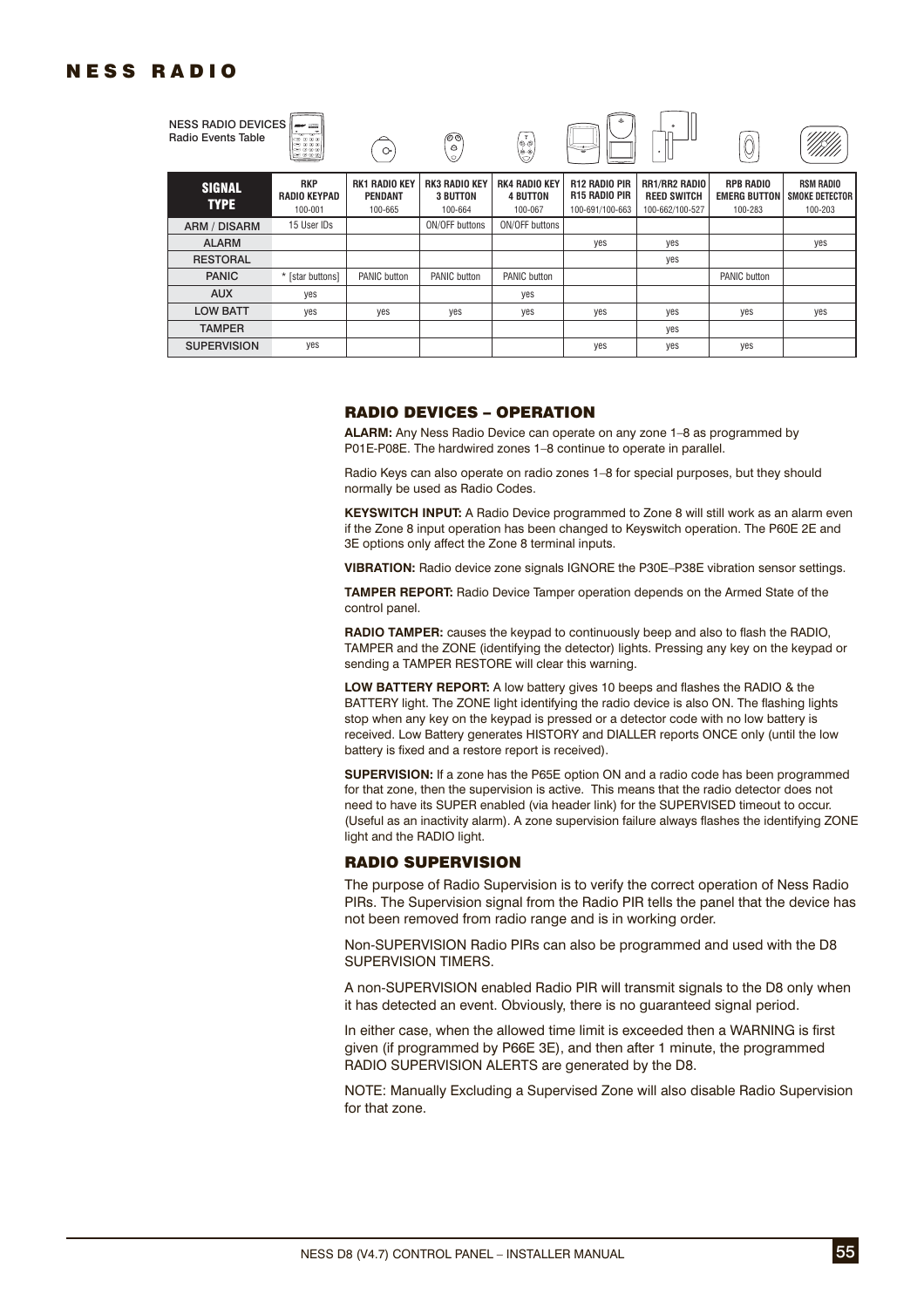# NESS RADIO

### **P01E ~ P08E**

PROGRAM MODE LEVEL: Installer, Remote by PC

# FACTORY DEFAULT:

No Radio Devices programmed NOTES:

- Radio Device programming is done by 'learning' the code by radio.
- Radio Devices codes can only be deleted by keypad.
- Some Ness Radio Devices send separate Alarm and Restore signals.
- Ness Radio Keys can be programmed to operate on radio *zones*, but they are normally used to operate Radio Codes as described on page 57.
- Late model Ness Radio PIRs (100–663) and Radio Reed Switches (100–662) send Supervision signals.

 SUPERVISION RELATED OPTIONS: **P65E** Supervised Radio Zones **P66E 1E–8E** Radio Supervision Alerts **P67E** Radio Supervision Time  **P75E 12E** Radio Supervision Fail Report

• RELATED OPTIONS: **P09E–P10E** Programming Radio Keys

### RADIO DEVICES – OPTION TABLE

| <b>ZONE</b>       | <b>OPTION No</b> |
|-------------------|------------------|
| Zone 1            | P01E             |
| Zone <sub>2</sub> | P02E             |
| Zone 3            | P03E             |
| Zone <sub>4</sub> | P04E             |
| Zone 5            | P05E             |
| Zone 6            | P06E             |
| Zone 7            | P07E             |
| Zone 8            | P08E             |



**TIP:**

To prevent conflicting radio signals when programming Radio

Devices, disable each device once you have finished programming it. (Remove the battery or open the RADIO link).

Remember to enable all the devices when programming is completed.

### RADIO DEVICE PROGRAMMING

Each of the 8 zones of the D8 can be a radio zone. Once programmed, zones can accept both Radio Devices and normal zone inputs simultaneously.

The optional 100–200 Ness Radio Interface is required for Radio Devices to operate.

A Radio Device is any type of Ness transmitter including Radio PIR, Radio Reed Switches, Radio Smoke Detector.

### PROGRAMMING RADIO DEVICES

Up to 8 Radio Devices can be assigned, (one per zone).

### PROGRAMMING SEQUENCE – NO RESTORALS

Suitable for 100–663 **Radio PIR**, 100–665 **Radio Pendant**, 100–203 **Radio Smoke Detector**.

- **O** Select a zone using P01E P08E The ARMED light will be ON if a Radio Device is already programmed to the zone. Press 0E to delete.
- **Pa** Press 1E

The READY light will turn ON to indicate that the zone is ready to accept the Radio Device.

**6** Trigger the Radio Device

A. If the Radio Device is accepted, the READY light will turn off, the ARMED light will turn on and 3 beeps will sound.

B. If the READY light stays on and a warning beep sounds, the Radio Device is already assigned to another zone and must be cleared from that zone first.

C. If SUPERVISED SIGNALS have also been successfully recognised, the TAMPER light will turn ON.

 **EXAMPLE:** To program a Radio PIR on zone 1:

**P01E 1E** Trigger the Radio PIR (or simply connect the battery)

#### PROGRAMMING SEQUENCE – WITH RESTORALS Suitable for 100–662 **Radio Reed Switch.**

- Alarm the reed switch, ie., move the magnet away from the switch Leave the reed switch in the alarm condition and wait until radio transmission has stopped.
- Select a zone using P01E P08E The ARMED light will be ON if a Radio Device is already programmed to the zone. Press 0E to delete.
- **A** Press 1E

The READY light will turn ON to indicate that the zone is ready to accept the Radio Device.

**e** Restore the reed switch (place the magnet next to the switch)

A. If the Radio Device is accepted, the READY light will turn off, the ARMED light will turn on and 3 beeps will sound.

B. The MEMORY light will turn on to indicate that this device sends Restorals.

C. If the READY light stays on and a warning beep sounds, the Radio Device is already assigned to another zone and must be cleared from that zone first.

D. If SUPERVISED SIGNALS have also been successfully recognised, the TAMPER light will turn ON.

 **EXAMPLE:** To program a Radio Reed Switch with Restorals on zone 2: Alarm the reed switch **P02E 1E** Restore the reed switch

### DELETING A RADIO DEVICE:

- **O** Use P01E to P08E to select the zone
- **2** Press 0E to clear the device (3 beeps will sound)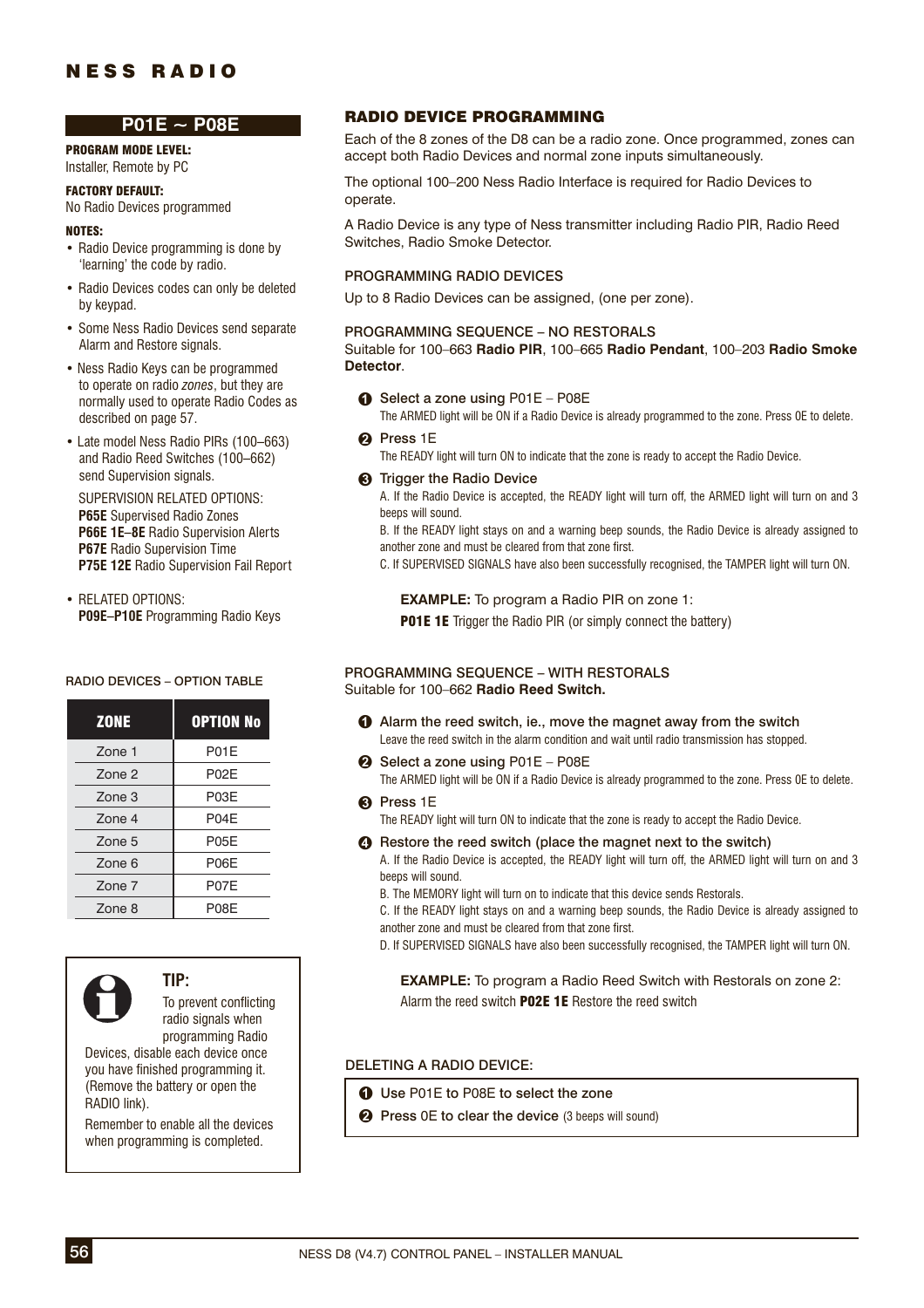# NESS RADIO

### **P09E, P10E**

PROGRAM MODE LEVEL: Installer, Remote by PC

FACTORY DEFAULT:

### No Radio Codes

### NOTES:

- All User Codes can be Radio Codes except User Code 1 (Master Code) which is always a Keypad Code.
- Each User Code 2–15 can be either a Radio Code or a Keypad Code (not both).
- Radio Key programming is done by 'learning' the code by radio.
- Radio Codes can only be deleted by keypad in the case of a lost Radio Key.
- Radio Keys are allocated to User Codes, so that Open/Close reports are identified by user number when the control panel is base station monitored. (If Open/Close reports are enabled)
- Radio Codes cannot be made Arm Only
- **TIP:** When adding Radio Keys, start at e.g., User Code 9. This will keep codes 1 to 8 free for use as Keypad Codes.
- RELATED OPTIONS: **P01E–P08E** Programming Radio Devices

(\$) (4 100–664 Ness RK3  $\binom{P}{P}$ Radio Key





100–067 Ness RK4 Radio Key 100–001 Ness RKP Radio Keypad



### RADIO CODES

Each of the 15 User Codes, except for the Master Code, can be programmed to be Radio Codes. This allows up to 14 Ness Radio Keys to be used for Arming and Disarming of the panel. The Ness RKP Radio Keypad can also be used with the D8, (see the RKP installer manual). The optional 100–200 Ness Radio Interface is required for radio operation.

#### PROGRAMMING RADIO KEYS

Radio Keys can be assigned to take the place of User Codes 2 to 15. (User Code 1 is always a Keypad code.)

#### PROGRAMMING SEQUENCE:

- At option P09E, select which User Codes 2–8 will be Radio Codes At option P10E, select which User Codes 9–15 will be Radio Codes
- **2** Use P12E to P25E to select a User Code The User Code selected must already be assigned as a Radio Code by options P09E or P10E

#### **A** Press 1E

The READY light will turn ON to indicate that the User Code is ready to accept the Radio Key. If a code is already programmed the READY light will not turn on and a warning beep will sound. To clear the code, press 0E, then go back to step 3. (0E clears any Keypad Codes and Radio Keys).

**<sup>4</sup>** Press the OFF button on the Radio Key to be programmed If the Radio Key is accepted, the READY light will turn off and 3 beeps will sound. If the READY light stays on and a warning beep sounds, the Radio Key is already assigned to another User Code and must be cleared from that User Code first.

#### EXAMPLE: TO PROGRAM A RADIO KEY AT USER CODE 9:

- **P10E 1E** Enables User Code 9 as a radio code
- **P19E 1E** Selects 'learn' mode for User Code 9
- **8** Press the OFF button on the Radio Key

#### DELETING A RADIO CODE:

- **1** Use P12E to P25E to select the User Code
- **2** Press 0E to clear the code 3 beeps will sound

#### CODE TABLE

| <b>CODE</b>           | <b>OPTION No</b>  | <b>DESCRIPTION</b>    | <b>FACTORY</b><br><b>DEFAULT</b> | <b>ENABLE AS A</b><br><b>RADIO CODE</b> |                    |  |
|-----------------------|-------------------|-----------------------|----------------------------------|-----------------------------------------|--------------------|--|
| User Code 1           | <b>P11E</b>       | Master Code           | 123                              |                                         | (Keypad Code only) |  |
| User Code 2           | <b>P12E</b>       |                       |                                  | 2E                                      |                    |  |
| User Code 3           | P <sub>13</sub> E |                       |                                  | 3E                                      |                    |  |
| User Code 4           | <b>P14E</b>       |                       |                                  | 4E                                      | P <sub>09</sub> E  |  |
| User Code 5           | <b>P15E</b>       |                       |                                  | 5E                                      |                    |  |
| User Code 6           | <b>P16E</b>       |                       |                                  | 6E                                      |                    |  |
| User Code 7           | P <sub>17</sub> F |                       |                                  | 7E                                      |                    |  |
| User Code 8           | <b>P18E</b>       |                       |                                  | 8E                                      |                    |  |
| User Code 9           | <b>P19E</b>       |                       |                                  | 1E                                      |                    |  |
| User Code 10          | <b>P20E</b>       |                       |                                  | 2E                                      |                    |  |
| User Code 11          | <b>P21E</b>       |                       |                                  | 3E                                      |                    |  |
| User Code 12          | <b>P22E</b>       |                       |                                  | 4E                                      | <b>P10E</b>        |  |
| User Code 13          | <b>P23E</b>       |                       |                                  | 5E                                      |                    |  |
| User Code 14          | <b>P24E</b>       |                       |                                  | 6E                                      |                    |  |
| User Code 15          | <b>P25E</b>       |                       |                                  | 7E                                      |                    |  |
| <b>Installer Code</b> | P99E              | <b>Installer Code</b> | 000000                           |                                         |                    |  |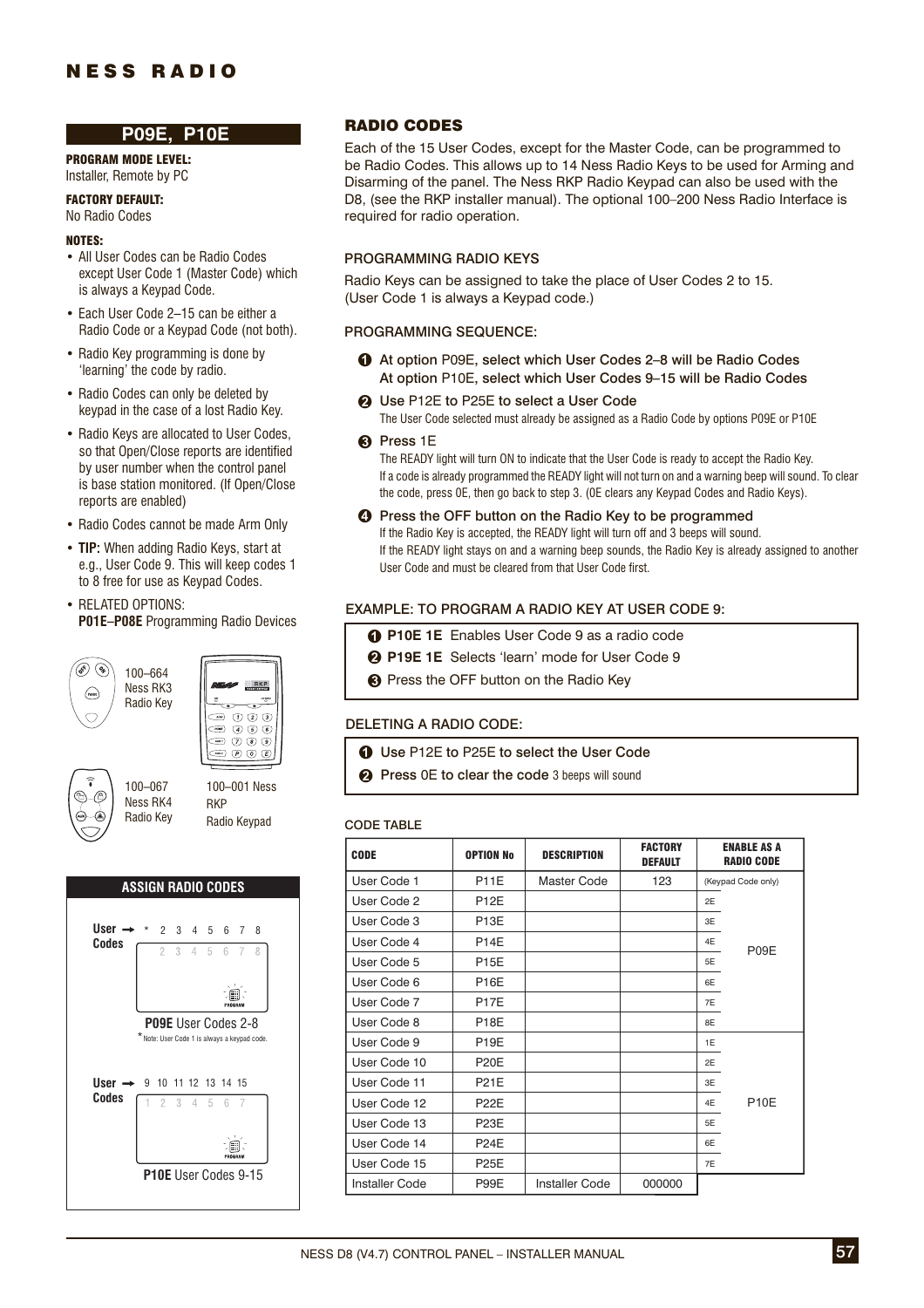### CENTRAL STATION MONITORING





#### AUDIBLE MONITORING REPORTING FORMAT TABLE

| DIGIT<br>A              | DIGIT<br>R     | ALARM                            |
|-------------------------|----------------|----------------------------------|
| 1                       |                | Zone 1                           |
| $\overline{2}$          |                | Zone 2                           |
| 3                       |                | Zone 3                           |
| $\overline{4}$          |                | Zone 4                           |
| 5                       |                | Zone 5                           |
| 6                       |                | Zone 6                           |
| $\overline{7}$          |                | Zone 7                           |
| 8                       |                | Zone 8                           |
| $\overline{c}$          | 1              | Duress                           |
| $\overline{2}$          | 2              | Keyswitch Tamper/Panic           |
| $\overline{\mathbf{c}}$ | 3              | <b>Keypad Panic</b>              |
| $\overline{2}$          | 4              | Radio Panic                      |
| $\overline{2}$          | 5              | <b>Medical alarm</b>             |
| $\overline{2}$          | 6              | Fire alarm                       |
| $\overline{2}$          | 7              | Exit from installer program mode |
| 3                       | 1              | <b>External Tamper</b>           |
| 3                       | $\overline{2}$ | <b>Internal Panel Tamper</b>     |
| $\overline{3}$          | 3              | Keypad Tamper                    |
| 3                       | 4              | Radio Tamper                     |
| 3                       | 5              | <b>Mains Fail</b>                |
| 3                       | 6              | Panel Battery Fail               |
| 4                       | $\mathbf{1}$   | RADIO Battery Fail               |
| $\overline{4}$          | $\overline{2}$ | RADIO Supervision Fail           |

The D8 control panel has an on-board digital dialler which can send detailed alarm messages to a Central Monitoring Station.

The digital messages can include information about the zone/s which caused the alarm, tamper alarms, low battery or mains failure reports, and it can also (by user number) identify the users who Arm and Disarm the system.

Central Station Monitoring is highly recommended and is the most effective method of monitoring your D8 alarm system.

Installers are welcome to contact Ness for further information about monitoring.

### AUDIBLE MONITORING

While Central Station Monitoring is recommended, the D8 can also send audible alarm reports to any DTMF capable telephone. The types of alarms sent are listed in the Reporting Format Table.

The basic audible message takes the form of:

**N** [pause] **A** [pause] **B** [pause]

- $N =$  The first digit of the Account Number, P72E.
- *(N can be the digits 1–9. If P72E starts with 0, N is not sent).*
- $A =$  First digit of the Alarm identifier (See Reporting Format Table).
- **Second digit of the Alarm identifier (See Reporting Format Table).**

#### MESSAGE EXAMPLE (AUDIBLE PULSE FORMAT P86E 4E)

If the Account Number is 1234 and zone 5 alarm is reported:

**beep** [pause] **beep beep beep beep** 

| 1 Beep                               | $5 Beeps = zone 5$ |
|--------------------------------------|--------------------|
| = 1st digit of the<br>account number |                    |

#### REPORTING SEQUENCE

When triggered by an alarm event the D8 will call the Primary Telephone Number (or the Follow Me Telephone Number, if programmed) and at the end of the dialling of the last digit, it will wait for 5 seconds and then commence the audible message, the audible message will continue to repeat for 45 seconds or until it is kissed off by a DTMF tone.

If there is more than one alarm message to transmit then after it has received the Kiss-off/ Acknowledge tone it will commence transmission of the next message. The D8 should continue to do this until all alarm messages are transmitted and Kissed-off.

### ACKNOWLEDGE TONE

The person receiving the call can then acknowledge the alarm by pressing the  $\sqrt{\frac{4}{\pi}}$  key on their telephone. Press the  $\sqrt{\frac{4}{\pi}}$  key for 2 seconds during pauses in the audible message.

(On mobile phones, press the  $\mathbb{H}$  key in short bursts. Many mobile phones enter sub menus if the  $\boxed{\#}$  key is pressed continuously).

If the alarm is not acknowledged, the keypad's LINE light will flash continuously until the panel is next Armed.

#### ALARM EVENTS SENT

The Reporting Format Table identifies the alarm events which can be programmed to be sent in Audible Format.

Open/Close reports, Restorals and Exclusions (Isolates) are NOT sent in Audible Format, even if selected on.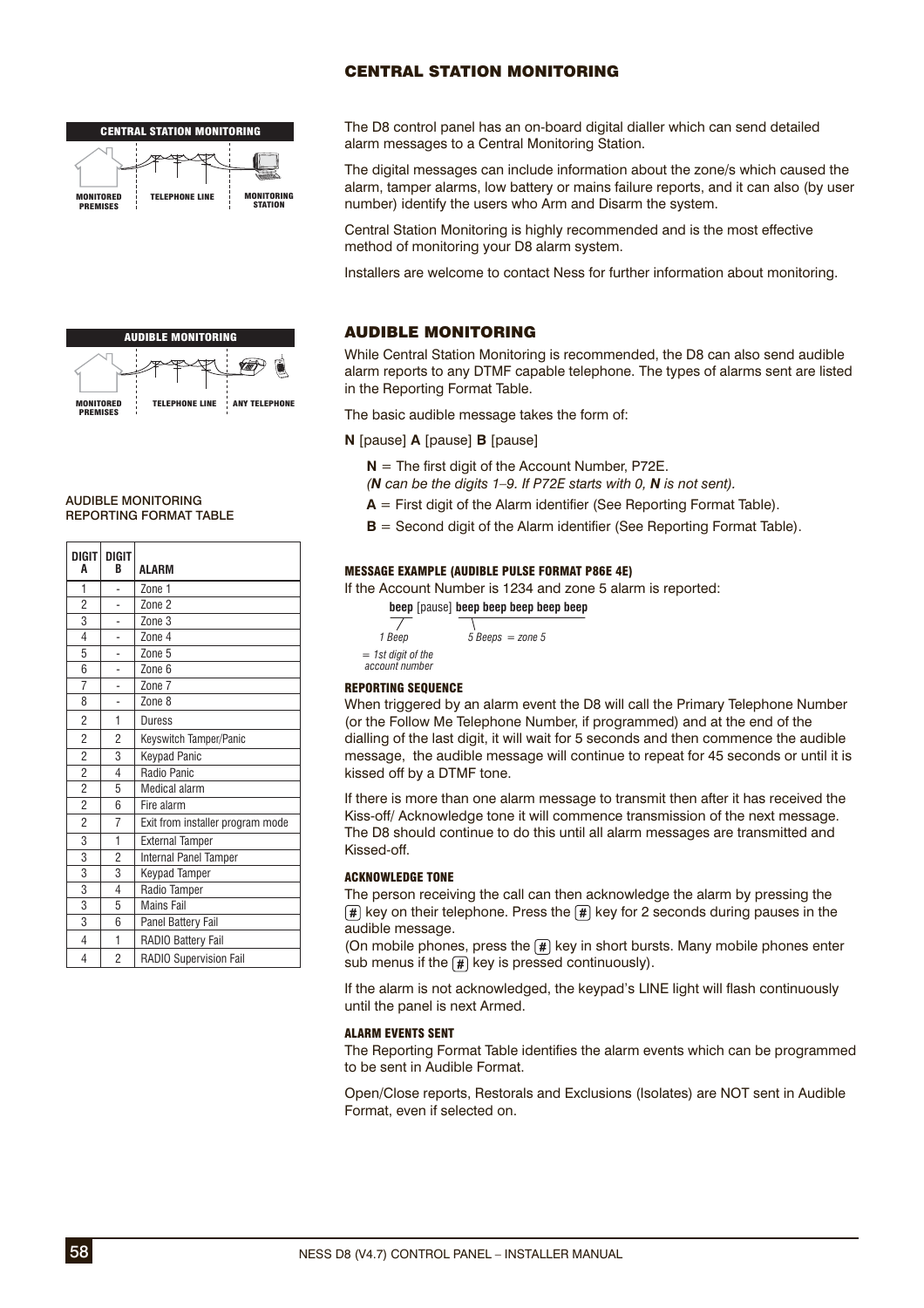### OPERATING THE D8 BY TELEPHONE

### AUDIBLE FEEDBACK

- 3 BEEPS:
- The User Code is valid
- Successful Arming or Disarming
- An Auxiliary output has been turned ON.

### $\sqrt{1 + \frac{1}{1}}$  LONG BEEP:

- D8 is already Armed
- Invalid code. Try again.

1 SHORT BEEP:

• An Auxiliary output has been turned OFF.

#### SUMMARY OF TELEPHONE COMMANDS



The D8 will allow a user to call in to the panel, using a standard DTMF telephone, and remotely Arm or Disarm all areas and also turn on or off Aux 1 and Aux 2.

To maintain panel security, remote operations can only be activated after entering a valid user code.

To operate the D8 by telephone, you need a DTMF capable telephone, a valid User Code and you must know the Telephone number of the line to which the D8 is connected.

### NOTES

• If the D8 does not receive commands for periods longer than 10 seconds it will assume that the call is finished and it will hang up.

• If an alarm occurs which requires the D8 to dial out while attempting remote control, the D8 will treat the alarm as a priority, give a constant tone as a warning and then hang up.

• When all remote control commands are finished press  $\left( \frac{1}{2} \right)$  fo force the D8 to hang up.

#### SEQUENCE OF OPERATION.

- 1. Phone the D8 telephone number and listen for the required number of rings (ring ring...ring ring) and then hang up.
- 2. Wait 10 seconds and then call the number again within 50 seconds.
- 3. The D8 will answer the second call immediately, sound a beep for 2 seconds then, after a pause, it will sound a lower frequency tone. The D8 is now ready to receive telephone commands.
- 4. Press the  $\boxed{0}$  button on the telephone. This tells the D8 that telephone commands will follow. The D8 will respond with either 3 beeps if all OK (One long beep means try again).
- 5. Now enter a valid User Code (that is normally used for Arming or Disarming the D8) followed by the  $\sqrt{\#}$  button.
- The D8 will respond with 3 beeps if it recognises the code or 1 long beep to signal the code was invalid and to try again.
- 6. Enter the required command. See: Summary Of Telephone Commands.
- 7. Press  $\left[\ast\right]$   $\left[\frac{1}{2}\right]$  to finish. This tells the D8 to hang up. Also hang up your telephone.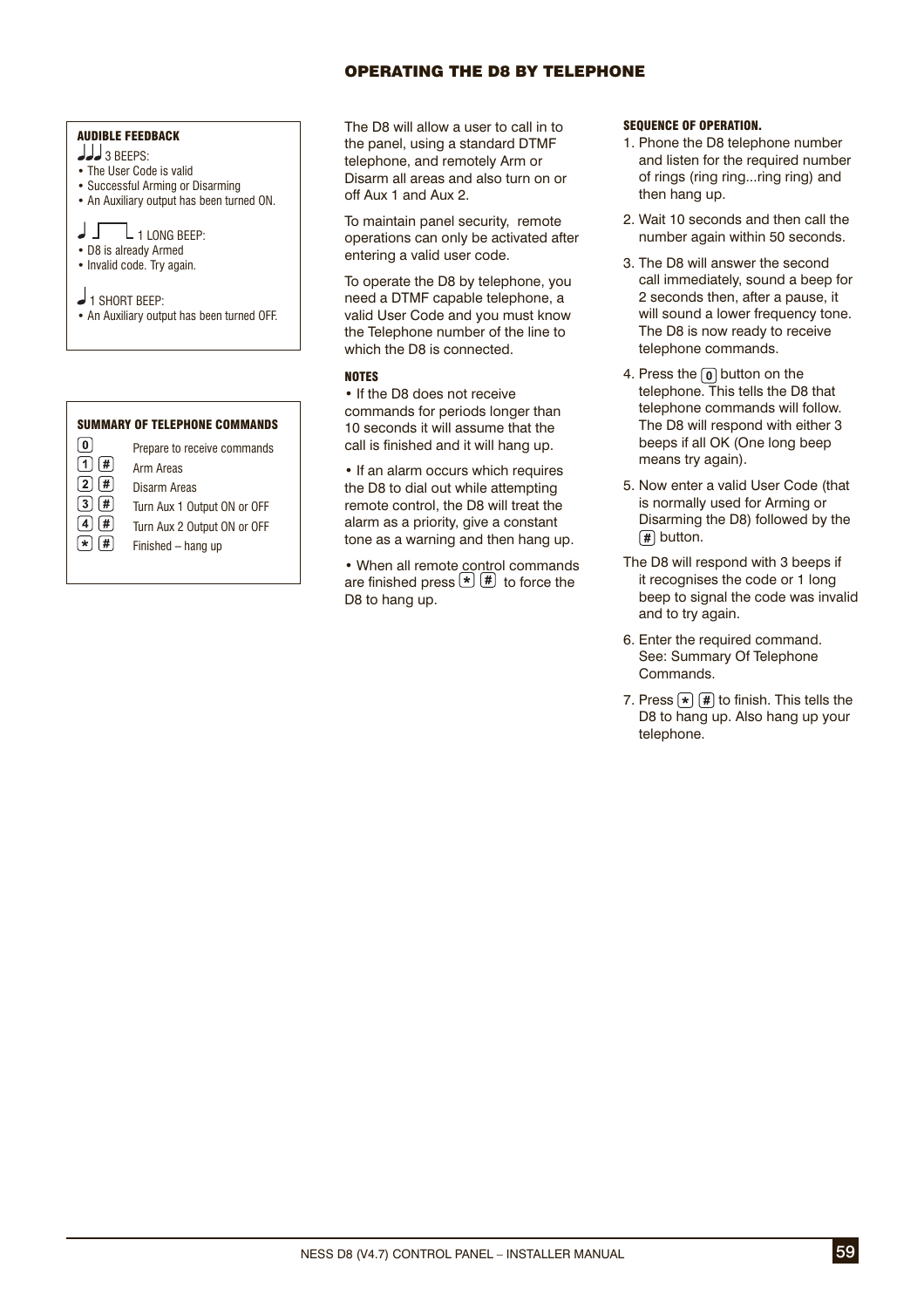### NESS ACCESSORIES





Ness 100-226



Ness 100-021 Quantum™ Quantum™Plus

Ness 100-210 Quantum™ Dual

Ness 100-048 Quantum™ 360



Ness manufactures a range of high quality and efficient motion detectors - including passive infra-red detectors, dual technology / microwave and infra-red devices as well as ceiling mounted 360° detectors.

All Ness detectors are designed using the most modern technology and techniques that ensure superior reliability and performance.

QUANTUM - 15m passive infra-red detector with selectable pulse count; suitable for domestic and commercial installations. *PetAware model available.*

QUANTUM PLUS - 15m passive infra-red detector with selectable pulse count, temperature compensation and downward looking 'creep' zones.

QUANTUM DUAL - 15m combination microwave and passive infra-red detector. This combination of detection technologies virtually eliminates the possibility of unwanted alarms but faithfully detects humans. *PetAware model available.*

QUANTUM 360 - Ceiling mounted 360° passive infra-red detector with selectable pulse count and sensitivity. Provides 8 metre coverage mounted at standard 2.4 metre ceiling height.



#### PET AWARE DETECTORS

The Ness Quantum™ Pet Aware PIR and Pet Aware DUAL are able to discriminate between household pets and unwanted human intruders, allowing you to secure your home with your pets indoors.



#### WARNING DEVICES

The range of warning devices includes horn speakers, polytough siren covers, internal 'screamers' and satellite sirens with their own battery backup.



#### **CCTV**

The Ness range of Closed Circuit TV equipment includes Dome cameras, B/W or Colour cameras, Miniature hidden cameras, Monitors - even digital video recorders and remote telephone video systems.



#### **SWITCHES**

A variety of switches are available for protecting doors and windows. The line-up includes surface and flush mount reed switches, emergency buttons, roller door reed switches and the unique Nessensor™ vibration sensor for highly effective perimeter protection.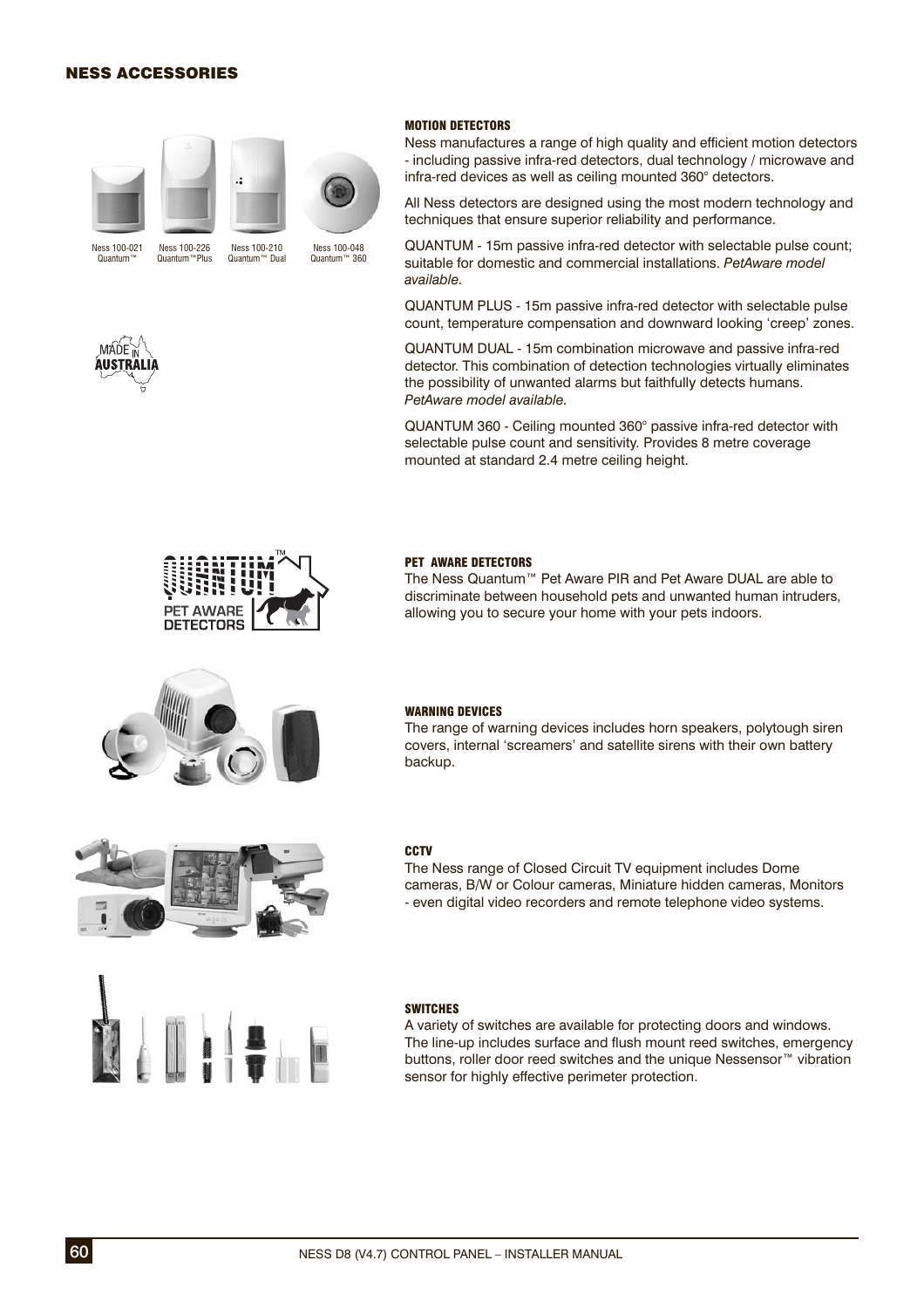### WIRELESS PRODUCTS

#### RADIO ACCESSORIES

Ness radio devices for the optional extra convenience of wireless remote control and wireless detection.

Operating your Ness security system can be as convenient as opening your car door. The Ness Radio Key™ provides the benefits of separate ON, OFF and PANIC buttons in a slim, waterproof remote control.

#### NESS RADIO PENDANT

Fully waterproof pendant style transmitter can be used as a portable wireless Panic button.

Supplied with a neckchain as well as wristwatch straps. Ideal for use as a medical alarm for the elderly or infirm. (Central Station Monitoring is especially recommended when used for medical alarm purposes). Includes long life lithium battery.

#### NESS RADIO REED SWITCH

Ness Radio Reed Switch for wireless door and window protection. Includes long life lithium battery.

#### NESS RADIO KEYPAD

A unique fully portable radio keypad. The Ness RKP Radio Keypad provides totally wireless Arming/Disarming/Monitor/Panic functions for the Ness D8, D16 & D24 control panels.

The Ness radio Keypad is suitable for use as a portable keypad or for adding an extra keypad in areas where it is not possible to install wires.





 $(1)$  (2) (3)  $(4)(5)(6)$  $(7)(8)(9)$  $\bullet$   $\bullet$   $\bullet$ 

#### NESS RADIO KEYS

Fully waterproof, ultra slim 3 or 4 button Radio Keys for remote control of the control panel.

With separate buttons for ON (Arm), OFF (Disarm), PANIC and AUX functions (RK4 only). Including long life lithium battery.







100-663

100-665

100-662

100-001

**RKP IO KEYPAD** 





### NESS RADIO PIR

Ness R15 Radio PIR and Ness R12 Radio PIR, for wireless motion detection.

Can be used in combination with Ness hardwired detectors in areas where it is not possible to install wires. Includes long life lithium battery.

Also available, the 100-663PET R15PET Radio PIR Pet Aware model, which detects humans but is immune to household pets.

### NESS RADIO SMOKE DETECTOR

Radio Smoke Detector using Ionisation smoke detection technology. With on board sounder. A single battery powers the smoke detector and the transmitter. Includes 9V lithium battery.

\* Ness radio products require the optional Ness Radio Interface (100-200) to be fitted to the control panel.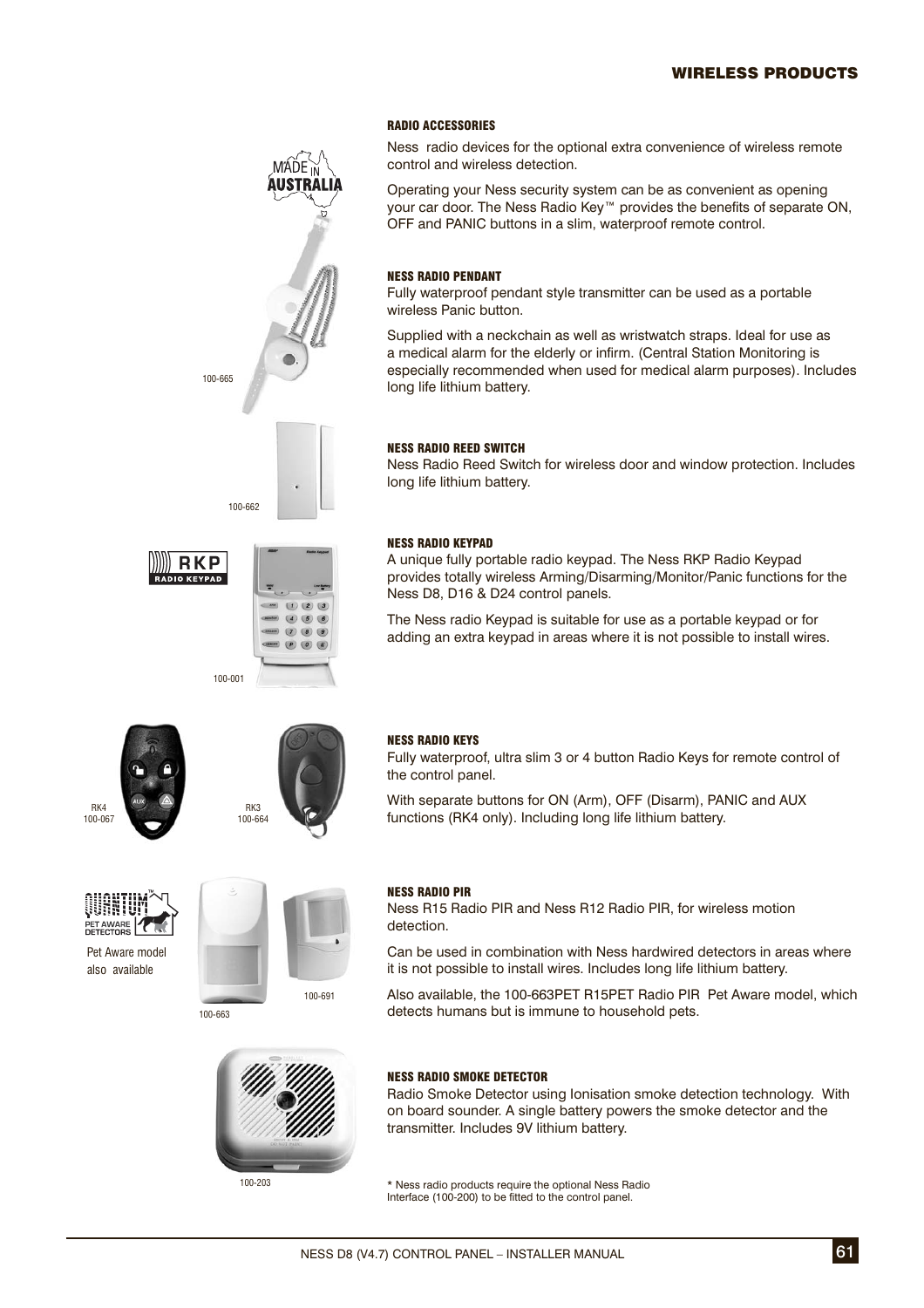

### D8 V4.7 OPTIONS SUMMARY - PAGE 1 OF 2

| <b>OPTION</b>              | <b>DESCRIPTION</b>               | <b>DEFAULT</b>           | <b>PAGE</b> | <b>OPTION</b> |          | <b>DESCRIPTION</b>                                     |
|----------------------------|----------------------------------|--------------------------|-------------|---------------|----------|--------------------------------------------------------|
| <b>POOE</b>                | FOLLOW ME telephone number       | <sup>-</sup>             | 39          | <b>P60E</b>   | 1E       | Entry beeps                                            |
| <b>P01E-P08E</b>           | Enable Radio Devices 1-8         | $\overline{\phantom{0}}$ | 56          |               | 2E       | Keyswitch Monitor/Disar                                |
| <b>P09E</b>                | Enable Radio Keys 1-8            |                          | 57          |               | 3E       | Keyswitch Arm/Disarm                                   |
| <b>P10E</b>                | Enable Radio Keys 9-15           | —                        |             |               | 4E       | Tamper Siren Lockout                                   |
| P <sub>11E</sub>           | <b>USER CODE 1 (MASTER CODE)</b> | 123                      | 14          |               | 5E       | Duress to Reset output                                 |
| <b>P12E</b>                | User Code 2                      | $\overline{\phantom{0}}$ |             |               | 6E       | Auto Exclude zones                                     |
| <b>P13E</b>                | User Code 3                      | -                        |             |               | 7E       | Auto Keypad Display off                                |
| <b>P14E</b>                | User Code 4                      | —                        |             |               | 8E       | Delayed Arm1, Arm2 ou                                  |
| <b>P15E</b>                | User Code 5                      | $\overline{\phantom{0}}$ |             | <b>P61E</b>   | 1E       | Tamper to RESET output                                 |
| P <sub>16E</sub>           | User Code 6                      |                          |             |               | 2E       | Tamper to STROBE outp                                  |
| <b>P17E</b>                | User Code 7                      | —                        |             |               | 3E       | Tamper to KEYPAD BEEF                                  |
| P18E                       | User Code 8                      | $\overline{\phantom{0}}$ |             |               | 4E       | Tamper to SIREN output                                 |
| <b>P19E</b>                | User Code 9                      |                          |             |               | 5E       | Keypad Panic to RESET                                  |
| <b>P20E</b>                | User Code 10                     | —                        |             |               | 6E       | Keypad Panic to STROB                                  |
| <b>P21E</b>                | User Code 11                     | —                        |             |               | 7E       | Keypad Panic to KEYPAD                                 |
| <b>P22E</b>                | User Code 12                     |                          |             |               | 8E       | Keypad Panic to SIREN o                                |
| P <sub>23E</sub>           | User Code 13                     | —                        |             | <b>P62E</b>   | 1E       | <b>Shortcut Memory Displa</b>                          |
| <b>P24E</b>                | User Code 14                     | —                        |             |               | 2E       | Shortcut Zone Exclude                                  |
| <b>P25E</b>                | User Code 15                     | $\overline{\phantom{0}}$ |             |               | 3E       | <b>Shortcut Monitor Mode</b>                           |
| P26E                       | <b>ENTRY DELAY TIME 1</b>        | 20 Sec                   | 15          |               | 4E       | Shortcut Keypad Panic                                  |
| P <sub>27E</sub>           | Entry Delay Time 2               | $6 = 60$ Sec             |             |               | 5E       | Shortcut AREA1 Arming                                  |
| <b>P28E</b>                | <b>EXIT DELAY TIME</b>           | 60 Sec                   |             |               | 6E       | Shortcut AREA2 Arming                                  |
| <b>P29E</b>                | Siren Reset Time                 | 5 min                    |             |               | 7E       | 2 sec. warning on Auto I                               |
| <b>P30E</b>                | Normal Zone Sensitivity          | all zones                | 16          |               | 8E       | Exit Time x10                                          |
| P31E-P38E                  | Vibration Sensitivity. High-Low  | —                        |             | <b>P63E</b>   | 1E       | Monitor alarms to RESE                                 |
| <b>P39E</b>                | Double Trigger zones             |                          | 17          |               | 2E       | Monitor alarms to STROB                                |
|                            | <b>Instant Zones</b>             |                          |             |               | 3E       | Monitor alarms to KEYPAD                               |
| <b>P40E</b><br><b>P41E</b> | <b>ENTRY DELAY 1 ZONES</b>       | zones 3-8<br>zone 1      | 17          |               | 4E       | Monitor alarms to SIREN                                |
| <b>P42E</b>                | <b>HANDOVER ZONES</b>            | zone 2                   | 18          |               | 5E       | Day alarms to RESET ou                                 |
| <b>P43E</b>                | Entry Delay 2 zones              |                          |             |               | 6E       | Day alarms to STROBE or                                |
| <b>P44E</b>                | Reset Lockout zones              | all zones                |             |               | 7E       | Day alarms to KEYPAD BEI                               |
|                            |                                  |                          |             |               | 8E       | Day alarms to SIREN out                                |
| <b>P45E</b>                | <b>AREA 1 ZONES</b>              | all zones                | 20          | <b>P64E</b>   | 1E       | <b>Brief Monitor Alarm</b>                             |
| <b>P46E</b>                | AREA 2 zones                     |                          |             |               | 2E       | (Also enable<br>Temp Day Z<br>Brief Day Alarm          |
| <b>P47E</b>                | AREA 1 user codes 1-8            | all codes                | 21          |               | 3E       | Monitor zones have Entry I                             |
| <b>P48E</b>                | AREA 1 user codes 9-15           | all codes                |             |               | 4E       | RADIO KEY SIREN CHIRF                                  |
| <b>P49E</b>                | AREA 2 user codes 1-8            | user code 1              |             |               | 5E       | 50Hz mains frequency                                   |
| <b>P50E</b>                | AREA 2 user codes 9-15           | $\overline{\phantom{0}}$ |             |               | 6E       | Double Key Keypad Panic                                |
| <b>P51E</b>                | <b>MONITOR MODE zones</b>        |                          | 18          |               | 7E       | Keypad Fire Alarm                                      |
| <b>P52E</b>                | 24hr zones                       |                          | 19          |               | 8E       | Keypad Medical Alarm                                   |
| <b>P53E</b>                | DAY MODE zones                   |                          |             |               |          |                                                        |
| <b>P54E</b>                | <b>RESET Output zones</b>        | all zones                | 22          | <b>P65E</b>   |          | Supervised Radio Zones                                 |
| <b>P55E</b>                | <b>STROBE Output zones</b>       | all zones                |             | <b>P66E</b>   | 1E       | Supervision alarm to RE                                |
| <b>P56E</b>                | <b>KEYPAD SONALERT zones</b>     | all zones                |             |               | 2E<br>3E | Supervision alarm to STR<br>Supervision alarm to KP BI |
| <b>P57E</b>                | <b>SIREN zones</b>               | all zones                | 23          |               | 4E       | Supervision alarm to SIR                               |
| <b>P58E</b>                | Aux1 zones                       |                          |             |               | 5E       | Supervision alarm to Au                                |
| <b>P59E</b>                | Aux2 zones                       |                          |             |               | 6E       | Supervision alarm to Aux!                              |

| <b>OPTION</b>                        | <b>DESCRIPTION</b>                                      | <b>DEFAULT</b>                        | <b>PAGE</b> | <b>OPTION</b> |                                   | <b>DESCRIPTION</b>                                          | <b>DEFAULT</b>           | <b>PAGE</b> |
|--------------------------------------|---------------------------------------------------------|---------------------------------------|-------------|---------------|-----------------------------------|-------------------------------------------------------------|--------------------------|-------------|
| <b>POOE</b>                          | FOLLOW ME telephone number                              | $\overline{\phantom{0}}$              | 39          | <b>P60E</b>   | 1E                                | Entry beeps                                                 | <b>ON</b>                | 24,25       |
| <b>P01E-P08E</b>                     | Enable Radio Devices 1-8                                |                                       | 56          |               | 2E                                | Keyswitch Monitor/Disarm                                    | <b>OFF</b>               |             |
| <b>P09E</b>                          | Enable Radio Keys 1-8                                   | $\overline{\phantom{0}}$              | 57          |               | 3E                                | Keyswitch Arm/Disarm                                        | 0FF                      |             |
| <b>P10E</b>                          | Enable Radio Keys 9-15                                  |                                       |             |               | <b>Tamper Siren Lockout</b><br>4E |                                                             | <b>ON</b>                |             |
| P11E                                 | <b>USER CODE 1 (MASTER CODE)</b>                        | 123                                   | 14          |               | 5E                                | Duress to Reset output                                      | OFF                      |             |
| <b>P12E</b>                          | User Code 2                                             | $\overline{\phantom{0}}$              |             |               | 6E                                | Auto Exclude zones                                          | <b>ON</b>                |             |
| <b>P13E</b>                          | User Code 3                                             | —                                     |             |               | 7E                                | Auto Keypad Display off                                     | <b>OFF</b>               |             |
| <b>P14E</b>                          | User Code 4                                             | —                                     |             |               | 8E                                | Delayed Arm1, Arm2 outputs                                  | 0FF                      |             |
| <b>P15E</b>                          | User Code 5                                             | $\overline{\phantom{0}}$              |             | <b>P61E</b>   | 1E                                | Tamper to RESET output                                      | <b>ON</b>                | 26          |
| <b>P16E</b>                          | User Code 6                                             | —                                     |             |               | 2E                                | Tamper to STROBE output                                     | 0N                       |             |
| <b>P17E</b>                          | User Code 7                                             | $\overline{\phantom{0}}$              |             |               | 3E                                | Tamper to KEYPAD BEEPER                                     | <b>ON</b>                |             |
| <b>P18E</b>                          | User Code 8                                             | $\overline{\phantom{0}}$              |             |               | 4E                                | Tamper to SIREN output                                      | 0N                       |             |
| <b>P19E</b>                          | User Code 9                                             | $\overline{\phantom{0}}$              |             |               | 5E                                | Keypad Panic to RESET output                                | 0N                       |             |
| <b>P20E</b>                          | User Code 10                                            | —                                     |             |               | 6E                                | Keypad Panic to STROBE output                               | <b>ON</b>                |             |
| P <sub>21E</sub>                     | User Code 11                                            | —                                     |             |               | 7E                                | Keypad Panic to KEYPAD BEEPER                               | <b>ON</b>                |             |
| <b>P22E</b>                          | User Code 12                                            | $\overline{\phantom{0}}$              |             |               | 8E                                | Keypad Panic to SIREN output                                | <b>ON</b>                |             |
| <b>P23E</b>                          | User Code 13                                            | $\overline{\phantom{0}}$              |             |               |                                   |                                                             |                          |             |
| <b>P24E</b>                          | User Code 14                                            | $\overline{\phantom{0}}$              |             | <b>P62E</b>   | 1E                                | <b>Shortcut Memory Display</b>                              | <b>ON</b>                | 27          |
| <b>P25E</b>                          | User Code 15                                            | $\overline{\phantom{0}}$              |             |               | 2E                                | <b>Shortcut Zone Exclude</b>                                | 0N                       |             |
|                                      |                                                         |                                       |             |               | 3E                                | <b>Shortcut Monitor Mode</b>                                | <b>ON</b>                |             |
| P <sub>26E</sub><br>P <sub>27E</sub> | <b>ENTRY DELAY TIME 1</b>                               | 20 Sec                                | 15          |               | 4E                                | Shortcut Keypad Panic                                       | <b>OFF</b>               |             |
|                                      | Entry Delay Time 2                                      | $6=60$ Sec                            |             |               | 5E                                | Shortcut AREA1 Arming                                       | <b>ON</b>                |             |
| P <sub>28E</sub>                     | <b>EXIT DELAY TIME</b>                                  | 60 Sec                                |             |               | 6E                                | Shortcut AREA2 Arming                                       | <b>OFF</b>               |             |
| <b>P29E</b>                          | Siren Reset Time                                        | 5 min                                 |             |               | 7E                                | 2 sec. warning on Auto Exclude                              | <b>ON</b>                |             |
| <b>P30E</b>                          | Normal Zone Sensitivity                                 | all zones                             | 16          |               | 8E                                | Exit Time x10                                               | <b>OFF</b>               |             |
| P31E-P38E                            | Vibration Sensitivity. High-Low                         | $\overline{\phantom{0}}$              |             | <b>P63E</b>   | 1E                                | Monitor alarms to RESET output                              | 0FF                      | 28          |
| P39E                                 | Double Trigger zones                                    |                                       | 17          |               | 2E                                | Monitor alarms to STROBE output                             | 0FF                      |             |
| <b>P40E</b>                          | <b>Instant Zones</b>                                    | zones 3-8                             | 17          |               | 3E                                | Monitor alarms to KEYPAD BEEPER                             | OFF                      |             |
| <b>P41E</b>                          | <b>ENTRY DELAY 1 ZONES</b>                              | zone 1                                |             |               | 4E                                | Monitor alarms to SIREN output                              | <b>OFF</b>               |             |
| <b>P42E</b>                          | <b>HANDOVER ZONES</b>                                   | zone 2                                | 18          |               | 5E                                | Day alarms to RESET output                                  | <b>ON</b>                |             |
| <b>P43E</b>                          | Entry Delay 2 zones                                     |                                       |             |               | 6E                                | Day alarms to STROBE output                                 | <b>ON</b>                |             |
| <b>P44E</b>                          | Reset Lockout zones                                     | all zones                             |             |               | 7E                                | Day alarms to KEYPAD BEEPER                                 | <b>OFF</b>               |             |
| <b>P45E</b>                          | <b>AREA 1 ZONES</b>                                     | all zones                             | 20          |               | 8E                                | Day alarms to SIREN output                                  | 0FF                      |             |
| <b>P46E</b>                          | AREA 2 zones                                            |                                       |             | <b>P64E</b>   | 1E                                | <b>Brief Monitor Alarm</b>                                  | 0FF                      | 29, 30      |
| <b>P47E</b>                          | AREA 1 user codes 1-8                                   | all codes                             | 21          |               | 2E                                | (Also enables<br>Temp Day Zones feature)<br>Brief Day Alarm | 0FF                      |             |
| <b>P48E</b>                          | AREA 1 user codes 9-15                                  | all codes                             |             |               | 3E                                | Monitor zones have Entry Delay 2                            | 0N                       |             |
| <b>P49E</b>                          | AREA 2 user codes 1-8                                   | user code 1                           |             |               | 4E                                | RADIO KEY SIREN CHIRPS                                      | 0FF                      |             |
| <b>P50E</b>                          | AREA 2 user codes 9-15                                  | $\qquad \qquad -$                     |             |               | 5E                                | 50Hz mains frequency                                        | <b>ON</b>                |             |
| <b>P51E</b>                          | MONITOR MODE zones                                      |                                       |             |               | 6E                                | Double Key Keypad Panic                                     | <b>ON</b>                |             |
| <b>P52E</b>                          | 24hr zones                                              | $\qquad \qquad -$                     | 18<br>19    |               | 7E                                | Keypad Fire Alarm                                           | 0FF                      |             |
| <b>P53E</b>                          | DAY MODE zones                                          | —                                     |             |               | 8E                                | Keypad Medical Alarm                                        | 0FF                      |             |
| <b>P54E</b>                          | <b>RESET Output zones</b>                               | $\overline{\phantom{0}}$<br>all zones | 22          | <b>P65E</b>   |                                   | Supervised Radio Zones                                      | $\overline{\phantom{0}}$ | 31          |
| <b>P55E</b>                          | <b>STROBE Output zones</b>                              | all zones                             |             | <b>P66E</b>   | 1E                                | Supervision alarm to RESET o/p                              | 0FF                      | 32, 33      |
| <b>P56E</b>                          | <b>KEYPAD SONALERT zones</b>                            | all zones                             |             |               | 2E                                | Supervision alarm to STROBE o/p                             | 0FF                      |             |
| <b>P57E</b>                          | SIREN zones                                             | all zones                             | 23          |               | 3E                                | Supervision alarm to KP BEEPER                              | 0FF                      |             |
| <b>P58E</b>                          | Aux1 zones                                              | $\qquad \qquad -$                     |             |               | 4E                                | Supervision alarm to SIREN o/p                              | 0FF                      |             |
| <b>P59E</b>                          | Aux2 zones                                              | -                                     |             |               | 5E                                | Supervision alarm to Aux1 o/p                               | 0FF                      |             |
|                                      |                                                         |                                       |             |               | 6E                                | Supervision alarm to Aux2 o/p                               | 0FF                      |             |
|                                      | These options are available in<br>USER PROGRAM MODE.    |                                       |             |               | 7E                                | Supervision Speedup x6                                      | 0FF                      |             |
|                                      |                                                         |                                       |             |               | 8E                                | Supervision Speedup x10                                     | 0FF                      |             |
|                                      | ALL options are available in<br>INSTALLER PROGRAM MODE. |                                       |             | <b>P67E</b>   |                                   | Radio Supervision Time                                      | 24hrs                    | 31          |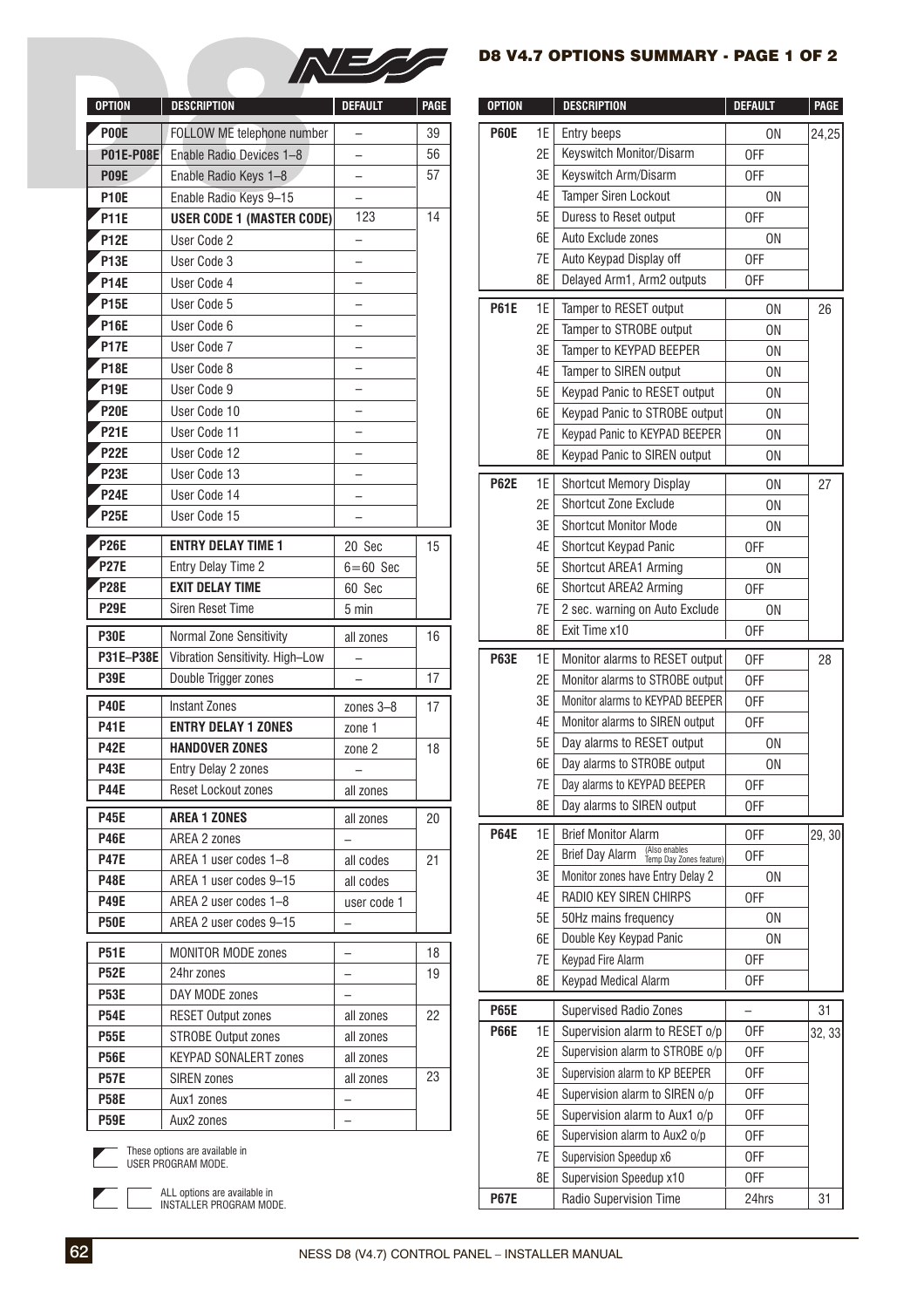

# D8 V4.7 OPTIONS SUMMARY - PAGE 2 OF 2

| <b>OPTION</b>           |    | <b>DESCRIPTION</b>                  | <b>DEFAULT</b>           | PAGE   | <b>OPTION</b>            |                        | <b>DESCRIPTION</b>            |
|-------------------------|----|-------------------------------------|--------------------------|--------|--------------------------|------------------------|-------------------------------|
| <b>P68E</b>             | 1E | [D16 option only]                   | 0FF                      | 34, 35 | <b>P86E</b>              | 1E                     | <b>Disable Dialler</b>        |
|                         | 2E | 3K3 End Of Line Resistors           | 0FF                      |        |                          | 2E                     | <b>CONTACT ID FORMAT</b>      |
|                         | 3E | Radio Key Toggles Aux1              | 0FF                      |        |                          | 3E                     | Audible DTMF format           |
|                         | 4E | Radio Key Pulses Aux1               | 0FF                      |        |                          | 4E                     | AUDIBLE PULSE FORM            |
| 5E                      |    | Radio Arming Unseal Warning         | 0FF                      |        |                          | 5E                     | Contact ID & Audible D        |
|                         | 6E | 24hr Zones Fire Siren Sound         | 0FF                      |        |                          | 6E                     | Contact ID & Audible P        |
|                         | 7E | RK4 Radio Key AUX button to Aux1    | 0FF                      |        | <b>P87E</b>              | 1E                     | Split Dial Primary/Sec.       |
|                         | 8E | Quiet Chirps on Radio Arm/Disarm    | 0FF                      |        |                          | 2E                     | <b>Check For Dial Tone</b>    |
| <b>P69E</b>             | 1E | Arm1 Output Pulses                  | 0FF                      | 36, 37 |                          | 3E                     | [not used]                    |
|                         | 2E | Arm2 Output Pulses                  | 0FF                      |        |                          | 4E                     | <b>Reduced Dialling Attem</b> |
|                         | 3E | Quiet Monitor Siren                 | 0FF                      |        | <b>P88E</b>              | 1E                     | AREA 1 OPEN/CLOSE             |
|                         | 4E | 6 Beeps On Arming                   | 0FF                      |        |                          | 2E                     | Area 2 Open/Close Rep         |
|                         | 5E | Radio Key Arming Monitor Mode       | 0FF                      |        |                          | 3E                     | Siren Chirp on Kiss-Off       |
|                         | 6E | Disable Mains Fail Alarm            | 0FF                      |        | 4E                       | Flash Strobe on Kiss-O |                               |
|                         | 7E | RK4 AUX button Toggles Aux2         | 0FF                      |        |                          | 5E                     | Forced Opening Report         |
|                         | 8E | RK4 AUX button Pulses Aux2          | 0FF                      |        |                          | 6E                     | <b>Delayed Closing Repor</b>  |
| <b>P70E</b>             |    | <b>TELEPHONE NUMBER 1 (Primary)</b> |                          | 38     |                          | 7E                     | Manual Exclude Report         |
| <b>P71E</b>             |    | Telephone Number 2                  |                          |        |                          | 8E                     | Auto Exclude Reports          |
| <b>P72E</b>             |    | <b>ACCOUNT NUMBER 1</b>             | 0000                     |        | <b>P89E</b>              | 1E                     | Enable Test Calls (Also se    |
| <b>P73E</b>             |    | <b>Account Number 2</b>             | 0000                     |        |                          | 2E                     | <b>Mains Report Delay</b>     |
| <b>P74E</b>             |    | REPORT ZONE ALARMS 1-8              | all zones                | 40     |                          | 3E                     | Listen-in to Dialler          |
| <b>P75E</b>             | 1E | <b>Report Duress alarms</b>         | 0FF                      | 41     |                          | 4E                     | Swinger Shutdown              |
|                         | 2E | <b>Report Medical alarms</b>        | 0FF                      |        |                          | 5E                     | Telephone Line Fault M        |
|                         | 3E | Report Keypad & Keyswitch Panic     | 0N                       |        |                          | 6E                     | Line Fault Alarms to Au       |
|                         | 4E | Report Fire alarms                  | 0FF                      |        |                          | 7E                     | <b>Internal Timing</b>        |
|                         | 5E | Report Panel Tamper alarms          | 0N                       |        |                          | 8E                     | [not used]                    |
| Report MISC. alarms 1-8 | 6E | Report external Tamper alarms       | 0N                       |        | <b>P90E</b>              | 1E                     | <b>Enable Remote Access</b>   |
|                         | 7E | Report Keypad Tamper alarms         | 0N                       |        |                          | 2E                     | <b>Enable Direct Connect</b>  |
|                         | 8E | Report Exit From Installer Mode     | 0FF                      |        |                          | 3E                     | Enable Remote Arming          |
| <b>P76E</b>             |    | Report Zone Restorals 1-8           | all zones                | 40     |                          | 4E                     | Enable Remote Disarm          |
| <b>P77E</b>             |    | Report Misc Restorals 1-8           | all ON                   | 41     |                          | 5E                     | Enable Remote AUX Co          |
| <b>P78E</b>             |    | Report Multiple Zone alarms         | —                        | 40     |                          | 6E                     | Enable Remote Status          |
| <b>P79E</b>             |    | Account Number 2 zones              | $\overline{\phantom{0}}$ | 40     |                          | 7E                     | Enable Remote Event F         |
| <b>P80E</b>             |    | Telephone No. 3 for Test Calls      |                          | 39     |                          | 8E                     | Enable Callback Mode          |
| <b>P81E</b>             |    | Telephone No. 4 for Callback        |                          | 39     | <b>P91E</b>              |                        | Required Rings To Ans         |
| <b>P82E</b>             | 1E | Send Restoral Immediately           | 0FF                      | 41     | <b>P92E</b>              | 1E                     | Report Radio Tamper           |
|                         | 2E | Send Restoral after Siren Time      | 0FF                      |        |                          | 2E                     | Report radio Panic by         |
|                         | 3E | Send Restoral on Disarm & seal      | 0FF                      |        |                          | 3E                     | Report Radio Battery b        |
|                         | 4E | Send Restoral on Disarm always      | 0N                       |        |                          | 4E                     | Report Radio Supervis         |
| <b>P83E</b>             |    | <b>Test Call Interval</b>           | $84 = 168$ hrs           | 42     |                          | 5E                     | Report Panel Low Batto        |
| <b>P84E</b>             |    | Time Before Next Test Call          | $6 = 12$ hrs             |        |                          | 6E                     | Report Mains Fail             |
|                         |    | Also see P89E 1E, Enable Test Calls |                          |        | Report MISC. alarms 9-14 | 7E                     | [not used]                    |
|                         |    |                                     |                          |        |                          | 8E                     | [not used]                    |
|                         |    |                                     |                          |        |                          |                        |                               |

| <b>P85E</b> | 1E   Auto Dialling, Pulse or DTMF | ΟN  | 42 |
|-------------|-----------------------------------|-----|----|
|             | 2E   Pulse Dialling always        | 0FF |    |
|             | 3E   DTMF Dialling always         | 0FF |    |

| <b>OPTION</b>              |       | <b>DESCRIPTION</b>                                                | <b>DEFAULT</b>           | <b>PAGE</b> | <b>OPTION</b>            |          | <b>DESCRIPTION</b>                                        | <b>DEFAULT</b>                    | <b>PAGE</b> |
|----------------------------|-------|-------------------------------------------------------------------|--------------------------|-------------|--------------------------|----------|-----------------------------------------------------------|-----------------------------------|-------------|
| <b>P68E</b>                | 1E    | [D16 option only]                                                 | 0FF                      | 34, 35      | <b>P86E</b>              | 1E       | Disable Dialler                                           | <b>OFF</b>                        | 43, 44      |
|                            | 2E    | 3K3 End Of Line Resistors                                         | 0FF                      |             |                          | 2E       | <b>CONTACT ID FORMAT</b>                                  | <b>ON</b>                         |             |
|                            | $-3E$ | Radio Key Toggles Aux1                                            | <b>OFF</b>               |             |                          | 3E       | Audible DTMF format                                       | <b>OFF</b>                        |             |
|                            | 4E    | Radio Key Pulses Aux1                                             | <b>OFF</b>               |             |                          | 4E       | AUDIBLE PULSE FORMAT                                      | <b>OFF</b>                        |             |
|                            | 5E    | Radio Arming Unseal Warning                                       | <b>OFF</b>               |             |                          | 5E       | Contact ID & Audible DTMF                                 | <b>OFF</b>                        |             |
|                            | 6E    | 24hr Zones Fire Siren Sound                                       | <b>OFF</b>               |             |                          | 6E       | Contact ID & Audible Pulse                                | OFF                               |             |
|                            | 7E    | RK4 Radio Key AUX button to Aux1                                  | <b>OFF</b>               |             | <b>P87E</b>              | 1E       | Split Dial Primary/Sec. numbers                           | <b>OFF</b>                        | 45          |
|                            | 8E    | Quiet Chirps on Radio Arm/Disarm                                  | <b>OFF</b>               |             |                          | 2E       | <b>Check For Dial Tone</b>                                | <b>ON</b>                         |             |
| <b>P69E</b>                | 1E    | Arm1 Output Pulses                                                | <b>OFF</b>               | 36, 37      |                          | 3E       | [not used]                                                | <b>OFF</b>                        |             |
|                            | 2E    | Arm2 Output Pulses                                                | <b>OFF</b>               |             |                          | 4E       | <b>Reduced Dialling Attempts</b>                          | <b>ON</b>                         |             |
|                            | 3E    | Quiet Monitor Siren                                               | <b>OFF</b>               |             | <b>P88E</b>              | 1E       | AREA 1 OPEN/CLOSE REPORTS                                 | <b>OFF</b>                        | 46, 47      |
|                            | 4E    | 6 Beeps On Arming                                                 | <b>OFF</b>               |             |                          | 2E       | Area 2 Open/Close Reports                                 | <b>OFF</b>                        |             |
|                            | 5E    | Radio Key Arming Monitor Mode                                     | <b>OFF</b>               |             |                          | 3E       | Siren Chirp on Kiss-Off                                   | <b>OFF</b>                        |             |
|                            | 6E    | Disable Mains Fail Alarm                                          | <b>OFF</b>               |             |                          | 4E       | Flash Strobe on Kiss-Off                                  | <b>OFF</b>                        |             |
|                            | 7E    | RK4 AUX button Toggles Aux2                                       | <b>OFF</b>               |             |                          | 5E       | <b>Forced Opening Report</b>                              | 0N                                |             |
|                            | 8E    | RK4 AUX button Pulses Aux2                                        | <b>OFF</b>               |             |                          | 6E       | <b>Delayed Closing Reports</b>                            | <b>OFF</b>                        |             |
|                            |       |                                                                   |                          |             |                          | 7E       | <b>Manual Exclude Reports</b>                             | <b>ON</b>                         |             |
| <b>P70E</b><br><b>P71E</b> |       | <b>TELEPHONE NUMBER 1 (Primary)</b><br>Telephone Number 2         | $\overline{\phantom{0}}$ | 38          |                          | 8E       | Auto Exclude Reports                                      | <b>ON</b>                         |             |
| <b>P72E</b>                |       | <b>ACCOUNT NUMBER 1</b>                                           | 0000                     |             |                          |          |                                                           |                                   |             |
| P73E                       |       | <b>Account Number 2</b>                                           |                          |             | <b>P89E</b>              | 1E       | Enable Test Calls (Also see P83E, P84E)                   | <b>ON</b>                         | 48, 49      |
|                            |       |                                                                   | 0000                     |             |                          | 2E       | <b>Mains Report Delay</b>                                 | <b>ON</b>                         |             |
| <b>P74E</b>                |       | REPORT ZONE ALARMS 1-8                                            | all zones                | 40          |                          | 3E       | Listen-in to Dialler                                      | <b>OFF</b>                        |             |
| <b>P75E</b>                | 1E    | Report Duress alarms                                              | <b>OFF</b>               | 41          |                          | 4E<br>5E | Swinger Shutdown                                          | <b>ON</b>                         |             |
|                            | 2E    | <b>Report Medical alarms</b>                                      | <b>OFF</b>               |             |                          | 6E       | Telephone Line Fault Monitor<br>Line Fault Alarms to Aux2 | <b>OFF</b><br><b>OFF</b>          |             |
|                            | 3E    | Report Keypad & Keyswitch Panic                                   | <b>ON</b>                |             |                          | 7E       | <b>Internal Timing</b>                                    | <b>OFF</b>                        |             |
|                            | 4E    | Report Fire alarms                                                | <b>OFF</b>               |             |                          | 8E       | [not used]                                                | 0FF                               |             |
| Report MISC. alarms 1-8    | 5E    | Report Panel Tamper alarms                                        | <b>ON</b>                |             |                          |          |                                                           |                                   |             |
|                            | 6E    | Report external Tamper alarms                                     | <b>ON</b>                |             | <b>P90E</b>              | 1E       | <b>Enable Remote Access</b>                               | <b>OFF</b>                        | 50, 51      |
|                            | 7E    | Report Keypad Tamper alarms                                       | <b>ON</b>                |             |                          | 2E       | <b>Enable Direct Connect</b>                              | <b>OFF</b>                        |             |
|                            | 8E    | Report Exit From Installer Mode                                   | 0FF                      |             |                          | 3E       | <b>Enable Remote Arming</b>                               | <b>OFF</b>                        |             |
| <b>P76E</b>                |       | Report Zone Restorals 1-8                                         | all zones                | 40          |                          | 4E       | <b>Enable Remote Disarming</b>                            | <b>OFF</b>                        |             |
| <b>P77E</b>                |       | Report Misc Restorals 1-8                                         | all ON                   | 41          |                          | 5E       | Enable Remote AUX Control                                 | <b>OFF</b>                        |             |
| <b>P78E</b>                |       | Report Multiple Zone alarms                                       | $\overline{\phantom{0}}$ | 40          |                          | 6E       | Enable Remote Status Report                               | 0FF                               |             |
| P79E                       |       | <b>Account Number 2 zones</b>                                     | $\overline{\phantom{0}}$ | 40          |                          | 7E       | <b>Enable Remote Event Report</b>                         | <b>OFF</b>                        |             |
| <b>P80E</b>                |       | Telephone No. 3 for Test Calls                                    | $\overline{\phantom{0}}$ | 39          |                          | 8E       | Enable Callback Mode                                      | <b>OFF</b>                        |             |
| <b>P81E</b>                |       | Telephone No. 4 for Callback                                      | $\overline{\phantom{0}}$ | 39          | <b>P91E</b>              |          | <b>Required Rings To Answer</b>                           | 1                                 | 52          |
| <b>P82E</b>                | 1E    | Send Restoral Immediately                                         | <b>OFF</b>               | 41          | <b>P92E</b>              | 1E       | Report Radio Tamper                                       | <b>ON</b>                         | 41          |
|                            | 2E    | Send Restoral after Siren Time                                    | 0FF                      |             |                          | 2E       | Report radio Panic by User ID                             | <b>ON</b>                         |             |
|                            | 3E    | Send Restoral on Disarm & seal                                    | <b>OFF</b>               |             |                          | 3E       | Report Radio Battery by Device                            | <b>OFF</b>                        |             |
|                            | 4E    | Send Restoral on Disarm always                                    | 0 <sub>N</sub>           |             |                          | 4E       | <b>Report Radio Supervision Fail</b>                      | 0FF                               |             |
|                            |       |                                                                   |                          |             | Report MISC. alarms 9-14 | 5E       | <b>Report Panel Low Battery</b>                           | <b>ON</b>                         |             |
| <b>P83E</b><br><b>P84E</b> |       | <b>Test Call Interval</b>                                         | $84 = 168$ hrs           | 42          |                          | 6E       | <b>Report Mains Fail</b>                                  | <b>ON</b>                         |             |
|                            |       | Time Before Next Test Call<br>Also see P89E 1E, Enable Test Calls | $6 = 12$ hrs             |             |                          | 7E       | [not used]                                                | <b>OFF</b>                        |             |
|                            |       |                                                                   |                          |             |                          | 8E       | [not used]                                                | 0FF                               |             |
| <b>P85E</b>                | 1E    | Auto Dialling, Pulse or DTMF                                      | ON                       | 42          | <b>P93E</b>              |          | Report Misc. Restorals 9-14                               | all ON                            |             |
|                            | 2E    | Pulse Dialling always                                             | 0FF                      |             | <b>P94E</b>              |          | No Memory Warning zones                                   | —                                 | 52          |
|                            | 3E    | <b>DTMF Dialling always</b>                                       | <b>OFF</b>               |             | <b>P95E</b>              |          | <b>Clear Radio Devices</b>                                |                                   | 53          |
|                            |       |                                                                   |                          |             | <b>P96E</b>              |          | <b>Clear Memory</b>                                       |                                   |             |
|                            |       |                                                                   |                          |             | <b>P97E</b>              |          | <b>CLEAR PANEL OPTIONS</b><br>or Radio Keys)              | (Except Radio Devices, User Codes |             |
|                            |       |                                                                   |                          |             | P98E                     |          | Clear User Codes & Radio Keys                             |                                   |             |
|                            |       |                                                                   |                          |             | <b>P99E</b>              |          | Set Installer Code                                        | 000000                            | 53          |
|                            |       |                                                                   |                          |             |                          |          |                                                           |                                   |             |